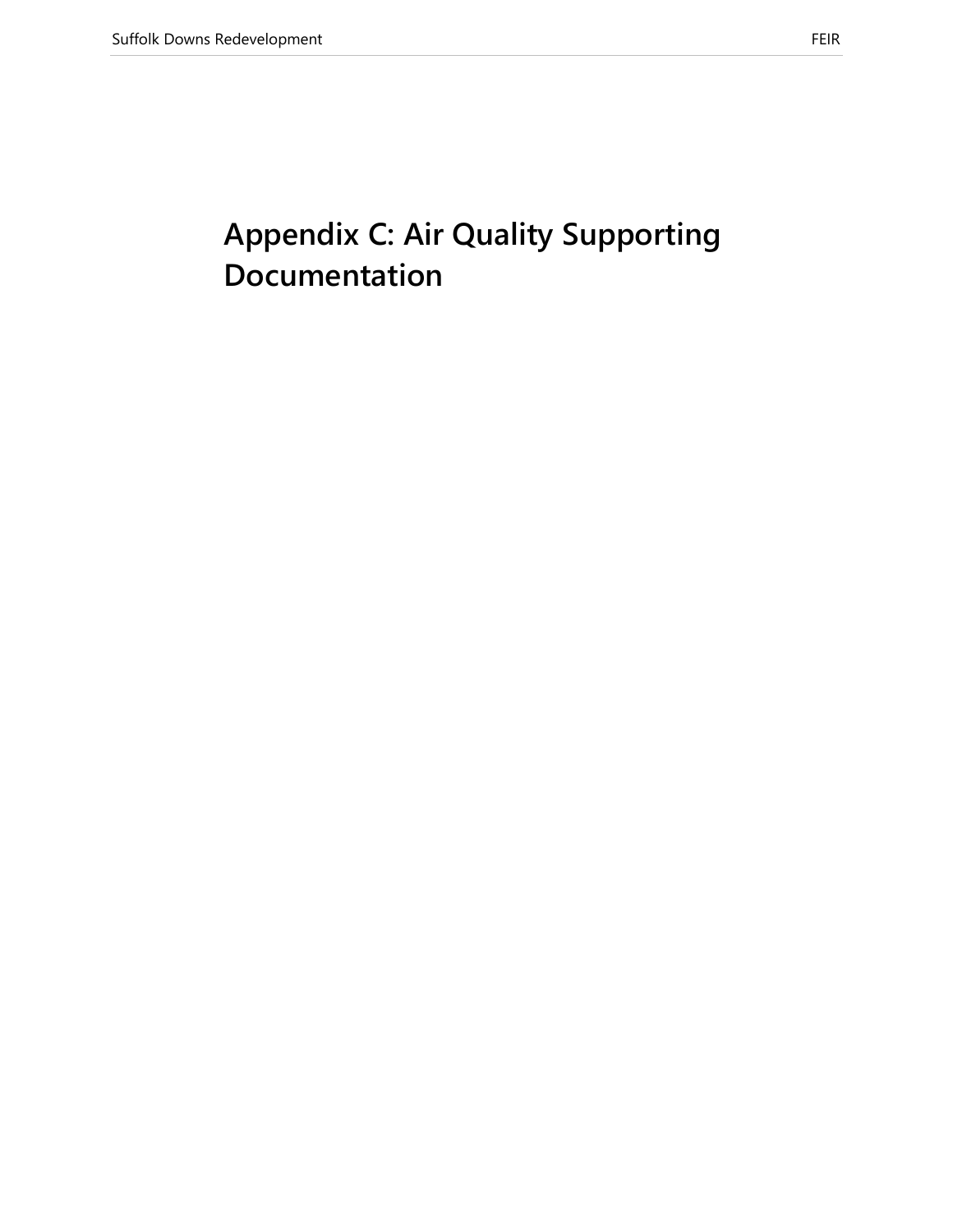## **Suffolk Downs**

**Mesoscale Analysis**

|                                            | 2018<br><b>Existing</b> | 2040<br><b>No-Build</b> | 2040<br><b>Build</b> | 2040<br><b>Build-Mit</b> |
|--------------------------------------------|-------------------------|-------------------------|----------------------|--------------------------|
| <b>OXIDES OF NITROGEN (NOx)</b>            |                         |                         |                      |                          |
| Emissions (kg/d)                           | 250.2                   | 46.7                    | 63.5                 | 56.3                     |
| Project Contribution (kg/d)                |                         |                         | 16.8                 | $-7.2$                   |
|                                            |                         |                         |                      |                          |
| <b>VOLATILE ORGANIC COMPOUNDS (VOC)</b>    |                         |                         |                      |                          |
| Emissions (kg/d)                           | 245.3                   | 122.7                   | 168.7                | 149.2                    |
| Project Contribution (kg/d)                |                         |                         | 46.0                 | $-19.5$                  |
|                                            |                         |                         |                      |                          |
| <b>GREENHOUSE GAS (CO2)</b>                |                         |                         |                      |                          |
| Emissions (short tons per year)            | 175,804                 | 127,963                 | 191,695              | 162,335                  |
| Project Contribution (short tons per year) |                         |                         | 63,732               | $-29,360$                |
|                                            |                         |                         |                      |                          |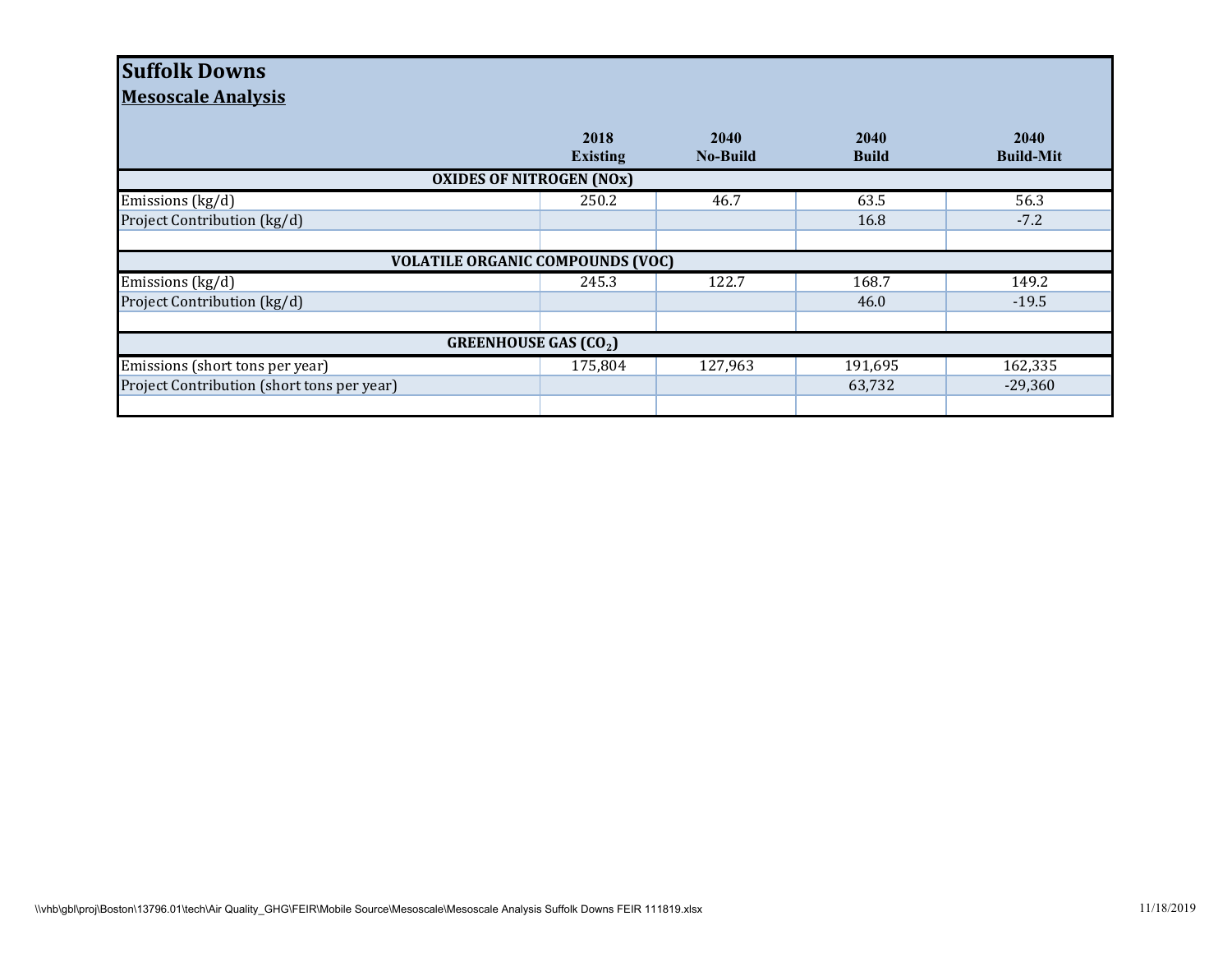|                                                                             |          | Roadway                       | Emission                  |                             |                          | Seasonall<br>Adjusted   | <b>VMT</b><br>Peak    | <b>VMT</b><br><b>Off-Peak</b> | Peak<br>Period<br><b>Factor</b> | Period<br><b>Volume</b> | Peak Traffic Data<br>Average | Adjusted                  | Period<br>Volume   | <b>Off-Peak Traffic Data</b><br>Average | Adjusted                  |                            | <b>Link Emissions</b> |
|-----------------------------------------------------------------------------|----------|-------------------------------|---------------------------|-----------------------------|--------------------------|-------------------------|-----------------------|-------------------------------|---------------------------------|-------------------------|------------------------------|---------------------------|--------------------|-----------------------------------------|---------------------------|----------------------------|-----------------------|
| <b>Description</b>                                                          | Speed    | <b>Link Length</b><br>(miles) | (g/mi)<br>NO <sub>x</sub> | <b>Factor</b><br><b>VOC</b> | <b>AADT</b><br>(veh/day) | <b>ADT</b><br>(veh/day) | (veh-miles)           | (veh-miles)                   |                                 | (vehicles)              | Delay<br>(sec)               | Delay<br>(veh-sec)        | (vehicles)         | <b>Delay</b><br>(sec)                   | <b>Delay</b><br>(veh-sec) | NO <sub>x</sub><br>(grams) |                       |
| Prescott St (Bennington/Chelsea)<br>Chelsea St (Visconti/Prescott)          | 25<br>25 | 0.02<br>0.46                  | 0.0411<br>0.0411          | 1.7265<br>0.1052            | 9,386<br>12,460          | 9,386<br>12,460         | 105<br>3,220          | 82<br>2,512                   | 0.56<br>0.56                    | 5,272<br>6,999          | 284<br>590                   | 1,497,859<br>4,131,761    | 4,114<br>5,461     | 256<br>531                              | 1,051,787<br>2,901,296    | 8<br>235                   |                       |
| Prescott St (Chelsea/Bremen)<br>Chelsea St (Prescott/Bennigton)             | 25<br>25 | 0.04<br>0.06                  | 0.0447<br>0.0461          | 0.8798<br>0.5976            | 2,023<br>19.095          | 2,023<br>19.095         | 45<br>644             | 35<br>502                     | 0.56<br>0.56                    | 1,136<br>10.726         | 21<br>24                     | 23,691<br>260.115         | 887<br>8.369       | 19<br>22                                | 16,636<br>182.651         | 4<br>53                    |                       |
| Chelsea St (Bennington/MobilGas)<br>Chelsea St (MobilGas/Saratoga           | 25<br>25 | 0.06<br>0.06                  | 0.0545<br>0.0437          | 0.5993<br>0.5971            | 13,512<br>13,189         | 13,512<br>13,189        | 455<br>445            | 355<br>347                    | 0.56<br>0.56                    | 7,590<br>7,408          | 96<br>$\Omega$               | 731,704                   | 5,922<br>5,780     | 87<br>$\Omega$                          | 513,798<br>$\Omega$       | 44<br>35                   |                       |
| Unamed St (Chelsea/Beningtor<br>Unamed St (Benington/Bremen)                | 25<br>25 | 0.03<br>0.02                  | 0.0545<br>0.0499          | 1.1643<br>1.7284            | 6,716<br>1,699           | 6,716<br>1,699          | 113<br>19             | 88<br>15                      | 0.56<br>0.56                    | 3,772<br>954            | 24<br>20                     | 88,652<br>18,803          | 2,943<br>745       | 21<br>18                                | 62,251<br>13,203          | 11<br>2                    |                       |
| Bennington St (Chelsea/Unamed<br>Bennington St (Unamed/Neptune)             | 25<br>25 | 0.07<br>0.11                  | 0.0456<br>0.0424          | 0.5168<br>0.3400            | 5,907<br>16,749          | 5,907<br>16.749         | 232<br>1,035          | 181<br>807                    | 0.56<br>0.56                    | 3,318<br>9,408          | $\mathbf{1}$<br>74           | 2,654<br>693,864          | 2,589<br>7,341     | 1<br>66                                 | 1,864<br>487,227          | 19<br>78                   |                       |
| Neptune Rd (Chelsea/Saratoga                                                | 25       | 0.02                          | 0.0621                    | 1.7309                      | 17,558                   | 17,558                  | 197                   | 154                           | 0.56                            | 9,863                   | $\overline{4}$               | 35,999                    | 7,695              | 3                                       | 25,278                    | 22                         |                       |
| Saratoga St (Chelsea/Neptune)<br>Saratoga St (Neptune/Bremen)               | 25<br>25 | 0.04<br>0.05                  | 0.0411<br>0.0526          | 0.8790<br>0.7119            | 4,046<br>14,160          | 4,046<br>14,160         | 91<br>398             | 71<br>310                     | 0.56<br>0.56                    | 2,273<br>7,954          | 400<br>$\Omega$              | 908,789<br>$\Omega$       | 1,773<br>6,206     | 360<br>$\Omega$                         | 638,146<br>$\Omega$       | $\overline{7}$<br>37       |                       |
| Neptune Rd (Saratoga/Bremen<br>Bremen St (Bennington/Neptune                | 25<br>25 | 0.02<br>0.03                  | 0.0621<br>0.0411          | 1.7309<br>1.1615            | 7,525<br>3,398           | 7,525<br>3,398          | 85<br>57              | 66<br>45                      | 0.56<br>0.56                    | 4.227<br>1,909          | $\bf{0}$<br>$\mathbf{0}$     | 423<br>$\mathbf{0}$       | 3,298<br>1,489     | $\Omega$<br>$\mathbf{0}$                | 297<br>$\mathbf{0}$       | 9<br>$\overline{4}$        |                       |
| Bremen St (Neptune/Saratoga)<br>Neptune Rd (Bremen/Bennington)              | 25<br>25 | 0.05<br>0.02                  | 0.0475<br>0.0411          | 0.7109<br>1.7265            | 2,832<br>7,363           | 2.832<br>7,363          | 80<br>83              | 62<br>65                      | 0.56<br>0.56                    | 1.591<br>4.136          | $\bf{0}$<br>35               | $\bf{0}$<br>143,520       | 1.241<br>3,227     | $\mathbf{0}$<br>31                      | $\mathbf{0}$<br>100,779   | 7<br>6                     |                       |
| Neptune Rd (Bennington/Rt1AOnRamp)                                          | 25<br>30 | 0.02<br>0.10                  | 0.0411<br>0.0571          | 1.7265<br>0.3699            | 16,263<br>7,848          | 16,263<br>7,848         | 183<br>441            | 143<br>344                    | 0.56<br>0.56                    | 9,136<br>4,409          | -9<br>$\Omega$               | 82,221<br>$\Omega$        | 7,128<br>3,440     | 8<br>$\Omega$                           | 57,735<br>$\Omega$        | 13<br>45                   |                       |
| Route 1A Onramp (Neptune)<br>Neptune Rd (Rt1A Onramp/Offramp)               | 25       | 0.02                          | 0.0411                    | 1.7265                      | 9,709                    | 9,709                   | 109                   | 85                            | 0.56                            | 5,454                   | $\mathbf{1}$                 | 3,000                     | 4,255              | $\Omega$                                | 2,106                     | 8                          |                       |
| Route 1A Offramp (Neptune)<br>Vienna St (Neptune/Bennington)                | 30<br>25 | 0.10<br>0.07                  | 0.0298<br>0.0456          | 0.3644<br>0.5168            | 11,085<br>10,033         | 11,085<br>10,033        | 623<br>395            | 486<br>308                    | 0.56<br>0.56                    | 6,227<br>5,636          | 68<br>$\bf{0}$               | 423,420<br>$\bf{0}$       | 4,858<br>4,397     | 61<br>$\mathbf{0}$                      | 297,323<br>$\mathbf{0}$   | 33<br>32                   |                       |
| Neptune Rd (Vienna/Frankfort)<br>Bennington St (Neptune/Swift)              | 25<br>30 | 0.03<br>0.18                  | 0.0817<br>0.0473          | 1.1699<br>0.2173            | 10,114<br>31,313         | 10,114<br>31,313        | 170<br>3,166          | 133<br>2,470                  | 0.56<br>0.56                    | 5,681<br>17,589         | 29<br>114                    | 162,487<br>2,004,320      | 4,433<br>13,724    | 26<br>103                               | 114,097<br>1,407,421      | 25<br>267                  |                       |
| Swift St (Saratoga/Bennington                                               | 25<br>25 | 0.04<br>0.06                  | 0.0564<br>0.0862          | 0.8822<br>0.6058            | 6,149<br>162             | 6,149<br>162            | 138<br>-5             | 108<br>$\overline{4}$         | 0.56<br>0.56                    | 3,454<br>91             | $\overline{5}$<br>4          | 16,580<br>327             | 2,695<br>71        | 4<br>$\mathbf{3}$                       | 11,643<br>230             | 14<br>$\overline{1}$       |                       |
| Swift St (Bennington/End)<br>Bennington St (Swift/Boardman)                 | 30       | 0.88                          | 0.0417                    | 0.0664                      | 32,608                   | 32,608                  | 16,119                | 12,576                        | 0.56                            | 18,317                  | 60                           | 1,097,169                 | 14,291             | 54                                      | 770,425                   | 1,198                      |                       |
| Route 1A SB (Curtis/Neptune)<br>Curtis St (Chelsea/Route1A)                 | 45<br>25 | 0.29<br>0.07                  | 0.0606<br>0.0697          | 0.1408<br>0.5216            | 13,027<br>8,010          | 13.027<br>8.010         | 2,122<br>315          | 1,656<br>246                  | 0.56<br>0.56                    | 7.318<br>4,500          | $\bf{0}$<br>24               | $\bf{0}$<br>107,541       | 5,709<br>3,511     | $\mathbf{0}$<br>22                      | $\mathbf{0}$<br>75,515    | 229<br>39                  |                       |
| Route 1A SB (U-Turn/Curtis)<br>Route 1A NB (U-Turn/Boardman)                | 45<br>45 | 0.51<br>0.21                  | 0.0514<br>0.0511          | 0.1838<br>0.0901            | 7,282<br>45,715          | 7,282<br>45,715         | 2,086<br>5,393        | 1,628<br>4,207                | 0.56<br>0.56                    | 4,091<br>25,680         | 15<br>176                    | 61,768<br>4,522,197       | 3,192<br>20,036    | 14<br>158                               | 43,373<br>3,175,458       | 191<br>491                 |                       |
| Boardman St (End/Route 1A)                                                  | 25       | 0.11                          | 0.0452                    | 0.3406                      | 4,450                    | 4,450                   | 275                   | 215                           | 0.56                            | 2,500                   | $\Omega$                     | $\Omega$                  | 1,950              | $\Omega$                                | $\Omega$                  | 22                         |                       |
| Boardman St (Route 1A/Bennington)<br>Boardman St (Bennington/Barnes)        | 25<br>25 | 0.47<br>0.09                  | 0.0439<br>0.0489          | 0.1042<br>0.4098            | 12,784<br>27,187         | 12,784<br>27,187        | 3,375<br>1,374        | 2,633<br>1,072                | 0.56<br>0.56                    | 7,181<br>15,271         | 333<br>84                    | 2,391,349<br>1,279,750    | 5,603<br>11,915    | 300<br>75                               | 1,679,190<br>898,632      | 264<br>120                 |                       |
| Bennignton St (Boardman/Crescent<br>Route 1A (Boardman/Waldemar)            | 25<br>45 | 1.10<br>0.16                  | 0.0419<br>0.0684          | 0.0625<br>0.2370            | 23,222<br>85,443         | 23,222<br>85,443        | 14,349<br>7,679       | 11,195<br>5,992               | 0.56<br>0.56                    | 13.044<br>47,996        | 37<br>180                    | 481,338<br>8,617,693      | 10,177<br>37,447   | 33<br>162                               | 337,992<br>6,051,290      | 1,070<br>935               |                       |
| Waldemar Ave (Route 1A/Wally)<br>Route 1A (Waldemar/Tomesello)              | 25<br>45 | 0.73<br>0.09                  | 0.0435<br>0.0996          | 0.0784<br>0.4069            | 3,722<br>84,311          | 3,722<br>84,311         | 1,526<br>4,262        | 1,191<br>3,326                | 0.56<br>0.56                    | 2,091<br>47,360         | 6<br>6                       | 13,276<br>293,630         | 1,631<br>36,951    | 6<br>6                                  | 9,322<br>206,185          | 118<br>756                 |                       |
| Route 1A (Tomesello/Jughandle)                                              | 45       | 0.08                          | 0.1080                    | 0.4554                      | 82,611                   | 82,611                  | 3,712                 | 2,896                         | 0.56                            | 46,405                  | 19                           | 867,779                   | 36,206             | 17                                      | 609,349                   | 714                        |                       |
| Jughandle (Route 1A)<br>Route 1A (Jughandle/Furlong)                        | 25<br>45 | 0.10<br>0.49                  | 0.0411<br>0.0435          | 0.3705<br>0.0903            | 2.508<br>86,981          | 2.508<br>86,981         | 141<br>23,941         | 110<br>18,679                 | 0.56<br>0.56                    | 1,409<br>48,860         | 41<br>$\mathbf{0}$           | 57,768<br>$\mathbf{0}$    | 1,099<br>38,121    | 37<br>$\mathbf{0}$                      | 40,564<br>$\mathbf{0}$    | 10<br>1,854                |                       |
| Furlong Dr (Route 1A/Tomesello)<br>Route 1A (Furlong/BellCir)               | 25<br>30 | 0.47<br>0.53                  | 0.0415<br>0.0478          | 0.1037<br>0.0930            | 10.033<br>69,585         | 10.033<br>69,585        | 2,649<br>20,716       | 2,067<br>16,163               | 0.56<br>0.56                    | 5.636<br>39,088         | 35<br>26                     | 199,793<br>1,024,098      | 4.397<br>30,497    | 32<br>24                                | 140,293<br>719,115        | 196<br>1,764               |                       |
| Tomesello Dr (Route 1A/ Furlong Dr)<br>Tomesello Dr (Furlong/Route145)      | 25<br>25 | 0.79<br>0.24                  | 0.0411<br>0.0411          | 0.0744<br>0.1727            | 21,118<br>25,487         | 21,118<br>25,487        | 9,372<br>3,436        | 7,312<br>2,681                | 0.56<br>0.56                    | 11,863<br>14,317        | 39<br>27                     | 466,796<br>383,696        | 9,255<br>11,170    | 35<br>24                                | 327,781<br>269,429        | 685<br>251                 |                       |
| Winthrop Ave (Beach/Route 16)                                               | 25       | 0.31                          | 0.0425                    | 0.1412                      | 20,633                   | 20,633                  | 3,593                 | 2,803                         | 0.56                            | 11,590                  | 254                          | 2,943,270                 | 9,043              | 229                                     | 2,066,746                 | 272                        |                       |
| Harris St (Route16/Beach)<br>Route 16 (Garfield Ave/Winthrop)               | 25<br>35 | 0.27<br>1.42                  | 0.0448<br>0.0417          | 0.1578<br>0.0488            | 2,508<br>68,775          | 2,508<br>68,775         | 380<br>54,859         | 297<br>42,802                 | 0.56<br>0.56                    | 1,409<br>38,633         | $\bf{0}$<br>55               | $\mathbf{0}$<br>2,113,236 | 1,099<br>30,142    | $\mathbf{0}$<br>49                      | $\mathbf{0}$<br>1,483,901 | 30<br>4,074                |                       |
| Route 16 (Washington/Garfield)<br>Garfield Ave (Washington/Route16)         | 35<br>25 | 0.32<br>0.36                  | 0.0548<br>0.0435          | 0.1332<br>0.1262            | 56,072<br>12,541         | 56,072<br>12,541        | 10,079<br>2,536       | 7,864<br>1,979                | 0.56<br>0.56                    | 31,497<br>7,045         | 89<br>65                     | 2,806,420<br>455,451      | 24,575<br>5,497    | 80<br>58                                | 1,970,650<br>319,815      | 983<br>196                 |                       |
| Webster Ave (Rt16/Jefferson                                                 | 30<br>35 | 0.08<br>0.32                  | 0.0459<br>0.0452          | 0.4524<br>0.1315            | 20,875<br>45,958         | 20,875<br>45,958        | 938<br>8,261          | 732                           | 0.56<br>0.56                    | 11,726                  | 59<br>22                     | 695,957                   | 9,149              | 53<br>20                                | 488,696                   | 77<br>665                  |                       |
| Route 16 (Winthrop/Bell Cir<br>Winthrop Ave (Rt16/Rt1A0nramp)               | 35       | 0.12                          | 0.0535                    | 0.3096                      | 65,458                   | 65,458                  | 4,412                 | 6,445<br>3,443                | 0.56                            | 25,816<br>36,770        | 69                           | 567,953<br>2,553,656      | 20,142<br>28,688   | 63                                      | 398,813<br>1,793,161      | 420                        |                       |
| Route 1A Onramp (Rt1A/Winthrop)<br>Winthrop Ave (Rt1AOnramp/NShoreRd)       | 30<br>40 | 0.14<br>0.39                  | 0.0303<br>0.0495          | 0.2676<br>0.1108            | 12,784<br>75,734         | 12.78<br>75,734         | 1.005<br>16,591       | 784<br>12,945                 | 0.56<br>0.56                    | 7,181<br>42,542         | $\bf{0}$<br>31               | $\bf{0}$<br>1,306,038     | 5.603<br>33,192    | $\mathbf{0}$<br>28                      | $\mathbf{0}$<br>917,092   | -54<br>1,462               |                       |
| N Shore Rd (Winthrop Ave/Beach St)<br>Winthrop Ave (N Shore/Tomesello)      | 30<br>40 | 0.59<br>0.05                  | 0.0436<br>0.0423          | 0.0857<br>0.7007            | 12,622<br>68,533         | 12,622<br>68,533        | 4,183<br>1,925        | 3,264<br>1,502                | 0.56<br>0.56                    | 7,090<br>38,497         | 22<br>54                     | 153,860<br>2,092,303      | 5,532<br>30,036    | 20<br>49                                | 108,040<br>1,469,202      | 325<br>145                 |                       |
| Shaws Drwy (Withrop/Tomesello)                                              | 15       | 0.07                          | 0.0497                    | 0.5317                      | $\Omega$                 | $\Omega$                |                       | $\Omega$                      | 0.56                            |                         | $\Omega$                     | $\Omega$                  | $\Omega$           | $\Omega$                                | $\mathbf{0}$              | $\mathbf{0}$               |                       |
| Withrop Ave (Tomesello/RBP)<br>Shaws Drwy (RBP)                             | 40<br>15 | 0.16<br>0.05                  | 0.0423<br>0.0497          | 0.2346<br>0.7255            | 67,400<br>1,456          | 67,400<br>1.456         | 6,058<br>41           | 4,726<br>32                   | 0.56<br>0.56                    | 37,861<br>818           | 402<br>74                    | 15,229,398<br>60.213      | 29,539<br>638      | 362<br>66                               | 10,693,987<br>42.281      | 456<br>$\overline{4}$      |                       |
| Revere Beach Pkwy (Withrop/State)<br>Winthrop Ave (RBP/Beachmont Lot)       | 40<br>25 | 0.30<br>0.13                  | 0.0436<br>0.0436          | 0.1359<br>0.2928            | 50,327<br>29,209         | 50,327<br>29,209        | 8,481<br>2,133        | 6,617<br>1,664                | 0.56<br>0.56                    | 28,270<br>16,408        | 25<br>49                     | 706,760<br>798,237        | 22,057<br>12,802   | 23<br>44                                | 496,283<br>560,517        | 659<br>166                 |                       |
| Beachmont Lot (Winthrop Ave)                                                | 15<br>25 | 0.07<br>0.09                  | 0.0497<br>0.0744          | 0.5317<br>0.4150            | 2,185<br>19,581          | 2,185<br>19,58          | 86<br>990             | 67<br>772                     | 0.56<br>0.56                    | 1,227<br>10,999         | 8<br>33                      | 9.940<br>360,220          | 957<br>8,582       | 7<br>29                                 | 6,980<br>252,945          | 8<br>131                   |                       |
| Winthrop Ave (Beachmont Lot/State Rd<br>State Rd (Winthrop/Ocean)           | 35       | 0.26                          | 0.0484                    | 0.1565                      | 10,761                   | 10,761                  | 1,572                 | 1,226                         | 0.56                            | 6,045                   | 239                          | 1,442,629                 | 4,716              |                                         | 1,013,005                 | 135                        |                       |
| State Rd (Ocean/Wintrhop Pkwy)<br>Withrop Pkwy (State/Leverett)             | 35<br>30 | 0.09<br>0.39                  | 0.0410<br>0.0425          | 0.4015<br>0.1149            | 35,197<br>21,846         | 35,197<br>21,846        | 1,779<br>4,786        | 1,388<br>3,734                | 0.56<br>0.56                    | 19,771<br>12,272        | 295<br>3                     | 5,833,465<br>34,361       | 15,426<br>9,575    | 266<br>3                                | 4,096,222<br>24,128       | 130<br>362                 |                       |
| Revere Beach Blvd (State/Beach)<br>Winthrop Ave (Bennington/Crescent)       | 30<br>25 | 0.43<br>$0.18\,$              | 0.0410<br>0.0702          | 0.1065<br>0.2257            | 21,927<br>6,635          | 21,927<br>6,635         | 5,296<br>671          | 4,132<br>523                  | 0.56<br>0.56                    | 12,317<br>3,727         | $\bf{0}$<br>$\bf{0}$         | $\bf{0}$<br>$\bf{0}$      | 9,610<br>2,908     | $\mathbf{0}$<br>$\Omega$                | $\bf{0}$<br>$\Omega$      | 387<br>84                  |                       |
| Bennington St (Crescent/Withrop)                                            | 25       | 0.06                          | 0.0783                    | 0.6041                      | 28,805                   | 28,805                  | 971                   | 757                           | 0.56                            | 16,180                  | 24                           | 389,141                   | 12,624             | 22                                      | 273,252                   | 135                        |                       |
| Crescent Ave (Bennington/Winthrop)<br>Ocean Ave (RBP/Beach)                 | 25<br>30 | 0.17<br>0.49                  | 0.0633<br>0.0418          | 0.2355<br>0.0971            | 3,156<br>34,630          | 3,156<br>34,630         | 301<br>9,532          | 235<br>7,437                  | 0.56<br>0.56                    | 1,773<br>19,453         | 11<br>17                     | 19,410<br>328,755         | 1,383<br>15,177    | 10<br>15                                | 13,629<br>230,850         | 34<br>710                  |                       |
| Beach St (Ocean/RBP)<br>Ocean Ave (Beach/Revere)                            | 25<br>30 | 0.03<br>0.74                  | 0.0411<br>0.0422          | 1.1615<br>0.0738            | 1,456<br>17,882          | 1,456<br>17,882         | 25<br>7,433           | 19<br>5,799                   | 0.56<br>0.56                    | 818<br>10,045           | $\bf{0}$<br>151              | $\mathbf{0}$<br>1,518,246 | 638<br>7,837       | $\mathbf{0}$<br>136                     | $\mathbf{0}$<br>1,066,103 | 2<br>558                   |                       |
| Beach St (N Shore/Ocean)<br>N Shore Rd (Beach/Butler Cir)                   | 25<br>30 | 0.09<br>0.24                  | 0.0518<br>0.0482          | 0.4104<br>0.1704            | 6,230<br>11,036          | 6,230<br>11,036         | 315<br>1,488          | 246<br>1,161                  | 0.56<br>0.56                    | 3,500<br>6,199          | 24<br>24                     | 83,293<br>149,098         | 2,731<br>4,837     | 21<br>22                                | 58,488<br>104,696         | 29<br>128                  |                       |
| Beach St (VFW/N Shore)                                                      | 25       | 0.32                          | 0.0495                    | 0.1392                      | 7,848                    | 7,848                   | 1,411                 | 1,101                         | 0.56                            | 4,409                   | 32                           | 140,418                   | 3,440              | 29                                      | 98,601                    | 124                        |                       |
| VFW Pkwy (Bell Cir/Beach St)<br>VFW Pkwy (Beach/Butler Cir)                 | 35<br>35 | 0.12<br>0.32                  | 0.0424<br>0.0570          | 0.3076<br>0.1336            | 44,825<br>35,262         | 44,825<br>35,262        | 3,022<br>6,338        | 2,357<br>4,945                | 0.56<br>0.56                    | 25,180<br>19,807        | 225<br>18                    | 5,675,516<br>361,486      | 19,646<br>15,454   | 203<br>16                               | 3,985,312<br>253,833      | 228<br>643                 |                       |
| N Shore Rd (Butler Cir/Wnderld Lot)<br>Wonderland MBTA Lot (N Shore Rd)     | 30<br>15 | 0.09<br>0.11                  | 0.0408<br>0.0497          | 0.4043<br>0.3556            | 44,065<br>$\bf{0}$       | 44,065<br>$\bf{0}$      | 2,228<br>$\mathbf{0}$ | 1,738<br>$\bf{0}$             | 0.56<br>0.56                    | 24,753<br>$\mathbf{0}$  | 17<br>$\bf{0}$               | 429,456<br>$\bf{0}$       | 19,312<br>$\bf{0}$ | 16<br>$\mathbf{0}$                      | 301,561<br>$\mathbf{0}$   | 162<br>$\bf{0}$            |                       |
| Wonderland MBTA Garage (N Shore Rd)                                         | 15       | 0.11                          | 0.0497                    | 0.3556                      | 10,519                   | 10,519                  | 650                   | 507                           | 0.56                            | 5,909                   | 73                           | 430,147                   | 4,610              | 66                                      | 302,046                   | 58                         |                       |
| N Shore Rd (MBTA/Revere St)<br>Revere St (N Shore/Ocean)                    | 35<br>25 | 0.35<br>0.17                  | 0.0450<br>0.0456          | 0.1224<br>0.2319            | 51,460<br>11,813         | 51,460<br>11,813        | 10,117<br>1,128       | 7,894<br>880                  | 0.56<br>0.56                    | 28,907<br>6,636         | 79<br>128                    | 2,283,631<br>849,053      | 22,553<br>5,177    | 71<br>115                               | 1,603,551<br>596,200      | 810<br>92                  |                       |
| Revere St (Ocean/RBP)<br>N Shore Rd (Revere/Lynnway)                        | 25<br>35 | 0.04<br>1.97                  | 0.0621<br>0.0419          | 0.8833<br>0.0422            | 12,703<br>53,402         | 12,703<br>53,402        | 285<br>59,095         | 223<br>46,107                 | 0.56<br>0.56                    | 7,136<br>29,998         | $7\phantom{.0}$<br>22        | 46,383<br>659,946         | 5,567<br>23,405    | 6<br>20                                 | 32,570<br>463,410         | 32<br>4,411                |                       |
| Revere St (Rt60/N Shore)<br>Route 60 (Bell Cir / Revere)                    | 25<br>40 | 0.70<br>0.51                  | 0.0419<br>0.0491          | 0.0801<br>0.0903            | 16,021<br>46,120         | 16,021<br>46,120        | 6,299<br>13,213       | 4,915<br>10,309               | 0.56<br>0.56                    | 8,999<br>25,907         | 162<br>76                    | 1,461,030<br>1,977,997    | 7,021<br>20,213    | 146<br>69                               | 1,025,926<br>1,388,937    | 470<br>1,155               |                       |
| Revere St (Rt107/Rt60)                                                      | 25       | 0.24                          | 0.0469                    | 0.1740                      | 17,234                   | 17,234                  | 2,323                 | 1,813                         | 0.56                            | 9,681                   | 21                           | 203,786                   | 7,553              | 19                                      | 143,097                   | 194                        |                       |
| Route 60 (Revere/Brown Cir)<br>Route 60 (Brown Cir/Charger St)              | 35<br>35 | 0.37<br>0.41                  | 0.0432<br>0.0439          | 0.1168<br>0.1080            | 43,320<br>50,408         | 43,320<br>50,408        | 9,004<br>11,610       | 7,025<br>9,058                | 0.56<br>0.56                    | 24,334<br>28,316        | 255<br>157                   | 6,197,963<br>4,437,095    | 18,986<br>22,092   | 229<br>141                              | 4,352,171<br>3,115,700    | 693<br>907                 |                       |
| Charger St (Malden/Rt60)<br>Charger St (Rt 60/Ward)                         | 25<br>25 | 0.40<br>0.13                  | 0.0496<br>0.0472          | 0.1180<br>0.2936            | 3,560<br>16,668          | 3,560<br>16,668         | 800<br>1,217          | 624<br>950                    | 0.56<br>0.56                    | 2,000<br>9,363          | 63<br>106                    | 125,190<br>994,805        | 1,560<br>7,305     | 56<br>96                                | 87,907<br>698,546         | 71<br>102                  |                       |
| Route 60 (Sigourney/Charger)<br>Sigourney St (Malden/Rt60)                  | 35<br>25 | 0.17<br>0.31                  | 0.0559<br>0.0418          | 0.2269<br>0.1410            | 46,525<br>4,855          | 46,525<br>4,855         | 4,443<br>845          | 3,466<br>660                  | 0.56<br>0.56                    | 26,134<br>2,727         | 21<br>43                     | 546,205<br>117,809        | 20,390<br>2,128    | 19<br>39                                | 383,542<br>82,724         | 442<br>63                  |                       |
| Sigourney St (Rt60/Retail)                                                  | 15       | 0.10                          | 0.0698                    | 0.3907                      | 15,292                   | 15,292                  | 859                   | 670                           | 0.56                            | 8,590                   | 102                          | 874,912                   | 6,702              | 92                                      | 614,358                   | 107                        |                       |
| Route 60 (Rt1/Sigourney)<br>Lynnway (RBP/N Shore SB Ramp)                   | 35<br>25 | 0.22<br>0.25                  | 0.0530<br>0.0421          | 0.1811<br>0.1673            | 51,460<br>16,263         | 51,460<br>16,263        | 6,359<br>2,284        | 4,962<br>1,782                | 0.56<br>0.56                    | 28,907<br>9,136         | 10<br>$\bf{0}$               | 284,731<br>2,741          | 22,553<br>7,128    | 9<br>$\bf{0}$                           | 199,936<br>1,924          | 600<br>171                 |                       |
| N Shore SB Ramp (Lynnway/N Shore)<br>Lynnway (SB Ramp/NB Ramps)             | 25<br>25 | 0.18<br>0.11                  | 0.0461<br>0.0411          | 0.2209<br>0.3397            | 4,450<br>15,373          | 4,450<br>15,373         | 450<br>950            | 351<br>741                    | 0.56<br>0.56                    | 2,500<br>8,636          | $7\overline{ }$<br>1         | 17,499<br>8,636           | 1,950<br>6,738     | 6<br>$\mathbf{1}$                       | 12,287<br>6,064           | 37<br>69                   |                       |
| N Shore NB Offramp (N Shore/Lynnway)<br>N Shore NB Onramp (N Shore/Lynnway) | 25<br>25 | 0.03<br>0.07                  | 0.0174<br>0.0519          | 1.1557<br>0.5180            | 809<br>13,917            | 809<br>13,917           | 14<br>547             | 11<br>427                     | 0.56<br>0.56                    | 455<br>7,818            | 11<br>$\bf{0}$               | 5,181<br>$\bf{0}$         | 355<br>6,099       | 10<br>$\mathbf{0}$                      | 3,638<br>$\mathbf{0}$     | $\bf{0}$<br>51             |                       |
| Rice Ave (Lynnway)                                                          | 25       | 0.06                          | 0.0366                    | 0.5956                      | 728                      | 728                     | 25                    | 19                            | 0.56                            | 409                     | $\mathbf{0}$                 | $\mathbf{0}$              | 319                | $\mathbf{0}$                            | $\mathbf{0}$              | $\overline{2}$             |                       |
| Lancaster Ave (Lynnway)<br>Beach St (Central/Bell Cir)                      | 25<br>25 | 0.20<br>0.34                  | 0.0420<br>0.0438          | 0.2012<br>0.1318            | 162<br>25,326            | 162<br>25,326           | 18<br>4,837           | 14<br>3,774                   | 0.56<br>0.56                    | 91<br>14,226            | $\bf{0}$<br>160              | $\bf{0}$<br>2,269,064     | 71<br>11,099       | $\mathbf{0}$<br>144                     | $\mathbf{0}$<br>1,593,322 | -1<br>377                  |                       |
| Route 60 (Ctr of Bell Cir)<br>Bell Cir (Rt1A/VFW)                           | 40<br>25 | 0.06<br>0.05                  | 0.0458<br>0.0411          | 0.5883<br>0.7095            | 38,191<br>43,126         | 38,191<br>43,126        | 1,287<br>1,211        | 1,004<br>945                  | 0.56<br>0.56                    | 21,453<br>24,225        | 2<br>$4\overline{ }$         | 38,615<br>101,746         | 16,738<br>18,901   | 2<br>4                                  | 27,115<br>71,446          | 105<br>89                  |                       |
| Bell Cir (VFW/Rt60)                                                         | 25       | 0.05                          | 0.0411                    | 0.7095                      | 30,018                   | 30,018                  | 843                   | 658                           | 0.56                            | 16,862                  | 286                          | 4,814,173                 | 13,156             | 257                                     | 3,380,482                 | 62                         |                       |
| Bell Cir (Rt 60/Beach)<br>Bell Cir (Beach/Rt1A)                             | 25<br>25 | 0.05<br>0.05                  | 0.0411<br>0.0411          | 0.7095<br>0.7095            | 27,672<br>28,238         | 27,672<br>28,238        | 777<br>793            | 606<br>619                    | 0.56<br>0.56                    | 15,544<br>15,862        | 19<br>834                    | 301,557<br>13,221,256     | 12,128<br>12,376   | 17<br>750                               | 211,751<br>9,283,883      | 57<br>58                   |                       |
| Broadway (Revere/Brown Cir)<br>Salem Tnpk (Brown Cir/Ballard)               | 30<br>55 | 0.33<br>2.29                  | 0.0462<br>0.0467          | 0.1315<br>0.0339            | 17,072<br>37,398         | 17,072<br>37,398        | 3,165<br>48,107       | 2,469<br>37,534               | 0.56<br>0.56                    | 9,590<br>21,007         | 245<br>274                   | 2,350,539<br>5,761,270    | 7,482<br>16,390    | 221<br>247                              | 1,650,534<br>4,045,528    | 260<br>3,998               |                       |
| Site Drwy Left (Winthrop)<br>Site Drwy Right (Winthrop/Beachmont Parking)   | 15<br>15 | $0.50\,$<br>0.50              | 0.0497<br>0.0497          | 0.1152<br>0.1152            | 1,214<br>12,784          | 1,214<br>12,784         | 341<br>3,591          | 266<br>2,801                  | 0.56<br>0.56                    | 682<br>7,181            | $\bf{0}$<br>60               | $\bf{0}$<br>433,387       | 532<br>5,603       | $\Omega$<br>54                          | $\Omega$<br>304,322       | 30<br>318                  |                       |
| Route 1A SB (Boardman/U-Turn)                                               | 45       | 0.21                          | 0.0514                    | 0.1838                      | 7,282                    | 7,282                   | 859                   | 670                           | 0.56                            | 4,091                   | $\bf{0}$                     | $\mathbf{0}$              | 3,192              | $\bf{0}$                                | $\mathbf{0}$              | 79                         |                       |
| Route 1A NB (Curtis/U-Turn)                                                 | 45       | 0.51                          | 0.0511                    | 0.0901                      | 45,715                   | 45,715                  | 13,097                | 10,218                        | 0.56                            | 25,680                  | $\bf{0}$                     | $\mathbf{0}$              | 20,036             | $\bf{0}$                                | $\bf{0}$                  | 1,192                      |                       |

|                 |        | <b>NOx</b> |          |        | <b>VOC</b> |          |
|-----------------|--------|------------|----------|--------|------------|----------|
|                 | EF     | Idle       | Idle     | EF     | Idle       | Idle     |
|                 | (g/s)  | (g/day)    | (kg/day) | (g/s)  | (g/day)    | (kg/day) |
| Peak Period     | 0.0001 | 7,786      | 7.79     | 0.0002 | 20,192     | 20.19    |
| Off-Peak Period | 0.0001 | 5,468      | 5.47     | 0.0002 | 14.179     | 14.18    |

| $\frac{1}{2}$             | . | <br>$\cdots$        | . | . | -----  |
|---------------------------|---|---------------------|---|---|--------|
| (Including Link)<br>Total |   | $P \cap R$<br>56.32 |   |   | 149.25 |
|                           |   |                     |   |   |        |

**338,236,090.46**

**VMT** Total (p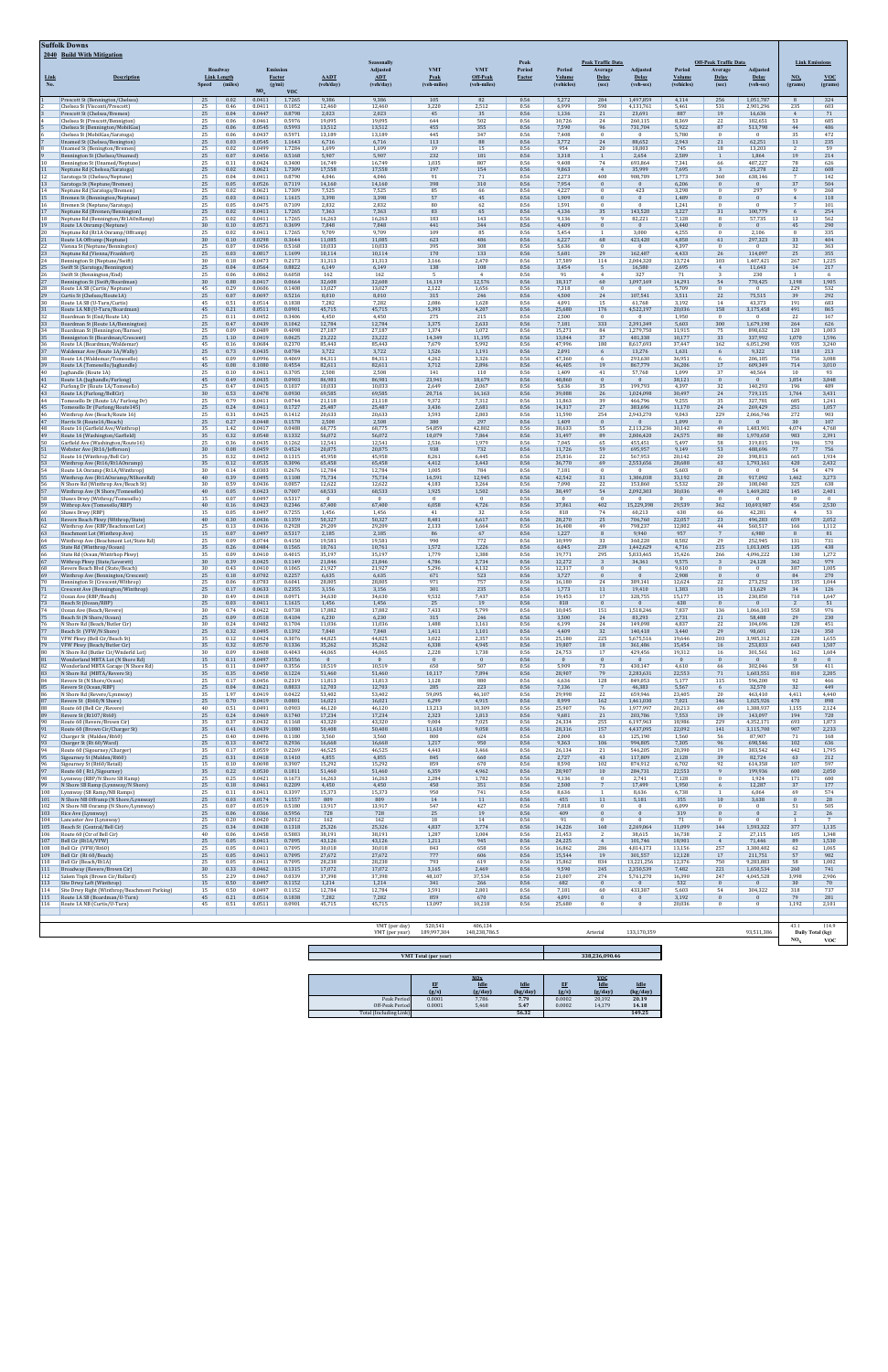|                                                       | <b>Suffolk Downs</b><br>2040 Build                                        |                                               |              |                          |                                     |                          |                                                          |                                   |                                              |                                 |                                |                                                       |                                       |                                       |                                                                  |                                       |                                                     |                           |
|-------------------------------------------------------|---------------------------------------------------------------------------|-----------------------------------------------|--------------|--------------------------|-------------------------------------|--------------------------|----------------------------------------------------------|-----------------------------------|----------------------------------------------|---------------------------------|--------------------------------|-------------------------------------------------------|---------------------------------------|---------------------------------------|------------------------------------------------------------------|---------------------------------------|-----------------------------------------------------|---------------------------|
| Link<br>No.                                           | <b>Description</b>                                                        | Roadway<br><b>Link Length</b><br><b>Speed</b> | (miles)      |                          | <b>Emission</b><br>Factor<br>(g/mi) | <b>AADT</b><br>(veh/day) | Seasonally<br><b>Adjusted</b><br><b>ADT</b><br>(veh/day) | <b>VMT</b><br>Peak<br>(veh-miles) | <b>VMT</b><br><b>Off-Peak</b><br>(veh-miles) | Peak<br>Period<br><b>Factor</b> | Period<br>Volume<br>(vehicles) | <b>Peak Traffic Data</b><br>Average<br>Delay<br>(sec) | Adjusted<br><b>Delay</b><br>(veh-sec) | Period<br><b>Volume</b><br>(vehicles) | <b>Off-Peak Traffic Data</b><br>Average<br><b>Delay</b><br>(sec) | Adjusted<br><b>Delay</b><br>(veh-sec) | <b>Link Emissions</b><br>NO <sub>x</sub><br>(grams) | <b>VOC</b><br>(grams)     |
|                                                       | Prescott St (Bennington/Chelsea)<br>Chelsea St (Visconti/Prescott)        | 25<br>25                                      | 0.02<br>0.46 | $NO_{x}$<br>0.04<br>0.04 | <b>VOC</b><br>1.73<br>0.11          | 9,305<br>12,541          | 9,305<br>12,541                                          | 105<br>3,241                      | 82<br>2,528                                  | 0.56<br>0.56                    | 5,227<br>7,045                 | 265<br>590                                            | 1,386,420<br>4,158,591                | 4,078<br>5,497                        | 239<br>531                                                       | 973,536<br>2,920,136                  | 8<br>237                                            | 321<br>607                |
|                                                       | Prescott St (Chelsea/Bremen)                                              | 25                                            | 0.04         | 0.04                     | 0.88                                | 2,023                    | 2,023                                                    | 45                                | 35                                           | 0.56                            | 1,136                          | 21                                                    | 23,691                                | 887                                   | 19                                                               | 16,636                                | $\overline{4}$                                      | 71                        |
|                                                       | Chelsea St (Prescott/Bennigton)                                           | 25                                            | 0.06         | 0.05                     | 0.60                                | 18,933                   | 18,933                                                   | 638                               | 498                                          | 0.56                            | 10,635                         | 22                                                    | 235,044                               | 8,298                                 | 20                                                               | 165,047                               | 52                                                  | 679                       |
|                                                       | Chelsea St (Bennington/MobilGas)                                          | 25                                            | 0.06         | 0.05                     | 0.60                                | 13,270                   | 13,270                                                   | 447                               | 349                                          | 0.56                            | 7,454                          | 96                                                    | 718,559                               | 5,816                                 | 87                                                               | 504,568                               | 43                                                  | 477                       |
|                                                       | Chelsea St (MobilGas/Saratoga)                                            | 25                                            | 0.06         | 0.04                     | 0.60                                | 13,027                   | 13,027                                                   | 439                               | 343                                          | 0.56                            | 7,318                          | $\bf{0}$                                              | $\bf{0}$                              | 5,709                                 | $\Omega$                                                         | $\bf{0}$                              | 34                                                  | 467                       |
|                                                       | Unamed St (Chelsea/Benington)                                             | 25                                            | 0.03         | 0.05                     | 1.16                                | 6,554                    | 6,554                                                    | 110                               | 86                                           | 0.56                            | 3,682                          | 23                                                    | 85,411                                | 2,872                                 | 21                                                               | 59,975                                | 11                                                  | 229                       |
|                                                       | Unamed St (Benington/Bremen                                               | 25                                            | 0.02         | 0.05                     | 1.73                                | 1,699                    | 1,699                                                    | 19                                | 15                                           | 0.56                            | 954                            | 20                                                    | 18,612                                | 745                                   | 18                                                               | 13,069                                | 2                                                   | 59                        |
|                                                       | Bennington St (Chelsea/Unamed)                                            | 25                                            | 0.07         | 0.05                     | 0.52                                | 5,988                    | 5,988                                                    | 235                               | 184                                          | 0.56                            | 3,363                          | 1                                                     | 2,354                                 | 2,624                                 | $\mathbf{1}$                                                     | 1,653                                 | 19                                                  | 217                       |
| 10                                                    | Bennington St (Unamed/Neptune)                                            | 25                                            | 0.11         | 0.04                     | 0.34                                | 16,506                   | 16,506                                                   | 1,020                             | 796                                          | 0.56                            | 9,272                          | 76                                                    | 705,597                               | 7,234                                 | 68                                                               | 495,466                               | 77                                                  | 617                       |
| 11                                                    |                                                                           | 25                                            | 0.02         | 0.06                     | 1.73                                | 17,558                   | 17,558                                                   | 197                               | 154                                          | 0.56                            | 9,863                          | $4\overline{ }$                                       | 35,506                                | 7,695                                 | 3                                                                | 24,932                                | 22                                                  | 608                       |
| 12                                                    | Neptune Rd (Chelsea/Saratoga)<br>Saratoga St (Chelsea/Neptune)            | 25                                            | 0.04         | 0.04                     | 0.88                                | 4,046                    | 4,046                                                    | 91                                | 71                                           | 0.56                            | 2,273                          | 470                                                   | 1,067,185                             | 1,773                                 | 423                                                              | 749,371                               | $\overline{7}$                                      | 142                       |
| 13                                                    | Saratoga St (Neptune/Bremen)                                              | 25                                            | 0.05         | 0.05                     | 0.71                                | 14,160                   | 14,160                                                   | 398                               | 310                                          | 0.56                            | 7,954                          | $\bf{0}$                                              | $\bf{0}$                              | 6,206                                 | $\mathbf{0}$                                                     | $\bf{0}$                              | 37                                                  | 504                       |
| 14                                                    | Neptune Rd (Saratoga/Bremen)                                              | 25                                            | 0.02         | 0.06                     | 1.73                                | 7,525                    | 7,525                                                    | 85                                | 66                                           | 0.56                            | 4,227                          | $\bf{0}$                                              | 423                                   | 3,298                                 | $\mathbf{0}$                                                     | 297                                   | 9                                                   | 260                       |
| 15                                                    | Bremen St (Bennington/Neptune                                             | 25                                            | 0.03         | 0.04                     | 1.16                                | 3,398                    | 3,398                                                    | 57                                | 45                                           | 0.56                            | 1,909                          | $\bf{0}$                                              | $\Omega$                              | 1,489                                 | $\Omega$                                                         | $\bf{0}$                              | $\,4\,$                                             | 118                       |
|                                                       | Bremen St (Neptune/Saratoga)                                              | 25                                            | 0.05         | 0.05                     | 0.71                                | 2,832                    | 2,832                                                    | 80                                | 62                                           | 0.56                            | 1,591                          | 22                                                    | 35,474                                | 1,241                                 | 20                                                               | 24,910                                | 7                                                   | 101                       |
| 17                                                    | Neptune Rd (Bremen/Bennington)                                            | 25                                            | 0.02         | 0.04                     | 1.73                                | 7,282                    | 7,282                                                    | 82                                | 64                                           | 0.56                            | 4,091                          | 35                                                    | 144,193                               | 3,192                                 | 32                                                               | 101,251                               | 6                                                   | 251                       |
|                                                       | Neptune Rd (Bennington/Rt1AOnRamp)                                        | 25                                            | 0.02         | 0.04                     | 1.73                                | 16,263                   | 16,263                                                   | 183                               | 143                                          | 0.56                            | 9,136                          | -9                                                    | 80,850                                | 7,128                                 | 8                                                                | 56,772                                | 13                                                  | 562                       |
| 19                                                    | Route 1A Onramp (Neptune)                                                 | 30                                            | 0.10         | 0.06                     | 0.37                                | 7,848                    | 7,848                                                    | 441                               | 344                                          | 0.56                            | 4,409                          | $\overline{0}$                                        | $\mathbf{0}$                          | 3,440                                 | $\mathbf{0}$                                                     | $\mathbf{0}$                          | 45                                                  | 290                       |
| 20                                                    | Neptune Rd (Rt1A Onramp/Offramp)                                          | 25                                            | 0.02         | 0.04                     | 1.73                                | 9,709                    | 9,709                                                    | 109                               | 85                                           | 0.56                            | 5,454                          |                                                       | 3,000                                 | 4,255                                 | $\Omega$                                                         | 2,106                                 | 8                                                   | 335                       |
|                                                       | Route 1A Offramp (Neptune)                                                | 30                                            | 0.10         | 0.03                     | 0.36                                | 11,085                   | 11,085                                                   | 623                               | 486                                          | 0.56                            | 6,227                          | 69                                                    | 427,779                               | 4,858                                 | 62                                                               | 300,383                               | 33                                                  | 404                       |
| $\frac{21}{22}$                                       | Vienna St (Neptune/Bennington)                                            | 25                                            | 0.07         | 0.05                     | 0.52                                | 10,033                   | 10,033                                                   | 395                               | 308                                          | 0.56                            | 5,636                          | $\bf{0}$                                              | $\bf{0}$                              | 4,397                                 | $\bf{0}$                                                         | $\bf{0}$                              | 32                                                  | 363                       |
|                                                       | Neptune Rd (Vienna/Frankfort)                                             | 25                                            | 0.03         | 0.08                     | 1.17                                | 10,114                   | 10,114                                                   | 170                               | 133                                          | 0.56                            | 5,681                          | 28                                                    | 161,350                               | 4,433                                 | 26                                                               | 113,299                               | 25                                                  | 355                       |
| 24                                                    | Bennington St (Neptune/Swift)                                             | 30                                            | 0.18         | 0.05                     | 0.22                                | 30,747                   | 30,747                                                   | 3,109                             | 2,426                                        | 0.56                            | 17,271                         | 101                                                   | 1,737,494                             | 13,475                                | 91                                                               | 1,220,057                             | 262                                                 | 1,203                     |
| 25                                                    | Swift St (Saratoga/Bennington)                                            | 25                                            | 0.04         | 0.06                     | 0.88                                | 6,230                    | 6,230                                                    | 140                               | 109                                          | 0.56                            | 3,500                          | $\overline{5}$                                        | 16,274                                | 2,731                                 | $4\overline{ }$                                                  | 11,427                                | 14                                                  | 220                       |
| 26                                                    | Swift St (Bennington/End)                                                 | 25                                            | 0.06         | 0.09                     | 0.61                                | 162                      | 162                                                      | - 5                               | $\overline{4}$                               | 0.56                            | 91                             | $\overline{4}$                                        | 327                                   | 71                                    | 3                                                                | 230                                   | 1                                                   | -6                        |
| 27                                                    | Bennington St (Swift/Boardman)                                            | 30                                            | 0.88         | 0.04                     | 0.07                                | 31,313                   | 31,313                                                   | 15,479                            | 12,077                                       | 0.56                            | 17,589                         | 154                                                   | 2,713,175                             | 13,724                                | 139                                                              | 1,905,174                             | 1,150                                               | 1,829                     |
| 28                                                    | Route 1A SB (Curtis/Neptune)                                              | 45                                            | 0.29         | 0.06                     | 0.14                                | 41,265                   | 41,265                                                   | 6,722                             | 5,245                                        | 0.56                            | 23,180                         | $\Omega$                                              | $\Omega$                              | 18,085                                | $\Omega$                                                         | $\Omega$                              | 725                                                 | 1,685                     |
| 29                                                    | Curtis St (Chelsea/Route1A)                                               | 25                                            | 0.07         | 0.07                     | 0.52                                | 9,709                    | 9,709                                                    | 382                               | 298                                          | 0.56                            | 5,454                          | 408                                                   | 2,223,363                             | 4,255                                 | 367                                                              | 1,561,231                             | 47                                                  | 355                       |
| 30                                                    | Route 1A SB (U-Turn/Curtis)                                               | 45                                            | 0.51         | 0.05                     | 0.18                                | 36,896                   | 36,896                                                   | 10,570                            | 8,247                                        | 0.56                            | 20,726                         | $\bf{0}$                                              | $\bf{0}$                              | 16,170                                | $\bf{0}$                                                         | $\bf{0}$                              | 967                                                 | 3,458                     |
| 31                                                    | Route 1A NB (U-Turn/Boardman)                                             | 45                                            | 0.21         | 0.05                     | 0.09                                | 43,207                   | 43,207                                                   | 5,097                             | 3,977                                        | 0.56                            | 24,271                         | 163                                                   | 3,948,849                             | 18,936                                | 146                                                              | 2,772,857                             | 464                                                 | 818                       |
| 32                                                    | Boardman St (End/Route 1A)                                                | 25                                            | 0.11         | 0.05                     | 0.34                                | 4.450                    | 4,450                                                    | 275                               | 215                                          | 0.56                            | 2,500                          | 51                                                    | 128,114                               | 1,950                                 | 46                                                               | 89,961                                | 22                                                  | 167                       |
| 33                                                    | Boardman St (Route 1A/Bennington)                                         | 25                                            | 0.47         | 0.04                     | 0.10                                | 13,270                   | 13,270                                                   | 3,503                             | 2,733                                        | 0.56                            | 7,454                          | 414                                                   | 3,082,947                             | 5,816                                 | 372                                                              | 2,164,826                             | 274                                                 | 650                       |
| 34                                                    | Boardman St (Bennington/Barnes)                                           | 25                                            | 0.09         | 0.05                     | 0.41                                | 26,863                   | 26,863                                                   | 1,358                             | 1,060                                        | 0.56                            | 15,090                         | 81                                                    | 1,220,754                             | 11,773                                | 73                                                               | 857,206                               | 118                                                 | 991                       |
| 35                                                    | Bennignton St (Boardman/Crescent)                                         | 25                                            | 1.10         | 0.04                     | 0.06                                | 20,714                   | 20,714                                                   | 12,799                            | 9,986                                        | 0.56                            | 11,635                         | 53                                                    | 612,604                               | 9,078                                 | 47                                                               | 430,167                               | 955                                                 | 1,423                     |
| 36                                                    | Route 1A (Boardman/Waldemar)                                              | 45                                            | 0.16         | 0.07                     | 0.24                                | 77,918                   | 77,918                                                   | 7,003                             | 5,464                                        | 0.56                            | 43,769                         | 202                                                   | 8,823,858                             | 34,149                                | 181                                                              | 6,196,057                             | 853                                                 | 2,955                     |
| 37                                                    | Waldemar Ave (Route 1A/Wally                                              | 25                                            | 0.73         | 0.04                     | 0.08                                | 3,479                    | 3,479                                                    | 1,427                             | 1,113                                        | 0.56                            | 1,954                          | 8                                                     | 16,221                                | 1,525                                 | $7\overline{ }$                                                  | 11,391                                | 110                                                 | 199                       |
| 38                                                    | Route 1A (Waldemar/Tomesello)                                             | 45                                            | 0.09         | 0.10                     | 0.41                                | 77,676                   | 77,676                                                   | 3,927                             | 3,064                                        | 0.56                            | 43,633                         | $\bf{0}$                                              | $\bf{0}$                              | 34,043                                | $\bf{0}$                                                         | $\bf{0}$                              | 697                                                 | 2,845                     |
| 39                                                    | Route 1A (Tomesello/Jughandle)                                            | 45                                            | 0.08         | 0.11                     | 0.46                                | 85,848                   | 85,848                                                   | 3,858                             | 3,010                                        | 0.56                            | 48,223                         | 96                                                    | 4,631,849                             | 37,625                                | 86                                                               | 3,252,455                             | 742                                                 | 3,127                     |
| 40                                                    | Jughandle (Route 1A)                                                      | 25                                            | 0.10         | 0.04                     | 0.37                                | 2,508                    | 2,508                                                    | 141                               | 110                                          | 0.56                            | 1,409                          | 31                                                    | 44,101                                | 1,099                                 | 28                                                               | 30,967                                | 10                                                  | 93                        |
| 41                                                    | Route 1A (Jughandle/Furlong)                                              | 45                                            | 0.49         | 0.04                     | 0.09                                | 90,217                   | 90,217                                                   | 24,832                            | 19,374                                       | 0.56                            | 50,678                         | $\bf{0}$                                              | $\mathbf{0}$                          | 39,539                                | $\mathbf{0}$                                                     | $\bf{0}$                              | 1,923                                               | 3,991                     |
| 42                                                    | Furlong Dr (Route 1A/Tomesello)                                           | 25                                            | 0.47         | 0.04                     | 0.10                                | 10,519                   | 10,519                                                   | 2,777                             | 2,167                                        | 0.56                            | 5.909                          | 35                                                    | 209,460                               | 4,610                                 | 32                                                               | 147,082                               | 205                                                 | 513                       |
| 43                                                    | Route 1A (Furlong/BellCir)                                                | 30                                            | 0.53         | 0.05                     | 0.09                                | 70,394                   | 70,394                                                   | 20,957                            | 16,351                                       | 0.56                            | 39,542                         | 67                                                    | 2,665,145                             | 30,851                                | 61                                                               | 1,871,448                             | 1,785                                               | 3,471                     |
| 44                                                    | Tomesello Dr (Route 1A/Furlong Dr)                                        | 25                                            | 0.79         | 0.04                     | 0.07                                | 21,442                   | 21,442                                                   | 9,515                             | 7,424                                        | 0.56                            | 12,044                         | 2,507                                                 | 30,200,897                            | 9,397                                 | 2,257                                                            | 21,206,879                            | 696                                                 | 1,260                     |
| 45                                                    | Tomesello Dr (Furlong/Route145)                                           | 25                                            | 0.24         | 0.04                     | 0.17                                | 47,010                   | 47,010                                                   | 6,338                             | 4,945                                        | 0.56                            | 26,407                         | 153                                                   | 4,028,376                             | 20,603                                | 137                                                              | 2,828,700                             | 463                                                 | 1,949                     |
| 46                                                    | Winthrop Ave (Beach/Route 16)                                             | 25                                            | 0.31         | 0.04                     | 0.14                                | 19,095                   | 19,095                                                   | 3,325                             | 2,594                                        | 0.56                            | 10,726                         | 421                                                   | 4,514,739                             | 8,369                                 | 379                                                              | 3,170,221                             | 252                                                 | 836                       |
| 47                                                    | Harris St (Route16/Beach)                                                 | 25                                            | 0.27         | 0.04                     | 0.16                                | 10,600                   | 10,600                                                   | 1,608                             | 1,254                                        | 0.56                            | 5,954                          | 504                                                   | 3,002,631                             | 4,645                                 | 454                                                              | 2,108,428                             | 128                                                 | 452                       |
| 48                                                    | Route 16 (Garfield Ave/Winthrop)                                          | 35                                            | 1.42         | 0.04                     | 0.05                                | 73,468                   | 73,468                                                   | 58,602                            | 45,723                                       | 0.56                            | 41,269                         | 149                                                   | 6,157,386                             | 32,199                                | 134                                                              | 4,323,677                             | 4,352                                               | 5,094                     |
| 49                                                    | Route 16 (Washington/Garfield)                                            | 35                                            | 0.32         | 0.05                     | 0.13                                | 58,176                   | 58,176                                                   | 10,457                            | 8,159                                        | 0.56                            | 32,679                         | 39                                                    | 1,274,486                             | 25,497                                | 35                                                               | 894,936                               | 1,020                                               | 2,480                     |
| 50                                                    | Garfield Ave (Washington/Route16)                                         | 25                                            | 0.36         | 0.04                     | 0.13                                | 12,541                   | 12,541                                                   | 2,536                             | 1,979                                        | 0.56                            | 7,045                          | 212                                                   | 1,494,923                             | 5,497                                 | 191                                                              | 1,049,725                             | 196                                                 | 570                       |
| 51                                                    | Webster Ave (Rt16/Jefferson)                                              | 30                                            | 0.08         | 0.05                     | 0.45                                | 21,523                   | 21,523                                                   | 967                               | 755                                          | 0.56                            | 12,090                         | 225                                                   | 2,724,463                             | 9,433                                 | 203                                                              | 1,913,101                             | 79                                                  | 779                       |
| 52                                                    | Route 16 (Winthrop/Bell Cir)                                              | 35                                            | 0.32         | 0.05                     | 0.13                                | 36,653                   | 36,653                                                   | 6,589                             | 5,140                                        | 0.56                            | 20,589                         | 20                                                    | 407,667                               | 16,064                                | 18                                                               | 286,261                               | 531                                                 | 1,543                     |
| 53                                                    | Winthrop Ave (Rt16/Rt1A0nramp)                                            | 35                                            | 0.12         | 0.05                     | 0.31                                | 69,180                   | 69,180                                                   | 4,663                             | 3,638                                        | 0.56                            | 38,860                         | 249                                                   | 9,685,967                             | 30,320                                | 224                                                              | 6,801,425                             | 444                                                 | 2,570                     |
| 54                                                    |                                                                           | 30                                            | 0.14         | 0.03                     | 0.27                                | 13,593                   | 13,593                                                   | 1,069                             | 834                                          | 0.56                            | 7,636                          | $\bf{0}$                                              | $\mathbf{0}$                          | 5,958                                 | $\bf{0}$                                                         | $\bf{0}$                              | 58                                                  | 509                       |
| 55                                                    | Route 1A Onramp (Rt1A/Winthrop)<br>Winthrop Ave (Rt1AOnramp/NShoreRd)     | 40                                            | 0.39         | 0.05                     | 0.11                                | 83,340                   | 83,340                                                   | 18,258                            | 14,245                                       | 0.56                            | 46,814                         | 382                                                   | 17,869,034                            | 36,525                                | 344                                                              | 12,547,523                            | 1,609                                               | 3,602                     |
| 56                                                    | N Shore Rd (Winthrop Ave/Beach St)                                        | 30                                            | 0.59         | 0.04                     | 0.09                                | 12,541                   | 12,541                                                   | 4,156                             | 3,243                                        | 0.56                            | 7,045                          | 39                                                    | 275,455                               | 5,497                                 | 35                                                               | 193,423                               | 323                                                 | 634                       |
| 57                                                    | Winthrop Ave (N Shore/Tomesello)                                          | 40                                            | 0.05         | 0.04                     | 0.70                                | 77,514                   | 77,514                                                   | 2,177                             | 1,699                                        | 0.56                            | 43,542                         | 138                                                   | 6,026,196                             | 33,972                                | 125                                                              | 4,231,557                             | 164                                                 | 2,716                     |
| 58                                                    | Shaws Drwy (Withrop/Tomesello)                                            | 15                                            | 0.07         | 0.05                     | 0.53                                | 81                       | 81                                                       | -3                                | -2                                           | 0.56                            | 45                             | 23                                                    | 1,045                                 | 35                                    | 21                                                               | 734                                   | $\bf{0}$                                            | 3                         |
| 59                                                    | Withrop Ave (Tomesello/RBP)                                               | 40                                            | 0.16         | 0.04                     | 0.23                                | 66,995                   | 66,995                                                   | 6,021                             | 4,698                                        | 0.56                            | 37,633                         | 154                                                   | 5,786,116                             | 29,362                                | 138                                                              | 4,062,974                             | 453                                                 | 2,514                     |
| $\frac{60}{61}$                                       | Shaws Drwy (RBP)                                                          | 15                                            | 0.05         | 0.05                     | 0.73                                | 1,618                    | 1,618                                                    | 45                                | 35                                           | 0.56                            | 909                            | 36                                                    | 33,088                                | 709                                   | 33                                                               | 23,234                                | $\overline{4}$                                      | 59                        |
|                                                       | Revere Beach Pkwy (Withrop/State)                                         | 40                                            | 0.30         | 0.04                     | 0.14                                | 48,709                   | 48,709                                                   | 8,208                             | 6,404                                        | 0.56                            | 27,361                         | 19                                                    | 526,707                               | 21,348                                | 17                                                               | 369,850                               | 638                                                 | 1,986                     |
| 62<br>63                                              | Winthrop Ave (RBP/Beachmont Lot)                                          | 25<br>15                                      | 0.13<br>0.07 | 0.04                     | 0.29                                | 30,423                   | 30,423                                                   | 2,222<br>86                       | 1,733<br>67                                  | 0.56                            | 17,090<br>1,227                | 52<br>17                                              | 889,509                               | 13,333                                | 47                                                               | 624,607                               | 173<br>8                                            | 1,158<br>81               |
|                                                       | Beachmont Lot (Winthrop Ave)<br>Winthrop Ave (Beachmont Lot/State Rd)     | 25                                            | 0.09         | 0.05<br>0.07             | 0.53<br>0.41                        | 2,185<br>20,309          | 2,185<br>20,309                                          | 1,027                             | 801                                          | 0.56<br>0.56                    | 11,408                         | 28                                                    | 20,616<br>322,851                     | 957<br>8,901                          | 15<br>25                                                         | 14,477<br>226,704                     | 136                                                 | 758                       |
|                                                       | State Rd (Winthrop/Ocean)                                                 | 35                                            | 0.26         | 0.05                     | 0.16                                | 8,010                    | 8,010                                                    | 1,170                             | 913                                          | 0.56                            | 4,500                          | 89                                                    | 401,817                               | 3,511                                 | 80                                                               | 282,153                               | 101                                                 | 326                       |
|                                                       | State Rd (Ocean/Wintrhop Pkwy)                                            | 35                                            | 0.09         | 0.04                     | 0.40                                | 34,630                   | 34,630                                                   | 1,751                             | 1,366                                        | 0.56                            | 19,453                         | 295                                                   | 5,731,811                             | 15,177                                | 265                                                              | 4,024,842                             | 128                                                 | 1,251                     |
| $\frac{64}{65}$<br>$\frac{65}{67}$<br>$\frac{67}{68}$ | Withrop Pkwy (State/Leverett)                                             | 30                                            | 0.39         | 0.04                     | 0.11                                | 21,280                   | 21,280                                                   | 4,662                             | 3,637                                        | 0.56                            | 11,954                         | $\overline{\mathbf{3}}$                               | 31,677                                | 9,326                                 | 2                                                                | 22,243                                | 352                                                 | 954                       |
|                                                       | Revere Beach Blvd (State/Beach                                            | 30                                            | 0.43         | 0.04                     | 0.11                                | 21,927                   | 21,927                                                   | 5,296                             | 4,132                                        | 0.56                            | 12,317                         | $\bf{0}$                                              | $\mathbf{0}$                          | 9,610                                 | $\bf{0}$                                                         | $\mathbf{0}$                          | 387                                                 | 1,005                     |
| 69                                                    | Winthrop Ave (Bennington/Crescent)                                        | 25                                            | 0.18         | 0.07                     | 0.23                                | 6,392                    | 6,392                                                    | 646                               | 504                                          | 0.56                            | 3,591                          | $\overline{0}$                                        | $\bf{0}$                              | 2,801                                 | $\mathbf{0}$                                                     | $\bf{0}$                              | 81                                                  | 260                       |
| 70                                                    | Bennington St (Crescent/Withrop)                                          | 25                                            | 0.06         | 0.08                     | 0.60                                | 26,701                   | 26,701                                                   | 900                               | 702                                          | 0.56                            | 14,999                         | 46                                                    | 695,193                               | 11,702                                | 42                                                               | 488,160                               | 125                                                 | 968                       |
| 71                                                    | Crescent Ave (Bennington/Winthrop)                                        | 25                                            | 0.17         | 0.06                     | 0.24                                | 2,994                    | 2,994                                                    | 286                               | 223                                          | 0.56                            | 1,682                          | 11                                                    | 18,919                                | 1,312                                 | 10 <sup>10</sup>                                                 | 13,285                                | 32                                                  | 120                       |
| $\frac{72}{73}$                                       | Ocean Ave (RBP/Beach)                                                     | 30                                            | 0.49         | 0.04                     | 0.10                                | 33,579                   | 33,579                                                   | 9,242                             | 7,211                                        | 0.56                            | 18,862                         | 16                                                    | 308,395                               | 14,716                                | 15                                                               | 216,553                               | 688                                                 | 1,597                     |
|                                                       | Beach St (Ocean/RBP)                                                      | 25                                            | 0.03         | 0.04                     | 1.16                                | 1,456                    | 1,456                                                    | 25                                | 19                                           | 0.56                            | 818                            | $\bf{0}$                                              | $\bf{0}$                              | 638                                   | $\bf{0}$                                                         | $\bf{0}$                              | 2                                                   | 51                        |
| 74                                                    | Ocean Ave (Beach/Revere)                                                  | 30                                            | 0.74         | 0.04                     | 0.07                                | 21,765                   | 21,765                                                   | 9,047                             | 7,059                                        | 0.56                            | 12,226                         | 126                                                   | 1,543,567                             | 9,539                                 | 114                                                              | 1,083,883                             | 680                                                 | 1,188                     |
| 75                                                    | Beach St (N Shore/Ocean)                                                  | 25                                            | 0.09         | 0.05                     | 0.41                                | 6,230                    | 6,230                                                    | 315                               | 246                                          | 0.56                            | 3,500                          | 24                                                    | 82,943                                | 2,731                                 | 21                                                               | 58,242                                | 29                                                  | 230                       |
| 76                                                    | N Shore Rd (Beach/Butler Cir)                                             | 30                                            | 0.24         | 0.05                     | 0.17                                | 11,894                   | 11,894                                                   | 1,604                             | 1,251                                        | 0.56                            | 6,681                          | 28                                                    | 190,082                               | 5,213                                 | 26                                                               | 133,474                               | 138                                                 | 486                       |
| 77                                                    | Beach St (VFW/N Shore)                                                    | 25                                            | 0.32         | 0.05                     | 0.14                                | 7,848                    | 7,848                                                    | 1,411                             | 1,101                                        | 0.56                            | 4,409                          | 37                                                    | 164,446                               | 3,440                                 | 34                                                               | 115,473                               | 124                                                 | 350                       |
| 78                                                    | VFW Pkwy (Bell Cir/Beach St                                               | 35                                            | 0.12         | 0.04                     | 0.31                                | 40,942                   | 40,942                                                   | 2,760                             | 2,153                                        | 0.56                            | 22,998                         | 111                                                   | 2,552,791                             | 17,943                                | 100                                                              | 1,792,553                             | 208                                                 | 1,511                     |
| 79                                                    | VFW Pkwy (Beach/Butler Cir)                                               | 35                                            | 0.32         | 0.06                     | 0.13                                | 33,659                   | 33,659                                                   | 6,050                             | 4,721                                        | 0.56                            | 18,908                         | 18                                                    | 346,008                               | 14,752                                | 16                                                               | 242,965                               | 614                                                 | 1,439                     |
| $\begin{array}{c} 80 \\ 81 \end{array}$               | N Shore Rd (Butler Cir/Wnderld Lot)                                       | 30                                            | 0.09         | 0.04                     | 0.40                                | 43,126                   | 43,126                                                   | 2,180<br>$\mathbf{0}$             | 1,701                                        | 0.56                            | 24,225                         | 17                                                    | 409,407                               | 18,901                                | 15                                                               | 287,483                               | 158                                                 | 1,569                     |
| 82                                                    | Wonderland MBTA Lot (N Shore Rd)<br>Wonderland MBTA Garage (N Shore Rd)   | 15<br>15                                      | 0.11<br>0.11 | 0.05<br>0.05             | 0.36<br>0.36                        | $\bf{0}$<br>10,519       | $\bf{0}$<br>10,519                                       | 650                               | $\bf{0}$<br>507                              | 0.56<br>0.56                    | $\bf{0}$<br>5,909              | $\bf{0}$<br>73                                        | $\bf{0}$<br>430,147                   | $\mathbf{0}$<br>4,610                 | $\bf{0}$<br>66                                                   | $\bf{0}$<br>302,046                   | $\mathbf{0}$<br>58                                  | $\bf{0}$<br>411           |
|                                                       | N Shore Rd (MBTA/Revere St)                                               | 35                                            | 0.35         | 0.04                     | 0.12                                | 50,975                   | 50,975                                                   | 10,022                            | 7,819                                        | 0.56                            | 28,634                         | 36                                                    | 1,019,371                             | 22,341                                | 32                                                               | 715,796                               | 802                                                 | 2,184                     |
|                                                       | Revere St (N Shore/Ocean)                                                 | 25                                            | 0.17         | 0.05                     | 0.23                                | 11,004                   | 11,004                                                   | 1,051                             | 820                                          | 0.56                            | 6,181                          | 195                                                   | 1,203,192                             | 4,823                                 | 175                                                              | 844,874                               | 85                                                  | 434                       |
| 83<br>84<br>85<br>86<br>87<br>88                      | Revere St (Ocean/RBP)                                                     | 25                                            | 0.04         | 0.06                     | 0.88                                | 12,703                   | 12,703                                                   | 285                               | 223                                          | 0.56                            | 7,136                          | 6                                                     | 45,669                                | 5,567                                 | 6                                                                | 32,068                                | 32                                                  | 449                       |
|                                                       | N Shore Rd (Revere/Lynnway)                                               | 35                                            | 1.97         | 0.04                     | 0.04                                | 53,321                   | 53,321                                                   | 59,006                            | 46,037                                       | 0.56                            | 29,952                         | 13                                                    | 402,856                               | 23,369                                | 12                                                               | 282,883                               | 4,404                                               | 4,433                     |
|                                                       | Revere St (Rt60/N Shore)                                                  | 25                                            | 0.70         | 0.04                     | 0.08                                | 13,108                   | 13,108                                                   | 5,154                             | 4,021                                        | 0.56                            | 7,363                          | 742                                                   | 5,461,529                             | 5,745                                 | 668                                                              | 3,835,051                             | 384                                                 | 735                       |
|                                                       | Route 60 (Bell Cir / Revere)                                              | 40                                            | 0.51         | 0.05                     | 0.09                                | 44,259                   | 44,259                                                   | 12,679                            | 9,893                                        | 0.56                            | 24,862                         | 30                                                    | 740,876                               | 19,397                                | 27                                                               | 520,238                               | 1,108                                               | 2,038                     |
| 89                                                    | Revere St (Rt107/Rt60)                                                    | 25                                            | 0.24         | 0.05                     | 0.17                                | 15,778                   | 15,778                                                   | 2,127                             | 1,660                                        | 0.56                            | 8,863                          | 124                                                   | 1,100,773                             | 6,915                                 | 112                                                              | 772,956                               | 178                                                 | 659                       |
| 90                                                    | Route 60 (Revere/Brown Cir)                                               | 35                                            | 0.37         | 0.04                     | 0.12                                | 44,583                   | 44,583                                                   | 9,266                             | 7,230                                        | 0.56                            | 25,043                         | 240                                                   | 6,011,668                             | 19,539                                | 216                                                              | 4,221,355                             | 713                                                 | 1,927                     |
| 91                                                    | Route 60 (Brown Cir/Charger St)                                           | 35                                            | 0.41         | 0.04                     | 0.11                                | 50,473                   | 50,473                                                   | 11,624                            | 9,070                                        | 0.56                            | 28,352                         | 159                                                   | 4,505,168                             | 22,121                                | 143                                                              | 3,163,500                             | 908                                                 | 2,236                     |
| 92                                                    | Charger St (Malden/Rt60)                                                  | 25                                            | 0.40         | 0.05                     | 0.12                                | 3,560                    | 3,560                                                    | 800                               | 624                                          | 0.56                            | 2,000                          | 63                                                    | 125,190                               | 1,560                                 | 56                                                               | 87,907                                | 71                                                  | 168                       |
| 93                                                    | Charger St (Rt 60/Ward)                                                   | 25                                            | 0.13         | 0.05                     | 0.29                                | 16,668                   | 16,668                                                   | 1,217                             | 950                                          | 0.56                            | 9,363                          | 106                                                   | 994,805                               | 7,305                                 | 96                                                               | 698,546                               | 102                                                 | 636                       |
| 94                                                    | Route 60 (Sigourney/Charger)                                              | 35                                            | 0.17         | 0.06                     | 0.23                                | 46,848                   | 46,848                                                   | 4,474                             | 3,490                                        | 0.56                            | 26,316                         | 21                                                    | 550,005                               | 20,532                                | 19                                                               | 386,210                               | 445                                                 | 1,807                     |
|                                                       | Sigourney St (Malden/Rt60)                                                | 25                                            | 0.31         | 0.04                     | 0.14                                | 4,855                    | 4,855                                                    | 845                               | 660                                          | 0.56                            | 2,727                          | 43                                                    | 117,809                               | 2,128                                 | 39                                                               | 82,724                                | 63                                                  | 212                       |
| 95<br>96<br>97                                        | Sigourney St (Rt60/Retail)                                                | 15                                            | 0.10         | 0.07                     | 0.39                                | 15,292                   | 15,292                                                   | 859                               | 670                                          | 0.56                            | 8,590                          | 102                                                   | 874,912                               | 6,702                                 | 92                                                               | 614,358                               | 107                                                 | 597                       |
|                                                       | Route 60 (Rt1/Sigourney)                                                  | 35                                            | 0.22         | 0.05                     | 0.18                                | 51,784                   | 51,784                                                   | 6,399                             | 4,993                                        | 0.56                            | 29,089                         | 10                                                    | 287,976                               | 22,695                                | 9                                                                | 202,215                               | 604                                                 | 2,063                     |
| 98                                                    | Lynnway (RBP/N Shore SB Ramp)                                             | 25                                            | 0.25         | 0.04                     | 0.17                                | 16,263                   | 16,263                                                   | 2,284                             | 1,782                                        | 0.56                            | 9,136                          | $\bf{0}$                                              | 2,741                                 | 7,128                                 | $\bf{0}$                                                         | 1,924                                 | 171                                                 | 680                       |
| 99                                                    | N Shore SB Ramp (Lynnway/N Shore)                                         | 25                                            | 0.18         | 0.05                     | 0.22                                | 4,450                    | 4,450                                                    | 450                               | 351                                          | 0.56                            | 2,500                          | $7\phantom{.0}$                                       | 17,499                                | 1,950                                 | 6                                                                | 12,287                                | 37                                                  | 177                       |
| 100                                                   | Lynnway (SB Ramp/NB Ramps)                                                | 25                                            | 0.11         | 0.04                     | 0.34                                | 15,211                   | 15,211                                                   | 940                               | 733                                          | 0.56                            | 8,545                          | -1                                                    | 8,545                                 | 6,667                                 | 1                                                                | 6,000                                 | 69                                                  | 568                       |
| 101                                                   | N Shore NB Offramp (N Shore/Lynnway)                                      | 25                                            | 0.03         | 0.02                     | 1.16                                | 809                      | 809                                                      | 14                                | 11                                           | 0.56                            | 455                            | 11                                                    | 5,181                                 | 355                                   | 10                                                               | 3,638                                 | $\mathbf{0}$                                        | 28                        |
| 102                                                   | N Shore NB Onramp (N Shore/Lynnway)                                       | 25                                            | 0.07         | 0.05                     | 0.52                                | 13,674                   | 13,674                                                   | 538                               | 420                                          | 0.56                            | 7,681                          | $\bf{0}$                                              | $\bf{0}$                              | 5,993                                 | 0                                                                | $\bf{0}$                              | 50                                                  | 496                       |
| 103                                                   | Rice Ave (Lynnway)                                                        | 25                                            | 0.06         | 0.04                     | 0.60                                | 728                      | 728                                                      | 25                                | 19                                           | 0.56                            | 409                            | $\overline{0}$                                        | $\bf{0}$                              | 319                                   | $\mathbf{0}$                                                     | $\mathbf{0}$                          | 2                                                   | 26                        |
| 104                                                   | Lancaster Ave (Lynnway)                                                   | 25                                            | 0.20         | 0.04                     | 0.20                                | 243                      | 243                                                      | 27                                | 21                                           | 0.56                            | 136                            | $\bf{0}$                                              | $\bf{0}$                              | 106                                   | $\bf{0}$                                                         | $\bf{0}$                              | 2                                                   | 10                        |
| 105                                                   | Beach St (Central/Bell Cir)                                               | 25                                            | 0.34         | 0.04                     | 0.13                                | 16,668                   | 16,668                                                   | 3,183                             | 2,484                                        | 0.56                            | 9,363                          | $\bf{0}$                                              | 3,745                                 | 7,305                                 | $\bf{0}$                                                         | 2,630                                 | 248                                                 | 747                       |
| 106                                                   | Route 60 (Ctr of Bell Cir)                                                | 40                                            | 0.06         | 0.05                     | 0.59                                | 35,359                   | 35,359                                                   | 1,192                             | 930                                          | 0.56                            | 19,862                         | 2                                                     | 37,738                                | 15,497                                | 2                                                                | 26,499                                | 97                                                  | 1,248                     |
| 107                                                   | Bell Cir (Rt1A/VFW)                                                       | 25                                            | 0.05         | 0.04                     | 0.71                                | 39,728                   | 39,728                                                   | 1,116                             | 871                                          | 0.56                            | 22,316                         | 66                                                    | 1,466,184                             | 17,412                                | 59                                                               | 1,029,545                             | 82                                                  | 1,409                     |
| 108                                                   | Bell Cir (VFW/Rt60)                                                       | 25                                            | 0.05         | 0.04                     | 0.71                                | 30,018                   | 30,018                                                   | 843                               | 658                                          | 0.56                            | 16,862                         | 115                                                   | 1,944,218                             | 13,156                                | 104                                                              | 1,365,217                             | 62                                                  | 1,065                     |
| 109                                                   | Bell Cir (Rt 60/Beach)                                                    | 25                                            | 0.05         | 0.04                     | 0.71                                | 28,077                   | 28,077                                                   | 789                               | 615                                          | 0.56                            | 15,771                         | 1                                                     | 14,194                                | 12,305                                | 1                                                                | 9,967                                 | 58                                                  | 996                       |
| 110                                                   | Bell Cir (Beach/Rt1A)                                                     | 25                                            | 0.05         | 0.04                     | 0.71                                | 26,458                   | 26,458                                                   | 743                               | 580                                          | 0.56                            | 14,862                         | 120                                                   | 1,784,976                             | 11,596                                | 108                                                              | 1,253,399                             | 54                                                  | 939                       |
| 111                                                   | Broadway (Revere/Brown Cir)                                               | 30                                            | 0.33         | 0.05                     | 0.13                                | 17,687                   | 17,687                                                   | 3,279                             | 2,558                                        | 0.56                            | 9,936                          | 285                                                   | 2,828,154                             | 7,752                                 | 256                                                              | 1,985,912                             | 269                                                 | 767                       |
| 112                                                   | Salem Tnpk (Brown Cir/Ballard)                                            | 55                                            | 2.29         | 0.05                     | 0.03                                | 37,721                   | 37,721                                                   | 48,523                            | 37,859                                       | 0.56                            | 21,189                         | 295                                                   | 6,246,567<br>$\bf{0}$                 | 16,532                                | 265<br>$\mathbf{0}$                                              | 4,386,300<br>$\bf{0}$                 | 4,033                                               | 2,931                     |
| 113<br>114                                            | Site Drwy Left (Winthrop)<br>Site Drwy Right (Winthrop/Beachmont Parking) | 15<br>15                                      | 0.50<br>0.50 | 0.05<br>0.05             | 0.12<br>0.12                        | 1,214<br>13,270          | 1,214<br>13,270                                          | 341<br>3,727                      | 266<br>2,908                                 | 0.56<br>0.56                    | 682<br>7,454                   | $\bf{0}$<br>60                                        | 449,845                               | 532<br>5,816                          | 54                                                               | 315,878                               | 30<br>330                                           | 70<br>765                 |
| 115                                                   | Route 1A SB (Boardman/U-Turn)                                             | 45                                            | 0.21         | 0.05                     | 0.18                                | 36,896                   | 36,896                                                   | 4,352                             | 3,396                                        | 0.56                            | 20,726                         | $\boldsymbol{0}$                                      | $\mathbf{0}$                          | 16,170                                | $\mathbf{0}$                                                     | $\bf{0}$                              | 398                                                 | 1,424                     |
| 116                                                   | Route 1A NB (Curtis/U-Turn)                                               | 45                                            | 0.51         | 0.05                     | 0.09                                | 43,854                   | 43,854                                                   | 12,564                            | 9,802                                        | 0.56                            | 24,634                         | $\bf{0}$                                              | $\mathbf{0}$                          | 19,220                                | $\bf{0}$                                                         | $\bf{0}$                              | 1,143                                               | 2,015                     |
|                                                       |                                                                           |                                               |              |                          |                                     |                          |                                                          |                                   |                                              |                                 |                                |                                                       |                                       |                                       |                                                                  |                                       |                                                     |                           |
|                                                       |                                                                           |                                               |              |                          |                                     |                          | VMT (per day)<br>VMT (per year)                          | 540,177<br>197,164,519            | 421,454<br>153,830,757.1                     |                                 |                                | Arterial                                              | 187,765,314                           |                                       |                                                                  | 131,847,619                           | 44.8                                                | 120.2<br>Daily Total (kg) |
|                                                       |                                                                           |                                               |              |                          |                                     |                          |                                                          |                                   |                                              |                                 |                                |                                                       |                                       |                                       |                                                                  |                                       | NO <sub>x</sub>                                     | <b>VOC</b>                |

|                        | (g/s)  | (g/day) | (kg/day) | (g/s)  | (g/day) | (kg/day) |
|------------------------|--------|---------|----------|--------|---------|----------|
| Peak Period            | 0.0001 | 10,978  | 10.98    | 0.0002 | 28.470  | 28.47    |
| Off-Peak Period        | 0.0001 | 7,709   | 7.71     | 0.0002 | 19.992  | 19.99    |
| Total (Including Link) |        |         | 63.52    |        |         | 168.70   |

| VMT Total (per year)                |      |                                           |                                  | 350,995,276.54                            |           |
|-------------------------------------|------|-------------------------------------------|----------------------------------|-------------------------------------------|-----------|
|                                     |      |                                           |                                  |                                           |           |
|                                     |      |                                           |                                  |                                           |           |
|                                     | NOx  |                                           |                                  | <b>VOC</b>                                |           |
| EF<br>the company of the company of | Idle | Idle<br>the company of the company of the | EF<br><b>Sales Street Street</b> | Idle<br>the company of the company of the | Idle<br>. |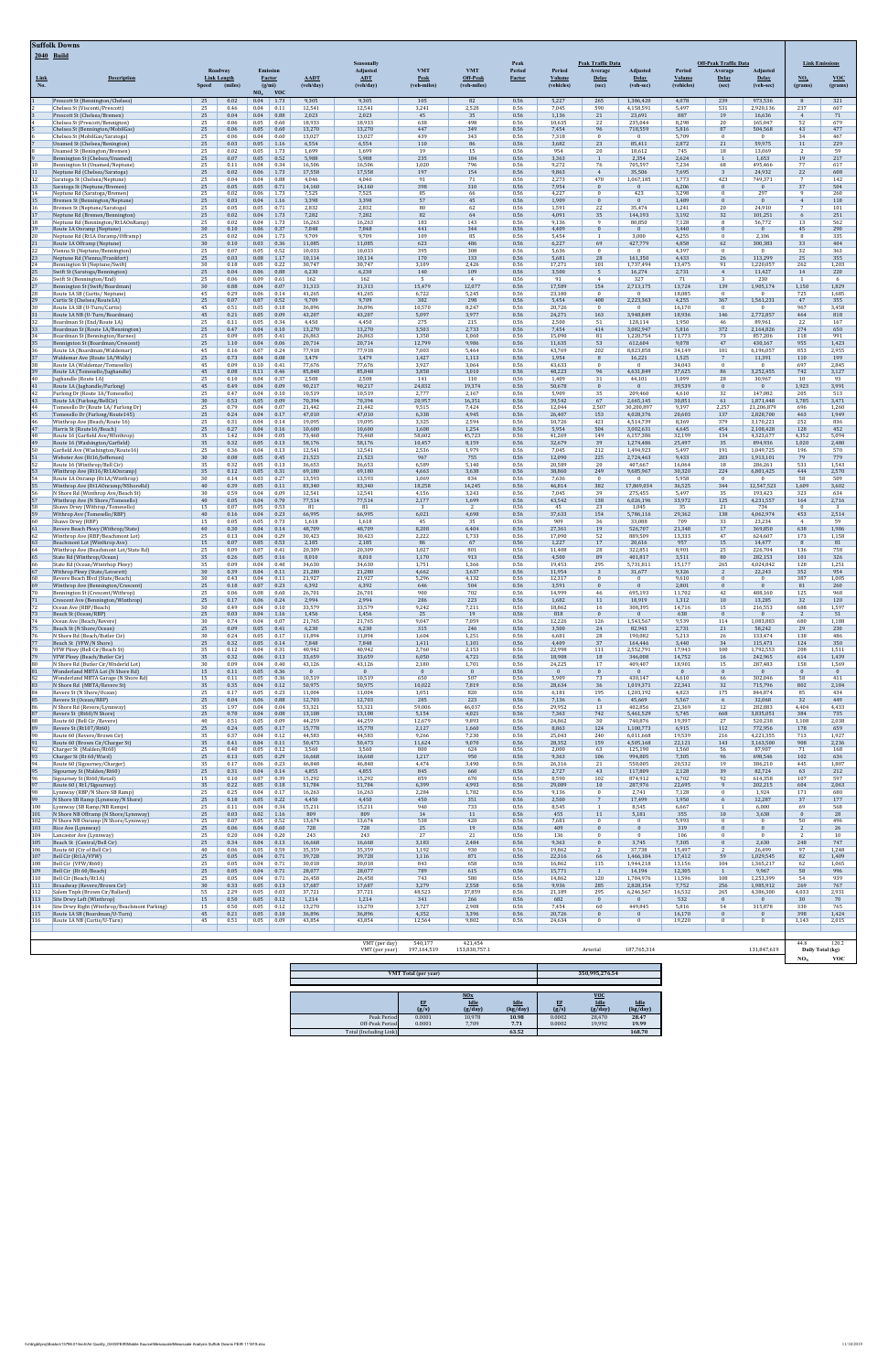|             | <b>Suffolk Downs</b><br>2040 No Build                                       |                                                   |                                                                    |                          |                                                   |                                   |                                       |                                 |                                       |                                                              |                                       |                                       |                                                                  |                                       |                            |                                                |
|-------------|-----------------------------------------------------------------------------|---------------------------------------------------|--------------------------------------------------------------------|--------------------------|---------------------------------------------------|-----------------------------------|---------------------------------------|---------------------------------|---------------------------------------|--------------------------------------------------------------|---------------------------------------|---------------------------------------|------------------------------------------------------------------|---------------------------------------|----------------------------|------------------------------------------------|
| Link<br>No. | <b>Description</b>                                                          | Roadway<br><b>Link Length</b><br>(miles)<br>Speed | <b>Emission</b><br><b>Factor</b><br>(g/mi)<br>$NO_x$<br><b>VOC</b> | <b>AADT</b><br>(veh/day) | Seasonally<br>Adjusted<br><b>ADT</b><br>(veh/day) | <b>VMT</b><br>Peak<br>(veh-miles) | <b>VMT</b><br>Off-Peak<br>(veh-miles) | Peak<br>Period<br><b>Factor</b> | Period<br><b>Volume</b><br>(vehicles) | <b>Peak Traffic Data</b><br>Average<br><b>Delay</b><br>(sec) | Adjusted<br><b>Delay</b><br>(veh-sec) | Period<br><b>Volume</b><br>(vehicles) | <b>Off-Peak Traffic Data</b><br>Average<br><b>Delay</b><br>(sec) | Adjusted<br><b>Delay</b><br>(veh-sec) | NO <sub>x</sub><br>(grams) | <b>Link Emissions</b><br><b>VOC</b><br>(grams) |
|             | Prescott St (Bennington/Chelsea)<br>Chelsea St (Visconti/Prescott)          | 0.02<br>25<br>25<br>0.46                          | 0.04<br>1.73<br>0.04<br>0.11                                       | 8,415<br>11,570          | 8,415<br>11,570                                   | 95<br>2,990                       | 74<br>2,333                           | 0.56<br>0.56                    | 4,727<br>6,499                        | 224<br>514                                                   | 1,058,822<br>3,341,701                | 3,688<br>5,071                        | 202<br>463                                                       | 743,498<br>2,346,521                  | 7<br>219                   | 291<br>560                                     |
|             | Prescott St (Chelsea/Bremen)<br>Chelsea St (Prescott/Bennigton              | 25<br>0.04<br>25<br>0.06                          | 0.04<br>0.88<br>0.05<br>0.60                                       | 1,376<br>17,720          | 1,376<br>17,720                                   | 31<br>597                         | 24<br>466                             | 0.56<br>0.56                    | 773<br>9,954                          | 21<br>18                                                     | 15,956<br>175,186                     | 603<br>7,766                          | 19<br>$16\,$                                                     | 11,204<br>123,014                     | 2<br>49                    | 48<br>635                                      |
|             | Chelsea St (Bennington/MobilGas)<br>Chelsea St (MobilGas/Saratoga)          | 25<br>0.06<br>25<br>0.06                          | 0.60<br>0.05<br>0.04<br>0.60                                       | 12,865<br>12,703         | 12,865<br>12,703                                  | 434<br>428                        | 338<br>334                            | 0.56<br>0.56                    | 7,227<br>7,136                        | 84<br>$\bf{0}$                                               | 608,125<br>$\bf{0}$                   | 5,638<br>5,567                        | 76<br>$\bf{0}$                                                   | 427,022<br>$\bf{0}$                   | 42<br>33                   | 463<br>455                                     |
|             | Unamed St (Chelsea/Benington)<br>Unamed St (Benington/Bremen                | 25<br>0.03<br>25<br>0.02                          | 0.05<br>1.16<br>0.05<br>1.73                                       | 6,473<br>1,699           | 6,473<br>1.699                                    | 109<br>19                         | 85<br>15                              | 0.56<br>0.56                    | 3,636<br>954                          | 22<br>18                                                     | 78,175<br>17,276                      | 2,837<br>745                          | 19<br>16                                                         | 54,894<br>12,131                      | 11<br>2                    | 226<br>59                                      |
|             | Bennington St (Chelsea/Unamed)<br>Bennington St (Unamed/Neptune)            | 25<br>0.07<br>25<br>0.11                          | 0.52<br>0.05<br>0.04<br>0.34                                       | 5,178<br>14,241          | 5,178<br>14,241                                   | 204<br>880                        | 159<br>687                            | 0.56<br>0.56                    | 2,909<br>7,999                        | 34                                                           | 2,327<br>273,578                      | 2,270<br>6,241                        | -1<br>31                                                         | 1,634<br>192,104                      | 17<br>66                   | 187<br>533                                     |
| 11          | Neptune Rd (Chelsea/Saratoga)<br>Saratoga St (Chelsea/Neptune)              | 25<br>0.02<br>25<br>0.04                          | 0.06<br>1.73<br>0.04<br>0.88                                       | 16,506<br>3,641          | 16,506<br>3,641                                   | 185<br>82                         | 145<br>64                             | 0.56<br>0.56                    | 9,272<br>2,045                        | $\overline{4}$<br>239                                        | 32,452<br>488,619                     | 7,234<br>1,596                        | 3<br>215                                                         | 22,788<br>343,105                     | 21<br>6                    | 571<br>128                                     |
| 13<br>14    | Saratoga St (Neptune/Bremen)<br>Neptune Rd (Saratoga/Bremen)                | 25<br>0.05<br>25<br>0.02                          | 0.71<br>0.05<br>0.06<br>1.73                                       | 13,189<br>7,120          | 13,189<br>7,120                                   | 370<br>80                         | 289<br>62                             | 0.56<br>0.56                    | 7,408<br>4,000                        | $\Omega$<br>$\bf{0}$                                         | $\overline{0}$<br>600                 | 5,780<br>3,121                        | $\Omega$<br>$\bf{0}$                                             | $\mathbf{0}$<br>421                   | 35<br>9                    | 469<br>246                                     |
| 15          | Bremen St (Bennington/Neptune)<br>Bremen St (Neptune/Saratoga)              | 25<br>0.03<br>25<br>0.05                          | 0.04<br>1.16<br>0.05<br>0.71                                       | 3,075<br>2,832           | 3,075<br>2,832                                    | 52<br>80                          | 40<br>62                              | 0.56<br>0.56                    | 1,727<br>1,591                        | $\Omega$<br>21                                               | $\Omega$<br>33,884                    | 1,348<br>1,241                        | $\Omega$<br>19                                                   | $\mathbf{0}$<br>23,793                | $\overline{4}$<br>7        | 107<br>101                                     |
| 18          | Neptune Rd (Bremen/Bennington<br>Neptune Rd (Bennington/Rt1AOnRamp)         | 25<br>0.02<br>25<br>0.02                          | 0.04<br>1.73<br>0.04<br>1.73                                       | 7,201<br>16,263          | 7,201<br>16,263                                   | 81<br>183                         | 63<br>143                             | 0.56<br>0.56                    | 4,045<br>9,136                        | 35<br>9                                                      | 142,591<br>80,850                     | 3,156<br>7,128                        | 32<br>8                                                          | 100,126<br>56,772                     | 6<br>13                    | 249<br>562                                     |
| 20          | Route 1A Onramp (Neptune)<br>Neptune Rd (Rt1A Onramp/Offramp)               | 30<br>0.10<br>25<br>0.02                          | 0.06<br>0.37<br>1.73<br>0.04                                       | 7,848<br>9,709           | 7,848<br>9,709                                    | 441<br>109                        | 344<br>85                             | 0.56<br>0.56                    | 4,409<br>5,454                        | $\Omega$                                                     | $\mathbf{0}$<br>3,000                 | 3,440<br>4,255                        | $\mathbf{0}$<br>$\Omega$                                         | $\mathbf{0}$<br>2,106                 | 45<br>8                    | 290<br>335                                     |
| 2.1         | Route 1A Offramp (Neptune)<br>Vienna St (Neptune/Bennington                 | 30<br>0.10<br>25<br>0.07                          | 0.03<br>0.36<br>0.05<br>0.52                                       | 11,085<br>10,033         | 11,085<br>10,033                                  | 623<br>395                        | 486<br>308                            | 0.56<br>0.56                    | 6,227<br>5,636                        | 69<br>$\Omega$                                               | 427,779<br>$\bf{0}$                   | 4,858<br>4,397                        | 62<br>$\bf{0}$                                                   | 300,383<br>$\bf{0}$                   | 33<br>32                   | 404<br>363                                     |
| 23<br>24    | Neptune Rd (Vienna/Frankfort)<br>Bennington St (Neptune/Swift)              | 25<br>0.03<br>30<br>0.18                          | 0.08<br>1.17<br>0.05<br>0.22                                       | 10,114<br>29,695         | 10,114<br>29,695                                  | 170<br>3,002                      | 133<br>2,343                          | 0.56<br>0.56                    | 5,681<br>16,680                       | 28<br>68                                                     | 161,350<br>1,137,607                  | 4,433<br>13,014                       | 26<br>61                                                         | 113,299<br>798,820                    | 25<br>253                  | 355<br>1,162                                   |
| 25          | Swift St (Saratoga/Bennington)<br>Swift St (Bennington/End)                 | 25<br>0.04<br>25<br>0.06                          | 0.06<br>0.88<br>0.09<br>0.61                                       | 6,149<br>162             | 6,149<br>162                                      | 138<br>5                          | 108<br>4                              | 0.56<br>0.56                    | 3,454<br>91                           | 5<br>$\overline{4}$                                          | 15,890<br>327                         | 2,695<br>71                           | $4\overline{ }$<br>3                                             | 11,158<br>230                         | 14<br>-1                   | 217<br>6                                       |
| 28          | Bennington St (Swift/Boardman)<br>Route 1A SB (Curtis/Neptune)              | 30<br>0.88<br>45<br>0.29                          | 0.04<br>0.07<br>0.06<br>0.14                                       | 27,510<br>34,711         | 27,510<br>34,711                                  | 13,599<br>5,655                   | 10,610<br>4,412                       | 0.56<br>0.56                    | 15,453<br>19,498                      | 92                                                           | 1,425,565<br>$\bf{0}$                 | 12,057<br>15,213                      | 83<br>$\Omega$                                                   | 1,001,023<br>$\mathbf{0}$             | 1,011<br>610               | 1,607<br>1,417                                 |
| 29<br>30    | Curtis St (Chelsea/Route1A)                                                 | 25<br>0.07<br>45<br>0.51                          | 0.07<br>0.52<br>0.05<br>0.18                                       | 9,709<br>30,342          | 9,709<br>30,342                                   | 382                               | 298<br>6,782                          | 0.56<br>0.56                    | 5,454<br>17,044                       | 225<br>$\Omega$                                              | 1,228,808<br>$\mathbf{0}$             | 4,255<br>13,298                       | 203<br>$\bf{0}$                                                  | 862,861<br>$\mathbf{0}$               | 47<br>796                  | 355<br>2,844                                   |
| 31          | Route 1A SB (U-Turn/Curtis)<br>Route 1A NB (U-Turn/Boardman)                | 45<br>0.21                                        | 0.05<br>0.09                                                       | 41,184                   | 41,184                                            | 8,692<br>4,858                    | 3,790                                 | 0.56                            | 23,134                                | 145                                                          | 3,361,438                             | 18,050                                | 131                                                              | 2,360,380                             | 442                        | 779                                            |
| 32<br>33    | Boardman St (End/Route 1A)<br>Boardman St (Route 1A/Bennington)             | 25<br>0.11<br>25<br>0.47                          | 0.05<br>0.34<br>0.04<br>0.10                                       | 4,450<br>11,732          | 4,450<br>11,732                                   | 275<br>3,097                      | 215<br>2,417                          | 0.56<br>0.56                    | 2,500<br>6,590                        | 51<br>414                                                    | 128,114<br>2,730,719                  | 1,950<br>5,142                        | 46<br>373                                                        | 89,961<br>1,917,494                   | 22<br>242                  | 167<br>575                                     |
| 34          | Boardman St (Bennington/Barnes)<br>Bennignton St (Boardman/Crescent         | 25<br>0.09<br>25<br>1.10                          | 0.41<br>0.05<br>0.04<br>0.06                                       | 26,216<br>17,234         | 26,216<br>17,234                                  | 1,325<br>10,649                   | 1,034<br>8,309                        | 0.56<br>0.56                    | 14,726<br>9,681                       | 67<br>53                                                     | 981,492<br>509,706                    | 11,489<br>7,553                       | 60<br>47                                                         | 689,198<br>357,912                    | 115<br>794                 | 967<br>1,184                                   |
|             | Route 1A (Boardman/Waldemar)<br>Waldemar Ave (Route 1A/Wally)               | 45<br>0.16<br>25<br>0.73                          | 0.24<br>0.07<br>0.04<br>0.08                                       | 68,452<br>3,398          | 68,452<br>3,398                                   | 6,152<br>1,394                    | 4,800<br>1,087                        | 0.56<br>0.56                    | 38,451<br>1,909                       | 142<br>8                                                     | 5,460,097<br>15,940                   | 30,000<br>1,489                       | 128<br>8                                                         | 3,834,046<br>11,193                   | 749<br>108                 | 2,596<br>195                                   |
| 38<br>39    | Route 1A (Waldemar/Tomesello)<br>Route 1A (Tomesello/Jughandle)             | 45<br>0.09<br>45<br>0.08                          | 0.10<br>0.41<br>0.11<br>0.46                                       | 68,290<br>62,788         | 68,290<br>62,788                                  | 3,452<br>2,822                    | 2,694<br>2,201                        | 0.56<br>0.56                    | 38,360<br>35,270                      | $\bf{0}$<br>12                                               | $\bf{0}$<br>410,894                   | 29,929<br>27,518                      | $\mathbf{0}$<br>$10\,$                                           | $\bf{0}$<br>288,527                   | 612<br>542                 | 2,501<br>2,287                                 |
| 40          | Jughandle (Route 1A)<br>Route 1A (Jughandle/Furlong)                        | 25<br>0.10<br>45<br>0.49                          | 0.04<br>0.37<br>0.04<br>0.09                                       | 2,427<br>66,995          | 2,427<br>66,995                                   | 136<br>18,440                     | 106<br>14,387                         | 0.56<br>0.56                    | 1,364<br>37,633                       | 31<br>$\mathbf{0}$                                           | 42,542<br>$\bf 0$                     | 1,064<br>29,362                       | 28<br>$\bf{0}$                                                   | 29,873<br>$\bf{0}$                    | 10<br>1,428                | 90<br>2,964                                    |
| 42<br>43    | Furlong Dr (Route 1A/Tomesello)<br>Route 1A (Furlong/BellCir)               | 25<br>0.47<br>30<br>0.53                          | 0.04<br>0.10<br>0.05<br>0.09                                       | 9,467<br>56,072          | 9,467<br>56,072                                   | 2,499<br>16,694                   | 1.950<br>13,025                       | 0.56<br>0.56                    | 5,318<br>31,497                       | 35<br>64                                                     | 188,514<br>2,017,409                  | 4,149<br>24,575                       | 32<br>58                                                         | 132,373<br>1,416,612                  | 184<br>1,422               | 461<br>2,765                                   |
| 44<br>45    | Tomesello Dr (Route 1A/ Furlong Dr)<br>Tomesello Dr (Furlong/Route145)      | 25<br>0.79<br>25<br>0.24                          | 0.04<br>0.07<br>0.04<br>0.17                                       | 6,716<br>17,315          | 6,716<br>17,315                                   | 2,980<br>2,334                    | 2,325<br>1,821                        | 0.56<br>0.56                    | 3,772<br>9,726                        | 2,507<br>86                                                  | 9,459,149<br>835,018                  | 2,943<br>7,589                        | 2,257<br>77                                                      | 6,642,155<br>586,344                  | 218<br>171                 | 395<br>718                                     |
| 46<br>47    | Winthrop Ave (Beach/Route 16)<br>Harris St (Route16/Beach)                  | 25<br>0.31<br>25<br>0.27                          | 0.04<br>0.14<br>0.04<br>0.16                                       | 11,975<br>4,450          | 11,975<br>4,450                                   | 2,085<br>675                      | 1,627<br>527                          | 0.56<br>0.56                    | 6,727<br>2,500                        | 155<br>49                                                    | 1,043,987<br>121,365                  | 5,248<br>1,950                        | 140<br>44                                                        | 733,081<br>85,222                     | 158<br>54                  | 524<br>190                                     |
| 48<br>49    | Route 16 (Garfield Ave/Winthrop)                                            | 35<br>1.42<br>35<br>0.32                          | 0.04<br>0.05<br>0.13<br>0.05                                       | 63,273<br>50,732         | 63,273<br>50,732                                  | 50,470<br>9,119                   | 39,378<br>7,115                       | 0.56<br>0.56                    | 35,543<br>28,498                      | 62<br>28                                                     | 2,205,414<br>786,535                  | 27,731<br>22,234                      | 56<br>25                                                         | 1,548,628<br>552,300                  | 3,748<br>890               | 4,387<br>2,163                                 |
| 50          | Route 16 (Washington/Garfield)<br>Garfield Ave (Washington/Route16)         | 25<br>0.36                                        | 0.04<br>0.13                                                       | 12,541                   | 12,541                                            | 2,536                             | 1.979                                 | 0.56                            | 7.045                                 | 211                                                          | 1,487,173                             | 5,497                                 | 190                                                              | 1,044,284                             | 196                        | 570                                            |
| 51          | Webster Ave (Rt16/Jefferson)<br>Route 16 (Winthrop/Bell Cir)                | 30<br>0.08<br>35<br>0.32                          | 0.05<br>0.45<br>0.05<br>0.13                                       | 21,523<br>26,296         | 21,523<br>26,296                                  | 967<br>4,727                      | 755<br>3,688                          | 0.56<br>0.56                    | 12,090<br>14,772                      | 221<br>17                                                    | 2,671,872<br>249,639                  | 9,433<br>11,525                       | 199<br>15                                                        | 1,876,171<br>175,295                  | 79<br>381                  | 779<br>1,107                                   |
| 53          | Winthrop Ave (Rt16/Rt1AOnramp)<br>Route 1A Onramp (Rt1A/Winthrop)           | 35<br>0.12<br>30<br>0.14                          | 0.05<br>0.31<br>0.03<br>0.27                                       | 49,518<br>7,039          | 49,518<br>7,039                                   | 3,338<br>554                      | 2,604<br>432                          | 0.56<br>0.56                    | 27,816<br>3,954                       | 94<br>$\Omega$                                               | 2,610,522<br>$\Omega$                 | 21,702<br>3,085                       | 84<br>$\Omega$                                                   | 1,833,092<br>$\Omega$                 | 318<br>30                  | 1,839<br>264                                   |
| 55          | Winthrop Ave (Rt1AOnramp/NShoreRd)<br>N Shore Rd (Winthrop Ave/Beach St)    | 40<br>0.39<br>30<br>0.59                          | 0.05<br>0.11<br>0.04<br>0.09                                       | 54,778<br>13,027         | 54,778<br>13,027                                  | 12,000<br>4,317                   | 9,363<br>3,368                        | 0.56<br>0.56                    | 30,770<br>7,318                       | 118<br>38                                                    | 3,626,268<br>278,434                  | 24,007<br>5,709                       | 106<br>34                                                        | 2,546,343<br>195,515                  | 1,058<br>335               | 2,368<br>659                                   |
| 57          | Winthrop Ave (N Shore/Tomesello)<br>Shaws Drwy (Withrop/Tomesello)          | 40<br>0.05<br>15<br>0.07                          | 0.04<br>0.70<br>0.05<br>0.53                                       | 43,126<br>81             | 43,126<br>81                                      | 1,211<br>$\overline{3}$           | 945<br>2                              | 0.56<br>0.56                    | 24,225<br>45                          | 23<br>23                                                     | 551,125<br>1,025                      | 18,901<br>35                          | 20<br>20                                                         | 386,997<br>720                        | 91<br>$\mathbf{0}$         | 1,511<br>$\overline{\mathbf{3}}$               |
|             | Withrop Ave (Tomesello/RBP)<br>Shaws Drwy (RBP)                             | 40<br>0.16<br>15<br>0.05                          | 0.23<br>0.04<br>0.05<br>0.73                                       | 45,634<br>1,618          | 45,634<br>1,618                                   | 4,101<br>45                       | 3,200<br>35                           | 0.56<br>0.56                    | 25,634<br>909                         | 48<br>33                                                     | 1,226,599<br>30,270                   | 20,000<br>709                         | 43<br>30                                                         | 861,310<br>21,256                     | 309<br>$\overline{4}$      | 1,713<br>59                                    |
| 61          | Revere Beach Pkwy (Withrop/State)<br>Winthrop Ave (RBP/Beachmont Lot)       | 40<br>0.30<br>25<br>0.13                          | 0.04<br>0.14<br>0.04<br>0.29                                       | 31,960<br>19,662         | 31,960<br>19,662                                  | 5,386<br>1,436                    | 4,202<br>1,120                        | 0.56<br>0.56                    | 17,953<br>11,045                      | 15<br>14                                                     | 267,501<br>152,415                    | 14,007<br>8,617                       | 13<br>12                                                         | 187,837<br>107,025                    | 418<br>112                 | 1,303<br>748                                   |
| 64          | Beachmont Lot (Winthrop Ave)<br>Winthrop Ave (Beachmont Lot/State Rd)       | 15<br>0.07<br>25<br>0.09                          | 0.05<br>0.53<br>0.07<br>0.41                                       | 2,185<br>18,124          | 2,185<br>18,124                                   | 916                               | 67<br>715                             | 0.56<br>0.56                    | 1,227<br>10,181                       | 24                                                           | 9,817<br>239,762                      | 957<br>7,943                          | 21                                                               | 6,894<br>168,359                      | 121                        | 81<br>677                                      |
| 65<br>66    | State Rd (Winthrop/Ocean)<br>State Rd (Ocean/Wintrhop Pkwy)                 | 35<br>0.26<br>35<br>0.09                          | 0.05<br>0.16<br>0.04<br>0.40                                       | 6,311<br>30,018          | 6,311<br>30,018                                   | 922<br>1,518                      | 719<br>1,184                          | 0.56<br>0.56                    | 3,545<br>16,862                       | 38<br>167                                                    | 135,248<br>2,820,212                  | 2,766<br>13,156                       | 34<br>151                                                        | 94,970<br>1,980,335                   | 79<br>111                  | 257<br>1,085                                   |
| 67<br>68    | Withrop Pkwy (State/Leverett)<br>Revere Beach Blvd (State/Beach)            | 30<br>0.39<br>30<br>0.43                          | 0.04<br>0.11<br>0.11<br>0.04                                       | 21,280<br>17,315         | 21,280<br>17,315                                  | 4,662<br>4,182                    | 3,637<br>3,263                        | 0.56<br>0.56                    | 11,954<br>9,726                       | 3<br>$\Omega$                                                | 31,677<br>$\bf{0}$                    | 9,326<br>7,589                        | $\overline{2}$<br>$\bf{0}$                                       | 22,243<br>$\overline{0}$              | 352<br>306                 | 954<br>793                                     |
| 69<br>70    | Winthrop Ave (Bennington/Crescent)<br>Bennington St (Crescent/Withrop)      | 25<br>0.18<br>25<br>0.06                          | 0.07<br>0.23<br>0.08<br>0.60                                       | 6,392<br>21,442          | 6,392<br>21,442                                   | 646<br>723                        | 504<br>564                            | 0.56<br>0.56                    | 3,591<br>12,044                       | $\mathbf{0}$<br>25                                           | $\bf{0}$<br>298,703                   | 2,801<br>9,397                        | $\mathbf{0}$<br>22                                               | $\bf{0}$<br>209,747                   | 81<br>101                  | 260<br>777                                     |
| 71          | Crescent Ave (Bennington/Winthrop)                                          | 25<br>0.17<br>30<br>0.49                          | 0.06<br>0.24<br>0.04<br>0.10                                       | 2,994<br>19,257          | 2,994<br>19,257                                   | 286<br>5,300                      | 223<br>4,136                          | 0.56<br>0.56                    | 1,682<br>10,817                       | 8<br>14                                                      | 14,042<br>147,656                     | 1,312<br>8,440                        | 8<br>12                                                          | 9,860<br>103,683                      | 32<br>395                  | 120<br>916                                     |
| 72<br>73    | Ocean Ave (RBP/Beach)<br>Beach St (Ocean/RBP)                               | 25<br>0.03                                        | 0.04<br>1.16                                                       | 1,456                    | 1,456                                             | 25                                | 19                                    | 0.56                            | 818                                   | $\mathbf{0}$                                                 | $\bf{0}$                              | 638                                   | $\bf{0}$                                                         | $\mathbf{0}$                          | $\overline{2}$             | 51                                             |
| 74<br>75    | Ocean Ave (Beach/Revere)<br>Beach St (N Shore/Ocean)                        | 30<br>0.74<br>25<br>0.09                          | 0.04<br>0.07<br>0.05<br>0.41                                       | 13,351<br>6,149          | 13,351<br>6,149                                   | 5,550<br>311                      | 4,330<br>243                          | 0.56<br>0.56                    | 7,499<br>3,454                        | 22<br>18                                                     | 167,611<br>61,313                     | 5,851<br>2,695                        | 20<br>16                                                         | 117,696<br>43,054                     | 417<br>29                  | 729<br>227                                     |
| 76          | N Shore Rd (Beach/Butler Cir)<br>Beach St (VFW/N Shore)                     | 30<br>0.24<br>25<br>0.32                          | 0.05<br>0.17<br>0.05<br>0.14                                       | 11,004<br>7,687          | 11,004<br>7,687                                   | 1,484<br>1,382                    | 1,157<br>1,078                        | 0.56<br>0.56                    | 6,181<br>4,318                        | 28<br>35                                                     | 172,768<br>151,772                    | 4,823<br>3,369                        | 25<br>32                                                         | 121,316<br>106,573                    | 127<br>122                 | 450<br>342                                     |
| 78<br>79    | VFW Pkwy (Bell Cir/Beach St)<br>VFW Pkwy (Beach/Butler Cir)                 | 35<br>0.12<br>35<br>0.32                          | 0.04<br>0.31<br>0.06<br>0.13                                       | 40,942<br>33,659         | 40,942<br>33,659                                  | 2,760<br>6,050                    | 2,153<br>4,721                        | 0.56<br>0.56                    | 22,998<br>18,908                      | 62<br>18                                                     | 1,435,082<br>339,390                  | 17,943<br>14,752                      | 56<br>16                                                         | 1,007,706<br>238,318                  | 208<br>614                 | 1,511<br>1,439                                 |
| 80<br>81    | N Shore Rd (Butler Cir/Wnderld Lot)<br>Wonderland MBTA Lot (N Shore Rd)     | 30<br>0.09<br>15<br>0.11                          | 0.04<br>0.40<br>0.05<br>0.36                                       | 41,265<br>$\bf{0}$       | 41,265<br>$\bf{0}$                                | 2,086<br>$\mathbf{0}$             | 1,628<br>$\bf{0}$                     | 0.56<br>0.56                    | 23,180<br>$\bf{0}$                    | 15<br>$\bf{0}$                                               | 352,335<br>$\bf{0}$                   | 18,085<br>$\bf{0}$                    | 14<br>$\bf{0}$                                                   | 247,407<br>$\mathbf{0}$               | 151<br>$\bf{0}$            | 1,502<br>$\bf{0}$                              |
| 82<br>83    | Wonderland MBTA Garage (N Shore Rd)<br>N Shore Rd (MBTA/Revere St)          | 15<br>0.11<br>35<br>0.35                          | 0.05<br>0.36<br>0.04<br>0.12                                       | 9,062<br>49,680          | 9,062<br>49,680                                   | 560<br>9,767                      | 437<br>7,621                          | 0.56<br>0.56                    | 5,090<br>27,907                       | 34<br>33                                                     | 170,531<br>911,157                    | 3,972<br>21,773                       | 30<br>29                                                         | 119,746<br>639,809                    | 50<br>782                  | 354<br>2,128                                   |
| 84<br>85    | Revere St (N Shore/Ocean)<br>Revere St (Ocean/RBP)                          | 25<br>0.17<br>25<br>0.04                          | 0.05<br>0.23<br>0.88<br>0.06                                       | 7,363<br>8,253           | 7,363<br>8,253                                    | 703<br>185                        | 549<br>145                            | 0.56<br>0.56                    | 4,136<br>4,636                        | 54<br>6                                                      | 224,586<br>25,498                     | 3,227<br>3,617                        | 49<br>5                                                          | 157,703<br>17,904                     | 57<br>21                   | 290<br>292                                     |
| 86          | N Shore Rd (Revere/Lynnway)<br>Revere St (Rt60/N Shore)                     | 35<br>1.97<br>25<br>0.70                          | 0.04<br>0.04<br>0.04<br>0.08                                       | 51,217<br>11,813         | 51,217<br>11,813                                  | 56,678<br>4,645                   | 44,221<br>3,624                       | 0.56<br>0.56                    | 28,770<br>6,636                       | 14<br>275                                                    | 407,101<br>1,823,855                  | 22,447<br>5,177                       | 13<br>247                                                        | 285,864<br>1,280,699                  | 4,230<br>346               | 4,258<br>662                                   |
| 88<br>89    | Route 60 (Bell Cir / Revere)<br>Revere St (Rt107/Rt60)                      | 40<br>0.51<br>25<br>0.24                          | 0.05<br>0.09<br>0.05<br>0.17                                       | 38,676<br>9,709          | 38,676<br>9,709                                   | 11,080<br>1,309                   | 8,645<br>1,021                        | 0.56<br>0.56                    | 21,725<br>5,454                       | 26<br>30                                                     | 567,035<br>166,077                    | 16,951<br>4,255                       | 23<br>27                                                         | 398,169<br>116,618                    | 969<br>109                 | 1,781<br>405                                   |
| 90<br>91    | Route 60 (Revere/Brown Cir)<br>Route 60 (Brown Cir/Charger St)              | 35<br>0.37<br>35<br>0.41                          | 0.04<br>0.12<br>0.04<br>0.11                                       | 44,340<br>49,178         | 44,340<br>49,178                                  | 9,216<br>11,326                   | 7,190<br>8,837                        | 0.56<br>0.56                    | 24,907<br>27,625                      | 235<br>133                                                   | 5,845,684<br>3,669,982                | 19,433<br>21,553                      | 211<br>120                                                       | 4,104,802<br>2,577,038                | 709<br>885                 | 1,917<br>2,178                                 |
| 92<br>93    | Charger St (Malden/Rt60)<br>Charger St (Rt 60/Ward)                         | 25<br>0.40<br>25<br>0.13                          | 0.05<br>0.12<br>0.05<br>0.29                                       | 3,560<br>15,697          | 3,560<br>15,697                                   | 800<br>1,146                      | 624<br>894                            | 0.56<br>0.56                    | 2,000<br>8,817                        | 63<br>86                                                     | 125,190<br>756,538                    | 1,560<br>6,880                        | 56<br>77                                                         | 87,907<br>531,236                     | 71<br>96                   | 168<br>599                                     |
| 94<br>95    | Route 60 (Sigourney/Charger<br>Sigourney St (Malden/Rt60)                   | 35<br>0.17<br>25<br>0.31                          | 0.06<br>0.23<br>0.04<br>0.14                                       | 46,363<br>4,855          | 46,363<br>4,855                                   | 4,427<br>845                      | 3,454<br>660                          | 0.56<br>0.56                    | 26,043<br>2,727                       | 21<br>43                                                     | 550,816<br>117,809                    | 20,319<br>2,128                       | 19<br>39                                                         | 386,780<br>82,724                     | 440<br>63                  | 1,788<br>212                                   |
| 96<br>97    | Sigourney St (Rt60/Retail)                                                  | 15<br>0.10<br>35<br>0.22                          | 0.07<br>0.39<br>0.05<br>0.18                                       | 15,292<br>51,298         | 15,292<br>51,298                                  | 859<br>6,339                      | 670<br>4,946                          | 0.56<br>0.56                    | 8,590<br>28,816                       | 102<br>10                                                    | 874,912<br>283,836                    | 6,702<br>22,483                       | 92<br>9                                                          | 614,358<br>199,308                    | 107<br>598                 | 597<br>2,044                                   |
| 98          | Route 60 (Rt1/Sigourney)<br>Lynnway (RBP/N Shore SB Ramp)                   | 25<br>0.25                                        | 0.04<br>0.17                                                       | 13,593                   | 13,593                                            | 1,909                             | 1,489                                 | 0.56                            | 7,636                                 | $\bf{0}$                                                     | 2,291                                 | 5,958                                 | $\bf{0}$                                                         | 1,609                                 | 143                        | 569                                            |
| 99<br>100   | N Shore SB Ramp (Lynnway/N Shore)<br>Lynnway (SB Ramp/NB Ramps)             | 25<br>0.18<br>25<br>0.11                          | 0.05<br>0.22<br>0.04<br>0.34                                       | 3,641<br>12,541          | 3,641<br>12,541                                   | 368<br>775                        | 287<br>605                            | 0.56<br>0.56                    | 2,045<br>7,045                        | 6                                                            | 12,476<br>6,693                       | 1,596<br>5,497                        | 5<br>$\overline{1}$                                              | 8,761<br>4,700                        | 30<br>57                   | 145<br>469                                     |
| 101<br>102  | N Shore NB Offramp (N Shore/Lynnway)<br>N Shore NB Onramp (N Shore/Lynnway) | 25<br>0.03<br>25<br>0.07                          | 0.02<br>1.16<br>0.52<br>0.05                                       | 809<br>11,004            | 809<br>11,004                                     | 14<br>433                         | 11<br>338                             | 0.56<br>0.56                    | 455<br>6,181                          | 11<br>$\mathbf{0}$                                           | 4,772<br>$\mathbf{0}$                 | 355<br>4,823                          | 9<br>$\bf{0}$                                                    | 3,351<br>$\mathbf{0}$                 | $\mathbf{0}$<br>40         | 28<br>399                                      |
| 103<br>104  | Rice Ave (Lynnway)<br>Lancaster Ave (Lynnway)                               | 25<br>0.06<br>25<br>0.20                          | 0.04<br>0.60<br>0.04<br>0.20                                       | 728<br>243               | 728<br>243                                        | 25<br>27                          | 19<br>21                              | 0.56<br>0.56                    | 409<br>136                            | $\Omega$<br>$\Omega$                                         | $\mathbf{0}$<br>$\Omega$              | 319<br>106                            | $\Omega$<br>$\Omega$                                             | $\mathbf{0}$<br>$\Omega$              | 2<br>$\overline{2}$        | 26<br>10                                       |
| 105<br>106  | Beach St (Central/Bell Cir)<br>Route 60 (Ctr of Bell Cir)                   | 25<br>0.34<br>40<br>0.06                          | 0.04<br>0.13<br>0.05<br>0.59                                       | 13,917<br>29,776         | 13,917<br>29,776                                  | 2,658<br>1,004                    | 2,074<br>783                          | 0.56<br>0.56                    | 7,818<br>16,726                       | $\mathbf 0$<br>$\mathbf{1}$                                  | 1,954<br>22,580                       | 6,099<br>13,050                       | $\bf{0}$<br>1                                                    | 1,372<br>15,856                       | 207<br>82                  | 624<br>1,051                                   |
| 107<br>108  | Bell Cir (Rt1A/VFW)<br>Bell Cir (VFW/Rt60)                                  | 25<br>0.05<br>25<br>0.05                          | 0.04<br>0.71<br>0.04<br>0.71                                       | 35,359<br>26,458         | 35,359<br>26,458                                  | 993<br>743                        | 775<br>580                            | 0.56<br>0.56                    | 19,862<br>14,862                      | 45<br>85                                                     | 883,859<br>1,258,847                  | 15,497<br>11,596                      | 40<br>76                                                         | 620,640<br>883,954                    | 73<br>54                   | 1,254<br>939                                   |
| 109<br>110  | Bell Cir (Rt 60/Beach)<br>Bell Cir (Beach/Rt1A)                             | 25<br>0.05<br>25<br>0.05                          | 0.04<br>0.71<br>0.04<br>0.71                                       | 25,326<br>23,707         | 25,326<br>23,707                                  | 711<br>666                        | 555<br>520                            | 0.56<br>0.56                    | 14,226<br>13,317                      | 1<br>37                                                      | 15,649<br>488,737                     | 11,099<br>10,390                      | $\mathbf{1}$<br>33                                               | 10,988<br>343,188                     | 52<br>49                   | 898<br>841                                     |
| 111<br>112  | Broadway (Revere/Brown Cir)<br>Salem Tnpk (Brown Cir/Ballard)               | 30<br>0.33<br>55<br>2.29                          | 0.05<br>0.13<br>0.05<br>0.03                                       | 17,380<br>36,945         | 17,380<br>36,945                                  | 3,222<br>47,524                   | 2,514<br>37,079                       | 0.56<br>0.56                    | 9,763<br>20,753                       | 284<br>280                                                   | 2,777,038<br>5,807,683                | 7,617<br>16,192                       | 256<br>252                                                       | 1,950,019<br>4,078,118                | 265<br>3,950               | 754<br>2,871                                   |
| 113<br>114  | Site Drwy Left (Winthrop)<br>Site Drwy Right (Winthrop/Beachmont Parking)   | 15<br>0.50<br>15<br>0.50                          | 0.12<br>0.05<br>0.05<br>0.12                                       | $\bf{0}$<br>$\bf{0}$     | $\bf{0}$<br>$\bf{0}$                              | $\overline{0}$<br>$\bf{0}$        | $\bf{0}$<br>$\bf{0}$                  | 0.56<br>0.56                    | $\overline{0}$<br>$\bf{0}$            | $\Omega$<br>$\bf{0}$                                         | $\Omega$<br>$\bf{0}$                  | $\Omega$<br>$\bf{0}$                  | $\mathbf{0}$<br>$\bf{0}$                                         | $\mathbf{0}$<br>$\bf{0}$              | $\mathbf{0}$<br>$\bf{0}$   | $\bf{0}$<br>$\bf{0}$                           |
| 115<br>116  | Route 1A SB (Boardman/U-Turn)<br>Route 1A NB (Curtis/U-Turn)                | 45<br>0.21<br>45<br>0.51                          | 0.05<br>$0.18\,$<br>0.05<br>0.09                                   | 30,342<br>41,184         | 30,342<br>41,184                                  | 3,579<br>11,799                   | 2,793<br>9,205                        | 0.56<br>0.56                    | 17,044<br>23,134                      | $\bf{0}$<br>$\bf{0}$                                         | $\mathbf{0}$<br>$\boldsymbol{0}$      | 13,298<br>18,050                      | $\bf{0}$<br>$\mathbf{0}$                                         | $\bf{0}$<br>$\bf{0}$                  | 328<br>1,074               | 1,171<br>1,893                                 |
|             |                                                                             |                                                   |                                                                    |                          |                                                   |                                   |                                       |                                 |                                       |                                                              |                                       |                                       |                                                                  |                                       |                            |                                                |
|             |                                                                             |                                                   |                                                                    |                          | VMT (per day)                                     | 455,415                           | 355,321                               |                                 |                                       |                                                              |                                       |                                       |                                                                  |                                       | 37.9                       | 99.9                                           |
|             |                                                                             |                                                   |                                                                    |                          | VMT (per year)                                    | 166,226,373                       | 129,692,344.8                         |                                 |                                       | Arterial                                                     | 88,382,218                            |                                       |                                                                  | 62,061,436                            | NO <sub>X</sub>            | Daily Total (kg)<br><b>VOC</b>                 |

|                        |        | NOx     |          |        | <b>VOC</b> |          |
|------------------------|--------|---------|----------|--------|------------|----------|
|                        | EF     | Idle    | Idle     | EF     | Idle       | Idle     |
|                        | (g/s)  | (g/day) | (kg/day) | (g/s)  | (g/day)    | (kg/day) |
| Peak Period            | 0.0001 | 5,168   | 5.17     | 0.0002 | 13,401     | 13.40    |
| Off-Peak Period        | 0.0001 | 3.629   | 3.63     | 0.0002 | 9.410      | 9.41     |
| Total (Including Link) |        |         | 46.65    |        |            | 122.67   |

**VMT Total (per year)**

**295,918,717.89**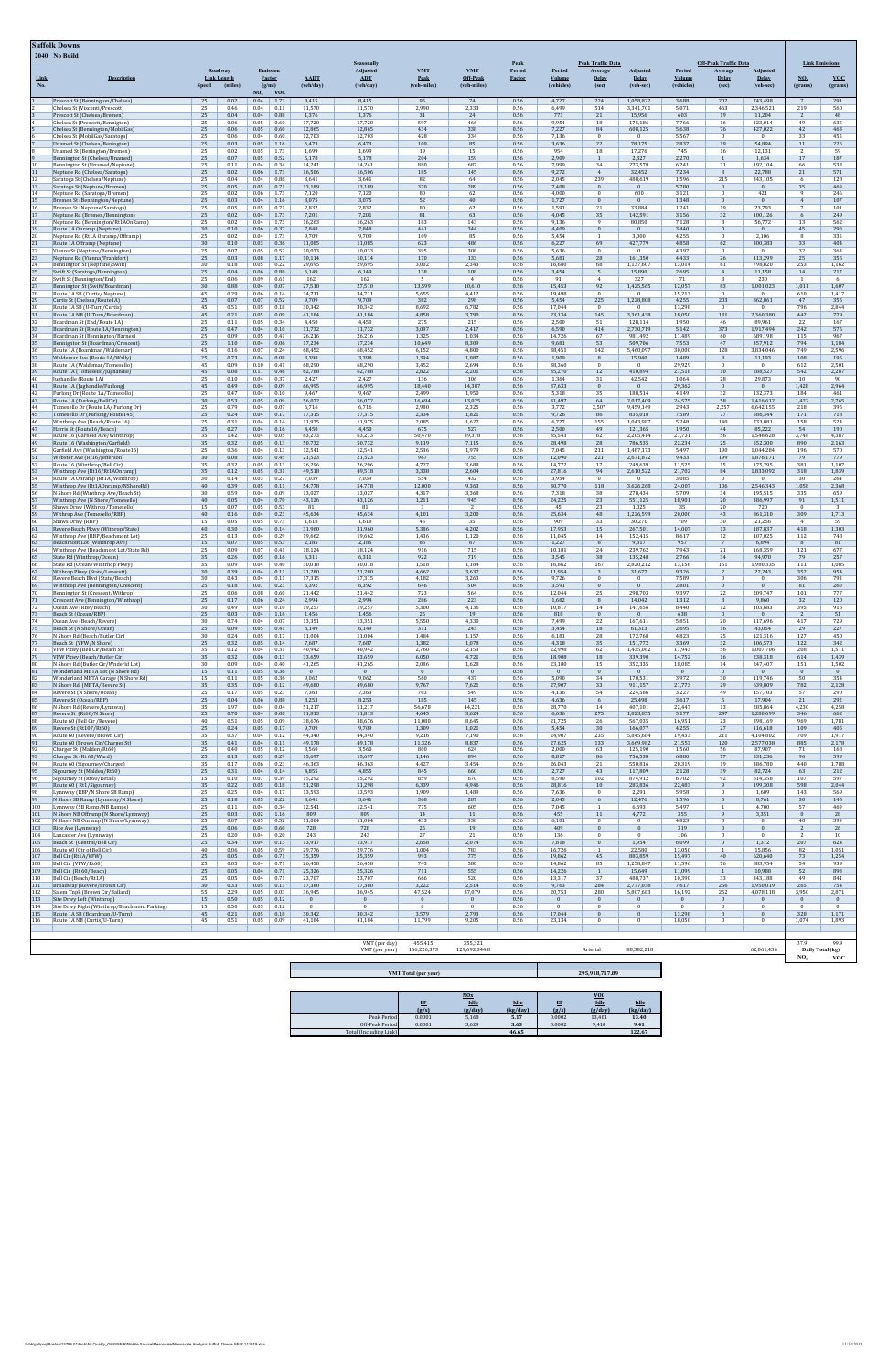| 2018 Existing<br>Link                                            |                                                                               |          | Roadway                       |                 | <b>Emission</b>                |                          | Seasonally<br>Adjusted  | <b>VMT</b>            | <b>VMT</b>              | Peak<br>Period | <b>Period</b>          | <b>Peak Traffic Data</b><br>Average | Adjusted                     | Period                 | <b>Off-Peak Traffic Data</b><br>Average | Adjusted                       |                                | <b>Link Emissions</b> |
|------------------------------------------------------------------|-------------------------------------------------------------------------------|----------|-------------------------------|-----------------|--------------------------------|--------------------------|-------------------------|-----------------------|-------------------------|----------------|------------------------|-------------------------------------|------------------------------|------------------------|-----------------------------------------|--------------------------------|--------------------------------|-----------------------|
| No.                                                              | <b>Description</b>                                                            | Type     | <b>Link Length</b><br>(miles) | NO <sub>x</sub> | Factor<br>(g/mi)<br><b>VOC</b> | <b>AADT</b><br>(veh/day) | <b>ADT</b><br>(veh/day) | Peak<br>(veh-miles)   | Off-Peak<br>(veh-miles) | Factor         | Volume<br>(vehicles)   | <b>Delay</b><br>(sec)               | <b>Delay</b><br>(veh-sec)    | Volume<br>(vehicles)   | Delay<br>(sec)                          | Delay<br>(veh-sec)             | NO <sub>x</sub><br>(grams)     | $VOC$<br>(grams)      |
| Chelsea St (Visconti/Prescott)                                   | Prescott St (Bennington/Chelsea)                                              | 25<br>25 | 0.02<br>0.46                  | 0.26<br>0.26    | 3.81<br>0.24                   | 8,010<br>11.085          | 8,010<br>11.085         | 90<br>2,864           | 70<br>2,235             | 0.56<br>0.56   | 4,500<br>6,227         | 228<br>342                          | 1,025,916<br>2,131,421       | 3,511<br>4,858         | 205<br>308                              | 720,392<br>1,496,670           | 42<br>1,343                    | 610<br>1.237          |
| Prescott St (Chelsea/Bremen)                                     | Chelsea St (Prescott/Bennigton)                                               | 25<br>25 | 0.04<br>0.06                  | 0.28<br>0.29    | 1.95<br>1.33                   | 1,376<br>16,830          | 1,376<br>16,830         | 31<br>567             | 24<br>443               | 0.56<br>0.56   | 773<br>9,454           | $20\,$<br>14                        | 15,221<br>128,099            | 603<br>7,376           | 18<br>12                                | 10,688<br>89,950               | 15<br>291                      | 107<br>1,340          |
|                                                                  | Chelsea St (Bennington/MobilGas)<br>Chelsea St (MobilGas/Saratoga)            | 25<br>25 | 0.06<br>0.06                  | 0.32<br>0.28    | 1.33<br>1.33                   | 12,299<br>7,039          | 12,299<br>7,039         | 415<br>237            | 323<br>185              | 0.56<br>0.56   | 6,909<br>3,954         | 53<br>$\mathbf{0}$                  | 369,261<br>$\mathbf{0}$      | 5,390<br>3.085         | 48<br>$\bf{0}$                          | 259,292<br>$\mathbf{0}$        | 236<br>116                     | 983<br>560            |
|                                                                  | Unamed St (Chelsea/Benington)<br>Unamed St (Benington/Bremen                  | 25<br>25 | 0.03<br>0.02                  | 0.32<br>0.30    | 2.58<br>3.82                   | 6,230<br>1,618           | 6,230<br>1,618          | 105<br>18             | 82<br>14                | 0.56<br>0.56   | 3,500<br>909           | 19<br>18                            | 67,194<br>16,180             | 2,731<br>709           | 17<br>16                                | 47,184<br>11,362               | 60<br>10                       | 481<br>124            |
|                                                                  | Bennington St (Chelsea/Unamed<br>Bennington St (Unamed/Neptune)               | 25<br>25 | 0.07<br>0.11                  | 0.28<br>0.27    | 1.15<br>0.76                   | 4,936<br>13,593          | 4,936<br>13,593         | 194<br>840            | 151<br>655              | 0.56<br>0.56   | 2,772<br>7,636         | 30                                  | 2,218<br>229,836             | 2,163<br>5,958         | 1<br>27                                 | 1,557<br>161,389               | 98<br>403                      | 397<br>1,136          |
| Saratoga St (Chelsea/Neptune)                                    | Neptune Rd (Chelsea/Saratoga)                                                 | 25<br>25 | 0.02<br>0.04                  | 0.35<br>0.26    | 3.82<br>1.95                   | 15,859<br>3,398          | 15,859<br>3,398         | 178<br>76             | 139<br>60               | 0.56<br>0.56   | 8,908<br>1.909         | $\mathbf{0}$<br>$\mathbf{0}$        | $\Omega$<br>$\bf{0}$         | 6,950<br>1,489         | $\mathbf{0}$<br>$\overline{0}$          | $\overline{0}$<br>$\mathbf{0}$ | 111<br>36                      | 1,213<br>264          |
| Saratoga St (Neptune/Bremen                                      |                                                                               | 25       | 0.05                          | 0.31            | 1.58                           | 12,541                   | 12,541                  | 352                   | 275                     | 0.56           | 7,045                  | $\mathbf{0}$                        | $\mathbf{0}$                 | 5,497                  | $\Omega$                                | $\mathbf{0}$                   | 196                            | 991                   |
|                                                                  | Neptune Rd (Saratoga/Bremen)<br>Bremen St (Bennington/Neptune                 | 25<br>25 | 0.02<br>0.03                  | 0.35<br>0.26    | 3.82<br>2.57                   | 6,958<br>2,913           | 6,958<br>2,913          | 78<br>49              | 61<br>38                | 0.56<br>0.56   | 3,909<br>1,636         | $\mathbf{0}$<br>$\mathbf{0}$        | 586<br>$\Omega$              | 3,050<br>1,277         | $\Omega$<br>$\Omega$                    | 412<br>$\mathbf{0}$            | 49<br>23                       | 532<br>224            |
|                                                                  | Bremen St (Neptune/Saratoga)<br>Neptune Rd (Bremen/Bennington)                | 25<br>25 | 0.05<br>0.02                  | 0.29<br>0.26    | 1.58<br>3.81                   | 2,751<br>6,878           | 2,751<br>6,878          | 77<br>77              | 60<br>60                | 0.56<br>0.56   | 1.545<br>3,863         | 21<br>36                            | 33,070<br>138,500            | 1,206<br>3,014         | 19<br>32                                | 23,222<br>97,254               | 40<br>36                       | 217<br>524            |
| Route 1A Onramp (Neptune)                                        | Neptune Rd (Bennington/Rt1AOnRamp)                                            | 25<br>30 | 0.02<br>0.10                  | 0.26<br>0.33    | 3.81<br>0.83                   | 15,616<br>7,444          | 15,616<br>7,444         | 175<br>418            | 137<br>326              | 0.56<br>0.56   | 8,772<br>4,181         | 10<br>$\mathbf{0}$                  | 84,211<br>$\Omega$           | 6,844<br>3,262         | -9<br>$\Omega$                          | 59,133<br>$\mathbf{0}$         | 82<br>243                      | 1,190<br>616          |
|                                                                  | Neptune Rd (Rt1A Onramp/Offramp)                                              | 25<br>30 | 0.02<br>0.10                  | 0.26<br>0.18    | 3.81<br>0.81                   | 9,305<br>10,519          | 9,305<br>10,519         | 105<br>591            | 82<br>461               | 0.56<br>0.56   | 5,227<br>5,909         | $\mathbf{1}$<br>65                  | 7,318<br>382,287             | 4,078<br>4,610         | $\overline{1}$<br>58                    | 5,138<br>268,439               | 49<br>193                      | 709<br>852            |
| Route 1A Offramp (Neptune)                                       | Vienna St (Neptune/Bennington)                                                | 25       | 0.07                          | 0.28            | 1.15                           | 9,548                    | 9,548                   | 375                   | 293                     | 0.56           | 5,363                  | $\mathbf{0}$                        | $\bf{0}$                     | 4,184                  | $\mathbf{0}$                            | $\bf{0}$                       | 190                            | 768                   |
|                                                                  | Neptune Rd (Vienna/Frankfort)<br>Bennington St (Neptune/Swift)                | 25<br>30 | 0.03<br>0.18                  | 0.43<br>0.28    | 2.59<br>0.49                   | 9,629<br>28,319          | 9,629<br>28,319         | 162<br>2,863          | 127<br>2,234            | 0.56<br>0.56   | 5,409<br>15,908        | 29<br>67                            | 154,958<br>1,062,640         | 4,220<br>12,411        | 26<br>60                                | 108,810<br>746,179             | 125<br>1,426                   | 749<br>2,499          |
| Swift St (Saratoga/Bennington<br>Swift St (Bennington/End)       |                                                                               | 25<br>25 | 0.04<br>0.06                  | 0.33<br>0.45    | 1.96<br>1.35                   | 5,907<br>162             | 5,907<br>162            | 133<br>5              | 104<br>4                | 0.56<br>0.56   | 3,318<br>91            | 5<br>$4\phantom{.0}$                | 16,092<br>332                | 2,589<br>71            | 4<br>3                                  | 11,300<br>233                  | 77<br>4                        | 462<br>13             |
| Route 1A SB (Curtis/ Neptune                                     | Bennington St (Swift/Boardman)                                                | 30<br>45 | 0.88<br>0.29                  | 0.25<br>0.30    | 0.16<br>0.32                   | 24,435<br>31,637         | 24,435<br>31,637        | 12,079<br>5,154       | 9,424<br>4,021          | 0.56<br>0.56   | 13,726<br>17,771       | 105<br>$\mathbf{0}$                 | 1,443,304<br>$\mathbf{0}$    | 10,709<br>13,865       | 95<br>$\bf{0}$                          | 1,013,479<br>$\overline{0}$    | 5,381<br>2,731                 | 3,371<br>2,947        |
| Curtis St (Chelsea/Route1A)                                      |                                                                               | 25       | 0.07                          | 0.38            | 1.16                           | 8,819                    | 8,819                   | 347                   | 271                     | 0.56           | 4,954                  | 71                                  | 353,478                      | 3,865                  | 64                                      | 248,210                        | 238                            | 719                   |
| Route 1A SB (U-Turn/Curtis)                                      | Route 1A NB (U-Turn/Boardman)                                                 | 45<br>45 | 0.51<br>0.21                  | 0.26<br>0.26    | 0.41<br>0.21                   | 27,672<br>38,514         | 27,672<br>38,514        | 7,928<br>4,543        | 6,185<br>3,545          | 0.56<br>0.56   | 15,544<br>21,635       | $\mathbf{0}$<br>83                  | $\mathbf{0}$<br>1,784,854    | 12,128<br>16,880       | $\bf{0}$<br>74                          | $\mathbf{0}$<br>1,253,313      | 3,703<br>2,112                 | 5,841<br>1,680        |
| Boardman St (End/Route 1A)                                       | Boardman St (Route 1A/Bennington                                              | 25<br>25 | 0.11<br>0.47                  | 0.28<br>0.28    | 0.76<br>0.24                   | 4,207<br>11,247          | 4,207<br>11,247         | 260<br>2,969          | 203<br>2,317            | 0.56<br>0.56   | 2,363<br>6,318         | 53<br>831                           | 124,672<br>5,247,135         | 1,844<br>4,929         | 47<br>747                               | 87,544<br>3,684,505            | 131<br>1,464                   | 352<br>1,274          |
|                                                                  | Boardman St (Bennington/Barnes<br>Bennignton St (Boardman/Crescent            | 25<br>25 | 0.09<br>1.10                  | 0.30<br>0.27    | 0.91<br>0.15                   | 25,487<br>16,749         | 25,487<br>16,749        | 1,289<br>10,349       | 1,005<br>8,075          | 0.56<br>0.56   | 14,317<br>9,408        | 51<br>54                            | 725,872<br>509,931           | 11,170<br>7,341        | 46<br>49                                | 509,703<br>358,070             | 684<br>4,915                   | 2,098<br>2,741        |
|                                                                  | Route 1A (Boardman/Waldemar)                                                  | 45<br>25 | 0.16<br>0.73                  | 0.33<br>0.27    | 0.53<br>0.18                   | 67,481<br>3.236          | 67,481<br>3,236         | 6.065<br>1,327        | 4,732<br>1,035          | 0.56<br>0.56   | 37,906<br>1.818        | 17<br>9                             | 659,564<br>15,726            | 29,575<br>1,418        | 16<br>8                                 | 463,142<br>11,043              | 3,513<br>648                   | 5,773<br>435          |
|                                                                  | Waldemar Ave (Route 1A/Wally)<br>Route 1A (Waldemar/Tomesello                 | 45       | 0.09                          | 0.44            | 0.92                           | 67,481                   | 67,481                  | 3,412                 | 2,662                   | 0.56           | 37,906                 | $\mathbf{0}$                        | $\mathbf{0}$                 | 29,575                 | $\bf{0}$                                | $\bf{0}$                       | 2,660                          | 5,564                 |
| Jughandle (Route 1A)                                             | Route 1A (Tomesello/Jughandle)                                                | 45<br>25 | 0.08<br>0.10                  | 0.47<br>0.26    | 1.03<br>0.83                   | 62,464<br>2,266          | 62,464<br>2.266         | 2,807<br>127          | 2,190<br>99             | 0.56<br>0.56   | 35,088<br>1,273        | $26\,$<br>30                        | 905,271<br>37,797            | 27,376<br>993          | 23<br>27                                | 635,676<br>26,541              | 2,335<br>60                    | 5,123<br>187          |
| Route 1A (Jughandle/Furlong)                                     | Furlong Dr (Route 1A/Tomesello)                                               | 45<br>25 | 0.49<br>0.47                  | 0.23<br>0.26    | 0.21<br>0.24                   | 66,348<br>8,496          | 66,348<br>8,496         | 18,262<br>2,243       | 14,248<br>1,750         | 0.56<br>0.56   | 37,270<br>4,772        | $\mathbf{0}$<br>37                  | $\Omega$<br>177,531          | 29,078<br>3,723        | $\mathbf{0}$<br>33                      | $\overline{0}$<br>124,661      | 7,468<br>1,058                 | 6,719<br>956          |
| Route 1A (Furlong/BellCir)                                       | Tomesello Dr (Route 1A/ Furlong Dr)                                           | 30<br>25 | 0.53<br>0.79                  | 0.28<br>0.26    | 0.22<br>0.17                   | 50,408<br>5,826          | 50,408<br>5,826         | 15,007<br>2,585       | 11,709<br>2,017         | 0.56<br>0.56   | 28,316<br>3,272        | 56<br>599                           | 1,578,609<br>1,961,185       | 22,092<br>2,553        | 50<br>539                               | 1,108,489<br>1,377,131         | 7,543<br>1,213                 | 5,793<br>805          |
|                                                                  | Tomesello Dr (Furlong/Route145)                                               | 25       | 0.24                          | 0.26            | 0.39                           | 16,263                   | 16,263                  | 2,193                 | 1,711                   | 0.56           | 9,136                  | 73                                  | 668,727                      | 7,128                  | 66                                      | 469,576                        | 1,028                          | 1,527                 |
| Harris St (Route16/Beach)                                        | Winthrop Ave (Beach/Route 16)                                                 | 25<br>25 | 0.31<br>0.27                  | 0.27<br>0.28    | 0.32<br>0.36                   | 11,409<br>4,207          | 11,409<br>4,207         | 1,987<br>638          | 1,550<br>498            | 0.56<br>0.56   | 6,409<br>2,363         | 34<br>53                            | 217,571<br>124,317           | 5,000<br>1,844         | 31<br>$47\,$                            | 152,777<br>87,295              | 956<br>320                     | 1,139<br>408          |
|                                                                  | Route 16 (Garfield Ave/Winthrop)<br>Route 16 (Washington/Garfield)            | 35<br>35 | 1.42<br>0.32                  | 0.24<br>0.30    | 0.12<br>0.31                   | 60,441<br>48,386         | 60,441<br>48,386        | 48,211<br>8,697       | 37,615<br>6,786         | 0.56<br>0.56   | 33,952<br>27,180       | 55<br>33                            | 1,882,625<br>888,773         | 26,490<br>21,206       | 50<br>29                                | 1,321,967<br>624,090           | 20,315<br>4,582                | 10,042<br>4,731       |
| Webster Ave (Rt16/Jefferson)                                     | Garfield Ave (Washington/Route16)                                             | 25<br>30 | 0.36<br>0.08                  | 0.27<br>0.27    | 0.29<br>1.01                   | 11,975<br>20,552         | 11,975<br>20,552        | 2,422<br>924          | 1,889<br>721            | 0.56<br>0.56   | 6,727<br>11,545        | 48<br>39                            | 323,219<br>445,041           | 5,248<br>9,007         | 43<br>35                                | 226,962<br>312,505             | 1,182<br>449                   | 1,247<br>1,656        |
| Route 16 (Winthrop/Bell Cir)                                     |                                                                               | 35<br>35 | 0.32<br>0.12                  | 0.25<br>0.29    | 0.30<br>0.69                   | 24,355<br>47,172         | 24,355<br>47,172        | 4,378<br>3,180        | 3,416<br>2,481          | 0.56<br>0.56   | 13,681                 | 17<br>84                            | 228,468<br>2,237,741         | 10,674<br>20,674       | 15<br>76                                | 160,429<br>1,571,328           | 1,974<br>1,643                 | 2,336<br>3,924        |
|                                                                  | Winthrop Ave (Rt16/Rt1A0nramp<br>Route 1A Onramp (Rt1A/Winthrop)              | 30       | 0.14                          | 0.19            | 0.60                           | 6,716                    | 6,716                   | 528                   | 412                     | 0.56           | 26,498<br>3,772        | $\bf{0}$                            | $\mathbf{0}$                 | 2.943                  | $\mathbf{0}$                            | $\overline{0}$                 | 176                            | 561                   |
|                                                                  | Winthrop Ave (Rt1AOnramp/NShoreRd)<br>N Shore Rd (Winthrop Ave/Beach St)      | 40<br>30 | 0.39<br>0.59                  | 0.26<br>0.26    | 0.25<br>0.20                   | 51,703<br>12,460         | 51,703<br>12,460        | 11,327<br>4.130       | 8,837<br>3,222          | 0.56<br>0.56   | 29,043<br>6.999        | 84<br>37                            | 2,433,809<br>261.429         | 22,660<br>5,461        | 75<br>34                                | 1,709,006<br>183.573           | 5,269<br>1,913                 | 5,118<br>1.468        |
|                                                                  | Winthrop Ave (N Shore/Tomesello)<br>Shaws Drwy (Withrop/Tomesello)            | 40<br>15 | 0.05<br>0.07                  | 0.23<br>0.32    | 1.55<br>1.18                   | 40,456<br>$\Omega$       | 40,456                  | 1,136<br>$\Omega$     | 887<br>$\Omega$         | 0.56<br>0.56   | 22,725<br>$\Omega$     | 18                                  | 404,512<br>$\Omega$          | 17,731<br>$\Omega$     | 16<br>$\theta$                          | 284,046<br>$\Omega$            | 466<br>$\Omega$                | 3,136<br>$\Omega$     |
| Withrop Ave (Tomesello/RBP)<br>Shaws Drwy (RBP                   |                                                                               | 40<br>15 | 0.16<br>0.05                  | 0.23<br>0.32    | 0.52<br>1.61                   | 42,883<br>$\mathbf{0}$   | 42,883<br>$\Omega$      | 3,854<br>$\mathbf{0}$ | 3,007<br>$\mathbf{0}$   | 0.56<br>0.56   | 24,089<br>$\mathbf{0}$ | 39<br>$\mathbf{0}$                  | 946,695<br>$\mathbf{0}$      | 18,795<br>$\mathbf{0}$ | 35<br>$\bf{0}$                          | 664,763<br>$\mathbf{0}$        | 1,582<br>$\mathbf{0}$          | 3,600<br>$\bf{0}$     |
|                                                                  | Revere Beach Pkwy (Withrop/State)<br>Winthrop Ave (RBP/Beachmont Lot)         | 40<br>25 | 0.30<br>0.13                  | 0.24<br>0.28    | 0.31<br>0.66                   | 28,886<br>19,095         | 28,886<br>19,095        | 4,868<br>1,394        | 3,798<br>1.088          | 0.56<br>0.56   | 16,226<br>10.726       | 5<br>14                             | 83,564<br>154,996            | 12,660<br>8,369        | 5<br>13                                 | 58,678<br>108,837              | 2,046<br>683                   | 2,668<br>1,628        |
|                                                                  | Beachmont Lot (Winthrop Ave)                                                  | 15       | 0.07                          | 0.32            | 1.18                           | 2,104                    | 2,104                   | 83                    | 65                      | 0.56           | 1,182                  | 8                                   | 9,749                        | 922                    | 7                                       | 6,846                          | 47                             | 174                   |
| State Rd (Winthrop/Ocean                                         | Winthrop Ave (Beachmont Lot/State Rd)                                         | 25<br>35 | 0.09<br>0.26                  | 0.40<br>0.27    | 0.93<br>0.36                   | 16,911<br>5,421          | 16,911<br>5,421         | 855<br>792            | 667<br>618              | 0.56<br>0.56   | 9,499<br>3,045         | 23<br>30                            | 213,732<br>89,834            | 7,411<br>2,376         | 20                                      | 150,082<br>63,081              | 616<br>378                     | 1,417<br>501          |
|                                                                  | State Rd (Ocean/Wintrhop Pkwy)<br>Withrop Pkwy (State/Leverett)               | 35<br>30 | 0.09<br>0.39                  | 0.23<br>0.25    | 0.89<br>0.26                   | 26,620<br>18,448         | 26,620<br>18,448        | 1,346<br>4,041        | 1,050<br>3,153          | 0.56<br>0.56   | 14,953<br>10,363       | 11<br>$\mathbf{0}$                  | 160,001<br>$\mathbf{0}$      | 11,667<br>8,085        | 10<br>$\mathbf{0}$                      | 112,351<br>$\bf{0}$            | 559<br>1,832                   | 2,139<br>1,898        |
|                                                                  | Revere Beach Blvd (State/Beach)<br>Winthrop Ave (Bennington/Crescent)         | 30<br>25 | 0.43<br>0.18                  | 0.25<br>0.39    | 0.24<br>0.51                   | 15,778<br>5,907          | 15,778<br>5,907         | 3,811<br>597          | 2,973<br>466            | 0.56<br>0.56   | 8,863<br>3,318         | $\bf{0}$<br>$\mathbf{0}$            | $\mathbf{0}$<br>$\mathbf{0}$ | 6,915<br>2,589         | $\bf{0}$<br>$\overline{0}$              | $\bf{0}$<br>$\mathbf{0}$       | 1,676<br>411                   | 1,662<br>547          |
|                                                                  | Bennington St (Crescent/Withrop)                                              | 25       | 0.06                          | 0.42            | 1.35                           | 18,610                   | 18,610                  | 627                   | 489                     | 0.56           | 10,454                 | 18<br>$7\overline{ }$               | 190,780                      | 8,156                  | 16<br>$7\phantom{.0}$                   | 133,964                        | 468                            | 1,505                 |
| Ocean Ave (RBP/Beach)                                            | Crescent Ave (Bennington/Winthrop)                                            | 25<br>30 | 0.17<br>0.49                  | 0.35<br>0.25    | 0.53<br>0.22                   | 2,751<br>15,535          | 2,751<br>15,535         | 263<br>4,276          | 205<br>3,336            | 0.56<br>0.56   | 1,545<br>8,727         | 14                                  | 11,358<br>119,554            | 1,206<br>6,809         | 12                                      | 7,976<br>83,950                | 166<br>1,911                   | 250<br>1,707          |
| Beach St (Ocean/RBP)<br>Ocean Ave (Beach/Revere)                 |                                                                               | 25<br>30 | 0.03<br>0.74                  | 0.26<br>0.25    | 2.57<br>0.17                   | 1,376<br>11,328          | 1,376<br>11,328         | 23<br>4,709           | 18<br>3,674             | 0.56<br>0.56   | 773<br>6,363           | $\bf{0}$<br>5                       | $\bf{0}$<br>34,361           | 603<br>4,965           | $\bf{0}$<br>5                           | $\mathbf{0}$<br>24,128         | 11<br>2,123                    | 106<br>1,451          |
| Beach St (N Shore/Ocean)<br>N Shore Rd (Beach/Butler Cir)        |                                                                               | 25<br>30 | 0.09<br>0.24                  | 0.31<br>0.28    | 0.92<br>0.39                   | 5,826<br>10,535          | 5,826<br>10,535         | 295<br>1,420          | 230<br>1,108            | 0.56<br>0.56   | 3,272<br>5,918         | 16<br>22                            | 53,505<br>128,414            | 2,553<br>4,617         | 15<br>20                                | 37,571<br>90,172               | 162<br>719                     | 481<br>979            |
| Beach St (VFW/N Shore)<br>VFW Pkwy (Bell Cir/Beach St)           |                                                                               | 25<br>35 | 0.32<br>0.12                  | 0.30<br>0.24    | 0.32<br>0.69                   | 7,444<br>37,543          | 7,444<br>37,543         | 1,338<br>2,531        | 1,044<br>1,974          | 0.56<br>0.56   | 4,181<br>21,089        | 35<br>48                            | 144,261<br>1,019,662         | 3,262<br>16,454        | $31\,$<br>44                            | 101,299<br>716,000             | 716<br>1,080                   | 761<br>3,093          |
| VFW Pkwy (Beach/Butler Cir)                                      |                                                                               | 35       | 0.32                          | 0.31            | 0.31                           | 30,682                   | 30,682                  | 5,515                 | 4,303                   | 0.56           | 17,235                 | 16                                  | 272,312                      | 13,447                 | 14                                      | 191,216                        | 3,002                          | 3,013                 |
|                                                                  | N Shore Rd (Butler Cir/Wnderld Lot)<br>Wonderland MBTA Lot (N Shore Rd)       | 30<br>15 | 0.09<br>0.11                  | 0.25<br>0.32    | 0.90<br>0.79                   | 37,770<br>$\mathbf{0}$   | 37,770<br>$\mathbf{0}$  | 1,909<br>$\mathbf{0}$ | 1,490<br>$\mathbf{0}$   | 0.56<br>0.56   | 21,216<br>$\mathbf{0}$ | 14<br>$\mathbf{0}$                  | 291,726<br>$\mathbf{0}$      | 16,553<br>$\mathbf{0}$ | 12<br>$\mathbf{0}$                      | 204,848<br>$\mathbf{0}$        | 836<br>$\mathbf{0}$            | 3,060<br>$\mathbf{0}$ |
| N Shore Rd (MBTA/Revere St)                                      | Wonderland MBTA Garage (N Shore Rd)                                           | 15<br>35 | 0.11<br>0.35                  | 0.32<br>0.25    | 0.79<br>0.28                   | 8,334<br>45,554          | 8,334<br>45,554         | 515<br>8,956          | 402<br>6,988            | 0.56<br>0.56   | 4,681<br>25,589        | 36<br>23                            | 166,191<br>592,381           | 3,653<br>19,965        | 32<br>21                                | 116,698<br>415,966             | 293<br>4,009                   | 729<br>4,457          |
| Revere St (N Shore/Ocean)<br>Revere St (Ocean/RBP)               |                                                                               | 25<br>25 | 0.17<br>0.04                  | 0.28<br>0.35    | 0.52<br>1.96                   | 6,958<br>7,929           | 6,958<br>7,929          | 664<br>178            | 518<br>139              | 0.56<br>0.56   | 3,909<br>4,454         | 46<br>$\bf{0}$                      | 180,585<br>$\bf{0}$          | 3,050<br>3,475         | 42<br>$\bf{0}$                          | 126,806<br>$\bf{0}$            | 337<br>111                     | 618<br>621            |
| N Shore Rd (Revere/Lynnway)<br>Revere St (Rt60/N Shore)          |                                                                               | 35<br>25 | 1.97<br>0.70                  | 0.24<br>0.27    | 0.10<br>0.19                   | 46,848<br>11,328         | 46,848<br>11,328        | 51,843<br>4,454       | 40,448<br>3,475         | 0.56<br>0.56   | 26,316<br>6,363        | 14<br>165                           | 365,793<br>1,050,868         | 20,532<br>4,965        | 13<br>149                               | 256,857<br>737,913             | 21,922<br>2,115                | 9,458<br>1,487        |
| Route 60 (Bell Cir / Revere)                                     |                                                                               | 40       | 0.51                          | 0.26            | 0.21                           | 36,977                   | 36,977                  | 10,593                | 8,265                   | 0.56           | 20,771                 | 36                                  | 753,988                      | 16,206                 | 33                                      | 529,446                        | 4,894                          | 3,934                 |
| Revere St (Rt107/Rt60)<br>Route 60 (Revere/Brown Cir)            |                                                                               | 25<br>35 | 0.24<br>0.37                  | 0.29<br>0.24    | 0.40<br>0.27                   | 9,386<br>46,703          | 9,386<br>46,703         | 1,265<br>9,707        | 987<br>7,573            | 0.56<br>0.56   | 5,272<br>26,234        | $46\,$<br>183                       | 242,526<br>4,808,731         | 4,114<br>20,468        | 41<br>165                               | 170,300<br>3,376,660           | 656<br>4,211                   | 890<br>4,614          |
| Charger St (Malden/Rt60)                                         | Route 60 (Brown Cir/Charger St)                                               | 35<br>25 | 0.41<br>0.40                  | 0.25<br>0.30    | 0.25<br>0.27                   | 47,010<br>3,398          | 47,010<br>3,398         | 10,827<br>764         | 8,447<br>596            | 0.56<br>0.56   | 26,407<br>1,909        | 100<br>60                           | 2,638,052<br>114,536         | 20,603<br>1,489        | 90<br>54                                | 1,852,423<br>80,426            | 4,751<br>409                   | 4,775<br>371          |
| Charger St (Rt 60/Ward)<br>Route 60 (Sigourney/Charger)          |                                                                               | 25<br>35 | 0.13<br>0.17                  | 0.29<br>0.30    | 0.66<br>0.51                   | 15,131<br>45,230         | 15,131<br>45,230        | 1,105<br>4,319        | 862<br>3,370            | 0.56<br>0.56   | 8,499<br>25,407        | 79<br>18                            | 671,870<br>466,219           | 6,631<br>19,823        | 71<br>17                                | 471,783<br>327,376             | 575<br>2,311                   | 1,295<br>3,936        |
| Sigourney St (Malden/Rt60)<br>Sigourney St (Rt60/Retail)         |                                                                               | 25<br>15 | 0.31<br>0.10                  | 0.27<br>0.42    | 0.32<br>0.88                   | 4,612<br>14,645          | 4,612<br>14,645         | 803<br>823            | 627<br>642              | 0.56<br>0.56   | 2,591<br>8,227         | 43<br>104                           | 111,400<br>854,743           | 2,021<br>6,419         | 39<br>94                                | 78,224<br>600,195              | 381<br>622                     | 460<br>1,285          |
| Route 60 (Rt1/Sigourney)                                         |                                                                               | 35       | 0.22                          | 0.29            | 0.41                           | 49,842                   | 49,842                  | 6,159                 | 4,806                   | 0.56           | 27,998                 | 10                                  | 270,178                      | 21,844                 | 9                                       | 189,717                        | 3,155                          | 4,500                 |
|                                                                  | Lynnway (RBP/N Shore SB Ramp)<br>N Shore SB Ramp (Lynnway/N Shore)            | 25<br>25 | 0.25<br>0.18                  | 0.27<br>0.29    | 0.38<br>0.50                   | 13,593<br>3,641          | 13,593<br>3,641         | 1,909<br>368          | 1,489<br>287            | 0.56<br>0.56   | 7,636<br>2,045         | $\bf{0}$<br>$\bf{0}$                | $\bf{0}$<br>$\bf{0}$         | 5,958<br>1,596         | $\bf{0}$<br>$\bf{0}$                    | $\bf{0}$<br>$\bf{0}$           | 913<br>189                     | 1,290<br>327          |
| 100<br>101                                                       | Lynnway (SB Ramp/NB Ramps)<br>N Shore NB Offramp (N Shore/Lynnway)            | 25<br>25 | 0.11<br>0.03                  | 0.26<br>0.11    | 0.76<br>2.55                   | 12,541<br>809            | 12,541<br>809           | 775<br>14             | 605<br>11               | 0.56<br>0.56   | 7,045<br>455           | $\bf{0}$<br>12                      | $\bf{0}$<br>5,636            | 5,497<br>355           | $\bf{0}$<br>11                          | $\mathbf{0}$<br>3,957          | 363<br>$\overline{\mathbf{3}}$ | 1,046<br>62           |
| 102<br>103<br>Rice Ave (Lynnway)                                 | N Shore NB Onramp (N Shore/Lynnway)                                           | 25<br>25 | 0.07<br>0.06                  | 0.31<br>0.24    | 1.15<br>1.32                   | 11,004<br>728            | 11,004<br>728           | 433<br>25             | 338<br>19               | 0.56<br>0.56   | 6,181<br>409           | $\mathbf{0}$<br>$\bf{0}$            | $\Omega$<br>$\bf{0}$         | 4,823<br>319           | $\bf{0}$<br>$\bf{0}$                    | $\mathbf{0}$<br>$\bf{0}$       | 239<br>11                      | 888<br>58             |
| 104<br>Lancaster Ave (Lynnway)<br>105                            |                                                                               | 25<br>25 | 0.20<br>0.34                  | 0.27            | 0.45                           | 243                      | 243                     | 27                    | 21                      | 0.56<br>0.56   | 136                    | $\bf{0}$<br>$\mathbf{0}$            | $\mathbf{0}$                 | 106                    | $\bf{0}$<br>$\mathbf{0}$                | $\mathbf{0}$                   | 13                             | 22<br>1,328           |
| Beach St (Central/Bell Cir)<br>Route 60 (Ctr of Bell Cir)<br>106 |                                                                               | 40       | 0.06                          | 0.28<br>0.25    | 0.30<br>1.30                   | 12,946<br>26,782         | 12,946<br>26,782        | 2,473<br>903          | 1,929<br>704            | 0.56           | 7,272<br>15,044        | 1                                   | 1,454<br>14,292              | 5,674<br>11,738        | 1                                       | 1,021<br>10,036                | 1,216<br>394                   | 2,095                 |
| 107<br>Bell Cir (Rt1A/VFW)<br>108<br>Bell Cir (VFW/Rt60)         |                                                                               | 25<br>25 | 0.05<br>0.05                  | 0.26<br>0.26    | 1.57<br>1.57                   | 32,769<br>24,355         | 32,769<br>24,355        | 920<br>684            | 718<br>534              | 0.56<br>0.56   | 18,408<br>13,681       | 52<br>55                            | 949,831<br>748,334           | 14,362<br>10,674       | 46<br>49                                | 666,965<br>525,475             | 432<br>321                     | 2,576<br>1,915        |
| 109<br>Bell Cir (Rt 60/Beach)<br>110<br>Bell Cir (Beach/Rt1A)    |                                                                               | 25<br>25 | 0.05<br>0.05                  | 0.26<br>0.26    | 1.57<br>1.57                   | 23,384<br>22,089         | 23,384<br>22,089        | 657<br>620            | 512<br>484              | 0.56<br>0.56   | 13,135<br>12,408       | $\mathbf{1}$<br>27                  | 14,449<br>335,018            | 10,248<br>9,681        | 1<br>24                                 | 10,146<br>235,248              | 308<br>291                     | 1,838<br>1,737        |
| 111<br>112                                                       | Broadway (Revere/Brown Cir)                                                   | 30<br>55 | 0.33<br>2.29                  | 0.27<br>0.23    | 0.30<br>0.08                   | 16,668<br>35,342         | 16,668<br>35,342        | 3,090<br>45,463       | 2,411<br>35,471         | 0.56<br>0.56   | 9,363<br>19,853        | 272<br>253                          | 2,545,296<br>5,020,803       | 7,305                  | 245<br>228                              | 1,787,291                      | 1,509<br>18,886                | 1,656                 |
| 113<br>Site Drwy Left (Winthrop)                                 | Salem Tnpk (Brown Cir/Ballard)                                                | 15       | 0.50                          | 0.00            | 0.00                           | $\mathbf{0}$             | $\Omega$                | $\Omega$              | $\Omega$                | 0.56           | $\mathbf{0}$           | $\bf 0$                             | $\Omega$                     | 15,490<br>$\mathbf{0}$ | $\bf{0}$                                | 3,525,576<br>$\bf{0}$          | $\bf{0}$                       | 6,665<br>$\bf{0}$     |
| 114<br>115                                                       | Site Drwy Right (Winthrop/Beachmont Parking)<br>Route 1A SB (Boardman/U-Turn) | 15<br>45 | 0.50<br>0.21                  | 0.00<br>0.26    | 0.00<br>0.41                   | $\mathbf{0}$<br>27,672   | $\Omega$<br>27,672      | $\mathbf{0}$<br>3,264 | $\Omega$<br>2,547       | 0.56<br>0.56   | $\mathbf{0}$<br>15,544 | $\bf{0}$<br>$\bf{0}$                | $\mathbf{0}$<br>$\mathbf{0}$ | $\mathbf{0}$<br>12,128 | $\bf{0}$<br>$\mathbf{0}$                | $\bf{0}$<br>$\bf{0}$           | $\mathbf{0}$<br>1,525          | $\mathbf{0}$<br>2,405 |
| Route 1A NB (Curtis/U-Turn)<br>116                               |                                                                               | 45       | 0.51                          | 0.26            | 0.21                           | 38,514                   | 38,514                  | 11,034                | 8,609                   | 0.56           | 21,635                 | $\mathbf{0}$                        | $\mathbf{0}$                 | 16,880                 | $\bf{0}$                                | $\mathbf{0}$                   | 5,129                          | 4,080                 |
|                                                                  |                                                                               |          |                               |                 |                                |                          | VMT (per day)           | 427,762               | 333,746                 |                |                        |                                     |                              |                        |                                         |                                | 197.1                          | 214.5                 |
|                                                                  |                                                                               |          |                               |                 |                                |                          | VMT (per year)          | 156,133,027           | 121,817,362.4           |                |                        | Arterial                            | 58,354,174                   |                        |                                         | 40,975,933                     |                                | Daily Total (kg)      |
|                                                                  |                                                                               |          |                               |                 |                                |                          |                         |                       |                         |                |                        |                                     |                              |                        |                                         |                                | NO <sub>X</sub>                | <b>VOC</b>            |
|                                                                  |                                                                               |          |                               |                 |                                |                          |                         | VMT Total (per year)  |                         |                |                        |                                     | 277,950,389.25               |                        |                                         |                                |                                |                       |

|                        |        | <b>NOx</b> |          |        | <b>VOC</b> |          |
|------------------------|--------|------------|----------|--------|------------|----------|
|                        | (g/s)  | (g/day)    | (kg/day) | (g/s)  | (g/day)    | (kg/day) |
| Peak Period            | 0.0005 | 31,193     | 31.19    | 0.0003 | 18.072     | 18.07    |
| Off-Peak Period        | 0.0005 | 21.904     | 21.90    | 0.0003 | 12.690     | 12.69    |
| Total (Including Link) |        |            | 250.24   |        |            | 245.29   |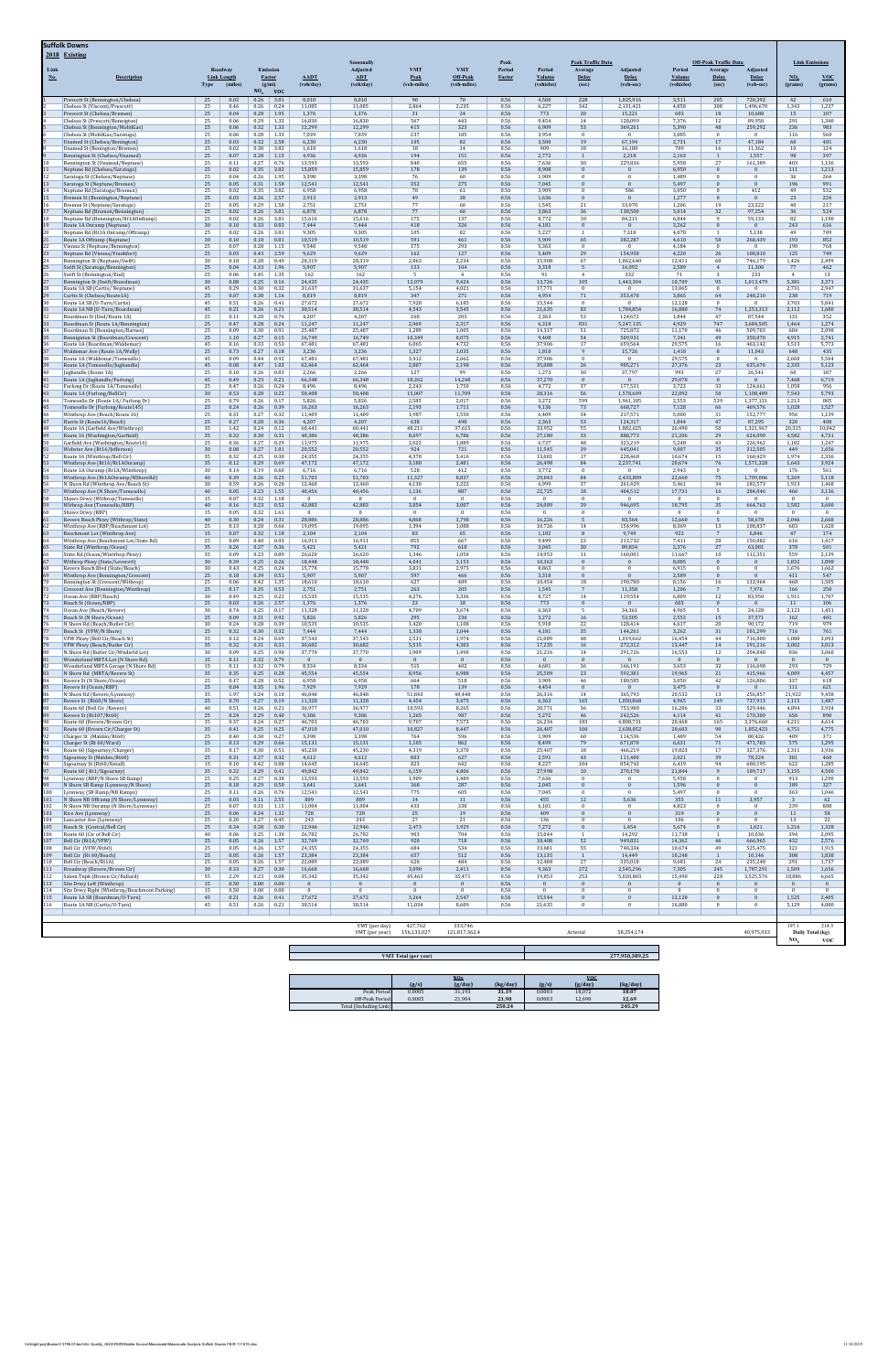| <b>Description</b><br>Prescott St (Bennington/Chelsea)<br>Chelsea St (Visconti/Prescott)<br>Prescott St (Chelsea/Bremen)<br>Chelsea St (Prescott/Bennigton)<br>Chelsea St (Bennington/MobilGas)<br>Chelsea St (MobilGas/Saratoga)<br>Unamed St (Chelsea/Benington<br>Unamed St (Benington/Bremen)<br>Bennington St (Chelsea/Unamed)<br>Bennington St (Unamed/Neptune)<br>11 Neptune Rd (Chelsea/Saratoga)<br>Saratoga St (Chelsea/Neptune<br>13 Saratoga St (Neptune/Bremen)<br>14 Neptune Rd (Saratoga/Bremen)<br>15 Bremen St (Bennington/Neptune)<br>Bremen St (Neptune/Saratoga)<br>17 Neptune Rd (Bremen/Bennington)<br>18 Neptune Rd (Bennington/Rt1AOnRamp)<br>19 Route 1A Onramp (Neptune)<br>20 Neptune Rd (Rt1A Onramp/Offramp)<br>21 Route 1A Offramp (Neptune)<br>22 Vienna St (Neptune/Bennington<br>23 Neptune Rd (Vienna/Frankfort)<br>24 Bennington St (Neptune/Swift)<br>25 Swift St (Saratoga/Bennington)<br>Swift St (Bennington/End)<br>27 Bennington St (Swift/Boardman)<br>Route 1A SB (Curtis/Neptune)<br>29 Curtis St (Chelsea/Route1A)<br>30 Route 1A SB (U-Turn/Curtis)<br>31 Route 1A NB (U-Turn/Boardman<br>32 Boardman St (End/Route 1A)<br>33 Boardman St (Route 1A/Bennington)<br>34 Boardman St (Bennington/Barnes)<br>35 Bennignton St (Boardman/Crescent)<br>36 Route 1A (Boardman/Waldemar)<br>37 Waldemar Ave (Route 1A/Wally)<br>38 Route 1A (Waldemar/Tomesello<br>39 Route 1A (Tomesello/Jughandle)<br>40 Jughandle (Route 1A)<br>41 Route 1A (Jughandle/Furlong)<br>42 Furlong Dr (Route 1A/Tomesello)<br>43 Route 1A (Furlong/BellCir)<br>44 Tomesello Dr (Route 1A/ Furlong Dr)<br>45 Tomesello Dr (Furlong/Route145)<br>46 Winthrop Ave (Beach/Route 16)<br>47 Harris St (Route16/Beach)<br>48 Route 16 (Garfield Ave/Winthrop<br>49 Route 16 (Washington/Garfield)<br>Garfield Ave (Washington/Route16)<br>51 Webster Ave (Rt16/Jefferson)<br>Route 16 (Winthrop/Bell Cir)<br>53 Winthrop Ave (Rt16/Rt1A0nramp)<br>54 Route 1A Onramp (Rt1A/Winthrop)<br>55 Winthrop Ave (Rt1A0nramp/NShoreRd)<br>N Shore Rd (Winthrop Ave/Beach St)<br>57 Winthrop Ave (N Shore/Tomesello)<br>Shaws Drwy (Withrop/Tomesello)<br>59 Withrop Ave (Tomesello/RBP)<br>Shaws Drwy (RBP)<br>61 Revere Beach Pkwy (Withrop/State)<br>Winthrop Ave (RBP/Beachmont Lot)<br>63 Beachmont Lot (Winthrop Ave)<br>Winthrop Ave (Beachmont Lot/State Rd)<br>65 State Rd (Winthrop/Ocean)<br>State Rd (Ocean/Wintrhop Pkwy<br>67 Withrop Pkwy (State/Leverett)<br>Revere Beach Blvd (State/Beach)<br>69 Winthrop Ave (Bennington/Crescent)<br>Bennington St (Crescent/Withrop)<br>71 Crescent Ave (Bennington/Winthrop<br>72 Ocean Ave (RBP/Beach)<br>73 Beach St (Ocean/RBP)<br>Ocean Ave (Beach/Revere<br>75 Beach St (N Shore/Ocean)<br>76 N Shore Rd (Beach/Butler Cir)<br>77 Beach St (VFW/N Shore)<br>78 VFW Pkwy (Bell Cir/Beach St)<br>79 VFW Pkwy (Beach/Butler Cir)<br>80 N Shore Rd (Butler Cir/Wnderld Lot) | <b>Speed</b><br>25<br>25<br>25<br>25<br>25<br>25<br>25<br>25<br>25<br>25<br>25<br>25<br>25<br>25<br>25<br>25<br>25<br>25<br>30<br>25<br>30<br>25<br>25<br>30<br>25<br>25<br>30<br>45<br>25<br>45<br>45<br>25<br>25<br>25<br>25<br>45<br>25<br>45<br>45<br>25<br>45<br>25<br>30<br>25<br>25<br>25<br>25<br>35<br>35<br>25<br>30<br>35 | Roadway<br><b>Link Length</b><br>(miles)<br>0.02<br>0.46<br>0.04<br>0.06<br>0.06<br>0.06<br>0.03<br>0.02<br>0.07<br>0.11<br>0.02<br>0.04<br>0.05<br>0.02<br>0.03<br>0.05<br>0.02<br>0.02<br>0.1<br>0.02<br>0.1<br>0.07<br>0.03<br>0.18<br>0.04<br>0.06<br>0.88<br>0.29<br>0.07<br>0.51<br>0.21<br>0.11<br>0.47<br>0.09<br>1.1<br>0.16<br>0.73<br>0.09<br>0.08<br>0.1<br>0.49<br>0.47<br>0.53<br>0.79<br>0.24<br>0.31 | Emission<br><b>Factor</b><br>$(g/\text{mi})$<br>CO <sub>2</sub><br>295.2<br>295.2<br>307.2<br>311.0<br>328.9<br>303.5<br>328.9<br>319.9<br>309.0<br>299.7<br>346.3<br>295.2<br>325.3<br>346.3<br>295.2<br>314.4<br>295.2<br>295.2<br>317.8<br>295.2<br>224.2<br>309.0<br>398.5<br>287.8<br>333.5<br>409.2<br>268.4<br>271.5<br>368.7<br>250.8<br>250.0<br>308.2<br>304.3<br>317.0<br>297.4<br>286.3<br>302.2<br>348.2<br>364.9<br>295.2 | <b>AADT</b><br>(veh/day)<br>9,386<br>12.460<br>2,023<br>19.095<br>13,512<br>13,189<br>6,716<br>1.699<br>5,907<br>16.749<br>17,558<br>4,046<br>14,160<br>7,525<br>3,398<br>2.832<br>7,363<br>16,263<br>7,848<br>9,709<br>11,085<br>10.033<br>10.114<br>31,313<br>6,149<br>162<br>32,608<br>13,027<br>8.010<br>7,282<br>45,715<br>4.450<br>12,784<br>27,187<br>23,222 | Seasonall<br>Adjusted<br>ADT<br>(veh/day)<br>9,386<br>12.460<br>2,023<br>19,095<br>13,512<br>13,189<br>6.716<br>1.699<br>5,907<br>16.749<br>17,558<br>4,046<br>14,160<br>7,525<br>3,398<br>2.832<br>7,363<br>16,263<br>7.848<br>9,709<br>11,085<br>10.033<br>10.114<br>31,313<br>6,149<br>162<br>32,608<br>13,027<br>8,010<br>7,282<br>45,715<br>4.450 | <b>VMT</b><br>Peak<br>(veh-miles)<br>38,488<br>1,175,204<br>16,590<br>234,908<br>166,227<br>162,246<br>41,308<br>6.968<br>84,773<br>377,744<br>71,999<br>33,179<br>145,159<br>30.857<br>20,903<br>29.032<br>30,193<br>66,690<br>160,919<br>39,815<br>227,277<br>143.997<br>62,211<br>1,155,628<br>50,432<br>1,991<br>5,883,317<br>774.566 | <b>VMT</b><br>Off-Peak<br>(veh-miles)<br>30,029<br>916.912<br>12,943<br>183,279<br>129,693<br>126,587<br>32.229<br>5.436<br>66,141<br>294.722<br>56,174<br>25,887<br>113,255<br>24,075<br>16,309<br>22,651<br>23,557<br>52,033<br>125,551<br>31,064<br>177,325<br>112.349<br>48,538<br>901,638<br>39,348<br>1,553 | Annual<br>Weekday<br><b>Trips</b><br>(veh/yr)<br>3,425,824<br>4.548.077<br>738,324<br>6,969,780<br>4,932,005<br>4,813,873<br>2,451,236<br>620,192<br>2,155,906<br>6,113,324<br>6,408,653<br>1,476,648<br>5,168,269<br>2,746,566<br>1,240,385<br>1.033.654<br>2,687,500<br>5,936,126<br>2,864,698<br>3,543,956<br>4,046,016<br>3,662,088<br>3,691,621<br>11,429,258<br>2,244,505 | Peak<br>Period<br><b>Factor</b><br>0.56<br>0.56<br>0.56<br>0.56<br>0.56<br>0.56<br>0.56<br>0.56<br>0.56<br>0.56<br>0.56<br>0.56<br>0.56<br>0.56<br>0.56<br>0.56<br>0.56<br>0.56<br>0.56<br>0.56<br>0.56<br>0.56<br>0.56<br>0.56 | Period<br><b>Volume</b><br>(vehicles)<br>1,924,388<br>2.554.790<br>414,739<br>3,915,133<br>2,770,454<br>2,704,096<br>1,376,932<br>348.381<br>1,211,037<br>3.434.036<br>3,599,932<br>829,477<br>2,903,171<br>1,542,828<br>696,761<br>580.634<br>1,509,649<br>3,334,499<br>1.609.186<br>1,990,746<br>2,272,768<br>2,057,104 | <b>Peak Traffic Data</b><br>Average<br><b>Delay</b><br>(sec)<br>284<br>590<br>21<br>24<br>96<br>$\bf{0}$<br>24<br>20<br>74<br>$\overline{4}$<br>400<br>$\bf{0}$<br>$\mathbf{0}$<br>$\bf{0}$<br>$\Omega$<br>35<br>9<br>$\mathbf{0}$<br>-1<br>68 | Adjusted<br><b>Delay</b><br>(veh-sec)<br>546,718,502<br>1.508.092.750<br>8,647,302<br>94.941.982<br>267,071,812<br>$\bf{0}$<br>32,357,913<br>6.863.096<br>968.830<br>253.260.184<br>13,139,751<br>331,708,008<br>$\mathbf{0}$<br>154,283<br>$\bf{0}$<br>$\Omega$<br>52,384,815<br>30,010,492<br>$\mathbf{0}$<br>1,094,910<br>154,548,227 | Period<br><b>Volume</b><br>(vehicles)<br>1,501,436<br>1.993.286<br>323.585<br>3.054.647<br>2,161,551<br>2,109,777<br>1.074.304<br>271.812<br>944.869<br>2.679.287<br>2,808,722<br>647,171<br>2,265,098<br>1,203,738<br>543,624<br>453.020<br>1,177,851<br>2,601,627<br>1,255,512<br>1,553,210<br>1,773,248 | <b>Off-Peak Traffic Data</b><br>Average<br><b>Delay</b><br>(sec)<br>256<br>531<br>19<br>22<br>87<br>$\bf{0}$<br>21<br>18<br>$\mathbf{1}$<br>66<br>$\overline{\mathbf{3}}$<br>360<br>$\bf{0}$<br>$\bf{0}$<br>$\mathbf{0}$<br>$\Omega$<br>31<br>8<br>$\mathbf{0}$<br>$\bf{0}$<br>61 | Adjusted<br><b>Delay</b><br>(veh-sec)<br>383,902,282<br>1.058.973.213<br>6,072,081<br>66.667.661<br>187,536,141<br>$\Omega$<br>22,721,522<br>4,819,223<br>680,306<br>177,837,703<br>9,226,650<br>232,923,270<br>$\Omega$<br>108,336<br>$\bf{0}$<br>$\Omega$<br>36,784,287<br>21,073,178<br>$\ddot{\mathbf{0}}$<br>768,839<br>108,522,790<br>$\Omega$ | CO <sub>2</sub><br>(grams)<br>20,227,915<br>617,646,996<br>9,073,782<br>130,075,609<br>97,330,663<br>87,647,639<br>24.186.936<br>3.967.556<br>46,633,118<br>201,547,736<br>44,383,451<br>17,437,888<br>84,057,237<br>19,021,479<br>10,985,850<br>16.249.658<br>15,868,451<br>35,050,095<br>91,045,244<br>20,925,430<br>90,692,259<br>79,212,420 |
|---------------------------------------------------------------------------------------------------------------------------------------------------------------------------------------------------------------------------------------------------------------------------------------------------------------------------------------------------------------------------------------------------------------------------------------------------------------------------------------------------------------------------------------------------------------------------------------------------------------------------------------------------------------------------------------------------------------------------------------------------------------------------------------------------------------------------------------------------------------------------------------------------------------------------------------------------------------------------------------------------------------------------------------------------------------------------------------------------------------------------------------------------------------------------------------------------------------------------------------------------------------------------------------------------------------------------------------------------------------------------------------------------------------------------------------------------------------------------------------------------------------------------------------------------------------------------------------------------------------------------------------------------------------------------------------------------------------------------------------------------------------------------------------------------------------------------------------------------------------------------------------------------------------------------------------------------------------------------------------------------------------------------------------------------------------------------------------------------------------------------------------------------------------------------------------------------------------------------------------------------------------------------------------------------------------------------------------------------------------------------------------------------------------------------------------------------------------------------------------------------------------------------------------------------------------------------------------------------------------------------------------------------------------------------------------------------------------------------------------------------------------------------------------------------------------------------------------------------------------------------------------------------------------------------------------|--------------------------------------------------------------------------------------------------------------------------------------------------------------------------------------------------------------------------------------------------------------------------------------------------------------------------------------|----------------------------------------------------------------------------------------------------------------------------------------------------------------------------------------------------------------------------------------------------------------------------------------------------------------------------------------------------------------------------------------------------------------------|-----------------------------------------------------------------------------------------------------------------------------------------------------------------------------------------------------------------------------------------------------------------------------------------------------------------------------------------------------------------------------------------------------------------------------------------|---------------------------------------------------------------------------------------------------------------------------------------------------------------------------------------------------------------------------------------------------------------------------------------------------------------------------------------------------------------------|--------------------------------------------------------------------------------------------------------------------------------------------------------------------------------------------------------------------------------------------------------------------------------------------------------------------------------------------------------|-------------------------------------------------------------------------------------------------------------------------------------------------------------------------------------------------------------------------------------------------------------------------------------------------------------------------------------------|-------------------------------------------------------------------------------------------------------------------------------------------------------------------------------------------------------------------------------------------------------------------------------------------------------------------|---------------------------------------------------------------------------------------------------------------------------------------------------------------------------------------------------------------------------------------------------------------------------------------------------------------------------------------------------------------------------------|---------------------------------------------------------------------------------------------------------------------------------------------------------------------------------------------------------------------------------|---------------------------------------------------------------------------------------------------------------------------------------------------------------------------------------------------------------------------------------------------------------------------------------------------------------------------|------------------------------------------------------------------------------------------------------------------------------------------------------------------------------------------------------------------------------------------------|------------------------------------------------------------------------------------------------------------------------------------------------------------------------------------------------------------------------------------------------------------------------------------------------------------------------------------------|------------------------------------------------------------------------------------------------------------------------------------------------------------------------------------------------------------------------------------------------------------------------------------------------------------|-----------------------------------------------------------------------------------------------------------------------------------------------------------------------------------------------------------------------------------------------------------------------------------|------------------------------------------------------------------------------------------------------------------------------------------------------------------------------------------------------------------------------------------------------------------------------------------------------------------------------------------------------|-------------------------------------------------------------------------------------------------------------------------------------------------------------------------------------------------------------------------------------------------------------------------------------------------------------------------------------------------|
|                                                                                                                                                                                                                                                                                                                                                                                                                                                                                                                                                                                                                                                                                                                                                                                                                                                                                                                                                                                                                                                                                                                                                                                                                                                                                                                                                                                                                                                                                                                                                                                                                                                                                                                                                                                                                                                                                                                                                                                                                                                                                                                                                                                                                                                                                                                                                                                                                                                                                                                                                                                                                                                                                                                                                                                                                                                                                                                                       |                                                                                                                                                                                                                                                                                                                                      |                                                                                                                                                                                                                                                                                                                                                                                                                      |                                                                                                                                                                                                                                                                                                                                                                                                                                         |                                                                                                                                                                                                                                                                                                                                                                     |                                                                                                                                                                                                                                                                                                                                                        |                                                                                                                                                                                                                                                                                                                                           |                                                                                                                                                                                                                                                                                                                   |                                                                                                                                                                                                                                                                                                                                                                                 |                                                                                                                                                                                                                                 |                                                                                                                                                                                                                                                                                                                           |                                                                                                                                                                                                                                                |                                                                                                                                                                                                                                                                                                                                          |                                                                                                                                                                                                                                                                                                            |                                                                                                                                                                                                                                                                                   |                                                                                                                                                                                                                                                                                                                                                      |                                                                                                                                                                                                                                                                                                                                                 |
|                                                                                                                                                                                                                                                                                                                                                                                                                                                                                                                                                                                                                                                                                                                                                                                                                                                                                                                                                                                                                                                                                                                                                                                                                                                                                                                                                                                                                                                                                                                                                                                                                                                                                                                                                                                                                                                                                                                                                                                                                                                                                                                                                                                                                                                                                                                                                                                                                                                                                                                                                                                                                                                                                                                                                                                                                                                                                                                                       |                                                                                                                                                                                                                                                                                                                                      |                                                                                                                                                                                                                                                                                                                                                                                                                      |                                                                                                                                                                                                                                                                                                                                                                                                                                         |                                                                                                                                                                                                                                                                                                                                                                     |                                                                                                                                                                                                                                                                                                                                                        |                                                                                                                                                                                                                                                                                                                                           |                                                                                                                                                                                                                                                                                                                   |                                                                                                                                                                                                                                                                                                                                                                                 |                                                                                                                                                                                                                                 |                                                                                                                                                                                                                                                                                                                           |                                                                                                                                                                                                                                                |                                                                                                                                                                                                                                                                                                                                          |                                                                                                                                                                                                                                                                                                            |                                                                                                                                                                                                                                                                                   |                                                                                                                                                                                                                                                                                                                                                      |                                                                                                                                                                                                                                                                                                                                                 |
|                                                                                                                                                                                                                                                                                                                                                                                                                                                                                                                                                                                                                                                                                                                                                                                                                                                                                                                                                                                                                                                                                                                                                                                                                                                                                                                                                                                                                                                                                                                                                                                                                                                                                                                                                                                                                                                                                                                                                                                                                                                                                                                                                                                                                                                                                                                                                                                                                                                                                                                                                                                                                                                                                                                                                                                                                                                                                                                                       |                                                                                                                                                                                                                                                                                                                                      |                                                                                                                                                                                                                                                                                                                                                                                                                      |                                                                                                                                                                                                                                                                                                                                                                                                                                         |                                                                                                                                                                                                                                                                                                                                                                     |                                                                                                                                                                                                                                                                                                                                                        |                                                                                                                                                                                                                                                                                                                                           |                                                                                                                                                                                                                                                                                                                   |                                                                                                                                                                                                                                                                                                                                                                                 |                                                                                                                                                                                                                                 |                                                                                                                                                                                                                                                                                                                           |                                                                                                                                                                                                                                                |                                                                                                                                                                                                                                                                                                                                          |                                                                                                                                                                                                                                                                                                            |                                                                                                                                                                                                                                                                                   |                                                                                                                                                                                                                                                                                                                                                      |                                                                                                                                                                                                                                                                                                                                                 |
|                                                                                                                                                                                                                                                                                                                                                                                                                                                                                                                                                                                                                                                                                                                                                                                                                                                                                                                                                                                                                                                                                                                                                                                                                                                                                                                                                                                                                                                                                                                                                                                                                                                                                                                                                                                                                                                                                                                                                                                                                                                                                                                                                                                                                                                                                                                                                                                                                                                                                                                                                                                                                                                                                                                                                                                                                                                                                                                                       |                                                                                                                                                                                                                                                                                                                                      |                                                                                                                                                                                                                                                                                                                                                                                                                      |                                                                                                                                                                                                                                                                                                                                                                                                                                         |                                                                                                                                                                                                                                                                                                                                                                     |                                                                                                                                                                                                                                                                                                                                                        |                                                                                                                                                                                                                                                                                                                                           |                                                                                                                                                                                                                                                                                                                   |                                                                                                                                                                                                                                                                                                                                                                                 |                                                                                                                                                                                                                                 |                                                                                                                                                                                                                                                                                                                           |                                                                                                                                                                                                                                                |                                                                                                                                                                                                                                                                                                                                          |                                                                                                                                                                                                                                                                                                            |                                                                                                                                                                                                                                                                                   |                                                                                                                                                                                                                                                                                                                                                      |                                                                                                                                                                                                                                                                                                                                                 |
|                                                                                                                                                                                                                                                                                                                                                                                                                                                                                                                                                                                                                                                                                                                                                                                                                                                                                                                                                                                                                                                                                                                                                                                                                                                                                                                                                                                                                                                                                                                                                                                                                                                                                                                                                                                                                                                                                                                                                                                                                                                                                                                                                                                                                                                                                                                                                                                                                                                                                                                                                                                                                                                                                                                                                                                                                                                                                                                                       |                                                                                                                                                                                                                                                                                                                                      |                                                                                                                                                                                                                                                                                                                                                                                                                      |                                                                                                                                                                                                                                                                                                                                                                                                                                         |                                                                                                                                                                                                                                                                                                                                                                     |                                                                                                                                                                                                                                                                                                                                                        |                                                                                                                                                                                                                                                                                                                                           |                                                                                                                                                                                                                                                                                                                   |                                                                                                                                                                                                                                                                                                                                                                                 |                                                                                                                                                                                                                                 |                                                                                                                                                                                                                                                                                                                           |                                                                                                                                                                                                                                                |                                                                                                                                                                                                                                                                                                                                          |                                                                                                                                                                                                                                                                                                            |                                                                                                                                                                                                                                                                                   |                                                                                                                                                                                                                                                                                                                                                      |                                                                                                                                                                                                                                                                                                                                                 |
|                                                                                                                                                                                                                                                                                                                                                                                                                                                                                                                                                                                                                                                                                                                                                                                                                                                                                                                                                                                                                                                                                                                                                                                                                                                                                                                                                                                                                                                                                                                                                                                                                                                                                                                                                                                                                                                                                                                                                                                                                                                                                                                                                                                                                                                                                                                                                                                                                                                                                                                                                                                                                                                                                                                                                                                                                                                                                                                                       |                                                                                                                                                                                                                                                                                                                                      |                                                                                                                                                                                                                                                                                                                                                                                                                      |                                                                                                                                                                                                                                                                                                                                                                                                                                         |                                                                                                                                                                                                                                                                                                                                                                     |                                                                                                                                                                                                                                                                                                                                                        |                                                                                                                                                                                                                                                                                                                                           |                                                                                                                                                                                                                                                                                                                   |                                                                                                                                                                                                                                                                                                                                                                                 |                                                                                                                                                                                                                                 |                                                                                                                                                                                                                                                                                                                           |                                                                                                                                                                                                                                                |                                                                                                                                                                                                                                                                                                                                          |                                                                                                                                                                                                                                                                                                            |                                                                                                                                                                                                                                                                                   |                                                                                                                                                                                                                                                                                                                                                      |                                                                                                                                                                                                                                                                                                                                                 |
|                                                                                                                                                                                                                                                                                                                                                                                                                                                                                                                                                                                                                                                                                                                                                                                                                                                                                                                                                                                                                                                                                                                                                                                                                                                                                                                                                                                                                                                                                                                                                                                                                                                                                                                                                                                                                                                                                                                                                                                                                                                                                                                                                                                                                                                                                                                                                                                                                                                                                                                                                                                                                                                                                                                                                                                                                                                                                                                                       |                                                                                                                                                                                                                                                                                                                                      |                                                                                                                                                                                                                                                                                                                                                                                                                      |                                                                                                                                                                                                                                                                                                                                                                                                                                         |                                                                                                                                                                                                                                                                                                                                                                     |                                                                                                                                                                                                                                                                                                                                                        |                                                                                                                                                                                                                                                                                                                                           |                                                                                                                                                                                                                                                                                                                   |                                                                                                                                                                                                                                                                                                                                                                                 |                                                                                                                                                                                                                                 |                                                                                                                                                                                                                                                                                                                           |                                                                                                                                                                                                                                                |                                                                                                                                                                                                                                                                                                                                          |                                                                                                                                                                                                                                                                                                            |                                                                                                                                                                                                                                                                                   |                                                                                                                                                                                                                                                                                                                                                      |                                                                                                                                                                                                                                                                                                                                                 |
|                                                                                                                                                                                                                                                                                                                                                                                                                                                                                                                                                                                                                                                                                                                                                                                                                                                                                                                                                                                                                                                                                                                                                                                                                                                                                                                                                                                                                                                                                                                                                                                                                                                                                                                                                                                                                                                                                                                                                                                                                                                                                                                                                                                                                                                                                                                                                                                                                                                                                                                                                                                                                                                                                                                                                                                                                                                                                                                                       |                                                                                                                                                                                                                                                                                                                                      |                                                                                                                                                                                                                                                                                                                                                                                                                      |                                                                                                                                                                                                                                                                                                                                                                                                                                         |                                                                                                                                                                                                                                                                                                                                                                     |                                                                                                                                                                                                                                                                                                                                                        |                                                                                                                                                                                                                                                                                                                                           |                                                                                                                                                                                                                                                                                                                   |                                                                                                                                                                                                                                                                                                                                                                                 |                                                                                                                                                                                                                                 |                                                                                                                                                                                                                                                                                                                           |                                                                                                                                                                                                                                                |                                                                                                                                                                                                                                                                                                                                          |                                                                                                                                                                                                                                                                                                            |                                                                                                                                                                                                                                                                                   |                                                                                                                                                                                                                                                                                                                                                      |                                                                                                                                                                                                                                                                                                                                                 |
|                                                                                                                                                                                                                                                                                                                                                                                                                                                                                                                                                                                                                                                                                                                                                                                                                                                                                                                                                                                                                                                                                                                                                                                                                                                                                                                                                                                                                                                                                                                                                                                                                                                                                                                                                                                                                                                                                                                                                                                                                                                                                                                                                                                                                                                                                                                                                                                                                                                                                                                                                                                                                                                                                                                                                                                                                                                                                                                                       |                                                                                                                                                                                                                                                                                                                                      |                                                                                                                                                                                                                                                                                                                                                                                                                      |                                                                                                                                                                                                                                                                                                                                                                                                                                         |                                                                                                                                                                                                                                                                                                                                                                     |                                                                                                                                                                                                                                                                                                                                                        |                                                                                                                                                                                                                                                                                                                                           |                                                                                                                                                                                                                                                                                                                   |                                                                                                                                                                                                                                                                                                                                                                                 |                                                                                                                                                                                                                                 |                                                                                                                                                                                                                                                                                                                           |                                                                                                                                                                                                                                                |                                                                                                                                                                                                                                                                                                                                          |                                                                                                                                                                                                                                                                                                            |                                                                                                                                                                                                                                                                                   |                                                                                                                                                                                                                                                                                                                                                      |                                                                                                                                                                                                                                                                                                                                                 |
|                                                                                                                                                                                                                                                                                                                                                                                                                                                                                                                                                                                                                                                                                                                                                                                                                                                                                                                                                                                                                                                                                                                                                                                                                                                                                                                                                                                                                                                                                                                                                                                                                                                                                                                                                                                                                                                                                                                                                                                                                                                                                                                                                                                                                                                                                                                                                                                                                                                                                                                                                                                                                                                                                                                                                                                                                                                                                                                                       |                                                                                                                                                                                                                                                                                                                                      |                                                                                                                                                                                                                                                                                                                                                                                                                      |                                                                                                                                                                                                                                                                                                                                                                                                                                         |                                                                                                                                                                                                                                                                                                                                                                     |                                                                                                                                                                                                                                                                                                                                                        |                                                                                                                                                                                                                                                                                                                                           |                                                                                                                                                                                                                                                                                                                   |                                                                                                                                                                                                                                                                                                                                                                                 |                                                                                                                                                                                                                                 |                                                                                                                                                                                                                                                                                                                           |                                                                                                                                                                                                                                                |                                                                                                                                                                                                                                                                                                                                          |                                                                                                                                                                                                                                                                                                            |                                                                                                                                                                                                                                                                                   |                                                                                                                                                                                                                                                                                                                                                      |                                                                                                                                                                                                                                                                                                                                                 |
|                                                                                                                                                                                                                                                                                                                                                                                                                                                                                                                                                                                                                                                                                                                                                                                                                                                                                                                                                                                                                                                                                                                                                                                                                                                                                                                                                                                                                                                                                                                                                                                                                                                                                                                                                                                                                                                                                                                                                                                                                                                                                                                                                                                                                                                                                                                                                                                                                                                                                                                                                                                                                                                                                                                                                                                                                                                                                                                                       |                                                                                                                                                                                                                                                                                                                                      |                                                                                                                                                                                                                                                                                                                                                                                                                      |                                                                                                                                                                                                                                                                                                                                                                                                                                         |                                                                                                                                                                                                                                                                                                                                                                     |                                                                                                                                                                                                                                                                                                                                                        |                                                                                                                                                                                                                                                                                                                                           |                                                                                                                                                                                                                                                                                                                   |                                                                                                                                                                                                                                                                                                                                                                                 |                                                                                                                                                                                                                                 |                                                                                                                                                                                                                                                                                                                           |                                                                                                                                                                                                                                                |                                                                                                                                                                                                                                                                                                                                          |                                                                                                                                                                                                                                                                                                            |                                                                                                                                                                                                                                                                                   |                                                                                                                                                                                                                                                                                                                                                      |                                                                                                                                                                                                                                                                                                                                                 |
|                                                                                                                                                                                                                                                                                                                                                                                                                                                                                                                                                                                                                                                                                                                                                                                                                                                                                                                                                                                                                                                                                                                                                                                                                                                                                                                                                                                                                                                                                                                                                                                                                                                                                                                                                                                                                                                                                                                                                                                                                                                                                                                                                                                                                                                                                                                                                                                                                                                                                                                                                                                                                                                                                                                                                                                                                                                                                                                                       |                                                                                                                                                                                                                                                                                                                                      |                                                                                                                                                                                                                                                                                                                                                                                                                      |                                                                                                                                                                                                                                                                                                                                                                                                                                         |                                                                                                                                                                                                                                                                                                                                                                     |                                                                                                                                                                                                                                                                                                                                                        |                                                                                                                                                                                                                                                                                                                                           |                                                                                                                                                                                                                                                                                                                   |                                                                                                                                                                                                                                                                                                                                                                                 |                                                                                                                                                                                                                                 |                                                                                                                                                                                                                                                                                                                           |                                                                                                                                                                                                                                                |                                                                                                                                                                                                                                                                                                                                          |                                                                                                                                                                                                                                                                                                            |                                                                                                                                                                                                                                                                                   |                                                                                                                                                                                                                                                                                                                                                      |                                                                                                                                                                                                                                                                                                                                                 |
|                                                                                                                                                                                                                                                                                                                                                                                                                                                                                                                                                                                                                                                                                                                                                                                                                                                                                                                                                                                                                                                                                                                                                                                                                                                                                                                                                                                                                                                                                                                                                                                                                                                                                                                                                                                                                                                                                                                                                                                                                                                                                                                                                                                                                                                                                                                                                                                                                                                                                                                                                                                                                                                                                                                                                                                                                                                                                                                                       |                                                                                                                                                                                                                                                                                                                                      |                                                                                                                                                                                                                                                                                                                                                                                                                      |                                                                                                                                                                                                                                                                                                                                                                                                                                         |                                                                                                                                                                                                                                                                                                                                                                     |                                                                                                                                                                                                                                                                                                                                                        |                                                                                                                                                                                                                                                                                                                                           |                                                                                                                                                                                                                                                                                                                   |                                                                                                                                                                                                                                                                                                                                                                                 |                                                                                                                                                                                                                                 |                                                                                                                                                                                                                                                                                                                           |                                                                                                                                                                                                                                                |                                                                                                                                                                                                                                                                                                                                          |                                                                                                                                                                                                                                                                                                            |                                                                                                                                                                                                                                                                                   |                                                                                                                                                                                                                                                                                                                                                      |                                                                                                                                                                                                                                                                                                                                                 |
|                                                                                                                                                                                                                                                                                                                                                                                                                                                                                                                                                                                                                                                                                                                                                                                                                                                                                                                                                                                                                                                                                                                                                                                                                                                                                                                                                                                                                                                                                                                                                                                                                                                                                                                                                                                                                                                                                                                                                                                                                                                                                                                                                                                                                                                                                                                                                                                                                                                                                                                                                                                                                                                                                                                                                                                                                                                                                                                                       |                                                                                                                                                                                                                                                                                                                                      |                                                                                                                                                                                                                                                                                                                                                                                                                      |                                                                                                                                                                                                                                                                                                                                                                                                                                         |                                                                                                                                                                                                                                                                                                                                                                     |                                                                                                                                                                                                                                                                                                                                                        |                                                                                                                                                                                                                                                                                                                                           |                                                                                                                                                                                                                                                                                                                   |                                                                                                                                                                                                                                                                                                                                                                                 |                                                                                                                                                                                                                                 |                                                                                                                                                                                                                                                                                                                           | $\mathbf{0}$                                                                                                                                                                                                                                   | $\Omega$                                                                                                                                                                                                                                                                                                                                 | 1.604.984                                                                                                                                                                                                                                                                                                  | $\Omega$                                                                                                                                                                                                                                                                          |                                                                                                                                                                                                                                                                                                                                                      |                                                                                                                                                                                                                                                                                                                                                 |
|                                                                                                                                                                                                                                                                                                                                                                                                                                                                                                                                                                                                                                                                                                                                                                                                                                                                                                                                                                                                                                                                                                                                                                                                                                                                                                                                                                                                                                                                                                                                                                                                                                                                                                                                                                                                                                                                                                                                                                                                                                                                                                                                                                                                                                                                                                                                                                                                                                                                                                                                                                                                                                                                                                                                                                                                                                                                                                                                       |                                                                                                                                                                                                                                                                                                                                      |                                                                                                                                                                                                                                                                                                                                                                                                                      |                                                                                                                                                                                                                                                                                                                                                                                                                                         |                                                                                                                                                                                                                                                                                                                                                                     |                                                                                                                                                                                                                                                                                                                                                        |                                                                                                                                                                                                                                                                                                                                           |                                                                                                                                                                                                                                                                                                                   |                                                                                                                                                                                                                                                                                                                                                                                 |                                                                                                                                                                                                                                 | 2,073,693                                                                                                                                                                                                                                                                                                                 | 29                                                                                                                                                                                                                                             | 59,307,633                                                                                                                                                                                                                                                                                                                               | 1,617,927                                                                                                                                                                                                                                                                                                  | 26                                                                                                                                                                                                                                                                                | 41.645.446                                                                                                                                                                                                                                                                                                                                           | 44,132,586                                                                                                                                                                                                                                                                                                                                      |
|                                                                                                                                                                                                                                                                                                                                                                                                                                                                                                                                                                                                                                                                                                                                                                                                                                                                                                                                                                                                                                                                                                                                                                                                                                                                                                                                                                                                                                                                                                                                                                                                                                                                                                                                                                                                                                                                                                                                                                                                                                                                                                                                                                                                                                                                                                                                                                                                                                                                                                                                                                                                                                                                                                                                                                                                                                                                                                                                       |                                                                                                                                                                                                                                                                                                                                      |                                                                                                                                                                                                                                                                                                                                                                                                                      |                                                                                                                                                                                                                                                                                                                                                                                                                                         |                                                                                                                                                                                                                                                                                                                                                                     |                                                                                                                                                                                                                                                                                                                                                        |                                                                                                                                                                                                                                                                                                                                           |                                                                                                                                                                                                                                                                                                                   |                                                                                                                                                                                                                                                                                                                                                                                 | 0.56                                                                                                                                                                                                                            | 6,420,155<br>1,260,806                                                                                                                                                                                                                                                                                                    | 114<br>- 5                                                                                                                                                                                                                                     | 731,576,662<br>6,051,867                                                                                                                                                                                                                                                                                                                 | 5,009,103<br>983.700                                                                                                                                                                                                                                                                                       | 103<br>$4\overline{ }$                                                                                                                                                                                                                                                            | 513,708,516<br>4,249,583                                                                                                                                                                                                                                                                                                                             | 592,154,362<br>29,937,439                                                                                                                                                                                                                                                                                                                       |
|                                                                                                                                                                                                                                                                                                                                                                                                                                                                                                                                                                                                                                                                                                                                                                                                                                                                                                                                                                                                                                                                                                                                                                                                                                                                                                                                                                                                                                                                                                                                                                                                                                                                                                                                                                                                                                                                                                                                                                                                                                                                                                                                                                                                                                                                                                                                                                                                                                                                                                                                                                                                                                                                                                                                                                                                                                                                                                                                       |                                                                                                                                                                                                                                                                                                                                      |                                                                                                                                                                                                                                                                                                                                                                                                                      |                                                                                                                                                                                                                                                                                                                                                                                                                                         |                                                                                                                                                                                                                                                                                                                                                                     |                                                                                                                                                                                                                                                                                                                                                        |                                                                                                                                                                                                                                                                                                                                           |                                                                                                                                                                                                                                                                                                                   | 59,066<br>11,901,785                                                                                                                                                                                                                                                                                                                                                            | 0.56<br>0.56                                                                                                                                                                                                                    | 33,179<br>6,685,588                                                                                                                                                                                                                                                                                                       | $\overline{4}$<br>60                                                                                                                                                                                                                           | 119.445<br>400,466,707                                                                                                                                                                                                                                                                                                                   | 25,887<br>5,216,197                                                                                                                                                                                                                                                                                        | -3<br>54                                                                                                                                                                                                                                                                          | 83.873<br>281,205,195                                                                                                                                                                                                                                                                                                                                | 1,450,323<br>2,811,142,218                                                                                                                                                                                                                                                                                                                      |
|                                                                                                                                                                                                                                                                                                                                                                                                                                                                                                                                                                                                                                                                                                                                                                                                                                                                                                                                                                                                                                                                                                                                                                                                                                                                                                                                                                                                                                                                                                                                                                                                                                                                                                                                                                                                                                                                                                                                                                                                                                                                                                                                                                                                                                                                                                                                                                                                                                                                                                                                                                                                                                                                                                                                                                                                                                                                                                                                       |                                                                                                                                                                                                                                                                                                                                      |                                                                                                                                                                                                                                                                                                                                                                                                                      |                                                                                                                                                                                                                                                                                                                                                                                                                                         |                                                                                                                                                                                                                                                                                                                                                                     |                                                                                                                                                                                                                                                                                                                                                        |                                                                                                                                                                                                                                                                                                                                           | 4,590,254<br>604,328                                                                                                                                                                                                                                                                                              | 4,754,807                                                                                                                                                                                                                                                                                                                                                                       | 0.56                                                                                                                                                                                                                            | 2.670.917                                                                                                                                                                                                                                                                                                                 | $\Omega$                                                                                                                                                                                                                                       | $\Omega$                                                                                                                                                                                                                                                                                                                                 | 2.083.890                                                                                                                                                                                                                                                                                                  | $\Omega$                                                                                                                                                                                                                                                                          | $\Omega$                                                                                                                                                                                                                                                                                                                                             | 374,387,370                                                                                                                                                                                                                                                                                                                                     |
|                                                                                                                                                                                                                                                                                                                                                                                                                                                                                                                                                                                                                                                                                                                                                                                                                                                                                                                                                                                                                                                                                                                                                                                                                                                                                                                                                                                                                                                                                                                                                                                                                                                                                                                                                                                                                                                                                                                                                                                                                                                                                                                                                                                                                                                                                                                                                                                                                                                                                                                                                                                                                                                                                                                                                                                                                                                                                                                                       |                                                                                                                                                                                                                                                                                                                                      |                                                                                                                                                                                                                                                                                                                                                                                                                      |                                                                                                                                                                                                                                                                                                                                                                                                                                         |                                                                                                                                                                                                                                                                                                                                                                     |                                                                                                                                                                                                                                                                                                                                                        | 114,966<br>761,460                                                                                                                                                                                                                                                                                                                        | 89,698<br>594,103                                                                                                                                                                                                                                                                                                 | 2,923,764<br>2,657,967                                                                                                                                                                                                                                                                                                                                                          | 0.56<br>0.56                                                                                                                                                                                                                    | 1,642,365<br>1,493,059                                                                                                                                                                                                                                                                                                    | 24<br>15                                                                                                                                                                                                                                       | 39,252,529<br>22,545,195                                                                                                                                                                                                                                                                                                                 | 1.281.398<br>1,164,908                                                                                                                                                                                                                                                                                     | 22<br>14                                                                                                                                                                                                                                                                          | 27,562,878<br>15,831,094                                                                                                                                                                                                                                                                                                                             | 75,459,414<br>339,926,182                                                                                                                                                                                                                                                                                                                       |
|                                                                                                                                                                                                                                                                                                                                                                                                                                                                                                                                                                                                                                                                                                                                                                                                                                                                                                                                                                                                                                                                                                                                                                                                                                                                                                                                                                                                                                                                                                                                                                                                                                                                                                                                                                                                                                                                                                                                                                                                                                                                                                                                                                                                                                                                                                                                                                                                                                                                                                                                                                                                                                                                                                                                                                                                                                                                                                                                       |                                                                                                                                                                                                                                                                                                                                      |                                                                                                                                                                                                                                                                                                                                                                                                                      |                                                                                                                                                                                                                                                                                                                                                                                                                                         |                                                                                                                                                                                                                                                                                                                                                                     |                                                                                                                                                                                                                                                                                                                                                        | 1,968,350                                                                                                                                                                                                                                                                                                                                 | 1,535,736                                                                                                                                                                                                                                                                                                         | 16,686,125                                                                                                                                                                                                                                                                                                                                                                      | 0.56                                                                                                                                                                                                                            | 9,373,095                                                                                                                                                                                                                                                                                                                 | 176                                                                                                                                                                                                                                            | 1,650,601,943                                                                                                                                                                                                                                                                                                                            | 7,313,031                                                                                                                                                                                                                                                                                                  | 158                                                                                                                                                                                                                                                                               | 1,159,042,268                                                                                                                                                                                                                                                                                                                                        | 876,042,597                                                                                                                                                                                                                                                                                                                                     |
|                                                                                                                                                                                                                                                                                                                                                                                                                                                                                                                                                                                                                                                                                                                                                                                                                                                                                                                                                                                                                                                                                                                                                                                                                                                                                                                                                                                                                                                                                                                                                                                                                                                                                                                                                                                                                                                                                                                                                                                                                                                                                                                                                                                                                                                                                                                                                                                                                                                                                                                                                                                                                                                                                                                                                                                                                                                                                                                                       |                                                                                                                                                                                                                                                                                                                                      |                                                                                                                                                                                                                                                                                                                                                                                                                      |                                                                                                                                                                                                                                                                                                                                                                                                                                         |                                                                                                                                                                                                                                                                                                                                                                     | 12,784                                                                                                                                                                                                                                                                                                                                                 | 100.367<br>1,231,940                                                                                                                                                                                                                                                                                                                      | 78.308<br>961.178                                                                                                                                                                                                                                                                                                 | 1,624,313<br>4.666.209                                                                                                                                                                                                                                                                                                                                                          | 0.56<br>0.56                                                                                                                                                                                                                    | 912.425<br>2,621,149                                                                                                                                                                                                                                                                                                      | $\bf{0}$<br>333                                                                                                                                                                                                                                | $\bf{0}$<br>872.842.468                                                                                                                                                                                                                                                                                                                  | 711.888<br>2.045.060                                                                                                                                                                                                                                                                                       | $\mathbf{0}$<br>300                                                                                                                                                                                                                                                               | $\Omega$<br>612,904,473                                                                                                                                                                                                                                                                                                                              | 55.066.491<br>667.342.510                                                                                                                                                                                                                                                                                                                       |
|                                                                                                                                                                                                                                                                                                                                                                                                                                                                                                                                                                                                                                                                                                                                                                                                                                                                                                                                                                                                                                                                                                                                                                                                                                                                                                                                                                                                                                                                                                                                                                                                                                                                                                                                                                                                                                                                                                                                                                                                                                                                                                                                                                                                                                                                                                                                                                                                                                                                                                                                                                                                                                                                                                                                                                                                                                                                                                                                       |                                                                                                                                                                                                                                                                                                                                      |                                                                                                                                                                                                                                                                                                                                                                                                                      |                                                                                                                                                                                                                                                                                                                                                                                                                                         |                                                                                                                                                                                                                                                                                                                                                                     | 27,187                                                                                                                                                                                                                                                                                                                                                 | 501,668                                                                                                                                                                                                                                                                                                                                   | 391,409                                                                                                                                                                                                                                                                                                           | 9,923,076                                                                                                                                                                                                                                                                                                                                                                       | 0.56                                                                                                                                                                                                                            | 5.574.088                                                                                                                                                                                                                                                                                                                 | 84                                                                                                                                                                                                                                             | 467.108.580                                                                                                                                                                                                                                                                                                                              | 4,348,988                                                                                                                                                                                                                                                                                                  | 75                                                                                                                                                                                                                                                                                | 328,000,697                                                                                                                                                                                                                                                                                                                                          | 283.087.497                                                                                                                                                                                                                                                                                                                                     |
|                                                                                                                                                                                                                                                                                                                                                                                                                                                                                                                                                                                                                                                                                                                                                                                                                                                                                                                                                                                                                                                                                                                                                                                                                                                                                                                                                                                                                                                                                                                                                                                                                                                                                                                                                                                                                                                                                                                                                                                                                                                                                                                                                                                                                                                                                                                                                                                                                                                                                                                                                                                                                                                                                                                                                                                                                                                                                                                                       |                                                                                                                                                                                                                                                                                                                                      |                                                                                                                                                                                                                                                                                                                                                                                                                      |                                                                                                                                                                                                                                                                                                                                                                                                                                         | 85,443                                                                                                                                                                                                                                                                                                                                                              | 23,222<br>85,443                                                                                                                                                                                                                                                                                                                                       | 5,237,320<br>2,802,970                                                                                                                                                                                                                                                                                                                    | 4,086,237<br>2,186,920                                                                                                                                                                                                                                                                                            | 8,475,961<br>31,186,811                                                                                                                                                                                                                                                                                                                                                         | 0.56<br>0.56                                                                                                                                                                                                                    | 4,761,200<br>17,518,562                                                                                                                                                                                                                                                                                                   | 37<br>180                                                                                                                                                                                                                                      | 175,688,288<br>3,145,457,893                                                                                                                                                                                                                                                                                                             | 3.714.761<br>13.668.249                                                                                                                                                                                                                                                                                    | 33<br>162                                                                                                                                                                                                                                                                         | 123,367,207<br>2,208,720,684                                                                                                                                                                                                                                                                                                                         | 2,773,258,193<br>1,428,443,293                                                                                                                                                                                                                                                                                                                  |
|                                                                                                                                                                                                                                                                                                                                                                                                                                                                                                                                                                                                                                                                                                                                                                                                                                                                                                                                                                                                                                                                                                                                                                                                                                                                                                                                                                                                                                                                                                                                                                                                                                                                                                                                                                                                                                                                                                                                                                                                                                                                                                                                                                                                                                                                                                                                                                                                                                                                                                                                                                                                                                                                                                                                                                                                                                                                                                                                       |                                                                                                                                                                                                                                                                                                                                      |                                                                                                                                                                                                                                                                                                                                                                                                                      |                                                                                                                                                                                                                                                                                                                                                                                                                                         | 3,722                                                                                                                                                                                                                                                                                                                                                               | 3,722                                                                                                                                                                                                                                                                                                                                                  | 557,077                                                                                                                                                                                                                                                                                                                                   | 434,640                                                                                                                                                                                                                                                                                                           | 1,358,516                                                                                                                                                                                                                                                                                                                                                                       | 0.56<br>0.56                                                                                                                                                                                                                    | 763,119<br>17.286.309                                                                                                                                                                                                                                                                                                     | 6                                                                                                                                                                                                                                              | 4,845,807                                                                                                                                                                                                                                                                                                                                | 595,397<br>13.487.041                                                                                                                                                                                                                                                                                      | 6                                                                                                                                                                                                                                                                                 | 3,402,695                                                                                                                                                                                                                                                                                                                                            | 299,718,590<br>964.445.967                                                                                                                                                                                                                                                                                                                      |
|                                                                                                                                                                                                                                                                                                                                                                                                                                                                                                                                                                                                                                                                                                                                                                                                                                                                                                                                                                                                                                                                                                                                                                                                                                                                                                                                                                                                                                                                                                                                                                                                                                                                                                                                                                                                                                                                                                                                                                                                                                                                                                                                                                                                                                                                                                                                                                                                                                                                                                                                                                                                                                                                                                                                                                                                                                                                                                                                       |                                                                                                                                                                                                                                                                                                                                      |                                                                                                                                                                                                                                                                                                                                                                                                                      |                                                                                                                                                                                                                                                                                                                                                                                                                                         | 84,311<br>82,611                                                                                                                                                                                                                                                                                                                                                    | 84,311<br>82,611                                                                                                                                                                                                                                                                                                                                       | 1,555,768<br>1,355,034                                                                                                                                                                                                                                                                                                                    | 1,213,834<br>1,057,218                                                                                                                                                                                                                                                                                            | 30,773,350<br>30,153,158                                                                                                                                                                                                                                                                                                                                                        | 0.56                                                                                                                                                                                                                            | 16,937,928                                                                                                                                                                                                                                                                                                                | 6<br>19                                                                                                                                                                                                                                        | 107,175,115<br>316,739,259                                                                                                                                                                                                                                                                                                               | 13,215,229                                                                                                                                                                                                                                                                                                 | 6<br>17                                                                                                                                                                                                                                                                           | 75.257.689<br>222,412,309                                                                                                                                                                                                                                                                                                                            | 880,122,453                                                                                                                                                                                                                                                                                                                                     |
|                                                                                                                                                                                                                                                                                                                                                                                                                                                                                                                                                                                                                                                                                                                                                                                                                                                                                                                                                                                                                                                                                                                                                                                                                                                                                                                                                                                                                                                                                                                                                                                                                                                                                                                                                                                                                                                                                                                                                                                                                                                                                                                                                                                                                                                                                                                                                                                                                                                                                                                                                                                                                                                                                                                                                                                                                                                                                                                                       |                                                                                                                                                                                                                                                                                                                                      |                                                                                                                                                                                                                                                                                                                                                                                                                      | 232.2                                                                                                                                                                                                                                                                                                                                                                                                                                   | 2,508<br>86.981                                                                                                                                                                                                                                                                                                                                                     | 2,508<br>86,981                                                                                                                                                                                                                                                                                                                                        | 51,428<br>8,738,544                                                                                                                                                                                                                                                                                                                       | 40,125<br>6,817,945                                                                                                                                                                                                                                                                                               | 915,522<br>31,747,938                                                                                                                                                                                                                                                                                                                                                           | 0.56<br>0.56                                                                                                                                                                                                                    | 514,276<br>17.833.764                                                                                                                                                                                                                                                                                                     | 41<br>$\Omega$                                                                                                                                                                                                                                 | 21,085,315<br>$\mathbf{0}$                                                                                                                                                                                                                                                                                                               | 401,246<br>13.914.174                                                                                                                                                                                                                                                                                      | 37<br>$\Omega$                                                                                                                                                                                                                                                                    | 14,805,975<br>$\Omega$                                                                                                                                                                                                                                                                                                                               | 27,028,678<br>3,611,677,125                                                                                                                                                                                                                                                                                                                     |
|                                                                                                                                                                                                                                                                                                                                                                                                                                                                                                                                                                                                                                                                                                                                                                                                                                                                                                                                                                                                                                                                                                                                                                                                                                                                                                                                                                                                                                                                                                                                                                                                                                                                                                                                                                                                                                                                                                                                                                                                                                                                                                                                                                                                                                                                                                                                                                                                                                                                                                                                                                                                                                                                                                                                                                                                                                                                                                                                       |                                                                                                                                                                                                                                                                                                                                      |                                                                                                                                                                                                                                                                                                                                                                                                                      | 296.1                                                                                                                                                                                                                                                                                                                                                                                                                                   | 10,033                                                                                                                                                                                                                                                                                                                                                              | 10.033                                                                                                                                                                                                                                                                                                                                                 | 966,839                                                                                                                                                                                                                                                                                                                                   | 754,342                                                                                                                                                                                                                                                                                                           | 3,662,088                                                                                                                                                                                                                                                                                                                                                                       | 0.56                                                                                                                                                                                                                            | 2,057,104                                                                                                                                                                                                                                                                                                                 | 35                                                                                                                                                                                                                                             | 72,924,334                                                                                                                                                                                                                                                                                                                               | 1,604,984                                                                                                                                                                                                                                                                                                  | 32                                                                                                                                                                                                                                                                                | 51,207,007                                                                                                                                                                                                                                                                                                                                           | 509,682,021                                                                                                                                                                                                                                                                                                                                     |
|                                                                                                                                                                                                                                                                                                                                                                                                                                                                                                                                                                                                                                                                                                                                                                                                                                                                                                                                                                                                                                                                                                                                                                                                                                                                                                                                                                                                                                                                                                                                                                                                                                                                                                                                                                                                                                                                                                                                                                                                                                                                                                                                                                                                                                                                                                                                                                                                                                                                                                                                                                                                                                                                                                                                                                                                                                                                                                                                       |                                                                                                                                                                                                                                                                                                                                      |                                                                                                                                                                                                                                                                                                                                                                                                                      | 289.3<br>295.2                                                                                                                                                                                                                                                                                                                                                                                                                          | 69,585<br>21,118                                                                                                                                                                                                                                                                                                                                                    | 69,585<br>21.118                                                                                                                                                                                                                                                                                                                                       | 7,561,516<br>3,420,599                                                                                                                                                                                                                                                                                                                    | 5,899,610<br>2.668.803                                                                                                                                                                                                                                                                                            | 25,398,350<br>7.708.104                                                                                                                                                                                                                                                                                                                                                         | 0.56<br>0.56                                                                                                                                                                                                                    | 14,267,011<br>4.329.872                                                                                                                                                                                                                                                                                                   | 26<br>39                                                                                                                                                                                                                                       | 373,795,691<br>170.380.462                                                                                                                                                                                                                                                                                                               | 11,131,339<br>3.378.232                                                                                                                                                                                                                                                                                    | 24<br>35                                                                                                                                                                                                                                                                          | 262,476,976<br>119.640.085                                                                                                                                                                                                                                                                                                                           | 3,894,710,251<br>1,797,753,358                                                                                                                                                                                                                                                                                                                  |
|                                                                                                                                                                                                                                                                                                                                                                                                                                                                                                                                                                                                                                                                                                                                                                                                                                                                                                                                                                                                                                                                                                                                                                                                                                                                                                                                                                                                                                                                                                                                                                                                                                                                                                                                                                                                                                                                                                                                                                                                                                                                                                                                                                                                                                                                                                                                                                                                                                                                                                                                                                                                                                                                                                                                                                                                                                                                                                                                       |                                                                                                                                                                                                                                                                                                                                      |                                                                                                                                                                                                                                                                                                                                                                                                                      | 295.2                                                                                                                                                                                                                                                                                                                                                                                                                                   | 25.487                                                                                                                                                                                                                                                                                                                                                              | 25.487                                                                                                                                                                                                                                                                                                                                                 | 1,254,170                                                                                                                                                                                                                                                                                                                                 | 978,522                                                                                                                                                                                                                                                                                                           | 9,302,884                                                                                                                                                                                                                                                                                                                                                                       | 0.56                                                                                                                                                                                                                            | 5,225,708                                                                                                                                                                                                                                                                                                                 | 27                                                                                                                                                                                                                                             | 140,048,963                                                                                                                                                                                                                                                                                                                              | 4,077,177                                                                                                                                                                                                                                                                                                  | 24                                                                                                                                                                                                                                                                                | 98.341.498                                                                                                                                                                                                                                                                                                                                           | 659.151.213                                                                                                                                                                                                                                                                                                                                     |
|                                                                                                                                                                                                                                                                                                                                                                                                                                                                                                                                                                                                                                                                                                                                                                                                                                                                                                                                                                                                                                                                                                                                                                                                                                                                                                                                                                                                                                                                                                                                                                                                                                                                                                                                                                                                                                                                                                                                                                                                                                                                                                                                                                                                                                                                                                                                                                                                                                                                                                                                                                                                                                                                                                                                                                                                                                                                                                                                       |                                                                                                                                                                                                                                                                                                                                      | 0.27                                                                                                                                                                                                                                                                                                                                                                                                                 | 299.9<br>307.4                                                                                                                                                                                                                                                                                                                                                                                                                          | 20,633<br>2.508                                                                                                                                                                                                                                                                                                                                                     | 20,633<br>2.508                                                                                                                                                                                                                                                                                                                                        | 1,311,404<br>138,855                                                                                                                                                                                                                                                                                                                      | 1,023,177<br>108.336                                                                                                                                                                                                                                                                                              | 7,530,906<br>915,522                                                                                                                                                                                                                                                                                                                                                            | 0.56<br>0.56                                                                                                                                                                                                                    | 4,230,335<br>514,276                                                                                                                                                                                                                                                                                                      | 254<br>$\mathbf{0}$                                                                                                                                                                                                                            | 1,074,293,494<br>$\mathbf{0}$                                                                                                                                                                                                                                                                                                            | 3,300,571<br>401.246                                                                                                                                                                                                                                                                                       | 229<br>$\overline{0}$                                                                                                                                                                                                                                                             | 754,362,113<br>$\Omega$                                                                                                                                                                                                                                                                                                                              | 700,100,144<br>75.980.263                                                                                                                                                                                                                                                                                                                       |
|                                                                                                                                                                                                                                                                                                                                                                                                                                                                                                                                                                                                                                                                                                                                                                                                                                                                                                                                                                                                                                                                                                                                                                                                                                                                                                                                                                                                                                                                                                                                                                                                                                                                                                                                                                                                                                                                                                                                                                                                                                                                                                                                                                                                                                                                                                                                                                                                                                                                                                                                                                                                                                                                                                                                                                                                                                                                                                                                       |                                                                                                                                                                                                                                                                                                                                      | 1.42                                                                                                                                                                                                                                                                                                                                                                                                                 | 250.6                                                                                                                                                                                                                                                                                                                                                                                                                                   | 68,775                                                                                                                                                                                                                                                                                                                                                              | 68,775                                                                                                                                                                                                                                                                                                                                                 | 20,023,584                                                                                                                                                                                                                                                                                                                                | 15,622,705                                                                                                                                                                                                                                                                                                        | 25,103,021                                                                                                                                                                                                                                                                                                                                                                      | 0.56                                                                                                                                                                                                                            | 14,101,116                                                                                                                                                                                                                                                                                                                | 55                                                                                                                                                                                                                                             | 771,331,025                                                                                                                                                                                                                                                                                                                              | 11,001,905                                                                                                                                                                                                                                                                                                 | 49                                                                                                                                                                                                                                                                                | 541,623,778                                                                                                                                                                                                                                                                                                                                          | 8,932,734,082                                                                                                                                                                                                                                                                                                                                   |
|                                                                                                                                                                                                                                                                                                                                                                                                                                                                                                                                                                                                                                                                                                                                                                                                                                                                                                                                                                                                                                                                                                                                                                                                                                                                                                                                                                                                                                                                                                                                                                                                                                                                                                                                                                                                                                                                                                                                                                                                                                                                                                                                                                                                                                                                                                                                                                                                                                                                                                                                                                                                                                                                                                                                                                                                                                                                                                                                       |                                                                                                                                                                                                                                                                                                                                      | 0.32<br>0.36                                                                                                                                                                                                                                                                                                                                                                                                         | 287.2<br>302.3                                                                                                                                                                                                                                                                                                                                                                                                                          | 56,072<br>12.541                                                                                                                                                                                                                                                                                                                                                    | 56,072<br>12.541                                                                                                                                                                                                                                                                                                                                       | 3,678,898<br>925.697                                                                                                                                                                                                                                                                                                                      | 2,870,332<br>722,243                                                                                                                                                                                                                                                                                              | 20,466,345<br>4.577.610                                                                                                                                                                                                                                                                                                                                                         | 0.56<br>0.56                                                                                                                                                                                                                    | 11,496,557<br>2.571.380                                                                                                                                                                                                                                                                                                   | 89<br>65                                                                                                                                                                                                                                       | 1,024,343,195<br>166,239,711                                                                                                                                                                                                                                                                                                             | 8,969,788<br>2.006.230                                                                                                                                                                                                                                                                                     | 80<br>58                                                                                                                                                                                                                                                                          | 719,287,328<br>116,732,476                                                                                                                                                                                                                                                                                                                           | 1,881,252,070<br>498.094.248                                                                                                                                                                                                                                                                                                                    |
|                                                                                                                                                                                                                                                                                                                                                                                                                                                                                                                                                                                                                                                                                                                                                                                                                                                                                                                                                                                                                                                                                                                                                                                                                                                                                                                                                                                                                                                                                                                                                                                                                                                                                                                                                                                                                                                                                                                                                                                                                                                                                                                                                                                                                                                                                                                                                                                                                                                                                                                                                                                                                                                                                                                                                                                                                                                                                                                                       |                                                                                                                                                                                                                                                                                                                                      | 0.08<br>0.32                                                                                                                                                                                                                                                                                                                                                                                                         | 283.6<br>261.0                                                                                                                                                                                                                                                                                                                                                                                                                          | 20,875<br>45,958                                                                                                                                                                                                                                                                                                                                                    | 20,875<br>45,958                                                                                                                                                                                                                                                                                                                                       | 342,408<br>3,015,316                                                                                                                                                                                                                                                                                                                      | 267,152<br>2,352,596                                                                                                                                                                                                                                                                                              | 7,619,505<br>16,774,724                                                                                                                                                                                                                                                                                                                                                         | 0.56<br>0.56                                                                                                                                                                                                                    | 4,280,103<br>9.422.863                                                                                                                                                                                                                                                                                                    | 59<br>22                                                                                                                                                                                                                                       | 254.024.133<br>207.302.989                                                                                                                                                                                                                                                                                                               | 3,339,402<br>7,351,861                                                                                                                                                                                                                                                                                     | 53<br>20                                                                                                                                                                                                                                                                          | 178,374,143<br>145,566,851                                                                                                                                                                                                                                                                                                                           | 172,843,909<br>1,400,771,675                                                                                                                                                                                                                                                                                                                    |
|                                                                                                                                                                                                                                                                                                                                                                                                                                                                                                                                                                                                                                                                                                                                                                                                                                                                                                                                                                                                                                                                                                                                                                                                                                                                                                                                                                                                                                                                                                                                                                                                                                                                                                                                                                                                                                                                                                                                                                                                                                                                                                                                                                                                                                                                                                                                                                                                                                                                                                                                                                                                                                                                                                                                                                                                                                                                                                                                       | 35                                                                                                                                                                                                                                                                                                                                   | 0.12                                                                                                                                                                                                                                                                                                                                                                                                                 | 283.8                                                                                                                                                                                                                                                                                                                                                                                                                                   | 65,458                                                                                                                                                                                                                                                                                                                                                              | 65,458                                                                                                                                                                                                                                                                                                                                                 | 1,610,513                                                                                                                                                                                                                                                                                                                                 | 1,256,547                                                                                                                                                                                                                                                                                                         | 23,892,169                                                                                                                                                                                                                                                                                                                                                                      | 0.56                                                                                                                                                                                                                            | 13,420,944                                                                                                                                                                                                                                                                                                                | 69                                                                                                                                                                                                                                             | 932,084,573                                                                                                                                                                                                                                                                                                                              | 10,471,225                                                                                                                                                                                                                                                                                                 | 63                                                                                                                                                                                                                                                                                | 654,503,905                                                                                                                                                                                                                                                                                                                                          | 813,791,205                                                                                                                                                                                                                                                                                                                                     |
|                                                                                                                                                                                                                                                                                                                                                                                                                                                                                                                                                                                                                                                                                                                                                                                                                                                                                                                                                                                                                                                                                                                                                                                                                                                                                                                                                                                                                                                                                                                                                                                                                                                                                                                                                                                                                                                                                                                                                                                                                                                                                                                                                                                                                                                                                                                                                                                                                                                                                                                                                                                                                                                                                                                                                                                                                                                                                                                                       | 30<br>40                                                                                                                                                                                                                                                                                                                             | 0.14<br>0.39                                                                                                                                                                                                                                                                                                                                                                                                         | 226.4<br>257.3                                                                                                                                                                                                                                                                                                                                                                                                                          | 12,784<br>75,734                                                                                                                                                                                                                                                                                                                                                    | 12,784<br>75,734                                                                                                                                                                                                                                                                                                                                       | 366.961<br>6,055,849                                                                                                                                                                                                                                                                                                                      | 286,308<br>4,724,865                                                                                                                                                                                                                                                                                              | 4,666,209<br>27,642,856                                                                                                                                                                                                                                                                                                                                                         | 0.56<br>0.56                                                                                                                                                                                                                    | 2.621.149<br>15,527,817                                                                                                                                                                                                                                                                                                   | $\bf{0}$<br>31                                                                                                                                                                                                                                 | $\bf{0}$<br>476,703,974                                                                                                                                                                                                                                                                                                                  | 2.045.060<br>12,115,039                                                                                                                                                                                                                                                                                    | $\overline{0}$<br>28                                                                                                                                                                                                                                                              | $\Omega$<br>334,738,522                                                                                                                                                                                                                                                                                                                              | 147,899,678<br>2,773,463,105                                                                                                                                                                                                                                                                                                                    |
|                                                                                                                                                                                                                                                                                                                                                                                                                                                                                                                                                                                                                                                                                                                                                                                                                                                                                                                                                                                                                                                                                                                                                                                                                                                                                                                                                                                                                                                                                                                                                                                                                                                                                                                                                                                                                                                                                                                                                                                                                                                                                                                                                                                                                                                                                                                                                                                                                                                                                                                                                                                                                                                                                                                                                                                                                                                                                                                                       | 30                                                                                                                                                                                                                                                                                                                                   | 0.59                                                                                                                                                                                                                                                                                                                                                                                                                 | 274.9                                                                                                                                                                                                                                                                                                                                                                                                                                   | 12,622                                                                                                                                                                                                                                                                                                                                                              | 12,622                                                                                                                                                                                                                                                                                                                                                 | 1,526,902                                                                                                                                                                                                                                                                                                                                 | 1,191,312                                                                                                                                                                                                                                                                                                         | 4,607,143                                                                                                                                                                                                                                                                                                                                                                       | 0.56                                                                                                                                                                                                                            | 2,587,969                                                                                                                                                                                                                                                                                                                 | 22                                                                                                                                                                                                                                             | 56,158,937                                                                                                                                                                                                                                                                                                                               | 2,019,173                                                                                                                                                                                                                                                                                                  | 20                                                                                                                                                                                                                                                                                | 39,434,451                                                                                                                                                                                                                                                                                                                                           | 747,223,292                                                                                                                                                                                                                                                                                                                                     |
|                                                                                                                                                                                                                                                                                                                                                                                                                                                                                                                                                                                                                                                                                                                                                                                                                                                                                                                                                                                                                                                                                                                                                                                                                                                                                                                                                                                                                                                                                                                                                                                                                                                                                                                                                                                                                                                                                                                                                                                                                                                                                                                                                                                                                                                                                                                                                                                                                                                                                                                                                                                                                                                                                                                                                                                                                                                                                                                                       | 40<br>15                                                                                                                                                                                                                                                                                                                             | 0.05<br>0.07                                                                                                                                                                                                                                                                                                                                                                                                         | 239.2<br>387.0                                                                                                                                                                                                                                                                                                                                                                                                                          | 68,533<br>$\mathbf{0}$                                                                                                                                                                                                                                                                                                                                              | 68,533<br>$\theta$                                                                                                                                                                                                                                                                                                                                     | 702,567<br>$\overline{0}$                                                                                                                                                                                                                                                                                                                 | 548,154<br>$\bf{0}$                                                                                                                                                                                                                                                                                               | 25,014,422<br>$\overline{0}$                                                                                                                                                                                                                                                                                                                                                    | 0.56<br>0.56                                                                                                                                                                                                                    | 14,051,347<br>$\mathbf{0}$                                                                                                                                                                                                                                                                                                | 54<br>$\overline{0}$                                                                                                                                                                                                                           | 763.690.709<br>$\bf{0}$                                                                                                                                                                                                                                                                                                                  | 10.963.075<br>$\overline{0}$                                                                                                                                                                                                                                                                               | 49<br>$\bf{0}$                                                                                                                                                                                                                                                                    | 536,258,797<br>$\mathbf{0}$                                                                                                                                                                                                                                                                                                                          | 299,215,014<br>$\bf{0}$                                                                                                                                                                                                                                                                                                                         |
|                                                                                                                                                                                                                                                                                                                                                                                                                                                                                                                                                                                                                                                                                                                                                                                                                                                                                                                                                                                                                                                                                                                                                                                                                                                                                                                                                                                                                                                                                                                                                                                                                                                                                                                                                                                                                                                                                                                                                                                                                                                                                                                                                                                                                                                                                                                                                                                                                                                                                                                                                                                                                                                                                                                                                                                                                                                                                                                                       | 40                                                                                                                                                                                                                                                                                                                                   | 0.16                                                                                                                                                                                                                                                                                                                                                                                                                 | 239.2                                                                                                                                                                                                                                                                                                                                                                                                                                   | 67,400                                                                                                                                                                                                                                                                                                                                                              | 67,400                                                                                                                                                                                                                                                                                                                                                 | 2,211,055                                                                                                                                                                                                                                                                                                                                 | 1,725,099                                                                                                                                                                                                                                                                                                         | 24.600.960                                                                                                                                                                                                                                                                                                                                                                      | 0.56                                                                                                                                                                                                                            | 13,819,093                                                                                                                                                                                                                                                                                                                | 402                                                                                                                                                                                                                                            | 5,558,730,287                                                                                                                                                                                                                                                                                                                            | 10,781,867                                                                                                                                                                                                                                                                                                 | 362                                                                                                                                                                                                                                                                               | 3,903,305,331                                                                                                                                                                                                                                                                                                                                        | 941,663,276                                                                                                                                                                                                                                                                                                                                     |
|                                                                                                                                                                                                                                                                                                                                                                                                                                                                                                                                                                                                                                                                                                                                                                                                                                                                                                                                                                                                                                                                                                                                                                                                                                                                                                                                                                                                                                                                                                                                                                                                                                                                                                                                                                                                                                                                                                                                                                                                                                                                                                                                                                                                                                                                                                                                                                                                                                                                                                                                                                                                                                                                                                                                                                                                                                                                                                                                       | 15<br>40                                                                                                                                                                                                                                                                                                                             | 0.05<br>0.3                                                                                                                                                                                                                                                                                                                                                                                                          | 387.0<br>242.4                                                                                                                                                                                                                                                                                                                                                                                                                          | 1.456<br>50,327                                                                                                                                                                                                                                                                                                                                                     | 1.456<br>50,327                                                                                                                                                                                                                                                                                                                                        | 14.931<br>3,095,610                                                                                                                                                                                                                                                                                                                       | 11.649<br>2,415,242                                                                                                                                                                                                                                                                                               | 531,593<br>18,369,504                                                                                                                                                                                                                                                                                                                                                           | 0.56<br>0.56                                                                                                                                                                                                                    | 298.612<br>10,318,699                                                                                                                                                                                                                                                                                                     | 74<br>25                                                                                                                                                                                                                                       | 21.977.833<br>257,967,468                                                                                                                                                                                                                                                                                                                | 232.982<br>8,050,806                                                                                                                                                                                                                                                                                       | 66<br>23                                                                                                                                                                                                                                                                          | 15.432.696<br>181,143,128                                                                                                                                                                                                                                                                                                                            | 10.285.428<br>1,335,870,695                                                                                                                                                                                                                                                                                                                     |
|                                                                                                                                                                                                                                                                                                                                                                                                                                                                                                                                                                                                                                                                                                                                                                                                                                                                                                                                                                                                                                                                                                                                                                                                                                                                                                                                                                                                                                                                                                                                                                                                                                                                                                                                                                                                                                                                                                                                                                                                                                                                                                                                                                                                                                                                                                                                                                                                                                                                                                                                                                                                                                                                                                                                                                                                                                                                                                                                       | 25                                                                                                                                                                                                                                                                                                                                   | 0.13                                                                                                                                                                                                                                                                                                                                                                                                                 | 303.0                                                                                                                                                                                                                                                                                                                                                                                                                                   | 29,209                                                                                                                                                                                                                                                                                                                                                              | 29,209                                                                                                                                                                                                                                                                                                                                                 | 778,547                                                                                                                                                                                                                                                                                                                                   | 607,435                                                                                                                                                                                                                                                                                                           | 10,661,400                                                                                                                                                                                                                                                                                                                                                                      | 0.56                                                                                                                                                                                                                            | 5,988,827                                                                                                                                                                                                                                                                                                                 | 49                                                                                                                                                                                                                                             | 291,356,422                                                                                                                                                                                                                                                                                                                              | 4,672,574                                                                                                                                                                                                                                                                                                  | 44                                                                                                                                                                                                                                                                                | 204,588,641                                                                                                                                                                                                                                                                                                                                          | 419,903,526                                                                                                                                                                                                                                                                                                                                     |
|                                                                                                                                                                                                                                                                                                                                                                                                                                                                                                                                                                                                                                                                                                                                                                                                                                                                                                                                                                                                                                                                                                                                                                                                                                                                                                                                                                                                                                                                                                                                                                                                                                                                                                                                                                                                                                                                                                                                                                                                                                                                                                                                                                                                                                                                                                                                                                                                                                                                                                                                                                                                                                                                                                                                                                                                                                                                                                                                       | 15<br>25                                                                                                                                                                                                                                                                                                                             | 0.07<br>0.09                                                                                                                                                                                                                                                                                                                                                                                                         | 387.0<br>380.6                                                                                                                                                                                                                                                                                                                                                                                                                          | 2,185<br>19,581                                                                                                                                                                                                                                                                                                                                                     | 2,185<br>19,581                                                                                                                                                                                                                                                                                                                                        | 31,354<br>361,320                                                                                                                                                                                                                                                                                                                         | 24,463<br>281,908                                                                                                                                                                                                                                                                                                 | 797,390<br>7,146,978                                                                                                                                                                                                                                                                                                                                                            | 0.56<br>0.56                                                                                                                                                                                                                    | 447,918<br>4,014,671                                                                                                                                                                                                                                                                                                      | 8<br>33                                                                                                                                                                                                                                        | 3,628,134<br>131,480,461                                                                                                                                                                                                                                                                                                                 | 349,472<br>3,132,307                                                                                                                                                                                                                                                                                       | 7<br>29                                                                                                                                                                                                                                                                           | 2,547,653<br>92,324,750                                                                                                                                                                                                                                                                                                                              | 21,599,463<br>244,839,019                                                                                                                                                                                                                                                                                                                       |
|                                                                                                                                                                                                                                                                                                                                                                                                                                                                                                                                                                                                                                                                                                                                                                                                                                                                                                                                                                                                                                                                                                                                                                                                                                                                                                                                                                                                                                                                                                                                                                                                                                                                                                                                                                                                                                                                                                                                                                                                                                                                                                                                                                                                                                                                                                                                                                                                                                                                                                                                                                                                                                                                                                                                                                                                                                                                                                                                       | 35<br>35                                                                                                                                                                                                                                                                                                                             | 0.26<br>0.09                                                                                                                                                                                                                                                                                                                                                                                                         | 270.3<br>248.6                                                                                                                                                                                                                                                                                                                                                                                                                          | 10,761<br>35.197                                                                                                                                                                                                                                                                                                                                                    | 10,761<br>35.197                                                                                                                                                                                                                                                                                                                                       | 573,667<br>649.481                                                                                                                                                                                                                                                                                                                        | 447,583<br>506.735                                                                                                                                                                                                                                                                                                | 3,927,884<br>12.846.840                                                                                                                                                                                                                                                                                                                                                         | 0.56<br>0.56                                                                                                                                                                                                                    | 2,206,410<br>7.216.453                                                                                                                                                                                                                                                                                                    | 239<br>295                                                                                                                                                                                                                                     | 526,559,713<br>2.129.214.544                                                                                                                                                                                                                                                                                                             | 1,721,475<br>5.630.387                                                                                                                                                                                                                                                                                     | 215<br>266                                                                                                                                                                                                                                                                        | 369,746,907<br>1,495,121,017                                                                                                                                                                                                                                                                                                                         | 276,071,768<br>287.392.801                                                                                                                                                                                                                                                                                                                      |
|                                                                                                                                                                                                                                                                                                                                                                                                                                                                                                                                                                                                                                                                                                                                                                                                                                                                                                                                                                                                                                                                                                                                                                                                                                                                                                                                                                                                                                                                                                                                                                                                                                                                                                                                                                                                                                                                                                                                                                                                                                                                                                                                                                                                                                                                                                                                                                                                                                                                                                                                                                                                                                                                                                                                                                                                                                                                                                                                       | 30                                                                                                                                                                                                                                                                                                                                   | 0.39                                                                                                                                                                                                                                                                                                                                                                                                                 | 271.3                                                                                                                                                                                                                                                                                                                                                                                                                                   | 21,846                                                                                                                                                                                                                                                                                                                                                              | 21,846                                                                                                                                                                                                                                                                                                                                                 | 1,746,879                                                                                                                                                                                                                                                                                                                                 | 1,362,942                                                                                                                                                                                                                                                                                                         | 7,973,901                                                                                                                                                                                                                                                                                                                                                                       | 0.56                                                                                                                                                                                                                            | 4,479,178                                                                                                                                                                                                                                                                                                                 | $\overline{\mathbf{3}}$                                                                                                                                                                                                                        | 12,541,698                                                                                                                                                                                                                                                                                                                               | 3,494,723                                                                                                                                                                                                                                                                                                  | $\overline{\mathbf{3}}$                                                                                                                                                                                                                                                           | 8,806,701                                                                                                                                                                                                                                                                                                                                            | 843,582,896                                                                                                                                                                                                                                                                                                                                     |
|                                                                                                                                                                                                                                                                                                                                                                                                                                                                                                                                                                                                                                                                                                                                                                                                                                                                                                                                                                                                                                                                                                                                                                                                                                                                                                                                                                                                                                                                                                                                                                                                                                                                                                                                                                                                                                                                                                                                                                                                                                                                                                                                                                                                                                                                                                                                                                                                                                                                                                                                                                                                                                                                                                                                                                                                                                                                                                                                       | 30<br>25                                                                                                                                                                                                                                                                                                                             | 0.43<br>0.18                                                                                                                                                                                                                                                                                                                                                                                                         | 266.2<br>369.6                                                                                                                                                                                                                                                                                                                                                                                                                          | 21,927<br>6,635                                                                                                                                                                                                                                                                                                                                                     | 21,927<br>6,635                                                                                                                                                                                                                                                                                                                                        | 1,933,180<br>244,862                                                                                                                                                                                                                                                                                                                      | 1,508,296<br>191,045                                                                                                                                                                                                                                                                                              | 8,003,434<br>2,421,703                                                                                                                                                                                                                                                                                                                                                          | 0.56<br>0.56                                                                                                                                                                                                                    | 4,495,767<br>1,360,343                                                                                                                                                                                                                                                                                                    | $\bf{0}$<br>$\mathbf{0}$                                                                                                                                                                                                                       | $\bf{0}$<br>$\mathbf{0}$                                                                                                                                                                                                                                                                                                                 | 3,507,666<br>1,061,360                                                                                                                                                                                                                                                                                     | $\bf{0}$<br>$\mathbf{0}$                                                                                                                                                                                                                                                          | $\mathbf{0}$<br>$\Omega$                                                                                                                                                                                                                                                                                                                             | 916,233,091<br>161,125,583                                                                                                                                                                                                                                                                                                                      |
|                                                                                                                                                                                                                                                                                                                                                                                                                                                                                                                                                                                                                                                                                                                                                                                                                                                                                                                                                                                                                                                                                                                                                                                                                                                                                                                                                                                                                                                                                                                                                                                                                                                                                                                                                                                                                                                                                                                                                                                                                                                                                                                                                                                                                                                                                                                                                                                                                                                                                                                                                                                                                                                                                                                                                                                                                                                                                                                                       | 25                                                                                                                                                                                                                                                                                                                                   | 0.06                                                                                                                                                                                                                                                                                                                                                                                                                 | 389.5                                                                                                                                                                                                                                                                                                                                                                                                                                   | 28,805                                                                                                                                                                                                                                                                                                                                                              | 28,805                                                                                                                                                                                                                                                                                                                                                 | 354.353                                                                                                                                                                                                                                                                                                                                   | 276.471                                                                                                                                                                                                                                                                                                           | 10,513,736                                                                                                                                                                                                                                                                                                                                                                      | 0.56                                                                                                                                                                                                                            | 5,905,879                                                                                                                                                                                                                                                                                                                 | 24                                                                                                                                                                                                                                             | 142,036,390                                                                                                                                                                                                                                                                                                                              | 4.607.857                                                                                                                                                                                                                                                                                                  | 22                                                                                                                                                                                                                                                                                | 99,737,057                                                                                                                                                                                                                                                                                                                                           | 245,725,990                                                                                                                                                                                                                                                                                                                                     |
|                                                                                                                                                                                                                                                                                                                                                                                                                                                                                                                                                                                                                                                                                                                                                                                                                                                                                                                                                                                                                                                                                                                                                                                                                                                                                                                                                                                                                                                                                                                                                                                                                                                                                                                                                                                                                                                                                                                                                                                                                                                                                                                                                                                                                                                                                                                                                                                                                                                                                                                                                                                                                                                                                                                                                                                                                                                                                                                                       | 25<br>30                                                                                                                                                                                                                                                                                                                             | 0.17<br>0.49                                                                                                                                                                                                                                                                                                                                                                                                         | 349.2<br>269.0                                                                                                                                                                                                                                                                                                                                                                                                                          | 3,156<br>34.630                                                                                                                                                                                                                                                                                                                                                     | 3,156<br>34.630                                                                                                                                                                                                                                                                                                                                        | 109.989<br>3.479.160                                                                                                                                                                                                                                                                                                                      | 85,815<br>2,714,494                                                                                                                                                                                                                                                                                               | 1,151,786<br>12.640.109                                                                                                                                                                                                                                                                                                                                                         | 0.56<br>0.56                                                                                                                                                                                                                    | 646,992<br>7.100.326                                                                                                                                                                                                                                                                                                      | 11<br>17                                                                                                                                                                                                                                       | 7,084,566<br>119,995,517                                                                                                                                                                                                                                                                                                                 | 504,793<br>5.539.783                                                                                                                                                                                                                                                                                       | 10 <sup>10</sup><br>15                                                                                                                                                                                                                                                            | 4,974,738<br>84,260,095                                                                                                                                                                                                                                                                                                                              | 68.368.959<br>1.666.130.722                                                                                                                                                                                                                                                                                                                     |
|                                                                                                                                                                                                                                                                                                                                                                                                                                                                                                                                                                                                                                                                                                                                                                                                                                                                                                                                                                                                                                                                                                                                                                                                                                                                                                                                                                                                                                                                                                                                                                                                                                                                                                                                                                                                                                                                                                                                                                                                                                                                                                                                                                                                                                                                                                                                                                                                                                                                                                                                                                                                                                                                                                                                                                                                                                                                                                                                       | 25                                                                                                                                                                                                                                                                                                                                   | 0.03                                                                                                                                                                                                                                                                                                                                                                                                                 | 295.2                                                                                                                                                                                                                                                                                                                                                                                                                                   | 1,456                                                                                                                                                                                                                                                                                                                                                               | 1,456                                                                                                                                                                                                                                                                                                                                                  | 8,958                                                                                                                                                                                                                                                                                                                                     | 6,989                                                                                                                                                                                                                                                                                                             | 531,593                                                                                                                                                                                                                                                                                                                                                                         | 0.56                                                                                                                                                                                                                            | 298,612                                                                                                                                                                                                                                                                                                                   | $\mathbf{0}$                                                                                                                                                                                                                                   | $\mathbf{0}$                                                                                                                                                                                                                                                                                                                             | 232,982                                                                                                                                                                                                                                                                                                    | $\Omega$                                                                                                                                                                                                                                                                          | $\mathbf{0}$                                                                                                                                                                                                                                                                                                                                         | 4,708,221                                                                                                                                                                                                                                                                                                                                       |
|                                                                                                                                                                                                                                                                                                                                                                                                                                                                                                                                                                                                                                                                                                                                                                                                                                                                                                                                                                                                                                                                                                                                                                                                                                                                                                                                                                                                                                                                                                                                                                                                                                                                                                                                                                                                                                                                                                                                                                                                                                                                                                                                                                                                                                                                                                                                                                                                                                                                                                                                                                                                                                                                                                                                                                                                                                                                                                                                       | 30<br>25                                                                                                                                                                                                                                                                                                                             | 0.74<br>0.09                                                                                                                                                                                                                                                                                                                                                                                                         | 270.3<br>323.1                                                                                                                                                                                                                                                                                                                                                                                                                          | 17,882<br>6,230                                                                                                                                                                                                                                                                                                                                                     | 17,882<br>6,230                                                                                                                                                                                                                                                                                                                                        | 2,713,055<br>114,966                                                                                                                                                                                                                                                                                                                      | 2,116,767<br>89,698                                                                                                                                                                                                                                                                                               | 6,526,785<br>2,274,038                                                                                                                                                                                                                                                                                                                                                          | 0.56<br>0.56                                                                                                                                                                                                                    | 3,666,290<br>1,277,395                                                                                                                                                                                                                                                                                                    | 151<br>24                                                                                                                                                                                                                                      | 554,159,743<br>30,402,005                                                                                                                                                                                                                                                                                                                | 2,860,495<br>996,643                                                                                                                                                                                                                                                                                       | 136<br>21                                                                                                                                                                                                                                                                         | 389,127,475<br>21,348,096                                                                                                                                                                                                                                                                                                                            | 1,305,533,22<br>66,131,990                                                                                                                                                                                                                                                                                                                      |
|                                                                                                                                                                                                                                                                                                                                                                                                                                                                                                                                                                                                                                                                                                                                                                                                                                                                                                                                                                                                                                                                                                                                                                                                                                                                                                                                                                                                                                                                                                                                                                                                                                                                                                                                                                                                                                                                                                                                                                                                                                                                                                                                                                                                                                                                                                                                                                                                                                                                                                                                                                                                                                                                                                                                                                                                                                                                                                                                       | 30                                                                                                                                                                                                                                                                                                                                   | 0.24                                                                                                                                                                                                                                                                                                                                                                                                                 | 290.7                                                                                                                                                                                                                                                                                                                                                                                                                                   | 11,036                                                                                                                                                                                                                                                                                                                                                              | 11,036                                                                                                                                                                                                                                                                                                                                                 | 543,075                                                                                                                                                                                                                                                                                                                                   | 423,716                                                                                                                                                                                                                                                                                                           | 4,028,296                                                                                                                                                                                                                                                                                                                                                                       | 0.56                                                                                                                                                                                                                            | 2.262.814                                                                                                                                                                                                                                                                                                                 | 24                                                                                                                                                                                                                                             | 54,420,684                                                                                                                                                                                                                                                                                                                               | 1,765,482                                                                                                                                                                                                                                                                                                  | 22                                                                                                                                                                                                                                                                                | 38,213,861                                                                                                                                                                                                                                                                                                                                           | 281,009,121                                                                                                                                                                                                                                                                                                                                     |
|                                                                                                                                                                                                                                                                                                                                                                                                                                                                                                                                                                                                                                                                                                                                                                                                                                                                                                                                                                                                                                                                                                                                                                                                                                                                                                                                                                                                                                                                                                                                                                                                                                                                                                                                                                                                                                                                                                                                                                                                                                                                                                                                                                                                                                                                                                                                                                                                                                                                                                                                                                                                                                                                                                                                                                                                                                                                                                                                       | 25<br>35                                                                                                                                                                                                                                                                                                                             | 0.32<br>0.12                                                                                                                                                                                                                                                                                                                                                                                                         | 318.4<br>252.5                                                                                                                                                                                                                                                                                                                                                                                                                          | 7,848<br>44,825                                                                                                                                                                                                                                                                                                                                                     | 7,848<br>44,825                                                                                                                                                                                                                                                                                                                                        | 514,940<br>1,102,873                                                                                                                                                                                                                                                                                                                      | 401,764<br>860,478                                                                                                                                                                                                                                                                                                | 2,864,698<br>16,361,263                                                                                                                                                                                                                                                                                                                                                         | 0.56<br>0.56                                                                                                                                                                                                                    | 1,609,186<br>9.190.609                                                                                                                                                                                                                                                                                                    | 32<br>225                                                                                                                                                                                                                                      | 51,252,578<br>2,071,563,377                                                                                                                                                                                                                                                                                                              | 1,255,512<br>7.170.653                                                                                                                                                                                                                                                                                     | 29<br>203                                                                                                                                                                                                                                                                         | 35,989,237<br>1,454,638,731                                                                                                                                                                                                                                                                                                                          | 291,886,910<br>495.760.991                                                                                                                                                                                                                                                                                                                      |
|                                                                                                                                                                                                                                                                                                                                                                                                                                                                                                                                                                                                                                                                                                                                                                                                                                                                                                                                                                                                                                                                                                                                                                                                                                                                                                                                                                                                                                                                                                                                                                                                                                                                                                                                                                                                                                                                                                                                                                                                                                                                                                                                                                                                                                                                                                                                                                                                                                                                                                                                                                                                                                                                                                                                                                                                                                                                                                                                       | 35                                                                                                                                                                                                                                                                                                                                   | 0.32<br>0.09                                                                                                                                                                                                                                                                                                                                                                                                         | 292.9                                                                                                                                                                                                                                                                                                                                                                                                                                   | 35,262                                                                                                                                                                                                                                                                                                                                                              | 35,262                                                                                                                                                                                                                                                                                                                                                 | 2,313,512                                                                                                                                                                                                                                                                                                                                 | 1,805,037                                                                                                                                                                                                                                                                                                         | 12,870,466                                                                                                                                                                                                                                                                                                                                                                      | 0.56<br>0.56                                                                                                                                                                                                                    | 7,229,725                                                                                                                                                                                                                                                                                                                 | 18<br>17                                                                                                                                                                                                                                       | 131,942,480                                                                                                                                                                                                                                                                                                                              | 5.640.741                                                                                                                                                                                                                                                                                                  | 16                                                                                                                                                                                                                                                                                | 92,649,177                                                                                                                                                                                                                                                                                                                                           | 1.206.456.987                                                                                                                                                                                                                                                                                                                                   |
| 81 Wonderland MBTA Lot (N Shore Rd)                                                                                                                                                                                                                                                                                                                                                                                                                                                                                                                                                                                                                                                                                                                                                                                                                                                                                                                                                                                                                                                                                                                                                                                                                                                                                                                                                                                                                                                                                                                                                                                                                                                                                                                                                                                                                                                                                                                                                                                                                                                                                                                                                                                                                                                                                                                                                                                                                                                                                                                                                                                                                                                                                                                                                                                                                                                                                                   | 30<br>15                                                                                                                                                                                                                                                                                                                             | 0.11                                                                                                                                                                                                                                                                                                                                                                                                                 | 265.5<br>387.0                                                                                                                                                                                                                                                                                                                                                                                                                          | 44,065<br>$\bf{0}$                                                                                                                                                                                                                                                                                                                                                  | 44,065<br>$\overline{0}$                                                                                                                                                                                                                                                                                                                               | 813,120<br>$\bf{0}$                                                                                                                                                                                                                                                                                                                       | 634,409<br>$\bf{0}$                                                                                                                                                                                                                                                                                               | 16,083,653<br>$\bf{0}$                                                                                                                                                                                                                                                                                                                                                          | 0.56                                                                                                                                                                                                                            | 9,034,668<br>$\mathbf{0}$                                                                                                                                                                                                                                                                                                 | $\bf{0}$                                                                                                                                                                                                                                       | 156,751,485<br>$\bf{0}$                                                                                                                                                                                                                                                                                                                  | 7,048,985<br>$\bf{0}$                                                                                                                                                                                                                                                                                      | 16<br>$\bf{0}$                                                                                                                                                                                                                                                                    | 110,069,904<br>$\bf{0}$                                                                                                                                                                                                                                                                                                                              | 384,368,729<br>$\mathbf{0}$                                                                                                                                                                                                                                                                                                                     |
| 82 Wonderland MBTA Garage (N Shore Rd)<br>83 N Shore Rd (MBTA/Revere St)                                                                                                                                                                                                                                                                                                                                                                                                                                                                                                                                                                                                                                                                                                                                                                                                                                                                                                                                                                                                                                                                                                                                                                                                                                                                                                                                                                                                                                                                                                                                                                                                                                                                                                                                                                                                                                                                                                                                                                                                                                                                                                                                                                                                                                                                                                                                                                                                                                                                                                                                                                                                                                                                                                                                                                                                                                                              | 15<br>35                                                                                                                                                                                                                                                                                                                             | 0.11<br>0.35                                                                                                                                                                                                                                                                                                                                                                                                         | 387.0<br>259.7                                                                                                                                                                                                                                                                                                                                                                                                                          | 10,519<br>51,460                                                                                                                                                                                                                                                                                                                                                    | 10,519<br>51,460                                                                                                                                                                                                                                                                                                                                       | 237,231<br>3,692,833                                                                                                                                                                                                                                                                                                                      | 185,091<br>2,881,205                                                                                                                                                                                                                                                                                              | 3,839,285<br>18,782,966                                                                                                                                                                                                                                                                                                                                                         | 0.56<br>0.56                                                                                                                                                                                                                    | 2,156,641<br>10,550,952                                                                                                                                                                                                                                                                                                   | 73<br>79                                                                                                                                                                                                                                       | 157,003,480<br>833.525.240                                                                                                                                                                                                                                                                                                               | 1,682,644<br>8.232.014                                                                                                                                                                                                                                                                                     | 66<br>71                                                                                                                                                                                                                                                                          | 110,246,853<br>585,296,164                                                                                                                                                                                                                                                                                                                           | 163,424,558<br>1.707.375.389                                                                                                                                                                                                                                                                                                                    |
| 84 Revere St (N Shore/Ocean)                                                                                                                                                                                                                                                                                                                                                                                                                                                                                                                                                                                                                                                                                                                                                                                                                                                                                                                                                                                                                                                                                                                                                                                                                                                                                                                                                                                                                                                                                                                                                                                                                                                                                                                                                                                                                                                                                                                                                                                                                                                                                                                                                                                                                                                                                                                                                                                                                                                                                                                                                                                                                                                                                                                                                                                                                                                                                                          | 25                                                                                                                                                                                                                                                                                                                                   | 0.17                                                                                                                                                                                                                                                                                                                                                                                                                 | 309.3                                                                                                                                                                                                                                                                                                                                                                                                                                   | 11,813                                                                                                                                                                                                                                                                                                                                                              | 11,813                                                                                                                                                                                                                                                                                                                                                 | 411,753                                                                                                                                                                                                                                                                                                                                   | 321,256                                                                                                                                                                                                                                                                                                           | 4,311,813                                                                                                                                                                                                                                                                                                                                                                       | 0.56                                                                                                                                                                                                                            | 2,422,074                                                                                                                                                                                                                                                                                                                 | 128                                                                                                                                                                                                                                            | 309,904,366                                                                                                                                                                                                                                                                                                                              | 1,889,739                                                                                                                                                                                                                                                                                                  | 115                                                                                                                                                                                                                                                                               | 217,612,890                                                                                                                                                                                                                                                                                                                                          | 226,686,230                                                                                                                                                                                                                                                                                                                                     |
| 85 Revere St (Ocean/RBP)<br>86 N Shore Rd (Revere/Lynnway)                                                                                                                                                                                                                                                                                                                                                                                                                                                                                                                                                                                                                                                                                                                                                                                                                                                                                                                                                                                                                                                                                                                                                                                                                                                                                                                                                                                                                                                                                                                                                                                                                                                                                                                                                                                                                                                                                                                                                                                                                                                                                                                                                                                                                                                                                                                                                                                                                                                                                                                                                                                                                                                                                                                                                                                                                                                                            | 25<br>35                                                                                                                                                                                                                                                                                                                             | 0.04<br>1.97                                                                                                                                                                                                                                                                                                                                                                                                         | 346.3<br>251.1                                                                                                                                                                                                                                                                                                                                                                                                                          | 12.703<br>53,402                                                                                                                                                                                                                                                                                                                                                    | 12,703<br>53,402                                                                                                                                                                                                                                                                                                                                       | 104.182<br>21,569,730                                                                                                                                                                                                                                                                                                                     | 81,285<br>16,829,031                                                                                                                                                                                                                                                                                              | 4.636.676<br>19,491,757                                                                                                                                                                                                                                                                                                                                                         | 0.56<br>0.56                                                                                                                                                                                                                    | 2.604.559<br>10,949,102                                                                                                                                                                                                                                                                                                   | 22                                                                                                                                                                                                                                             | 16,929,634<br>240,880,234                                                                                                                                                                                                                                                                                                                | 2.032.117<br>8,542,656                                                                                                                                                                                                                                                                                     | 6<br>20                                                                                                                                                                                                                                                                           | 11,887,882<br>169,144,580                                                                                                                                                                                                                                                                                                                            | 64,223,058<br>9,641,558,737                                                                                                                                                                                                                                                                                                                     |
| 87 Revere St (Rt60/N Shore)                                                                                                                                                                                                                                                                                                                                                                                                                                                                                                                                                                                                                                                                                                                                                                                                                                                                                                                                                                                                                                                                                                                                                                                                                                                                                                                                                                                                                                                                                                                                                                                                                                                                                                                                                                                                                                                                                                                                                                                                                                                                                                                                                                                                                                                                                                                                                                                                                                                                                                                                                                                                                                                                                                                                                                                                                                                                                                           | 25                                                                                                                                                                                                                                                                                                                                   | 0.7                                                                                                                                                                                                                                                                                                                                                                                                                  | 297.4                                                                                                                                                                                                                                                                                                                                                                                                                                   | 16,021                                                                                                                                                                                                                                                                                                                                                              | 16,021                                                                                                                                                                                                                                                                                                                                                 | 2,299,311                                                                                                                                                                                                                                                                                                                                 | 1,793,958                                                                                                                                                                                                                                                                                                         | 5,847,527                                                                                                                                                                                                                                                                                                                                                                       | 0.56                                                                                                                                                                                                                            | 3,284,730                                                                                                                                                                                                                                                                                                                 | 162                                                                                                                                                                                                                                            | 533,275,991                                                                                                                                                                                                                                                                                                                              | 2,562,797                                                                                                                                                                                                                                                                                                  | 146                                                                                                                                                                                                                                                                               | 374,463,036                                                                                                                                                                                                                                                                                                                                          | 1,217,297,312                                                                                                                                                                                                                                                                                                                                   |
| 88 Route 60 (Bell Cir / Revere)<br>89 Revere St (Rt107/Rt60)                                                                                                                                                                                                                                                                                                                                                                                                                                                                                                                                                                                                                                                                                                                                                                                                                                                                                                                                                                                                                                                                                                                                                                                                                                                                                                                                                                                                                                                                                                                                                                                                                                                                                                                                                                                                                                                                                                                                                                                                                                                                                                                                                                                                                                                                                                                                                                                                                                                                                                                                                                                                                                                                                                                                                                                                                                                                          | 40<br>25                                                                                                                                                                                                                                                                                                                             | 0.51<br>0.24                                                                                                                                                                                                                                                                                                                                                                                                         | 256.2<br>313.3                                                                                                                                                                                                                                                                                                                                                                                                                          | 46,120<br>17,234                                                                                                                                                                                                                                                                                                                                                    | 46,120<br>17,234                                                                                                                                                                                                                                                                                                                                       | 4.822.582<br>848,058                                                                                                                                                                                                                                                                                                                      | 3,762,651<br>661,668                                                                                                                                                                                                                                                                                              | 16.833.790<br>6,290,522                                                                                                                                                                                                                                                                                                                                                         | 0.56<br>0.56                                                                                                                                                                                                                    | 9.456.042<br>3,533,574                                                                                                                                                                                                                                                                                                    | 76<br>21                                                                                                                                                                                                                                       | 721.968.826<br>74,381,726                                                                                                                                                                                                                                                                                                                | 7,377,748<br>2,756,948                                                                                                                                                                                                                                                                                     | 69<br>19                                                                                                                                                                                                                                                                          | 506.961.953<br>52,230,379                                                                                                                                                                                                                                                                                                                            | 2.199.368.283<br>472,967,981                                                                                                                                                                                                                                                                                                                    |
| 90 Route 60 (Revere/Brown Cir)                                                                                                                                                                                                                                                                                                                                                                                                                                                                                                                                                                                                                                                                                                                                                                                                                                                                                                                                                                                                                                                                                                                                                                                                                                                                                                                                                                                                                                                                                                                                                                                                                                                                                                                                                                                                                                                                                                                                                                                                                                                                                                                                                                                                                                                                                                                                                                                                                                                                                                                                                                                                                                                                                                                                                                                                                                                                                                        | 35                                                                                                                                                                                                                                                                                                                                   | 0.37                                                                                                                                                                                                                                                                                                                                                                                                                 | 254.9                                                                                                                                                                                                                                                                                                                                                                                                                                   | 43,320                                                                                                                                                                                                                                                                                                                                                              | 43,320                                                                                                                                                                                                                                                                                                                                                 | 3,286,356                                                                                                                                                                                                                                                                                                                                 | 2,564,065                                                                                                                                                                                                                                                                                                         | 15,811,950                                                                                                                                                                                                                                                                                                                                                                      | 0.56                                                                                                                                                                                                                            | 8,882,044                                                                                                                                                                                                                                                                                                                 | 255                                                                                                                                                                                                                                            | 2,262,256,579                                                                                                                                                                                                                                                                                                                            | 6,929,906                                                                                                                                                                                                                                                                                                  | 229                                                                                                                                                                                                                                                                               | 1,588,542,295                                                                                                                                                                                                                                                                                                                                        | 1,491,560,159                                                                                                                                                                                                                                                                                                                                   |
| 91 Route 60 (Brown Cir/Charger St)<br>92 Charger St (Malden/Rt60)                                                                                                                                                                                                                                                                                                                                                                                                                                                                                                                                                                                                                                                                                                                                                                                                                                                                                                                                                                                                                                                                                                                                                                                                                                                                                                                                                                                                                                                                                                                                                                                                                                                                                                                                                                                                                                                                                                                                                                                                                                                                                                                                                                                                                                                                                                                                                                                                                                                                                                                                                                                                                                                                                                                                                                                                                                                                     | 35<br>25                                                                                                                                                                                                                                                                                                                             | 0.41<br>0.4                                                                                                                                                                                                                                                                                                                                                                                                          | 256.6<br>318.6                                                                                                                                                                                                                                                                                                                                                                                                                          | 50.408<br>3,560                                                                                                                                                                                                                                                                                                                                                     | 50.408<br>3,560                                                                                                                                                                                                                                                                                                                                        | 4,237,468<br>291,976                                                                                                                                                                                                                                                                                                                      | 3,306,137<br>227,804                                                                                                                                                                                                                                                                                              | 18,399,037<br>1,299,450                                                                                                                                                                                                                                                                                                                                                         | 0.56<br>0.56                                                                                                                                                                                                                    | 10,335,288<br>729,940                                                                                                                                                                                                                                                                                                     | 157<br>63                                                                                                                                                                                                                                      | 1,619,539,674<br>45,694,250                                                                                                                                                                                                                                                                                                              | 8.063.749<br>569,510                                                                                                                                                                                                                                                                                       | 141<br>56                                                                                                                                                                                                                                                                         | 1,137,230,539<br>32,086,214                                                                                                                                                                                                                                                                                                                          | 1,936,001,922<br>165,614,957                                                                                                                                                                                                                                                                                                                    |
| 93 Charger St (Rt 60/Ward)                                                                                                                                                                                                                                                                                                                                                                                                                                                                                                                                                                                                                                                                                                                                                                                                                                                                                                                                                                                                                                                                                                                                                                                                                                                                                                                                                                                                                                                                                                                                                                                                                                                                                                                                                                                                                                                                                                                                                                                                                                                                                                                                                                                                                                                                                                                                                                                                                                                                                                                                                                                                                                                                                                                                                                                                                                                                                                            | 25<br>35                                                                                                                                                                                                                                                                                                                             | 0.13<br>0.17                                                                                                                                                                                                                                                                                                                                                                                                         | 313.8<br>289.9                                                                                                                                                                                                                                                                                                                                                                                                                          | 16,668                                                                                                                                                                                                                                                                                                                                                              | 16,668                                                                                                                                                                                                                                                                                                                                                 | 444,268                                                                                                                                                                                                                                                                                                                                   | 346,625                                                                                                                                                                                                                                                                                                           | 6,083,791                                                                                                                                                                                                                                                                                                                                                                       | 0.56<br>0.56                                                                                                                                                                                                                    | 3,417,447<br>9.538.990                                                                                                                                                                                                                                                                                                    | 106                                                                                                                                                                                                                                            | 363,103,727                                                                                                                                                                                                                                                                                                                              | 2,666,344                                                                                                                                                                                                                                                                                                  | 96<br>19                                                                                                                                                                                                                                                                          | 254,969,146<br>139.992.768                                                                                                                                                                                                                                                                                                                           | 248,154,804<br>837.007.441                                                                                                                                                                                                                                                                                                                      |
| 94 Route 60 (Sigourney/Charger)<br>95 Sigourney St (Malden/Rt60)                                                                                                                                                                                                                                                                                                                                                                                                                                                                                                                                                                                                                                                                                                                                                                                                                                                                                                                                                                                                                                                                                                                                                                                                                                                                                                                                                                                                                                                                                                                                                                                                                                                                                                                                                                                                                                                                                                                                                                                                                                                                                                                                                                                                                                                                                                                                                                                                                                                                                                                                                                                                                                                                                                                                                                                                                                                                      | 25                                                                                                                                                                                                                                                                                                                                   | 0.31                                                                                                                                                                                                                                                                                                                                                                                                                 | 297.1                                                                                                                                                                                                                                                                                                                                                                                                                                   | 46,525<br>4.855                                                                                                                                                                                                                                                                                                                                                     | 46,525<br>4,855                                                                                                                                                                                                                                                                                                                                        | 1,621,628<br>308,566                                                                                                                                                                                                                                                                                                                      | 1,265,219<br>240,748                                                                                                                                                                                                                                                                                              | 16,981,455<br>1.771.978                                                                                                                                                                                                                                                                                                                                                         | 0.56                                                                                                                                                                                                                            | 995,373                                                                                                                                                                                                                                                                                                                   | 21<br>43                                                                                                                                                                                                                                       | 199,364,891<br>43,000.108                                                                                                                                                                                                                                                                                                                | 7,442,465<br>776,605                                                                                                                                                                                                                                                                                       | 39                                                                                                                                                                                                                                                                                | 30.194.404                                                                                                                                                                                                                                                                                                                                           | 163,197,040                                                                                                                                                                                                                                                                                                                                     |
| Sigourney St (Rt60/Retail)<br>97 Route 60 (Rt1/Sigourney)                                                                                                                                                                                                                                                                                                                                                                                                                                                                                                                                                                                                                                                                                                                                                                                                                                                                                                                                                                                                                                                                                                                                                                                                                                                                                                                                                                                                                                                                                                                                                                                                                                                                                                                                                                                                                                                                                                                                                                                                                                                                                                                                                                                                                                                                                                                                                                                                                                                                                                                                                                                                                                                                                                                                                                                                                                                                             | 15<br>35                                                                                                                                                                                                                                                                                                                             | 0.1<br>0.22                                                                                                                                                                                                                                                                                                                                                                                                          | 455.3<br>282.1                                                                                                                                                                                                                                                                                                                                                                                                                          | 15,292<br>51,460                                                                                                                                                                                                                                                                                                                                                    | 15,292<br>51,460                                                                                                                                                                                                                                                                                                                                       | 313,542<br>2,321,210                                                                                                                                                                                                                                                                                                                      | 244,631<br>1,811,043                                                                                                                                                                                                                                                                                              | 5,581,730<br>18,782,966                                                                                                                                                                                                                                                                                                                                                         | 0.56<br>0.56                                                                                                                                                                                                                    | 3,135,425<br>10,550,952                                                                                                                                                                                                                                                                                                   | 102<br>10                                                                                                                                                                                                                                      | 319,342,989<br>103,926,881                                                                                                                                                                                                                                                                                                               | 2,446,306<br>8,232,014                                                                                                                                                                                                                                                                                     | 92<br>9                                                                                                                                                                                                                                                                           | 224,240,632<br>72,976,800                                                                                                                                                                                                                                                                                                                            | 254,151,252<br>1,165,783,607                                                                                                                                                                                                                                                                                                                    |
| 98 Lynnway (RBP/N Shore SB Ramp)                                                                                                                                                                                                                                                                                                                                                                                                                                                                                                                                                                                                                                                                                                                                                                                                                                                                                                                                                                                                                                                                                                                                                                                                                                                                                                                                                                                                                                                                                                                                                                                                                                                                                                                                                                                                                                                                                                                                                                                                                                                                                                                                                                                                                                                                                                                                                                                                                                                                                                                                                                                                                                                                                                                                                                                                                                                                                                      | 25                                                                                                                                                                                                                                                                                                                                   | 0.25                                                                                                                                                                                                                                                                                                                                                                                                                 | 299.1                                                                                                                                                                                                                                                                                                                                                                                                                                   | 16.263                                                                                                                                                                                                                                                                                                                                                              | 16,263                                                                                                                                                                                                                                                                                                                                                 | 833,625                                                                                                                                                                                                                                                                                                                                   | 650,407                                                                                                                                                                                                                                                                                                           | 5,936,126                                                                                                                                                                                                                                                                                                                                                                       | 0.56                                                                                                                                                                                                                            | 3.334.499                                                                                                                                                                                                                                                                                                                 | $\overline{0}$                                                                                                                                                                                                                                 | 1.000.350                                                                                                                                                                                                                                                                                                                                | 2.601.627                                                                                                                                                                                                                                                                                                  | $\mathbf{0}$                                                                                                                                                                                                                                                                      | 702,439                                                                                                                                                                                                                                                                                                                                              | 443,816,860                                                                                                                                                                                                                                                                                                                                     |
| 99 N Shore SB Ramp (Lynnway/N Shore)<br>100 Lynnway (SB Ramp/NB Ramps)                                                                                                                                                                                                                                                                                                                                                                                                                                                                                                                                                                                                                                                                                                                                                                                                                                                                                                                                                                                                                                                                                                                                                                                                                                                                                                                                                                                                                                                                                                                                                                                                                                                                                                                                                                                                                                                                                                                                                                                                                                                                                                                                                                                                                                                                                                                                                                                                                                                                                                                                                                                                                                                                                                                                                                                                                                                                | 25<br>25                                                                                                                                                                                                                                                                                                                             | 0.18<br>0.11                                                                                                                                                                                                                                                                                                                                                                                                         | 311.0<br>295.2                                                                                                                                                                                                                                                                                                                                                                                                                          | 4,450<br>15,373                                                                                                                                                                                                                                                                                                                                                     | 4,450<br>15,373                                                                                                                                                                                                                                                                                                                                        | 164,237<br>346,722                                                                                                                                                                                                                                                                                                                        | 128,140<br>270,517                                                                                                                                                                                                                                                                                                | 1,624,313<br>5,611,263                                                                                                                                                                                                                                                                                                                                                          | 0.56<br>0.56                                                                                                                                                                                                                    | 912,425<br>3,152,014                                                                                                                                                                                                                                                                                                      | -1                                                                                                                                                                                                                                             | 6,386,976<br>3,152,014                                                                                                                                                                                                                                                                                                                   | 711,888<br>2.459.249                                                                                                                                                                                                                                                                                       | 6<br>-1                                                                                                                                                                                                                                                                           | 4,484,894<br>2.213.324                                                                                                                                                                                                                                                                                                                               | 90,942,526<br>182,225,772                                                                                                                                                                                                                                                                                                                       |
| 101 N Shore NB Offramp (N Shore/Lynnway)                                                                                                                                                                                                                                                                                                                                                                                                                                                                                                                                                                                                                                                                                                                                                                                                                                                                                                                                                                                                                                                                                                                                                                                                                                                                                                                                                                                                                                                                                                                                                                                                                                                                                                                                                                                                                                                                                                                                                                                                                                                                                                                                                                                                                                                                                                                                                                                                                                                                                                                                                                                                                                                                                                                                                                                                                                                                                              | 25                                                                                                                                                                                                                                                                                                                                   | 0.03                                                                                                                                                                                                                                                                                                                                                                                                                 | 184.6                                                                                                                                                                                                                                                                                                                                                                                                                                   | 809                                                                                                                                                                                                                                                                                                                                                                 | 809                                                                                                                                                                                                                                                                                                                                                    | 4,977                                                                                                                                                                                                                                                                                                                                     | 3,883                                                                                                                                                                                                                                                                                                             | 295,330                                                                                                                                                                                                                                                                                                                                                                         | 0.56                                                                                                                                                                                                                            | 165,895                                                                                                                                                                                                                                                                                                                   | 11                                                                                                                                                                                                                                             | 1,891,208                                                                                                                                                                                                                                                                                                                                | 129.434                                                                                                                                                                                                                                                                                                    | 10 <sup>°</sup>                                                                                                                                                                                                                                                                   | 1,327,995                                                                                                                                                                                                                                                                                                                                            | 1,635,438                                                                                                                                                                                                                                                                                                                                       |
| 102 N Shore NB Onramp (N Shore/Lynnway)<br>103 Rice Ave (Lynnway)                                                                                                                                                                                                                                                                                                                                                                                                                                                                                                                                                                                                                                                                                                                                                                                                                                                                                                                                                                                                                                                                                                                                                                                                                                                                                                                                                                                                                                                                                                                                                                                                                                                                                                                                                                                                                                                                                                                                                                                                                                                                                                                                                                                                                                                                                                                                                                                                                                                                                                                                                                                                                                                                                                                                                                                                                                                                     | 25<br>25                                                                                                                                                                                                                                                                                                                             | 0.07<br>0.06                                                                                                                                                                                                                                                                                                                                                                                                         | 323.6<br>280.4                                                                                                                                                                                                                                                                                                                                                                                                                          | 13,917<br>728                                                                                                                                                                                                                                                                                                                                                       | 13,917<br>728                                                                                                                                                                                                                                                                                                                                          | 199,738<br>8,958                                                                                                                                                                                                                                                                                                                          | 155,839<br>6,989                                                                                                                                                                                                                                                                                                  | 5,079,670<br>265,797                                                                                                                                                                                                                                                                                                                                                            | 0.56<br>0.56                                                                                                                                                                                                                    | 2,853,402<br>149,306                                                                                                                                                                                                                                                                                                      | $\mathbf{0}$<br>$\mathbf{0}$                                                                                                                                                                                                                   | $\mathbf{0}$<br>$\mathbf{0}$                                                                                                                                                                                                                                                                                                             | 2,226,268<br>116,491                                                                                                                                                                                                                                                                                       | $\bf{0}$<br>$\mathbf{0}$                                                                                                                                                                                                                                                          | $\bf{0}$<br>$\mathbf{0}$                                                                                                                                                                                                                                                                                                                             | 115,056,559<br>4,471,657                                                                                                                                                                                                                                                                                                                        |
| 104 Lancaster Ave (Lynnway)                                                                                                                                                                                                                                                                                                                                                                                                                                                                                                                                                                                                                                                                                                                                                                                                                                                                                                                                                                                                                                                                                                                                                                                                                                                                                                                                                                                                                                                                                                                                                                                                                                                                                                                                                                                                                                                                                                                                                                                                                                                                                                                                                                                                                                                                                                                                                                                                                                                                                                                                                                                                                                                                                                                                                                                                                                                                                                           | 25                                                                                                                                                                                                                                                                                                                                   | 0.2                                                                                                                                                                                                                                                                                                                                                                                                                  | 298.0                                                                                                                                                                                                                                                                                                                                                                                                                                   | 162                                                                                                                                                                                                                                                                                                                                                                 | 162                                                                                                                                                                                                                                                                                                                                                    | 6.636                                                                                                                                                                                                                                                                                                                                     | 5,177                                                                                                                                                                                                                                                                                                             | 59,066                                                                                                                                                                                                                                                                                                                                                                          | 0.56                                                                                                                                                                                                                            | 33.179                                                                                                                                                                                                                                                                                                                    | $\overline{0}$                                                                                                                                                                                                                                 | $\mathbf{0}$                                                                                                                                                                                                                                                                                                                             | 25,887                                                                                                                                                                                                                                                                                                     | $\mathbf{0}$                                                                                                                                                                                                                                                                      | $\Omega$                                                                                                                                                                                                                                                                                                                                             | 3,520,483                                                                                                                                                                                                                                                                                                                                       |
| 105 Beach St (Central/Bell Cir)<br>106 Route 60 (Ctr of Bell Cir)                                                                                                                                                                                                                                                                                                                                                                                                                                                                                                                                                                                                                                                                                                                                                                                                                                                                                                                                                                                                                                                                                                                                                                                                                                                                                                                                                                                                                                                                                                                                                                                                                                                                                                                                                                                                                                                                                                                                                                                                                                                                                                                                                                                                                                                                                                                                                                                                                                                                                                                                                                                                                                                                                                                                                                                                                                                                     | 25<br>40                                                                                                                                                                                                                                                                                                                             | 0.34<br>0.06                                                                                                                                                                                                                                                                                                                                                                                                         | 303.8<br>248.1                                                                                                                                                                                                                                                                                                                                                                                                                          | 25,326<br>38,191                                                                                                                                                                                                                                                                                                                                                    | 25,326<br>38,191                                                                                                                                                                                                                                                                                                                                       | 1,765,460<br>469,816                                                                                                                                                                                                                                                                                                                      | 1,377,438<br>366,558                                                                                                                                                                                                                                                                                              | 9,243,818<br>13,939,560                                                                                                                                                                                                                                                                                                                                                         | 0.56<br>0.56                                                                                                                                                                                                                    | 5,192,528<br>7,830,267                                                                                                                                                                                                                                                                                                    | 160<br><sup>2</sup>                                                                                                                                                                                                                            | 828,208,290<br>14,094,480                                                                                                                                                                                                                                                                                                                | 4,051,290<br>6,109,293                                                                                                                                                                                                                                                                                     | 144<br>-2                                                                                                                                                                                                                                                                         | 581,562,635<br>9,897,055                                                                                                                                                                                                                                                                                                                             | 954,840,169<br>207,463,859                                                                                                                                                                                                                                                                                                                      |
| 107 Bell Cir (Rt1A/VFW)                                                                                                                                                                                                                                                                                                                                                                                                                                                                                                                                                                                                                                                                                                                                                                                                                                                                                                                                                                                                                                                                                                                                                                                                                                                                                                                                                                                                                                                                                                                                                                                                                                                                                                                                                                                                                                                                                                                                                                                                                                                                                                                                                                                                                                                                                                                                                                                                                                                                                                                                                                                                                                                                                                                                                                                                                                                                                                               | 25                                                                                                                                                                                                                                                                                                                                   | 0.05                                                                                                                                                                                                                                                                                                                                                                                                                 | 295.2                                                                                                                                                                                                                                                                                                                                                                                                                                   | 43,126                                                                                                                                                                                                                                                                                                                                                              | 43.126                                                                                                                                                                                                                                                                                                                                                 | 442,111                                                                                                                                                                                                                                                                                                                                   | 344,942                                                                                                                                                                                                                                                                                                           | 15,741,071                                                                                                                                                                                                                                                                                                                                                                      | 0.56                                                                                                                                                                                                                            | 8.842.229                                                                                                                                                                                                                                                                                                                 | $\overline{4}$                                                                                                                                                                                                                                 | 37.137.362                                                                                                                                                                                                                                                                                                                               | 6.898.842                                                                                                                                                                                                                                                                                                  | $\overline{4}$                                                                                                                                                                                                                                                                    | 26.077.621                                                                                                                                                                                                                                                                                                                                           | 232,358,662                                                                                                                                                                                                                                                                                                                                     |
| 108 Bell Cir (VFW/Rt60)<br>109 Bell Cir (Rt 60/Beach)                                                                                                                                                                                                                                                                                                                                                                                                                                                                                                                                                                                                                                                                                                                                                                                                                                                                                                                                                                                                                                                                                                                                                                                                                                                                                                                                                                                                                                                                                                                                                                                                                                                                                                                                                                                                                                                                                                                                                                                                                                                                                                                                                                                                                                                                                                                                                                                                                                                                                                                                                                                                                                                                                                                                                                                                                                                                                 | 25                                                                                                                                                                                                                                                                                                                                   | 0.05<br>0.05                                                                                                                                                                                                                                                                                                                                                                                                         | 295.2<br>295.2                                                                                                                                                                                                                                                                                                                                                                                                                          | 30,018<br>27,672                                                                                                                                                                                                                                                                                                                                                    | 30.018<br>27,672                                                                                                                                                                                                                                                                                                                                       | 307.736<br>283,681                                                                                                                                                                                                                                                                                                                        | 240,100<br>221,332                                                                                                                                                                                                                                                                                                | 10,956,730<br>10,100,274                                                                                                                                                                                                                                                                                                                                                        | 0.56<br>0.56                                                                                                                                                                                                                    | 6,154,722<br>5,673,625                                                                                                                                                                                                                                                                                                    | 286<br>19                                                                                                                                                                                                                                      | 1,757,173,198<br>110,068,332                                                                                                                                                                                                                                                                                                             | 4.802.008<br>4,426,649                                                                                                                                                                                                                                                                                     | 257<br>17                                                                                                                                                                                                                                                                         | 1,233,875,931<br>77,289,288                                                                                                                                                                                                                                                                                                                          | 161,735,579<br>149,093,175                                                                                                                                                                                                                                                                                                                      |
| 110 Bell Cir (Beach/Rt1A)                                                                                                                                                                                                                                                                                                                                                                                                                                                                                                                                                                                                                                                                                                                                                                                                                                                                                                                                                                                                                                                                                                                                                                                                                                                                                                                                                                                                                                                                                                                                                                                                                                                                                                                                                                                                                                                                                                                                                                                                                                                                                                                                                                                                                                                                                                                                                                                                                                                                                                                                                                                                                                                                                                                                                                                                                                                                                                             |                                                                                                                                                                                                                                                                                                                                      | 0.05                                                                                                                                                                                                                                                                                                                                                                                                                 | 295.2                                                                                                                                                                                                                                                                                                                                                                                                                                   | 28.238                                                                                                                                                                                                                                                                                                                                                              | 28,238                                                                                                                                                                                                                                                                                                                                                 | 289.488                                                                                                                                                                                                                                                                                                                                   | 225.863                                                                                                                                                                                                                                                                                                           | 10.307.005                                                                                                                                                                                                                                                                                                                                                                      | 0.56                                                                                                                                                                                                                            | 5.789.752                                                                                                                                                                                                                                                                                                                 | 834                                                                                                                                                                                                                                            | 4,825,758,444                                                                                                                                                                                                                                                                                                                            | 4.517.253                                                                                                                                                                                                                                                                                                  | 750                                                                                                                                                                                                                                                                               | 3.388.617.128                                                                                                                                                                                                                                                                                                                                        | 152.144.790                                                                                                                                                                                                                                                                                                                                     |
| 111 Broadway (Revere/Brown Cir)<br>112 Salem Tnpk (Brown Cir/Ballard)                                                                                                                                                                                                                                                                                                                                                                                                                                                                                                                                                                                                                                                                                                                                                                                                                                                                                                                                                                                                                                                                                                                                                                                                                                                                                                                                                                                                                                                                                                                                                                                                                                                                                                                                                                                                                                                                                                                                                                                                                                                                                                                                                                                                                                                                                                                                                                                                                                                                                                                                                                                                                                                                                                                                                                                                                                                                 | 25<br>25                                                                                                                                                                                                                                                                                                                             | 0.33<br>2.29                                                                                                                                                                                                                                                                                                                                                                                                         | 284.4<br>223.4                                                                                                                                                                                                                                                                                                                                                                                                                          | 17,072<br>37,398                                                                                                                                                                                                                                                                                                                                                    | 17,072<br>37,398                                                                                                                                                                                                                                                                                                                                       | 1,155,130<br>17,559,008                                                                                                                                                                                                                                                                                                                   | 901,250<br>13,699,805                                                                                                                                                                                                                                                                                             | 6,231,456<br>13,650,137                                                                                                                                                                                                                                                                                                                                                         | 0.56<br>0.56                                                                                                                                                                                                                    | 3,500,395<br>7,667,689                                                                                                                                                                                                                                                                                                    | 245<br>274                                                                                                                                                                                                                                     | 857,946,713<br>2,102,863,707                                                                                                                                                                                                                                                                                                             | 2,731,061<br>5,982,448                                                                                                                                                                                                                                                                                     | 221<br>247                                                                                                                                                                                                                                                                        | 602,444,768<br>1,476,617,625                                                                                                                                                                                                                                                                                                                         | 584,782,195<br>6,982,440,717                                                                                                                                                                                                                                                                                                                    |
| 113 Site Drwy Left (Winthrop)                                                                                                                                                                                                                                                                                                                                                                                                                                                                                                                                                                                                                                                                                                                                                                                                                                                                                                                                                                                                                                                                                                                                                                                                                                                                                                                                                                                                                                                                                                                                                                                                                                                                                                                                                                                                                                                                                                                                                                                                                                                                                                                                                                                                                                                                                                                                                                                                                                                                                                                                                                                                                                                                                                                                                                                                                                                                                                         | 30<br>55                                                                                                                                                                                                                                                                                                                             | 0.5                                                                                                                                                                                                                                                                                                                                                                                                                  | 387.0                                                                                                                                                                                                                                                                                                                                                                                                                                   | 1,214                                                                                                                                                                                                                                                                                                                                                               | 1,214                                                                                                                                                                                                                                                                                                                                                  | 124,422                                                                                                                                                                                                                                                                                                                                   | 97,076                                                                                                                                                                                                                                                                                                            | 442,994                                                                                                                                                                                                                                                                                                                                                                         | 0.56                                                                                                                                                                                                                            | 248,843                                                                                                                                                                                                                                                                                                                   | $\bf{0}$                                                                                                                                                                                                                                       | $\Omega$                                                                                                                                                                                                                                                                                                                                 | 194,151                                                                                                                                                                                                                                                                                                    | $\bf{0}$<br>54                                                                                                                                                                                                                                                                    | $\Omega$                                                                                                                                                                                                                                                                                                                                             | 85,711,902<br>902.832.032                                                                                                                                                                                                                                                                                                                       |
| 114 Site Drwy Right (Winthrop/Beachmont Parking)<br>115 Route 1A SB (Boardman/U-Turn)                                                                                                                                                                                                                                                                                                                                                                                                                                                                                                                                                                                                                                                                                                                                                                                                                                                                                                                                                                                                                                                                                                                                                                                                                                                                                                                                                                                                                                                                                                                                                                                                                                                                                                                                                                                                                                                                                                                                                                                                                                                                                                                                                                                                                                                                                                                                                                                                                                                                                                                                                                                                                                                                                                                                                                                                                                                 | 15                                                                                                                                                                                                                                                                                                                                   | 0.5<br>0.21                                                                                                                                                                                                                                                                                                                                                                                                          | 387.0<br>250.8                                                                                                                                                                                                                                                                                                                                                                                                                          | 12,784<br>7,282                                                                                                                                                                                                                                                                                                                                                     | 12,784<br>7,282                                                                                                                                                                                                                                                                                                                                        | 1,310,574<br>313,542                                                                                                                                                                                                                                                                                                                      | 1,022,530<br>244,631                                                                                                                                                                                                                                                                                              | 4,666,209<br>2,657,967                                                                                                                                                                                                                                                                                                                                                          | 0.56<br>0.56                                                                                                                                                                                                                    | 2,621,149<br>1,493,059                                                                                                                                                                                                                                                                                                    | 60<br>$\bf{0}$                                                                                                                                                                                                                                 | 158,186,315<br>$\bf{0}$                                                                                                                                                                                                                                                                                                                  | 2,045,060<br>1,164,908                                                                                                                                                                                                                                                                                     | $\bf{0}$                                                                                                                                                                                                                                                                          | 111,077,432<br>$\bf{0}$                                                                                                                                                                                                                                                                                                                              | 139,969,605                                                                                                                                                                                                                                                                                                                                     |
| 116 Route 1A NB (Curtis/U-Turn)                                                                                                                                                                                                                                                                                                                                                                                                                                                                                                                                                                                                                                                                                                                                                                                                                                                                                                                                                                                                                                                                                                                                                                                                                                                                                                                                                                                                                                                                                                                                                                                                                                                                                                                                                                                                                                                                                                                                                                                                                                                                                                                                                                                                                                                                                                                                                                                                                                                                                                                                                                                                                                                                                                                                                                                                                                                                                                       | 15<br>45                                                                                                                                                                                                                                                                                                                             |                                                                                                                                                                                                                                                                                                                                                                                                                      | 250.0                                                                                                                                                                                                                                                                                                                                                                                                                                   | 45,715                                                                                                                                                                                                                                                                                                                                                              | 45,715                                                                                                                                                                                                                                                                                                                                                 | 4,780,278                                                                                                                                                                                                                                                                                                                                 | 3,729,646                                                                                                                                                                                                                                                                                                         | 16,686,125                                                                                                                                                                                                                                                                                                                                                                      | 0.56                                                                                                                                                                                                                            | 9,373,095                                                                                                                                                                                                                                                                                                                 | $\mathbf{0}$                                                                                                                                                                                                                                   | $\bf{0}$                                                                                                                                                                                                                                                                                                                                 | 7,313,031                                                                                                                                                                                                                                                                                                  | $\overline{0}$                                                                                                                                                                                                                                                                    | $\Omega$                                                                                                                                                                                                                                                                                                                                             | 2,127,532,022                                                                                                                                                                                                                                                                                                                                   |
|                                                                                                                                                                                                                                                                                                                                                                                                                                                                                                                                                                                                                                                                                                                                                                                                                                                                                                                                                                                                                                                                                                                                                                                                                                                                                                                                                                                                                                                                                                                                                                                                                                                                                                                                                                                                                                                                                                                                                                                                                                                                                                                                                                                                                                                                                                                                                                                                                                                                                                                                                                                                                                                                                                                                                                                                                                                                                                                                       | 45                                                                                                                                                                                                                                                                                                                                   | 0.51                                                                                                                                                                                                                                                                                                                                                                                                                 |                                                                                                                                                                                                                                                                                                                                                                                                                                         |                                                                                                                                                                                                                                                                                                                                                                     |                                                                                                                                                                                                                                                                                                                                                        |                                                                                                                                                                                                                                                                                                                                           |                                                                                                                                                                                                                                                                                                                   |                                                                                                                                                                                                                                                                                                                                                                                 |                                                                                                                                                                                                                                 |                                                                                                                                                                                                                                                                                                                           |                                                                                                                                                                                                                                                |                                                                                                                                                                                                                                                                                                                                          |                                                                                                                                                                                                                                                                                                            |                                                                                                                                                                                                                                                                                   |                                                                                                                                                                                                                                                                                                                                                      |                                                                                                                                                                                                                                                                                                                                                 |
|                                                                                                                                                                                                                                                                                                                                                                                                                                                                                                                                                                                                                                                                                                                                                                                                                                                                                                                                                                                                                                                                                                                                                                                                                                                                                                                                                                                                                                                                                                                                                                                                                                                                                                                                                                                                                                                                                                                                                                                                                                                                                                                                                                                                                                                                                                                                                                                                                                                                                                                                                                                                                                                                                                                                                                                                                                                                                                                                       |                                                                                                                                                                                                                                                                                                                                      |                                                                                                                                                                                                                                                                                                                                                                                                                      |                                                                                                                                                                                                                                                                                                                                                                                                                                         |                                                                                                                                                                                                                                                                                                                                                                     |                                                                                                                                                                                                                                                                                                                                                        |                                                                                                                                                                                                                                                                                                                                           |                                                                                                                                                                                                                                                                                                                   |                                                                                                                                                                                                                                                                                                                                                                                 |                                                                                                                                                                                                                                 |                                                                                                                                                                                                                                                                                                                           |                                                                                                                                                                                                                                                |                                                                                                                                                                                                                                                                                                                                          |                                                                                                                                                                                                                                                                                                            |                                                                                                                                                                                                                                                                                   |                                                                                                                                                                                                                                                                                                                                                      |                                                                                                                                                                                                                                                                                                                                                 |
|                                                                                                                                                                                                                                                                                                                                                                                                                                                                                                                                                                                                                                                                                                                                                                                                                                                                                                                                                                                                                                                                                                                                                                                                                                                                                                                                                                                                                                                                                                                                                                                                                                                                                                                                                                                                                                                                                                                                                                                                                                                                                                                                                                                                                                                                                                                                                                                                                                                                                                                                                                                                                                                                                                                                                                                                                                                                                                                                       |                                                                                                                                                                                                                                                                                                                                      |                                                                                                                                                                                                                                                                                                                                                                                                                      |                                                                                                                                                                                                                                                                                                                                                                                                                                         |                                                                                                                                                                                                                                                                                                                                                                     | VMT (per year)                                                                                                                                                                                                                                                                                                                                         | 189,997,304                                                                                                                                                                                                                                                                                                                               | 148,238,787                                                                                                                                                                                                                                                                                                       |                                                                                                                                                                                                                                                                                                                                                                                 |                                                                                                                                                                                                                                 |                                                                                                                                                                                                                                                                                                                           | Arterial                                                                                                                                                                                                                                       | 48,607,181,126                                                                                                                                                                                                                                                                                                                           |                                                                                                                                                                                                                                                                                                            |                                                                                                                                                                                                                                                                                   | 34,131,655,862                                                                                                                                                                                                                                                                                                                                       | 99,376.49<br>Total (tons/year)                                                                                                                                                                                                                                                                                                                  |



**VMT per year**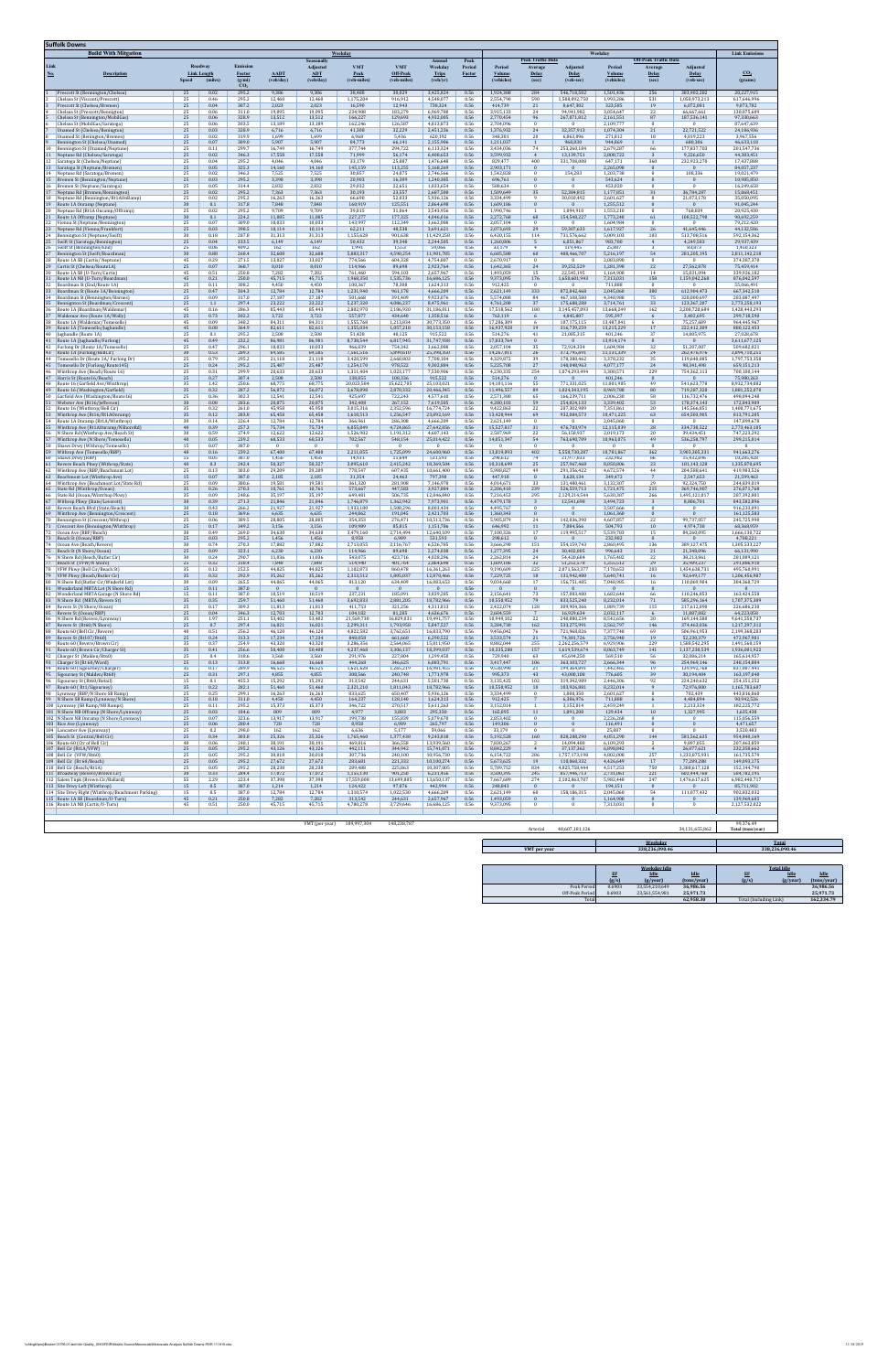| <b>Emission</b><br>Roadway<br><b>Description</b><br><b>Link Length</b><br><b>Factor</b><br><b>Speed</b><br>(miles)<br>$(g/\text{mi})$<br>CO <sub>2</sub><br>25<br>0.02<br>295.2<br>Prescott St (Bennington/Chelsea)<br>Chelsea St (Visconti/Prescott)<br>25<br>0.46<br>295.2<br>25<br>Prescott St (Chelsea/Bremen)<br>0.04<br>307.2<br>25<br>0.06<br>311.0<br>Chelsea St (Prescott/Bennigton)<br>Chelsea St (Bennington/MobilGas)<br>25<br>0.06<br>328.9<br>Chelsea St (MobilGas/Saratoga)<br>25<br>0.06<br>303.5<br>25<br>0.03<br>328.9<br>Unamed St (Chelsea/Benington)<br>25<br>Unamed St (Benington/Bremen)<br>0.02<br>319.9<br>Bennington St (Chelsea/Unamed)<br>25<br>0.07<br>309.0<br>25<br>0.11<br>299.7<br>Bennington St (Unamed/Neptune)<br>Neptune Rd (Chelsea/Saratoga)<br>25<br>0.02<br>346.3<br>25<br>0.04<br>295.2<br>Saratoga St (Chelsea/Neptune<br>25<br>0.05<br>3 Saratoga St (Neptune/Bremen)<br>325.3<br>25<br>4 Neptune Rd (Saratoga/Bremen)<br>0.02<br>346.3<br>25<br>0.03<br>295.2<br>15 Bremen St (Bennington/Neptune)<br>25<br>0.05<br>314.4<br>Bremen St (Neptune/Saratoga)<br>7 Neptune Rd (Bremen/Bennington)<br>25<br>0.02<br>295.2<br>25<br>0.02<br>295.2<br>8 Neptune Rd (Bennington/Rt1AOnRamp)<br>30<br>0.1<br>317.8<br>9 Route 1A Onramp (Neptune)<br>25<br>0.02<br>295.2<br>Neptune Rd (Rt1A Onramp/Offramp)<br>30<br>0.1<br>224.2<br>21 Route 1A Offramp (Neptune)<br>25<br>0.07<br>309.0<br>22 Vienna St (Neptune/Bennington<br>23 Neptune Rd (Vienna/Frankfort)<br>25<br>398.5<br>0.03<br>30<br>287.8<br>24 Bennington St (Neptune/Swift)<br>0.18<br>25<br>333.5<br>25 Swift St (Saratoga/Bennington)<br>0.04<br>25<br>0.06<br>409.2<br>26 Swift St (Bennington/End)<br>27 Bennington St (Swift/Boardman)<br>30<br>0.88<br>268.4<br>45<br>28 Route 1A SB (Curtis/Neptune<br>0.29<br>271.5<br>29 Curtis St (Chelsea/Route1A)<br>25<br>368.7<br>0.07<br>30 Route 1A SB (U-Turn/Curtis)<br>45<br>0.51<br>250.8<br>31 Route 1A NB (U-Turn/Boardman)<br>45<br>0.21<br>250.0<br>25<br>0.11<br>308.2<br>32 Boardman St (End/Route 1A)<br>25<br>33 Boardman St (Route 1A/Bennington)<br>0.47<br>304.3<br>25<br>0.09<br>317.0<br>34 Boardman St (Bennington/Barnes)<br>25<br>35 Bennignton St (Boardman/Crescent)<br>297.4<br>1.1<br>36 Route 1A (Boardman/Waldemar)<br>45<br>0.16<br>286.3<br>37 Waldemar Ave (Route 1A/Wally)<br>25<br>0.73<br>302.2<br>45<br>0.09<br>348.2<br>38 Route 1A (Waldemar/Tomesello)<br>45<br>39 Route 1A (Tomesello/Jughandle)<br>0.08<br>364.9<br>25<br>0.1<br>295.2<br>40 Jughandle (Route 1A)<br>41 Route 1A (Jughandle/Furlong)<br>45<br>232.2<br>0.49<br>25<br>42 Furlong Dr (Route 1A/Tomesello)<br>0.47<br>296.1<br>43 Route 1A (Furlong/BellCir)<br>30<br>0.53<br>289.3<br>25<br>0.79<br>295.2<br>44 Tomesello Dr (Route 1A/ Furlong Dr)<br>25<br>0.24<br>295.2<br>45 Tomesello Dr (Furlong/Route145)<br>25<br>0.31<br>299.9<br>46 Winthrop Ave (Beach/Route 16)<br>47 Harris St (Route16/Beach)<br>25<br>0.27<br>307.4<br>35<br>250.6<br>48 Route 16 (Garfield Ave/Winthrop<br>1.42<br>49 Route 16 (Washington/Garfield)<br>35<br>287.2<br>0.32<br>25<br>0.36<br>302.3<br>50 Garfield Ave (Washington/Route16)<br>30<br>0.08<br>283.6<br>51 Webster Ave (Rt16/Jefferson)<br>35<br>Route 16 (Winthrop/Bell Cir)<br>0.32<br>261.0<br>53 Winthrop Ave (Rt16/Rt1A0nramp<br>35<br>0.12<br>283.8<br>30<br>0.14<br>226.4<br>54 Route 1A Onramp (Rt1A/Winthrop)<br>55 Winthrop Ave (Rt1AOnramp/NShoreRd)<br>40<br>0.39<br>257.3<br>56 N Shore Rd (Winthrop Ave/Beach St)<br>30<br>0.59<br>274.9<br>40<br>0.05<br>57 Winthrop Ave (N Shore/Tomesello)<br>239.2<br>15<br>58 Shaws Drwy (Withrop/Tomesello)<br>0.07<br>387.0<br>59 Withrop Ave (Tomesello/RBP)<br>40<br>0.16<br>239.2<br>15<br>0.05<br>387.0<br>60 Shaws Drwy (RBP)<br>61 Revere Beach Pkwy (Withrop/State)<br>40<br>0.3<br>242.4<br>62 Winthrop Ave (RBP/Beachmont Lot)<br>25<br>0.13<br>303.0<br>15<br>387.0<br>63 Beachmont Lot (Winthrop Ave)<br>0.07<br>25<br>64 Winthrop Ave (Beachmont Lot/State Rd)<br>0.09<br>380.6<br>65 State Rd (Winthrop/Ocean)<br>35<br>0.26<br>270.3<br>35<br>0.09<br>248.6<br>66 State Rd (Ocean/Wintrhop Pkwy)<br>67 Withrop Pkwy (State/Leverett)<br>30<br>0.39<br>271.3<br>30<br>0.43<br>68 Revere Beach Blvd (State/Beach)<br>266.2<br>25<br>0.18<br>369.6<br>69 Winthrop Ave (Bennington/Crescent<br>25<br>0.06<br>389.5<br>Bennington St (Crescent/Withrop)<br>25<br>0.17<br>349.2<br>71 Crescent Ave (Bennington/Winthrop<br>30<br>0.49<br>269.0<br>72 Ocean Ave (RBP/Beach)<br>73 Beach St (Ocean/RBP)<br>25<br>0.03<br>295.2<br>74 Ocean Ave (Beach/Rever<br>30<br>0.74<br>270.3<br>25<br>75 Beach St (N Shore/Ocean)<br>323.1<br>0.09<br>76 N Shore Rd (Beach/Butler Cir)<br>30<br>0.24<br>290.7<br>25<br>77 Beach St (VFW/N Shore)<br>0.32<br>318.4<br>35<br>78 VFW Pkwy (Bell Cir/Beach St)<br>0.12<br>252.5<br>79 VFW Pkwy (Beach/Butler Cir)<br>35<br>0.32<br>292.9<br>80 N Shore Rd (Butler Cir/Wnderld Lot)<br>30<br>0.09<br>265.5<br>81 Wonderland MBTA Lot (N Shore Rd)<br>15<br>0.11<br>387.0<br>82 Wonderland MBTA Garage (N Shore Rd)<br>15<br>0.11<br>387.0<br>35<br>83 N Shore Rd (MBTA/Revere St)<br>0.35<br>259.7<br>84 Revere St (N Shore/Ocean)<br>25<br>0.17<br>309.3<br>85 Revere St (Ocean/RBP)<br>25<br>0.04<br>346.3<br>86 N Shore Rd (Revere/Lynnway)<br>35<br>1.97<br>251.1<br>87 Revere St (Rt60/N Shore)<br>25<br>0.7<br>297.4<br>40<br>88 Route 60 (Bell Cir / Revere)<br>0.51<br>256.2<br>89 Revere St (Rt107/Rt60)<br>25<br>0.24<br>313.3<br>90 Route 60 (Revere/Brown Cir)<br>35<br>0.37<br>254.9<br>91 Route 60 (Brown Cir/Charger St)<br>35<br>0.41<br>256.6<br>25<br>92 Charger St (Malden/Rt60)<br>0.4<br>318.6<br>93 Charger St (Rt 60/Ward)<br>25<br>0.13<br>313.8<br>35<br>0.17<br>94 Route 60 (Sigourney/Charger)<br>289.9<br>95 Sigourney St (Malden/Rt60)<br>25<br>297.1<br>0.31<br>96 Sigourney St (Rt60/Retail)<br>15<br>0.1<br>455.3<br>97 Route 60 (Rt1/Sigourney)<br>35<br>282.1<br>0.22<br>98 Lynnway (RBP/N Shore SB Ramp)<br>25<br>0.25<br>299.1<br>99 N Shore SB Ramp (Lynnway/N Shore)<br>25<br>0.18<br>311.0<br>25<br>100 Lynnway (SB Ramp/NB Ramps)<br>0.11<br>295.2<br>101 N Shore NB Offramp (N Shore/Lynnway)<br>25<br>184.6<br>0.03<br>25<br>102 N Shore NB Onramp (N Shore/Lynnway)<br>0.07<br>323.6<br>25<br>103 Rice Ave (Lynnway)<br>0.06<br>280.4<br>25<br>104 Lancaster Ave (Lynnway)<br>0.2<br>298.0<br>105 Beach St (Central/Bell Cir)<br>25<br>0.34<br>303.8<br>06 Route 60 (Ctr of Bell Cir)<br>40<br>0.06<br>248.1<br>107 Bell Cir (Rt1A/VFW)<br>25<br>0.05<br>295.2<br>25<br>08 Bell Cir (VFW/Rt60)<br>0.05<br>295.2<br>109 Bell Cir (Rt 60/Beach)<br>25<br>0.05<br>295.2<br>25<br>110 Bell Cir (Beach/Rt1A)<br>0.05<br>295.2<br>111 Broadway (Revere/Brown Cir)<br>30<br>0.33<br>284.4<br>112 Salem Tnpk (Brown Cir/Ballard)<br>55<br>2.29<br>223.4<br>113 Site Drwy Left (Winthrop)<br>15<br>0.5<br>387.0<br>14 Site Drwy Right (Winthrop/Beachmont Parking)<br>15<br>0.5<br>387.0<br>115 Route 1A SB (Boardman/U-Turn)<br>45<br>0.21<br>250.8<br>116 Route 1A NB (Curtis/U-Turn)<br>45<br>0.51<br>250.0 |                    |           | Weekday<br>Seasonall         |                                   |                                       | Annual                              | Peak                    |                                      | <b>Peak Traffic Data</b>         |                                       | Weekday                               | <b>Off-Peak Traffic Data</b>     |                                       | <b>Link Emissions</b>                |
|----------------------------------------------------------------------------------------------------------------------------------------------------------------------------------------------------------------------------------------------------------------------------------------------------------------------------------------------------------------------------------------------------------------------------------------------------------------------------------------------------------------------------------------------------------------------------------------------------------------------------------------------------------------------------------------------------------------------------------------------------------------------------------------------------------------------------------------------------------------------------------------------------------------------------------------------------------------------------------------------------------------------------------------------------------------------------------------------------------------------------------------------------------------------------------------------------------------------------------------------------------------------------------------------------------------------------------------------------------------------------------------------------------------------------------------------------------------------------------------------------------------------------------------------------------------------------------------------------------------------------------------------------------------------------------------------------------------------------------------------------------------------------------------------------------------------------------------------------------------------------------------------------------------------------------------------------------------------------------------------------------------------------------------------------------------------------------------------------------------------------------------------------------------------------------------------------------------------------------------------------------------------------------------------------------------------------------------------------------------------------------------------------------------------------------------------------------------------------------------------------------------------------------------------------------------------------------------------------------------------------------------------------------------------------------------------------------------------------------------------------------------------------------------------------------------------------------------------------------------------------------------------------------------------------------------------------------------------------------------------------------------------------------------------------------------------------------------------------------------------------------------------------------------------------------------------------------------------------------------------------------------------------------------------------------------------------------------------------------------------------------------------------------------------------------------------------------------------------------------------------------------------------------------------------------------------------------------------------------------------------------------------------------------------------------------------------------------------------------------------------------------------------------------------------------------------------------------------------------------------------------------------------------------------------------------------------------------------------------------------------------------------------------------------------------------------------------------------------------------------------------------------------------------------------------------------------------------------------------------------------------------------------------------------------------------------------------------------------------------------------------------------------------------------------------------------------------------------------------------------------------------------------------------------------------------------------------------------------------------------------------------------------------------------------------------------------------------------------------------------------------------------------------------------------------------------------------------------------------------------------------------------------------------------------------------------------------------------------------------------------------------------------------------------------------------------------------------------------------------------------------------------------------------------------------------------------------------------------------------------------------------------------------------------------------------------------------------------------------------------------------------------------------------------------------------------------------------------------------------------------------------------------------------------------------------------------------------------------------------------------------------------------------------------------------------------------------------------------------------------------------------------------------------------------------------------------------------------------------------------------------------------------------------------------------------------------------------------------------------------------------------------------------------------------------------------------------------------------------------------------------------------------------------------------------------------------------------------------------------------------------------------------------------------------------------------------------------------------------------------------------------------------------------------------------------------------------------------------------------------------------------------------------------------------------------------------------------------------------------------------------------------------------------------------------------------------------------------------------------------------------------------------------------------------------------------------------------------------------------------------------------------------------------------------------------------------------------------------------------------------------------------------------------------------------------------------------------------------------------------------------------------------|--------------------|-----------|------------------------------|-----------------------------------|---------------------------------------|-------------------------------------|-------------------------|--------------------------------------|----------------------------------|---------------------------------------|---------------------------------------|----------------------------------|---------------------------------------|--------------------------------------|
|                                                                                                                                                                                                                                                                                                                                                                                                                                                                                                                                                                                                                                                                                                                                                                                                                                                                                                                                                                                                                                                                                                                                                                                                                                                                                                                                                                                                                                                                                                                                                                                                                                                                                                                                                                                                                                                                                                                                                                                                                                                                                                                                                                                                                                                                                                                                                                                                                                                                                                                                                                                                                                                                                                                                                                                                                                                                                                                                                                                                                                                                                                                                                                                                                                                                                                                                                                                                                                                                                                                                                                                                                                                                                                                                                                                                                                                                                                                                                                                                                                                                                                                                                                                                                                                                                                                                                                                                                                                                                                                                                                                                                                                                                                                                                                                                                                                                                                                                                                                                                                                                                                                                                                                                                                                                                                                                                                                                                                                                                                                                                                                                                                                                                                                                                                                                                                                                                                                                                                                                                                                                                                                                                                                                                                                                                                                                                                                                                                                                                                                                                                                                                                                                                                                                                                                                                                                                                                                                                                                                                                                                                                                                                    | <b>AADT</b>        | (veh/day) | Adjusted<br>ADT<br>(veh/day) | <b>VMT</b><br>Peak<br>(veh-miles) | <b>VMT</b><br>Off-Peak<br>(veh-miles) | Weekday<br><b>Trips</b><br>(veh/yr) | Period<br><b>Factor</b> | Period<br>Volume<br>(vehicles)       | Average<br><b>Delay</b><br>(sec) | Adjusted<br><b>Delay</b><br>(veh-sec) | Period<br><b>Volume</b><br>(vehicles) | Average<br><b>Delay</b><br>(sec) | Adjusted<br><b>Delay</b><br>(veh-sec) | $\underline{\mathbf{CO}}$<br>(grams) |
|                                                                                                                                                                                                                                                                                                                                                                                                                                                                                                                                                                                                                                                                                                                                                                                                                                                                                                                                                                                                                                                                                                                                                                                                                                                                                                                                                                                                                                                                                                                                                                                                                                                                                                                                                                                                                                                                                                                                                                                                                                                                                                                                                                                                                                                                                                                                                                                                                                                                                                                                                                                                                                                                                                                                                                                                                                                                                                                                                                                                                                                                                                                                                                                                                                                                                                                                                                                                                                                                                                                                                                                                                                                                                                                                                                                                                                                                                                                                                                                                                                                                                                                                                                                                                                                                                                                                                                                                                                                                                                                                                                                                                                                                                                                                                                                                                                                                                                                                                                                                                                                                                                                                                                                                                                                                                                                                                                                                                                                                                                                                                                                                                                                                                                                                                                                                                                                                                                                                                                                                                                                                                                                                                                                                                                                                                                                                                                                                                                                                                                                                                                                                                                                                                                                                                                                                                                                                                                                                                                                                                                                                                                                                                    | 9,305<br>12.541    |           | 9,305<br>12.541              | 38,156<br>1.182.835               | 29,770<br>922.866                     | 3,396,291<br>4.577.610              | 0.56<br>0.56            | 1,907,798<br>2.571.380               | 265<br>590                       | 506,043,419<br>1.517.885.560          | 1,488,493<br>2.006.230                | 239<br>531                       | 355.340.495<br>1,065,849,662          | 20,053,537<br>621.657.690            |
|                                                                                                                                                                                                                                                                                                                                                                                                                                                                                                                                                                                                                                                                                                                                                                                                                                                                                                                                                                                                                                                                                                                                                                                                                                                                                                                                                                                                                                                                                                                                                                                                                                                                                                                                                                                                                                                                                                                                                                                                                                                                                                                                                                                                                                                                                                                                                                                                                                                                                                                                                                                                                                                                                                                                                                                                                                                                                                                                                                                                                                                                                                                                                                                                                                                                                                                                                                                                                                                                                                                                                                                                                                                                                                                                                                                                                                                                                                                                                                                                                                                                                                                                                                                                                                                                                                                                                                                                                                                                                                                                                                                                                                                                                                                                                                                                                                                                                                                                                                                                                                                                                                                                                                                                                                                                                                                                                                                                                                                                                                                                                                                                                                                                                                                                                                                                                                                                                                                                                                                                                                                                                                                                                                                                                                                                                                                                                                                                                                                                                                                                                                                                                                                                                                                                                                                                                                                                                                                                                                                                                                                                                                                                                    | 2.023<br>18,933    |           | 2,023<br>18,933              | 16,590<br>232,917                 | 12,943<br>181,726                     | 738,324<br>6,910,714                | 0.56<br>0.56            | 414,739<br>3,881,954                 | 21<br>22                         | 8,647,302<br>85,791,187               | 323,585<br>3,028,760                  | 19<br>20                         | 6,072,081<br>60.242.030               | 9,073,782<br>128,973,273             |
|                                                                                                                                                                                                                                                                                                                                                                                                                                                                                                                                                                                                                                                                                                                                                                                                                                                                                                                                                                                                                                                                                                                                                                                                                                                                                                                                                                                                                                                                                                                                                                                                                                                                                                                                                                                                                                                                                                                                                                                                                                                                                                                                                                                                                                                                                                                                                                                                                                                                                                                                                                                                                                                                                                                                                                                                                                                                                                                                                                                                                                                                                                                                                                                                                                                                                                                                                                                                                                                                                                                                                                                                                                                                                                                                                                                                                                                                                                                                                                                                                                                                                                                                                                                                                                                                                                                                                                                                                                                                                                                                                                                                                                                                                                                                                                                                                                                                                                                                                                                                                                                                                                                                                                                                                                                                                                                                                                                                                                                                                                                                                                                                                                                                                                                                                                                                                                                                                                                                                                                                                                                                                                                                                                                                                                                                                                                                                                                                                                                                                                                                                                                                                                                                                                                                                                                                                                                                                                                                                                                                                                                                                                                                                    | 13,270<br>13,027   |           | 13,270<br>13,027             | 163,241<br>160,255                | 127,363<br>125,033                    | 4,843,406<br>4,754,807              | 0.56<br>0.56            | 2,720,686<br>2,670,917               | 96<br>$\bf{0}$                   | 262,274,115<br>$\bf{0}$               | 2,122,720<br>2,083,890                | 87<br>$\mathbf{0}$               | 184,167,228<br>$\mathbf{0}$           | 95,582,208<br>86,572,208             |
|                                                                                                                                                                                                                                                                                                                                                                                                                                                                                                                                                                                                                                                                                                                                                                                                                                                                                                                                                                                                                                                                                                                                                                                                                                                                                                                                                                                                                                                                                                                                                                                                                                                                                                                                                                                                                                                                                                                                                                                                                                                                                                                                                                                                                                                                                                                                                                                                                                                                                                                                                                                                                                                                                                                                                                                                                                                                                                                                                                                                                                                                                                                                                                                                                                                                                                                                                                                                                                                                                                                                                                                                                                                                                                                                                                                                                                                                                                                                                                                                                                                                                                                                                                                                                                                                                                                                                                                                                                                                                                                                                                                                                                                                                                                                                                                                                                                                                                                                                                                                                                                                                                                                                                                                                                                                                                                                                                                                                                                                                                                                                                                                                                                                                                                                                                                                                                                                                                                                                                                                                                                                                                                                                                                                                                                                                                                                                                                                                                                                                                                                                                                                                                                                                                                                                                                                                                                                                                                                                                                                                                                                                                                                                    | 6.554              |           | 6.554                        | 40,313                            | 31.453                                | 2.392.170                           | 0.56                    | 1.343.753                            | 23                               | 31,175,078                            | 1,048,417                             | 21                               | 21,890,943                            | 23.604.118                           |
|                                                                                                                                                                                                                                                                                                                                                                                                                                                                                                                                                                                                                                                                                                                                                                                                                                                                                                                                                                                                                                                                                                                                                                                                                                                                                                                                                                                                                                                                                                                                                                                                                                                                                                                                                                                                                                                                                                                                                                                                                                                                                                                                                                                                                                                                                                                                                                                                                                                                                                                                                                                                                                                                                                                                                                                                                                                                                                                                                                                                                                                                                                                                                                                                                                                                                                                                                                                                                                                                                                                                                                                                                                                                                                                                                                                                                                                                                                                                                                                                                                                                                                                                                                                                                                                                                                                                                                                                                                                                                                                                                                                                                                                                                                                                                                                                                                                                                                                                                                                                                                                                                                                                                                                                                                                                                                                                                                                                                                                                                                                                                                                                                                                                                                                                                                                                                                                                                                                                                                                                                                                                                                                                                                                                                                                                                                                                                                                                                                                                                                                                                                                                                                                                                                                                                                                                                                                                                                                                                                                                                                                                                                                                                    | 1.699<br>5.988     |           | 1.699<br>5.988               | 6.968<br>85,934                   | 5.436<br>67,047                       | 620,192<br>2,185,439                | 0.56<br>0.56            | 348,381<br>1,227,627                 | 20                               | 6,793,420<br>859,339                  | 271,812<br>957,813                    | 18<br>1                          | 4,770,297<br>603,422                  | 3.967.556<br>47,271,928              |
|                                                                                                                                                                                                                                                                                                                                                                                                                                                                                                                                                                                                                                                                                                                                                                                                                                                                                                                                                                                                                                                                                                                                                                                                                                                                                                                                                                                                                                                                                                                                                                                                                                                                                                                                                                                                                                                                                                                                                                                                                                                                                                                                                                                                                                                                                                                                                                                                                                                                                                                                                                                                                                                                                                                                                                                                                                                                                                                                                                                                                                                                                                                                                                                                                                                                                                                                                                                                                                                                                                                                                                                                                                                                                                                                                                                                                                                                                                                                                                                                                                                                                                                                                                                                                                                                                                                                                                                                                                                                                                                                                                                                                                                                                                                                                                                                                                                                                                                                                                                                                                                                                                                                                                                                                                                                                                                                                                                                                                                                                                                                                                                                                                                                                                                                                                                                                                                                                                                                                                                                                                                                                                                                                                                                                                                                                                                                                                                                                                                                                                                                                                                                                                                                                                                                                                                                                                                                                                                                                                                                                                                                                                                                                    | 16.506<br>17,558   |           | 16,506<br>17,558             | 372.269<br>71,999                 | 290.450<br>56,174                     | 6.024.725<br>6,408,653              | 0.56<br>0.56            | 3,384,268<br>3,599,932               | 76<br>$\overline{4}$             | 257.542.776<br>12,959,755             | 2.640.457<br>2,808,722                | 68<br>3                          | 180.844.912<br>9,100,258              | 198.626.755<br>44,383,451            |
|                                                                                                                                                                                                                                                                                                                                                                                                                                                                                                                                                                                                                                                                                                                                                                                                                                                                                                                                                                                                                                                                                                                                                                                                                                                                                                                                                                                                                                                                                                                                                                                                                                                                                                                                                                                                                                                                                                                                                                                                                                                                                                                                                                                                                                                                                                                                                                                                                                                                                                                                                                                                                                                                                                                                                                                                                                                                                                                                                                                                                                                                                                                                                                                                                                                                                                                                                                                                                                                                                                                                                                                                                                                                                                                                                                                                                                                                                                                                                                                                                                                                                                                                                                                                                                                                                                                                                                                                                                                                                                                                                                                                                                                                                                                                                                                                                                                                                                                                                                                                                                                                                                                                                                                                                                                                                                                                                                                                                                                                                                                                                                                                                                                                                                                                                                                                                                                                                                                                                                                                                                                                                                                                                                                                                                                                                                                                                                                                                                                                                                                                                                                                                                                                                                                                                                                                                                                                                                                                                                                                                                                                                                                                                    | 4,046              |           | 4,046                        | 33,179                            | 25,887                                | 1,476,648                           | 0.56                    | 829,477                              | 470                              | 389,522,582                           | 647,171                               | 423                              | 273,520,299                           | 17,437,888                           |
|                                                                                                                                                                                                                                                                                                                                                                                                                                                                                                                                                                                                                                                                                                                                                                                                                                                                                                                                                                                                                                                                                                                                                                                                                                                                                                                                                                                                                                                                                                                                                                                                                                                                                                                                                                                                                                                                                                                                                                                                                                                                                                                                                                                                                                                                                                                                                                                                                                                                                                                                                                                                                                                                                                                                                                                                                                                                                                                                                                                                                                                                                                                                                                                                                                                                                                                                                                                                                                                                                                                                                                                                                                                                                                                                                                                                                                                                                                                                                                                                                                                                                                                                                                                                                                                                                                                                                                                                                                                                                                                                                                                                                                                                                                                                                                                                                                                                                                                                                                                                                                                                                                                                                                                                                                                                                                                                                                                                                                                                                                                                                                                                                                                                                                                                                                                                                                                                                                                                                                                                                                                                                                                                                                                                                                                                                                                                                                                                                                                                                                                                                                                                                                                                                                                                                                                                                                                                                                                                                                                                                                                                                                                                                    | 14,160<br>7,525    |           | 14,160<br>7,525              | 145,159<br>30,857                 | 113,255<br>24,075                     | 5,168,269<br>2,746,566              | 0.56<br>0.56            | 2,903,171<br>1,542,828               | $\bf{0}$<br>$\theta$             | $\Omega$<br>154,283                   | 2,265,098<br>1,203,738                | $\bf{0}$<br>$\mathbf{0}$         | $\Omega$<br>108,336                   | 84,057,237<br>19,021,479             |
|                                                                                                                                                                                                                                                                                                                                                                                                                                                                                                                                                                                                                                                                                                                                                                                                                                                                                                                                                                                                                                                                                                                                                                                                                                                                                                                                                                                                                                                                                                                                                                                                                                                                                                                                                                                                                                                                                                                                                                                                                                                                                                                                                                                                                                                                                                                                                                                                                                                                                                                                                                                                                                                                                                                                                                                                                                                                                                                                                                                                                                                                                                                                                                                                                                                                                                                                                                                                                                                                                                                                                                                                                                                                                                                                                                                                                                                                                                                                                                                                                                                                                                                                                                                                                                                                                                                                                                                                                                                                                                                                                                                                                                                                                                                                                                                                                                                                                                                                                                                                                                                                                                                                                                                                                                                                                                                                                                                                                                                                                                                                                                                                                                                                                                                                                                                                                                                                                                                                                                                                                                                                                                                                                                                                                                                                                                                                                                                                                                                                                                                                                                                                                                                                                                                                                                                                                                                                                                                                                                                                                                                                                                                                                    | 3,398<br>2.832     |           | 3,398<br>2.832               | 20,903<br>29.032                  | 16,309<br>22.651                      | 1,240,385<br>1,033,654              | 0.56<br>0.56            | 696,761<br>580.634                   | $\bf{0}$<br>22                   | $\bf{0}$<br>12.948.142                | 543,624<br>453.020                    | $\mathbf{0}$<br>20               | $\mathbf{0}$<br>9,092,104             | 10,985,850<br>16.249.658             |
|                                                                                                                                                                                                                                                                                                                                                                                                                                                                                                                                                                                                                                                                                                                                                                                                                                                                                                                                                                                                                                                                                                                                                                                                                                                                                                                                                                                                                                                                                                                                                                                                                                                                                                                                                                                                                                                                                                                                                                                                                                                                                                                                                                                                                                                                                                                                                                                                                                                                                                                                                                                                                                                                                                                                                                                                                                                                                                                                                                                                                                                                                                                                                                                                                                                                                                                                                                                                                                                                                                                                                                                                                                                                                                                                                                                                                                                                                                                                                                                                                                                                                                                                                                                                                                                                                                                                                                                                                                                                                                                                                                                                                                                                                                                                                                                                                                                                                                                                                                                                                                                                                                                                                                                                                                                                                                                                                                                                                                                                                                                                                                                                                                                                                                                                                                                                                                                                                                                                                                                                                                                                                                                                                                                                                                                                                                                                                                                                                                                                                                                                                                                                                                                                                                                                                                                                                                                                                                                                                                                                                                                                                                                                                    | 7,282              |           | 7,282                        | 29,861                            | 23,298                                | 2,657,967                           | 0.56                    | 1,493,059                            | 35                               | 52,630,340                            | 1,164,908                             | 32                               | 36,956,693                            | 15,694,072                           |
|                                                                                                                                                                                                                                                                                                                                                                                                                                                                                                                                                                                                                                                                                                                                                                                                                                                                                                                                                                                                                                                                                                                                                                                                                                                                                                                                                                                                                                                                                                                                                                                                                                                                                                                                                                                                                                                                                                                                                                                                                                                                                                                                                                                                                                                                                                                                                                                                                                                                                                                                                                                                                                                                                                                                                                                                                                                                                                                                                                                                                                                                                                                                                                                                                                                                                                                                                                                                                                                                                                                                                                                                                                                                                                                                                                                                                                                                                                                                                                                                                                                                                                                                                                                                                                                                                                                                                                                                                                                                                                                                                                                                                                                                                                                                                                                                                                                                                                                                                                                                                                                                                                                                                                                                                                                                                                                                                                                                                                                                                                                                                                                                                                                                                                                                                                                                                                                                                                                                                                                                                                                                                                                                                                                                                                                                                                                                                                                                                                                                                                                                                                                                                                                                                                                                                                                                                                                                                                                                                                                                                                                                                                                                                    | 16,263<br>7,848    |           | 16,263<br>7.848              | 66,690<br>160,919                 | 52,033<br>125,551                     | 5,936,126<br>2,864,698              | 0.56<br>0.56            | 3,334,499<br>1,609,186               | -9<br>$\mathbf{0}$               | 29,510,317<br>$\mathbf{0}$            | 2,601,627<br>1,255,512                | 8<br>$\mathbf{0}$                | 20,721,958<br>$\Omega$                | 35,050,095<br>91,045,244             |
|                                                                                                                                                                                                                                                                                                                                                                                                                                                                                                                                                                                                                                                                                                                                                                                                                                                                                                                                                                                                                                                                                                                                                                                                                                                                                                                                                                                                                                                                                                                                                                                                                                                                                                                                                                                                                                                                                                                                                                                                                                                                                                                                                                                                                                                                                                                                                                                                                                                                                                                                                                                                                                                                                                                                                                                                                                                                                                                                                                                                                                                                                                                                                                                                                                                                                                                                                                                                                                                                                                                                                                                                                                                                                                                                                                                                                                                                                                                                                                                                                                                                                                                                                                                                                                                                                                                                                                                                                                                                                                                                                                                                                                                                                                                                                                                                                                                                                                                                                                                                                                                                                                                                                                                                                                                                                                                                                                                                                                                                                                                                                                                                                                                                                                                                                                                                                                                                                                                                                                                                                                                                                                                                                                                                                                                                                                                                                                                                                                                                                                                                                                                                                                                                                                                                                                                                                                                                                                                                                                                                                                                                                                                                                    | 9,709<br>11,085    |           | 9.709<br>11,085              | 39.815<br>227,277                 | 31,064<br>177,325                     | 3,543,956<br>4,046,016              | 0.56<br>0.56            | 1,990,746<br>2,272,768               | -1<br>69                         | 1,094,910<br>156,139,165              | 1,553,210<br>1,773,248                | $\Omega$<br>62                   | 768,839<br>109,639,936                | 20,925,430<br>90,692,259             |
|                                                                                                                                                                                                                                                                                                                                                                                                                                                                                                                                                                                                                                                                                                                                                                                                                                                                                                                                                                                                                                                                                                                                                                                                                                                                                                                                                                                                                                                                                                                                                                                                                                                                                                                                                                                                                                                                                                                                                                                                                                                                                                                                                                                                                                                                                                                                                                                                                                                                                                                                                                                                                                                                                                                                                                                                                                                                                                                                                                                                                                                                                                                                                                                                                                                                                                                                                                                                                                                                                                                                                                                                                                                                                                                                                                                                                                                                                                                                                                                                                                                                                                                                                                                                                                                                                                                                                                                                                                                                                                                                                                                                                                                                                                                                                                                                                                                                                                                                                                                                                                                                                                                                                                                                                                                                                                                                                                                                                                                                                                                                                                                                                                                                                                                                                                                                                                                                                                                                                                                                                                                                                                                                                                                                                                                                                                                                                                                                                                                                                                                                                                                                                                                                                                                                                                                                                                                                                                                                                                                                                                                                                                                                                    | 10.033             |           | 10.033                       | 143.997                           | 112.349                               | 3.662.088                           | 0.56                    | 2.057.104                            | $\Omega$                         | $\Omega$                              | 1.604.984                             | $\Omega$                         | $\Omega$                              | 79,212,420                           |
|                                                                                                                                                                                                                                                                                                                                                                                                                                                                                                                                                                                                                                                                                                                                                                                                                                                                                                                                                                                                                                                                                                                                                                                                                                                                                                                                                                                                                                                                                                                                                                                                                                                                                                                                                                                                                                                                                                                                                                                                                                                                                                                                                                                                                                                                                                                                                                                                                                                                                                                                                                                                                                                                                                                                                                                                                                                                                                                                                                                                                                                                                                                                                                                                                                                                                                                                                                                                                                                                                                                                                                                                                                                                                                                                                                                                                                                                                                                                                                                                                                                                                                                                                                                                                                                                                                                                                                                                                                                                                                                                                                                                                                                                                                                                                                                                                                                                                                                                                                                                                                                                                                                                                                                                                                                                                                                                                                                                                                                                                                                                                                                                                                                                                                                                                                                                                                                                                                                                                                                                                                                                                                                                                                                                                                                                                                                                                                                                                                                                                                                                                                                                                                                                                                                                                                                                                                                                                                                                                                                                                                                                                                                                                    | 10.114<br>30,747   |           | 10.114<br>30,747             | 62.211<br>1,134,725               | 48,538<br>885,330                     | 3,691,621<br>11,222,527             | 0.56<br>0.56            | 2,073,693<br>6,304,028               | 28<br>101                        | 58,892,895<br>634,185,233             | 1,617,927<br>4,918,499                | 26<br>91                         | 41,354,219<br>445,320,869             | 44,132,586<br>581,443,560            |
|                                                                                                                                                                                                                                                                                                                                                                                                                                                                                                                                                                                                                                                                                                                                                                                                                                                                                                                                                                                                                                                                                                                                                                                                                                                                                                                                                                                                                                                                                                                                                                                                                                                                                                                                                                                                                                                                                                                                                                                                                                                                                                                                                                                                                                                                                                                                                                                                                                                                                                                                                                                                                                                                                                                                                                                                                                                                                                                                                                                                                                                                                                                                                                                                                                                                                                                                                                                                                                                                                                                                                                                                                                                                                                                                                                                                                                                                                                                                                                                                                                                                                                                                                                                                                                                                                                                                                                                                                                                                                                                                                                                                                                                                                                                                                                                                                                                                                                                                                                                                                                                                                                                                                                                                                                                                                                                                                                                                                                                                                                                                                                                                                                                                                                                                                                                                                                                                                                                                                                                                                                                                                                                                                                                                                                                                                                                                                                                                                                                                                                                                                                                                                                                                                                                                                                                                                                                                                                                                                                                                                                                                                                                                                    | 6,230<br>162       |           | 6,230<br>162                 | 51,096<br>1,991                   | 39,866<br>1,553                       | 2,274,038<br>59,066                 | 0.56<br>0.56            | 1,277,395<br>33.179                  | 5                                | 5,939,888<br>119.445                  | 996,643<br>25,887                     | $\overline{4}$<br>3              | 4,170,952<br>83.873                   | 30,331,352<br>1,450,323              |
|                                                                                                                                                                                                                                                                                                                                                                                                                                                                                                                                                                                                                                                                                                                                                                                                                                                                                                                                                                                                                                                                                                                                                                                                                                                                                                                                                                                                                                                                                                                                                                                                                                                                                                                                                                                                                                                                                                                                                                                                                                                                                                                                                                                                                                                                                                                                                                                                                                                                                                                                                                                                                                                                                                                                                                                                                                                                                                                                                                                                                                                                                                                                                                                                                                                                                                                                                                                                                                                                                                                                                                                                                                                                                                                                                                                                                                                                                                                                                                                                                                                                                                                                                                                                                                                                                                                                                                                                                                                                                                                                                                                                                                                                                                                                                                                                                                                                                                                                                                                                                                                                                                                                                                                                                                                                                                                                                                                                                                                                                                                                                                                                                                                                                                                                                                                                                                                                                                                                                                                                                                                                                                                                                                                                                                                                                                                                                                                                                                                                                                                                                                                                                                                                                                                                                                                                                                                                                                                                                                                                                                                                                                                                                    | 31,313             |           | 31,313                       | 5,649,736                         | 4,408,010                             | 11,429,258                          | 0.56                    | 6,420,155                            | 4<br>154                         | 990,308,909                           | 5,009,103                             | 139                              | 695,388,666                           | 2,699,533,594                        |
|                                                                                                                                                                                                                                                                                                                                                                                                                                                                                                                                                                                                                                                                                                                                                                                                                                                                                                                                                                                                                                                                                                                                                                                                                                                                                                                                                                                                                                                                                                                                                                                                                                                                                                                                                                                                                                                                                                                                                                                                                                                                                                                                                                                                                                                                                                                                                                                                                                                                                                                                                                                                                                                                                                                                                                                                                                                                                                                                                                                                                                                                                                                                                                                                                                                                                                                                                                                                                                                                                                                                                                                                                                                                                                                                                                                                                                                                                                                                                                                                                                                                                                                                                                                                                                                                                                                                                                                                                                                                                                                                                                                                                                                                                                                                                                                                                                                                                                                                                                                                                                                                                                                                                                                                                                                                                                                                                                                                                                                                                                                                                                                                                                                                                                                                                                                                                                                                                                                                                                                                                                                                                                                                                                                                                                                                                                                                                                                                                                                                                                                                                                                                                                                                                                                                                                                                                                                                                                                                                                                                                                                                                                                                                    | 41,265<br>9,709    |           | 41,265<br>9,709              | 2.453.594<br>139,352              | 1,914,331<br>108,725                  | 15,061,812<br>3,543,956             | 0.56<br>0.56            | 8.460.669<br>1,990,746               | $\Omega$<br>408                  | $\mathbf{0}$<br>811,527,499           | 6,601,143<br>1,553,210                | $\Omega$<br>367                  | $\Omega$<br>569,849,489               | 1,185,947,569<br>91,465,956          |
|                                                                                                                                                                                                                                                                                                                                                                                                                                                                                                                                                                                                                                                                                                                                                                                                                                                                                                                                                                                                                                                                                                                                                                                                                                                                                                                                                                                                                                                                                                                                                                                                                                                                                                                                                                                                                                                                                                                                                                                                                                                                                                                                                                                                                                                                                                                                                                                                                                                                                                                                                                                                                                                                                                                                                                                                                                                                                                                                                                                                                                                                                                                                                                                                                                                                                                                                                                                                                                                                                                                                                                                                                                                                                                                                                                                                                                                                                                                                                                                                                                                                                                                                                                                                                                                                                                                                                                                                                                                                                                                                                                                                                                                                                                                                                                                                                                                                                                                                                                                                                                                                                                                                                                                                                                                                                                                                                                                                                                                                                                                                                                                                                                                                                                                                                                                                                                                                                                                                                                                                                                                                                                                                                                                                                                                                                                                                                                                                                                                                                                                                                                                                                                                                                                                                                                                                                                                                                                                                                                                                                                                                                                                                                    | 36,896             |           | 36,896                       | 3,858,065                         | 3,010,121                             | 13,467,032                          | 0.56                    | 7,564,834                            | $\theta$                         | $\bf{0}$                              | 5,902,198                             | $\mathbf{0}$                     | $\bf{0}$                              | 1,722,292,657                        |
|                                                                                                                                                                                                                                                                                                                                                                                                                                                                                                                                                                                                                                                                                                                                                                                                                                                                                                                                                                                                                                                                                                                                                                                                                                                                                                                                                                                                                                                                                                                                                                                                                                                                                                                                                                                                                                                                                                                                                                                                                                                                                                                                                                                                                                                                                                                                                                                                                                                                                                                                                                                                                                                                                                                                                                                                                                                                                                                                                                                                                                                                                                                                                                                                                                                                                                                                                                                                                                                                                                                                                                                                                                                                                                                                                                                                                                                                                                                                                                                                                                                                                                                                                                                                                                                                                                                                                                                                                                                                                                                                                                                                                                                                                                                                                                                                                                                                                                                                                                                                                                                                                                                                                                                                                                                                                                                                                                                                                                                                                                                                                                                                                                                                                                                                                                                                                                                                                                                                                                                                                                                                                                                                                                                                                                                                                                                                                                                                                                                                                                                                                                                                                                                                                                                                                                                                                                                                                                                                                                                                                                                                                                                                                    | 43,207<br>4.450    |           | 43,207<br>4.450              | 1,860,352<br>100,367              | 1,451,475<br>78.308                   | 15,770,603<br>1,624,313             | 0.56<br>0.56            | 8,858,819<br>912.425                 | 163<br>51                        | 1,441,329,774<br>46.761.788           | 6,911,785<br>711.888                  | 146<br>46                        | 1,012,092,672<br>32.835.832           | 827,976,543<br>55.066.491            |
|                                                                                                                                                                                                                                                                                                                                                                                                                                                                                                                                                                                                                                                                                                                                                                                                                                                                                                                                                                                                                                                                                                                                                                                                                                                                                                                                                                                                                                                                                                                                                                                                                                                                                                                                                                                                                                                                                                                                                                                                                                                                                                                                                                                                                                                                                                                                                                                                                                                                                                                                                                                                                                                                                                                                                                                                                                                                                                                                                                                                                                                                                                                                                                                                                                                                                                                                                                                                                                                                                                                                                                                                                                                                                                                                                                                                                                                                                                                                                                                                                                                                                                                                                                                                                                                                                                                                                                                                                                                                                                                                                                                                                                                                                                                                                                                                                                                                                                                                                                                                                                                                                                                                                                                                                                                                                                                                                                                                                                                                                                                                                                                                                                                                                                                                                                                                                                                                                                                                                                                                                                                                                                                                                                                                                                                                                                                                                                                                                                                                                                                                                                                                                                                                                                                                                                                                                                                                                                                                                                                                                                                                                                                                                    | 13,270<br>26,863   |           | 13.270<br>26,863             | 1,278,722<br>495,696              | 997,679<br>386.749                    | 4.843.406<br>9,804,944              | 0.56<br>0.56            | 2,720,686<br>5,507,730               | 414<br>81                        | 1.125.275.663<br>445,575,346          | 2,122,720<br>4,297,215                | 372<br>73                        | 790,161,470<br>312,880,197            | 692.684.631<br>279,717,408           |
|                                                                                                                                                                                                                                                                                                                                                                                                                                                                                                                                                                                                                                                                                                                                                                                                                                                                                                                                                                                                                                                                                                                                                                                                                                                                                                                                                                                                                                                                                                                                                                                                                                                                                                                                                                                                                                                                                                                                                                                                                                                                                                                                                                                                                                                                                                                                                                                                                                                                                                                                                                                                                                                                                                                                                                                                                                                                                                                                                                                                                                                                                                                                                                                                                                                                                                                                                                                                                                                                                                                                                                                                                                                                                                                                                                                                                                                                                                                                                                                                                                                                                                                                                                                                                                                                                                                                                                                                                                                                                                                                                                                                                                                                                                                                                                                                                                                                                                                                                                                                                                                                                                                                                                                                                                                                                                                                                                                                                                                                                                                                                                                                                                                                                                                                                                                                                                                                                                                                                                                                                                                                                                                                                                                                                                                                                                                                                                                                                                                                                                                                                                                                                                                                                                                                                                                                                                                                                                                                                                                                                                                                                                                                                    | 20,714             |           | 20,714                       | 4,671,617                         | 3.644.866                             | 7,560,439                           | 0.56                    | 4,246,924                            | 53                               | 223.600.561                           | 3,313,515                             | 47                               | 157.010.903                           | 2.473.707.656                        |
|                                                                                                                                                                                                                                                                                                                                                                                                                                                                                                                                                                                                                                                                                                                                                                                                                                                                                                                                                                                                                                                                                                                                                                                                                                                                                                                                                                                                                                                                                                                                                                                                                                                                                                                                                                                                                                                                                                                                                                                                                                                                                                                                                                                                                                                                                                                                                                                                                                                                                                                                                                                                                                                                                                                                                                                                                                                                                                                                                                                                                                                                                                                                                                                                                                                                                                                                                                                                                                                                                                                                                                                                                                                                                                                                                                                                                                                                                                                                                                                                                                                                                                                                                                                                                                                                                                                                                                                                                                                                                                                                                                                                                                                                                                                                                                                                                                                                                                                                                                                                                                                                                                                                                                                                                                                                                                                                                                                                                                                                                                                                                                                                                                                                                                                                                                                                                                                                                                                                                                                                                                                                                                                                                                                                                                                                                                                                                                                                                                                                                                                                                                                                                                                                                                                                                                                                                                                                                                                                                                                                                                                                                                                                                    | 77,918<br>3,479    |           | 77,918<br>3,479              | 2,556,118<br>520,746              | 1,994,322<br>406,294                  | 28,440,246<br>1,269,918             | 0.56<br>0.56            | 15,975,735<br>713,351                | 202<br>8                         | 3,220,708,082<br>5,920,810            | 12,464,511<br>556,567                 | 181<br>7                         | 2,261,560,891<br>4,157,555            | 1,302,642,889<br>280,171,726         |
|                                                                                                                                                                                                                                                                                                                                                                                                                                                                                                                                                                                                                                                                                                                                                                                                                                                                                                                                                                                                                                                                                                                                                                                                                                                                                                                                                                                                                                                                                                                                                                                                                                                                                                                                                                                                                                                                                                                                                                                                                                                                                                                                                                                                                                                                                                                                                                                                                                                                                                                                                                                                                                                                                                                                                                                                                                                                                                                                                                                                                                                                                                                                                                                                                                                                                                                                                                                                                                                                                                                                                                                                                                                                                                                                                                                                                                                                                                                                                                                                                                                                                                                                                                                                                                                                                                                                                                                                                                                                                                                                                                                                                                                                                                                                                                                                                                                                                                                                                                                                                                                                                                                                                                                                                                                                                                                                                                                                                                                                                                                                                                                                                                                                                                                                                                                                                                                                                                                                                                                                                                                                                                                                                                                                                                                                                                                                                                                                                                                                                                                                                                                                                                                                                                                                                                                                                                                                                                                                                                                                                                                                                                                                                    | 77,676             |           | 77,676                       | 1,433,337                         | 1,118,311                             | 28,351,647                          | 0.56<br>0.56            | 15,925,966                           | $\mathbf{0}$                     | $\Omega$                              | 12,425,681                            | $\Omega$                         | $\Omega$                              | 888.549.067                          |
|                                                                                                                                                                                                                                                                                                                                                                                                                                                                                                                                                                                                                                                                                                                                                                                                                                                                                                                                                                                                                                                                                                                                                                                                                                                                                                                                                                                                                                                                                                                                                                                                                                                                                                                                                                                                                                                                                                                                                                                                                                                                                                                                                                                                                                                                                                                                                                                                                                                                                                                                                                                                                                                                                                                                                                                                                                                                                                                                                                                                                                                                                                                                                                                                                                                                                                                                                                                                                                                                                                                                                                                                                                                                                                                                                                                                                                                                                                                                                                                                                                                                                                                                                                                                                                                                                                                                                                                                                                                                                                                                                                                                                                                                                                                                                                                                                                                                                                                                                                                                                                                                                                                                                                                                                                                                                                                                                                                                                                                                                                                                                                                                                                                                                                                                                                                                                                                                                                                                                                                                                                                                                                                                                                                                                                                                                                                                                                                                                                                                                                                                                                                                                                                                                                                                                                                                                                                                                                                                                                                                                                                                                                                                                    | 85,848<br>2,508    |           | 85,848<br>2,508              | 1,408,121<br>51,428               | 1,098,637<br>40,125                   | 31,334,476<br>915,522               | 0.56                    | 17,601,510<br>514,276                | 96<br>31                         | 1,690,625,056<br>16,096,838           | 13,732,966<br>401,246                 | 86<br>28                         | 1,187,146,246<br>11,303,098           | 914,603,255<br>27,028,678            |
|                                                                                                                                                                                                                                                                                                                                                                                                                                                                                                                                                                                                                                                                                                                                                                                                                                                                                                                                                                                                                                                                                                                                                                                                                                                                                                                                                                                                                                                                                                                                                                                                                                                                                                                                                                                                                                                                                                                                                                                                                                                                                                                                                                                                                                                                                                                                                                                                                                                                                                                                                                                                                                                                                                                                                                                                                                                                                                                                                                                                                                                                                                                                                                                                                                                                                                                                                                                                                                                                                                                                                                                                                                                                                                                                                                                                                                                                                                                                                                                                                                                                                                                                                                                                                                                                                                                                                                                                                                                                                                                                                                                                                                                                                                                                                                                                                                                                                                                                                                                                                                                                                                                                                                                                                                                                                                                                                                                                                                                                                                                                                                                                                                                                                                                                                                                                                                                                                                                                                                                                                                                                                                                                                                                                                                                                                                                                                                                                                                                                                                                                                                                                                                                                                                                                                                                                                                                                                                                                                                                                                                                                                                                                                    | 90,217<br>10,519   |           | 90,217<br>10,519             | 9,063,699<br>1,013,621            | 7,071,636<br>790,843                  | 32.929.256<br>3,839,285             | 0.56<br>0.56            | 18.497.346<br>2,156,641              | $\Omega$<br>35                   | $\Omega$<br>76,452,931                | 14,431,911<br>1,682,644               | $\Omega$<br>32                   | $\Omega$<br>53,684,766                | 3,746,065,111<br>534,344,054         |
|                                                                                                                                                                                                                                                                                                                                                                                                                                                                                                                                                                                                                                                                                                                                                                                                                                                                                                                                                                                                                                                                                                                                                                                                                                                                                                                                                                                                                                                                                                                                                                                                                                                                                                                                                                                                                                                                                                                                                                                                                                                                                                                                                                                                                                                                                                                                                                                                                                                                                                                                                                                                                                                                                                                                                                                                                                                                                                                                                                                                                                                                                                                                                                                                                                                                                                                                                                                                                                                                                                                                                                                                                                                                                                                                                                                                                                                                                                                                                                                                                                                                                                                                                                                                                                                                                                                                                                                                                                                                                                                                                                                                                                                                                                                                                                                                                                                                                                                                                                                                                                                                                                                                                                                                                                                                                                                                                                                                                                                                                                                                                                                                                                                                                                                                                                                                                                                                                                                                                                                                                                                                                                                                                                                                                                                                                                                                                                                                                                                                                                                                                                                                                                                                                                                                                                                                                                                                                                                                                                                                                                                                                                                                                    | 70,394             |           | 70,394                       | 7,649,440<br>3.473.022            | 5,968,210                             | 25,693,680<br>7.826.236             | 0.56<br>0.56            | 14,432,907                           | 67<br>2.507                      | 972,777,904                           | 11,260,773                            | 61<br>2.257                      | 683,078,506                           | 3,939,997,579<br>1.825.305.134       |
|                                                                                                                                                                                                                                                                                                                                                                                                                                                                                                                                                                                                                                                                                                                                                                                                                                                                                                                                                                                                                                                                                                                                                                                                                                                                                                                                                                                                                                                                                                                                                                                                                                                                                                                                                                                                                                                                                                                                                                                                                                                                                                                                                                                                                                                                                                                                                                                                                                                                                                                                                                                                                                                                                                                                                                                                                                                                                                                                                                                                                                                                                                                                                                                                                                                                                                                                                                                                                                                                                                                                                                                                                                                                                                                                                                                                                                                                                                                                                                                                                                                                                                                                                                                                                                                                                                                                                                                                                                                                                                                                                                                                                                                                                                                                                                                                                                                                                                                                                                                                                                                                                                                                                                                                                                                                                                                                                                                                                                                                                                                                                                                                                                                                                                                                                                                                                                                                                                                                                                                                                                                                                                                                                                                                                                                                                                                                                                                                                                                                                                                                                                                                                                                                                                                                                                                                                                                                                                                                                                                                                                                                                                                                                    | 21,442<br>47,010   |           | 21,442<br>47,010             | 2,313,247                         | 2,709,704<br>1,804,830                | 17,158,653                          | 0.56                    | 4,396,230<br>9,638,527               | 153                              | 11,023,327,333<br>1.470.357.335       | 3.430.006<br>7,520,126                | 137                              | 7,740,510,893<br>1.032.475.643        | 1,215,767,793                        |
|                                                                                                                                                                                                                                                                                                                                                                                                                                                                                                                                                                                                                                                                                                                                                                                                                                                                                                                                                                                                                                                                                                                                                                                                                                                                                                                                                                                                                                                                                                                                                                                                                                                                                                                                                                                                                                                                                                                                                                                                                                                                                                                                                                                                                                                                                                                                                                                                                                                                                                                                                                                                                                                                                                                                                                                                                                                                                                                                                                                                                                                                                                                                                                                                                                                                                                                                                                                                                                                                                                                                                                                                                                                                                                                                                                                                                                                                                                                                                                                                                                                                                                                                                                                                                                                                                                                                                                                                                                                                                                                                                                                                                                                                                                                                                                                                                                                                                                                                                                                                                                                                                                                                                                                                                                                                                                                                                                                                                                                                                                                                                                                                                                                                                                                                                                                                                                                                                                                                                                                                                                                                                                                                                                                                                                                                                                                                                                                                                                                                                                                                                                                                                                                                                                                                                                                                                                                                                                                                                                                                                                                                                                                                                    | 19,095<br>10,600   |           | 19,095<br>10.600             | 1,213,691<br>586,772              | 946,940<br>457,809                    | 6,969,780<br>3.868.818              | 0.56<br>0.56            | 3,915,133<br>2,173,231               | 421<br>504                       | 1,647,879,598<br>1,095,960,273        | 3,054,647<br>1.695.588                | 379<br>454                       | 1,157,130,655<br>769,576,388          | 647,935,819<br>321,077,887           |
|                                                                                                                                                                                                                                                                                                                                                                                                                                                                                                                                                                                                                                                                                                                                                                                                                                                                                                                                                                                                                                                                                                                                                                                                                                                                                                                                                                                                                                                                                                                                                                                                                                                                                                                                                                                                                                                                                                                                                                                                                                                                                                                                                                                                                                                                                                                                                                                                                                                                                                                                                                                                                                                                                                                                                                                                                                                                                                                                                                                                                                                                                                                                                                                                                                                                                                                                                                                                                                                                                                                                                                                                                                                                                                                                                                                                                                                                                                                                                                                                                                                                                                                                                                                                                                                                                                                                                                                                                                                                                                                                                                                                                                                                                                                                                                                                                                                                                                                                                                                                                                                                                                                                                                                                                                                                                                                                                                                                                                                                                                                                                                                                                                                                                                                                                                                                                                                                                                                                                                                                                                                                                                                                                                                                                                                                                                                                                                                                                                                                                                                                                                                                                                                                                                                                                                                                                                                                                                                                                                                                                                                                                                                                                    | 73,468             |           | 73,468                       | 21,389,899                        | 16,688,725                            | 26,815,933                          | 0.56                    | 15,063,309                           | 149                              | 2.247.445.763                         | 11,752,623                            | 134                              | 1,578,142,233                         | 9,542,261,819                        |
|                                                                                                                                                                                                                                                                                                                                                                                                                                                                                                                                                                                                                                                                                                                                                                                                                                                                                                                                                                                                                                                                                                                                                                                                                                                                                                                                                                                                                                                                                                                                                                                                                                                                                                                                                                                                                                                                                                                                                                                                                                                                                                                                                                                                                                                                                                                                                                                                                                                                                                                                                                                                                                                                                                                                                                                                                                                                                                                                                                                                                                                                                                                                                                                                                                                                                                                                                                                                                                                                                                                                                                                                                                                                                                                                                                                                                                                                                                                                                                                                                                                                                                                                                                                                                                                                                                                                                                                                                                                                                                                                                                                                                                                                                                                                                                                                                                                                                                                                                                                                                                                                                                                                                                                                                                                                                                                                                                                                                                                                                                                                                                                                                                                                                                                                                                                                                                                                                                                                                                                                                                                                                                                                                                                                                                                                                                                                                                                                                                                                                                                                                                                                                                                                                                                                                                                                                                                                                                                                                                                                                                                                                                                                                    | 58,176<br>12,541   |           | 58,176<br>12,541             | 3,816,923<br>925,697              | 2,978,022<br>722,243                  | 21,234,202<br>4,577,610             | 0.56<br>0.56            | 11,927,885<br>2.571.380              | 39<br>212                        | 465,187,510<br>545.646.817            | 9,306,317<br>2.006.230                | 35<br>191                        | 326,651,734<br>383,149,752            | 1,951,832,955<br>498,094,248         |
|                                                                                                                                                                                                                                                                                                                                                                                                                                                                                                                                                                                                                                                                                                                                                                                                                                                                                                                                                                                                                                                                                                                                                                                                                                                                                                                                                                                                                                                                                                                                                                                                                                                                                                                                                                                                                                                                                                                                                                                                                                                                                                                                                                                                                                                                                                                                                                                                                                                                                                                                                                                                                                                                                                                                                                                                                                                                                                                                                                                                                                                                                                                                                                                                                                                                                                                                                                                                                                                                                                                                                                                                                                                                                                                                                                                                                                                                                                                                                                                                                                                                                                                                                                                                                                                                                                                                                                                                                                                                                                                                                                                                                                                                                                                                                                                                                                                                                                                                                                                                                                                                                                                                                                                                                                                                                                                                                                                                                                                                                                                                                                                                                                                                                                                                                                                                                                                                                                                                                                                                                                                                                                                                                                                                                                                                                                                                                                                                                                                                                                                                                                                                                                                                                                                                                                                                                                                                                                                                                                                                                                                                                                                                                    | 21,523<br>36,653   |           | 21,523<br>36,653             | 353,026<br>2,404,821              | 275,436<br>1,876,278                  | 7.855.769<br>13,378,433             | 0.56<br>0.56            | 4,412,820<br>7,515,065               | 225<br>20                        | 994.428.923<br>148.798.290            | 3.442.949<br>5.863.368                | 203<br>18                        | 698,281,714<br>104,485,220            | 178,203,410<br>1,117,164,734         |
|                                                                                                                                                                                                                                                                                                                                                                                                                                                                                                                                                                                                                                                                                                                                                                                                                                                                                                                                                                                                                                                                                                                                                                                                                                                                                                                                                                                                                                                                                                                                                                                                                                                                                                                                                                                                                                                                                                                                                                                                                                                                                                                                                                                                                                                                                                                                                                                                                                                                                                                                                                                                                                                                                                                                                                                                                                                                                                                                                                                                                                                                                                                                                                                                                                                                                                                                                                                                                                                                                                                                                                                                                                                                                                                                                                                                                                                                                                                                                                                                                                                                                                                                                                                                                                                                                                                                                                                                                                                                                                                                                                                                                                                                                                                                                                                                                                                                                                                                                                                                                                                                                                                                                                                                                                                                                                                                                                                                                                                                                                                                                                                                                                                                                                                                                                                                                                                                                                                                                                                                                                                                                                                                                                                                                                                                                                                                                                                                                                                                                                                                                                                                                                                                                                                                                                                                                                                                                                                                                                                                                                                                                                                                                    | 69,180             |           | 69,180                       | 1,702,088                         | 1,327,995                             | 25,250,685                          | 0.56                    | 14,184,063                           | 249                              | 3,535,377,795                         | 11,066,622                            | 224                              | 2,482,519,978                         | 860,063,634                          |
|                                                                                                                                                                                                                                                                                                                                                                                                                                                                                                                                                                                                                                                                                                                                                                                                                                                                                                                                                                                                                                                                                                                                                                                                                                                                                                                                                                                                                                                                                                                                                                                                                                                                                                                                                                                                                                                                                                                                                                                                                                                                                                                                                                                                                                                                                                                                                                                                                                                                                                                                                                                                                                                                                                                                                                                                                                                                                                                                                                                                                                                                                                                                                                                                                                                                                                                                                                                                                                                                                                                                                                                                                                                                                                                                                                                                                                                                                                                                                                                                                                                                                                                                                                                                                                                                                                                                                                                                                                                                                                                                                                                                                                                                                                                                                                                                                                                                                                                                                                                                                                                                                                                                                                                                                                                                                                                                                                                                                                                                                                                                                                                                                                                                                                                                                                                                                                                                                                                                                                                                                                                                                                                                                                                                                                                                                                                                                                                                                                                                                                                                                                                                                                                                                                                                                                                                                                                                                                                                                                                                                                                                                                                                                    | 13,593<br>83,340   |           | 13,593<br>83,340             | 390.186<br>6,664,021              | 304.429<br>5,199,371                  | 4,961,538<br>30,418,954             | 0.56<br>0.56            | 2,787,044<br>17,087,234              | $\Omega$<br>382                  | $\bf{0}$<br>6,522,197,308             | 2.174.494<br>13.331.720               | $\overline{0}$<br>344            | $\Omega$<br>4,579,845,793             | 157,260,417<br>3,051,994,657         |
|                                                                                                                                                                                                                                                                                                                                                                                                                                                                                                                                                                                                                                                                                                                                                                                                                                                                                                                                                                                                                                                                                                                                                                                                                                                                                                                                                                                                                                                                                                                                                                                                                                                                                                                                                                                                                                                                                                                                                                                                                                                                                                                                                                                                                                                                                                                                                                                                                                                                                                                                                                                                                                                                                                                                                                                                                                                                                                                                                                                                                                                                                                                                                                                                                                                                                                                                                                                                                                                                                                                                                                                                                                                                                                                                                                                                                                                                                                                                                                                                                                                                                                                                                                                                                                                                                                                                                                                                                                                                                                                                                                                                                                                                                                                                                                                                                                                                                                                                                                                                                                                                                                                                                                                                                                                                                                                                                                                                                                                                                                                                                                                                                                                                                                                                                                                                                                                                                                                                                                                                                                                                                                                                                                                                                                                                                                                                                                                                                                                                                                                                                                                                                                                                                                                                                                                                                                                                                                                                                                                                                                                                                                                                                    | 12,541<br>77,514   |           | 12,541<br>77,514             | 1,517,114<br>794.639              | 1,183,676<br>619,990                  | 4,577,610<br>28.292.581             | 0.56<br>0.56            | 2,571,380<br>15,892,787              | 39<br>138                        | 100,540,954<br>2,199,561,692          | 2,006,230<br>12,399,794               | 35<br>125                        | 70,599,224<br>1.544.518.340           | 742,433,399<br>338.427.371           |
|                                                                                                                                                                                                                                                                                                                                                                                                                                                                                                                                                                                                                                                                                                                                                                                                                                                                                                                                                                                                                                                                                                                                                                                                                                                                                                                                                                                                                                                                                                                                                                                                                                                                                                                                                                                                                                                                                                                                                                                                                                                                                                                                                                                                                                                                                                                                                                                                                                                                                                                                                                                                                                                                                                                                                                                                                                                                                                                                                                                                                                                                                                                                                                                                                                                                                                                                                                                                                                                                                                                                                                                                                                                                                                                                                                                                                                                                                                                                                                                                                                                                                                                                                                                                                                                                                                                                                                                                                                                                                                                                                                                                                                                                                                                                                                                                                                                                                                                                                                                                                                                                                                                                                                                                                                                                                                                                                                                                                                                                                                                                                                                                                                                                                                                                                                                                                                                                                                                                                                                                                                                                                                                                                                                                                                                                                                                                                                                                                                                                                                                                                                                                                                                                                                                                                                                                                                                                                                                                                                                                                                                                                                                                                    | 81                 |           | 81                           | 1,161                             | 906                                   | 29.533                              | 0.56                    | 16.590                               | 23                               | 381.560                               | 12.943                                | 21                               | 267,929                               | 799,980                              |
|                                                                                                                                                                                                                                                                                                                                                                                                                                                                                                                                                                                                                                                                                                                                                                                                                                                                                                                                                                                                                                                                                                                                                                                                                                                                                                                                                                                                                                                                                                                                                                                                                                                                                                                                                                                                                                                                                                                                                                                                                                                                                                                                                                                                                                                                                                                                                                                                                                                                                                                                                                                                                                                                                                                                                                                                                                                                                                                                                                                                                                                                                                                                                                                                                                                                                                                                                                                                                                                                                                                                                                                                                                                                                                                                                                                                                                                                                                                                                                                                                                                                                                                                                                                                                                                                                                                                                                                                                                                                                                                                                                                                                                                                                                                                                                                                                                                                                                                                                                                                                                                                                                                                                                                                                                                                                                                                                                                                                                                                                                                                                                                                                                                                                                                                                                                                                                                                                                                                                                                                                                                                                                                                                                                                                                                                                                                                                                                                                                                                                                                                                                                                                                                                                                                                                                                                                                                                                                                                                                                                                                                                                                                                                    | 66,995<br>1.618    |           | 66,995<br>1.618              | 2,197,783<br>16.590               | 1,714,744<br>12.943                   | 24,453,295<br>590,659               | 0.56<br>0.56            | 13,736,146<br>331.791                | 154<br>36                        | 2,111,932,383<br>12.077.191           | 10,717,150<br>258,868                 | 138<br>33                        | 1,482,985,592<br>8.480.527            | 936,011,035<br>11.428.254            |
|                                                                                                                                                                                                                                                                                                                                                                                                                                                                                                                                                                                                                                                                                                                                                                                                                                                                                                                                                                                                                                                                                                                                                                                                                                                                                                                                                                                                                                                                                                                                                                                                                                                                                                                                                                                                                                                                                                                                                                                                                                                                                                                                                                                                                                                                                                                                                                                                                                                                                                                                                                                                                                                                                                                                                                                                                                                                                                                                                                                                                                                                                                                                                                                                                                                                                                                                                                                                                                                                                                                                                                                                                                                                                                                                                                                                                                                                                                                                                                                                                                                                                                                                                                                                                                                                                                                                                                                                                                                                                                                                                                                                                                                                                                                                                                                                                                                                                                                                                                                                                                                                                                                                                                                                                                                                                                                                                                                                                                                                                                                                                                                                                                                                                                                                                                                                                                                                                                                                                                                                                                                                                                                                                                                                                                                                                                                                                                                                                                                                                                                                                                                                                                                                                                                                                                                                                                                                                                                                                                                                                                                                                                                                                    | 48,709             |           | 48,709                       | 2,996,072                         | 2,337,581                             | 17,778,845                          | 0.56                    | 9,986,908                            | 19                               | 192,247,975                           | 7,791,937                             | 17                               | 134,995,315                           | 1,292,916,653                        |
|                                                                                                                                                                                                                                                                                                                                                                                                                                                                                                                                                                                                                                                                                                                                                                                                                                                                                                                                                                                                                                                                                                                                                                                                                                                                                                                                                                                                                                                                                                                                                                                                                                                                                                                                                                                                                                                                                                                                                                                                                                                                                                                                                                                                                                                                                                                                                                                                                                                                                                                                                                                                                                                                                                                                                                                                                                                                                                                                                                                                                                                                                                                                                                                                                                                                                                                                                                                                                                                                                                                                                                                                                                                                                                                                                                                                                                                                                                                                                                                                                                                                                                                                                                                                                                                                                                                                                                                                                                                                                                                                                                                                                                                                                                                                                                                                                                                                                                                                                                                                                                                                                                                                                                                                                                                                                                                                                                                                                                                                                                                                                                                                                                                                                                                                                                                                                                                                                                                                                                                                                                                                                                                                                                                                                                                                                                                                                                                                                                                                                                                                                                                                                                                                                                                                                                                                                                                                                                                                                                                                                                                                                                                                                    | 30,423<br>2,185    |           | 30,423<br>2,185              | 810,897<br>31,354                 | 632,674<br>24,463                     | 11,104,395<br>797,390               | 0.56<br>0.56            | 6,237,670<br>447,918                 | 52<br>17                         | 324,670,722<br>7,525,019              | 4,866,725<br>349,472                  | 47<br>15                         | 227,981,732<br>5,284,021              | 437,351,041<br>21,599,463            |
|                                                                                                                                                                                                                                                                                                                                                                                                                                                                                                                                                                                                                                                                                                                                                                                                                                                                                                                                                                                                                                                                                                                                                                                                                                                                                                                                                                                                                                                                                                                                                                                                                                                                                                                                                                                                                                                                                                                                                                                                                                                                                                                                                                                                                                                                                                                                                                                                                                                                                                                                                                                                                                                                                                                                                                                                                                                                                                                                                                                                                                                                                                                                                                                                                                                                                                                                                                                                                                                                                                                                                                                                                                                                                                                                                                                                                                                                                                                                                                                                                                                                                                                                                                                                                                                                                                                                                                                                                                                                                                                                                                                                                                                                                                                                                                                                                                                                                                                                                                                                                                                                                                                                                                                                                                                                                                                                                                                                                                                                                                                                                                                                                                                                                                                                                                                                                                                                                                                                                                                                                                                                                                                                                                                                                                                                                                                                                                                                                                                                                                                                                                                                                                                                                                                                                                                                                                                                                                                                                                                                                                                                                                                                                    | 20,309<br>8,010    |           | 20.309<br>8,010              | 374,758<br>427,015                | 292,392<br>333,164                    | 7,412,774<br>2,923,764              | 0.56<br>0.56            | 4,163,976<br>1,642,365               | 28<br>89                         | 117,840,535<br>146,663,215            | 3,248,798<br>1,281,398                | 25<br>80                         | 82,746,880<br>102,985,984             | 253,944,602<br>205,497,031           |
|                                                                                                                                                                                                                                                                                                                                                                                                                                                                                                                                                                                                                                                                                                                                                                                                                                                                                                                                                                                                                                                                                                                                                                                                                                                                                                                                                                                                                                                                                                                                                                                                                                                                                                                                                                                                                                                                                                                                                                                                                                                                                                                                                                                                                                                                                                                                                                                                                                                                                                                                                                                                                                                                                                                                                                                                                                                                                                                                                                                                                                                                                                                                                                                                                                                                                                                                                                                                                                                                                                                                                                                                                                                                                                                                                                                                                                                                                                                                                                                                                                                                                                                                                                                                                                                                                                                                                                                                                                                                                                                                                                                                                                                                                                                                                                                                                                                                                                                                                                                                                                                                                                                                                                                                                                                                                                                                                                                                                                                                                                                                                                                                                                                                                                                                                                                                                                                                                                                                                                                                                                                                                                                                                                                                                                                                                                                                                                                                                                                                                                                                                                                                                                                                                                                                                                                                                                                                                                                                                                                                                                                                                                                                                    | 34.630             |           | 34.630                       | 639.029                           | 498,580                               | 12,640,109                          | 0.56                    | 7,100,326                            | 295                              | 2.092.111.191                         | 5.539.783                             | 265                              | 1,469,067,277                         | 282,768,089                          |
|                                                                                                                                                                                                                                                                                                                                                                                                                                                                                                                                                                                                                                                                                                                                                                                                                                                                                                                                                                                                                                                                                                                                                                                                                                                                                                                                                                                                                                                                                                                                                                                                                                                                                                                                                                                                                                                                                                                                                                                                                                                                                                                                                                                                                                                                                                                                                                                                                                                                                                                                                                                                                                                                                                                                                                                                                                                                                                                                                                                                                                                                                                                                                                                                                                                                                                                                                                                                                                                                                                                                                                                                                                                                                                                                                                                                                                                                                                                                                                                                                                                                                                                                                                                                                                                                                                                                                                                                                                                                                                                                                                                                                                                                                                                                                                                                                                                                                                                                                                                                                                                                                                                                                                                                                                                                                                                                                                                                                                                                                                                                                                                                                                                                                                                                                                                                                                                                                                                                                                                                                                                                                                                                                                                                                                                                                                                                                                                                                                                                                                                                                                                                                                                                                                                                                                                                                                                                                                                                                                                                                                                                                                                                                    | 21,280<br>21,927   |           | 21,280<br>21,927             | 1,701,590<br>1,933,180            | 1,327,606<br>1,508,296                | 7,767,170<br>8,003,434              | 0.56<br>0.56            | 4,363,051<br>4,495,767               | 3<br>$\bf{0}$                    | 11,562,085<br>$\bf{0}$                | 3,404,119<br>3,507,666                | 2<br>$\mathbf{0}$                | 8,118,823<br>$\bf{0}$                 | 821,712,228<br>916,233,091           |
|                                                                                                                                                                                                                                                                                                                                                                                                                                                                                                                                                                                                                                                                                                                                                                                                                                                                                                                                                                                                                                                                                                                                                                                                                                                                                                                                                                                                                                                                                                                                                                                                                                                                                                                                                                                                                                                                                                                                                                                                                                                                                                                                                                                                                                                                                                                                                                                                                                                                                                                                                                                                                                                                                                                                                                                                                                                                                                                                                                                                                                                                                                                                                                                                                                                                                                                                                                                                                                                                                                                                                                                                                                                                                                                                                                                                                                                                                                                                                                                                                                                                                                                                                                                                                                                                                                                                                                                                                                                                                                                                                                                                                                                                                                                                                                                                                                                                                                                                                                                                                                                                                                                                                                                                                                                                                                                                                                                                                                                                                                                                                                                                                                                                                                                                                                                                                                                                                                                                                                                                                                                                                                                                                                                                                                                                                                                                                                                                                                                                                                                                                                                                                                                                                                                                                                                                                                                                                                                                                                                                                                                                                                                                                    | 6,392<br>26,701    |           | 6,392<br>26.701              | 235,903<br>328.473                | 184,055<br>256,280                    | 2,333,104<br>9,745,879              | 0.56<br>0.56            | 1,310,574<br>5.474.551               | $\mathbf{0}$<br>46               | $\bf{0}$<br>253,745,428               | 1,022,530<br>4.271.328                | $\mathbf{0}$<br>42               | $\bf{0}$<br>178.178.439               | 155,230,745<br>227,779,710           |
|                                                                                                                                                                                                                                                                                                                                                                                                                                                                                                                                                                                                                                                                                                                                                                                                                                                                                                                                                                                                                                                                                                                                                                                                                                                                                                                                                                                                                                                                                                                                                                                                                                                                                                                                                                                                                                                                                                                                                                                                                                                                                                                                                                                                                                                                                                                                                                                                                                                                                                                                                                                                                                                                                                                                                                                                                                                                                                                                                                                                                                                                                                                                                                                                                                                                                                                                                                                                                                                                                                                                                                                                                                                                                                                                                                                                                                                                                                                                                                                                                                                                                                                                                                                                                                                                                                                                                                                                                                                                                                                                                                                                                                                                                                                                                                                                                                                                                                                                                                                                                                                                                                                                                                                                                                                                                                                                                                                                                                                                                                                                                                                                                                                                                                                                                                                                                                                                                                                                                                                                                                                                                                                                                                                                                                                                                                                                                                                                                                                                                                                                                                                                                                                                                                                                                                                                                                                                                                                                                                                                                                                                                                                                                    | 2,994              |           | 2,994                        | 104,348                           | 81,414                                | 1,092,720                           | 0.56                    | 613,813                              | 11                               | 6,905,399                             | 478,906                               | 10                               | 4,848,928                             | 64,862,859                           |
|                                                                                                                                                                                                                                                                                                                                                                                                                                                                                                                                                                                                                                                                                                                                                                                                                                                                                                                                                                                                                                                                                                                                                                                                                                                                                                                                                                                                                                                                                                                                                                                                                                                                                                                                                                                                                                                                                                                                                                                                                                                                                                                                                                                                                                                                                                                                                                                                                                                                                                                                                                                                                                                                                                                                                                                                                                                                                                                                                                                                                                                                                                                                                                                                                                                                                                                                                                                                                                                                                                                                                                                                                                                                                                                                                                                                                                                                                                                                                                                                                                                                                                                                                                                                                                                                                                                                                                                                                                                                                                                                                                                                                                                                                                                                                                                                                                                                                                                                                                                                                                                                                                                                                                                                                                                                                                                                                                                                                                                                                                                                                                                                                                                                                                                                                                                                                                                                                                                                                                                                                                                                                                                                                                                                                                                                                                                                                                                                                                                                                                                                                                                                                                                                                                                                                                                                                                                                                                                                                                                                                                                                                                                                                    | 33.579<br>1,456    |           | 33.579<br>1.456              | 3.373.485<br>8,958                | 2.632.044<br>6,989                    | 12,256,181<br>531,593               | 0.56<br>0.56            | 6.884.662<br>298,612                 | 16<br>$\mathbf{0}$               | 112,564,229<br>$\mathbf{0}$           | 5,371,518<br>232.982                  | 15<br>$\mathbf{0}$               | 79,041,891<br>$\mathbf{0}$            | 1,615,523,947<br>4,708,221           |
|                                                                                                                                                                                                                                                                                                                                                                                                                                                                                                                                                                                                                                                                                                                                                                                                                                                                                                                                                                                                                                                                                                                                                                                                                                                                                                                                                                                                                                                                                                                                                                                                                                                                                                                                                                                                                                                                                                                                                                                                                                                                                                                                                                                                                                                                                                                                                                                                                                                                                                                                                                                                                                                                                                                                                                                                                                                                                                                                                                                                                                                                                                                                                                                                                                                                                                                                                                                                                                                                                                                                                                                                                                                                                                                                                                                                                                                                                                                                                                                                                                                                                                                                                                                                                                                                                                                                                                                                                                                                                                                                                                                                                                                                                                                                                                                                                                                                                                                                                                                                                                                                                                                                                                                                                                                                                                                                                                                                                                                                                                                                                                                                                                                                                                                                                                                                                                                                                                                                                                                                                                                                                                                                                                                                                                                                                                                                                                                                                                                                                                                                                                                                                                                                                                                                                                                                                                                                                                                                                                                                                                                                                                                                                    | 21,765             |           | 21,765                       | 3,302,315                         | 2,576,517                             | 7,944,368                           | 0.56                    | 4,462,588                            | 126                              | 563,401,780                           | 3,481,779                             | 114                              | 395,617,175                           | 1,589,087,95!                        |
|                                                                                                                                                                                                                                                                                                                                                                                                                                                                                                                                                                                                                                                                                                                                                                                                                                                                                                                                                                                                                                                                                                                                                                                                                                                                                                                                                                                                                                                                                                                                                                                                                                                                                                                                                                                                                                                                                                                                                                                                                                                                                                                                                                                                                                                                                                                                                                                                                                                                                                                                                                                                                                                                                                                                                                                                                                                                                                                                                                                                                                                                                                                                                                                                                                                                                                                                                                                                                                                                                                                                                                                                                                                                                                                                                                                                                                                                                                                                                                                                                                                                                                                                                                                                                                                                                                                                                                                                                                                                                                                                                                                                                                                                                                                                                                                                                                                                                                                                                                                                                                                                                                                                                                                                                                                                                                                                                                                                                                                                                                                                                                                                                                                                                                                                                                                                                                                                                                                                                                                                                                                                                                                                                                                                                                                                                                                                                                                                                                                                                                                                                                                                                                                                                                                                                                                                                                                                                                                                                                                                                                                                                                                                                    | 6,230<br>11,894    |           | 6,230<br>11,894              | 114.966<br>585,279                | 89.698<br>456.644                     | 2,274,038<br>4,341,346              | 0.56<br>0.56            | 1,277,395<br>2.438.664               | 24<br>28                         | 30,274,266<br>69,379,977              | 996,643<br>1,902,682                  | 21<br>26                         | 21,258,398<br>48,718,182              | 66,131,990<br>302,847,073            |
|                                                                                                                                                                                                                                                                                                                                                                                                                                                                                                                                                                                                                                                                                                                                                                                                                                                                                                                                                                                                                                                                                                                                                                                                                                                                                                                                                                                                                                                                                                                                                                                                                                                                                                                                                                                                                                                                                                                                                                                                                                                                                                                                                                                                                                                                                                                                                                                                                                                                                                                                                                                                                                                                                                                                                                                                                                                                                                                                                                                                                                                                                                                                                                                                                                                                                                                                                                                                                                                                                                                                                                                                                                                                                                                                                                                                                                                                                                                                                                                                                                                                                                                                                                                                                                                                                                                                                                                                                                                                                                                                                                                                                                                                                                                                                                                                                                                                                                                                                                                                                                                                                                                                                                                                                                                                                                                                                                                                                                                                                                                                                                                                                                                                                                                                                                                                                                                                                                                                                                                                                                                                                                                                                                                                                                                                                                                                                                                                                                                                                                                                                                                                                                                                                                                                                                                                                                                                                                                                                                                                                                                                                                                                                    | 7,848<br>40,942    |           | 7,848<br>40.942              | 514,940<br>1,007,317              | 401,764<br>785.924                    | 2,864,698<br>14,943,680             | 0.56<br>0.56            | 1,609,186<br>8,394,311               | 37<br>111                        | 60,022,643<br>931,768,542             | 1,255,512<br>6.549.369                | 34<br>100                        | 42,147,521<br>654,281,990             | 291,886,910<br>452,806,970           |
|                                                                                                                                                                                                                                                                                                                                                                                                                                                                                                                                                                                                                                                                                                                                                                                                                                                                                                                                                                                                                                                                                                                                                                                                                                                                                                                                                                                                                                                                                                                                                                                                                                                                                                                                                                                                                                                                                                                                                                                                                                                                                                                                                                                                                                                                                                                                                                                                                                                                                                                                                                                                                                                                                                                                                                                                                                                                                                                                                                                                                                                                                                                                                                                                                                                                                                                                                                                                                                                                                                                                                                                                                                                                                                                                                                                                                                                                                                                                                                                                                                                                                                                                                                                                                                                                                                                                                                                                                                                                                                                                                                                                                                                                                                                                                                                                                                                                                                                                                                                                                                                                                                                                                                                                                                                                                                                                                                                                                                                                                                                                                                                                                                                                                                                                                                                                                                                                                                                                                                                                                                                                                                                                                                                                                                                                                                                                                                                                                                                                                                                                                                                                                                                                                                                                                                                                                                                                                                                                                                                                                                                                                                                                                    | 33.659             |           | 33,659                       | 2,208,401                         | 1,723,028                             | 12,285,714                          | 0.56                    | 6.901.252                            | 18                               | 126,292,910                           | 5.384.462                             | 16                               | 88,682,084                            | 1,151,643,200                        |
|                                                                                                                                                                                                                                                                                                                                                                                                                                                                                                                                                                                                                                                                                                                                                                                                                                                                                                                                                                                                                                                                                                                                                                                                                                                                                                                                                                                                                                                                                                                                                                                                                                                                                                                                                                                                                                                                                                                                                                                                                                                                                                                                                                                                                                                                                                                                                                                                                                                                                                                                                                                                                                                                                                                                                                                                                                                                                                                                                                                                                                                                                                                                                                                                                                                                                                                                                                                                                                                                                                                                                                                                                                                                                                                                                                                                                                                                                                                                                                                                                                                                                                                                                                                                                                                                                                                                                                                                                                                                                                                                                                                                                                                                                                                                                                                                                                                                                                                                                                                                                                                                                                                                                                                                                                                                                                                                                                                                                                                                                                                                                                                                                                                                                                                                                                                                                                                                                                                                                                                                                                                                                                                                                                                                                                                                                                                                                                                                                                                                                                                                                                                                                                                                                                                                                                                                                                                                                                                                                                                                                                                                                                                                                    | 43,126<br>$\bf{0}$ |           | 43,126<br>$\mathbf{0}$       | 795,801<br>$\bf{0}$               | 620,896<br>$\bf{0}$                   | 15,741,071<br>$\mathbf{0}$          | 0.56<br>0.56            | 8,842,229<br>$\overline{\mathbf{0}}$ | 17<br>$\bf{0}$                   | 149,433,670<br>$\bf{0}$               | 6,898,842<br>$\bf{0}$                 | 15<br>$\bf{0}$                   | 104,931,380<br>$\bf{0}$               | 376,181,661<br>$\bf{0}$              |
|                                                                                                                                                                                                                                                                                                                                                                                                                                                                                                                                                                                                                                                                                                                                                                                                                                                                                                                                                                                                                                                                                                                                                                                                                                                                                                                                                                                                                                                                                                                                                                                                                                                                                                                                                                                                                                                                                                                                                                                                                                                                                                                                                                                                                                                                                                                                                                                                                                                                                                                                                                                                                                                                                                                                                                                                                                                                                                                                                                                                                                                                                                                                                                                                                                                                                                                                                                                                                                                                                                                                                                                                                                                                                                                                                                                                                                                                                                                                                                                                                                                                                                                                                                                                                                                                                                                                                                                                                                                                                                                                                                                                                                                                                                                                                                                                                                                                                                                                                                                                                                                                                                                                                                                                                                                                                                                                                                                                                                                                                                                                                                                                                                                                                                                                                                                                                                                                                                                                                                                                                                                                                                                                                                                                                                                                                                                                                                                                                                                                                                                                                                                                                                                                                                                                                                                                                                                                                                                                                                                                                                                                                                                                                    | 10,519             |           | 10,519<br>50.975             | 237,231                           | 185,091                               | 3,839,285                           | 0.56                    | 2,156,641                            | 73                               | 157,003,480                           | 1,682,644                             | 66                               | 110,246,853                           | 163,424,558<br>1.691.268.074         |
|                                                                                                                                                                                                                                                                                                                                                                                                                                                                                                                                                                                                                                                                                                                                                                                                                                                                                                                                                                                                                                                                                                                                                                                                                                                                                                                                                                                                                                                                                                                                                                                                                                                                                                                                                                                                                                                                                                                                                                                                                                                                                                                                                                                                                                                                                                                                                                                                                                                                                                                                                                                                                                                                                                                                                                                                                                                                                                                                                                                                                                                                                                                                                                                                                                                                                                                                                                                                                                                                                                                                                                                                                                                                                                                                                                                                                                                                                                                                                                                                                                                                                                                                                                                                                                                                                                                                                                                                                                                                                                                                                                                                                                                                                                                                                                                                                                                                                                                                                                                                                                                                                                                                                                                                                                                                                                                                                                                                                                                                                                                                                                                                                                                                                                                                                                                                                                                                                                                                                                                                                                                                                                                                                                                                                                                                                                                                                                                                                                                                                                                                                                                                                                                                                                                                                                                                                                                                                                                                                                                                                                                                                                                                                    | 50,975<br>11,004   |           | 11,004                       | 3,657,995<br>383,550              | 2,854,024<br>299,252                  | 18,605,768<br>4,016,483             | 0.56<br>0.56            | 10,451,415<br>2,256,179              | 36<br>195                        | 372,070,378<br>439,165,145            | 8,154,353<br>1,760,305                | 32<br>175                        | 261,265,472<br>308,378,994            | 211,159,776                          |
|                                                                                                                                                                                                                                                                                                                                                                                                                                                                                                                                                                                                                                                                                                                                                                                                                                                                                                                                                                                                                                                                                                                                                                                                                                                                                                                                                                                                                                                                                                                                                                                                                                                                                                                                                                                                                                                                                                                                                                                                                                                                                                                                                                                                                                                                                                                                                                                                                                                                                                                                                                                                                                                                                                                                                                                                                                                                                                                                                                                                                                                                                                                                                                                                                                                                                                                                                                                                                                                                                                                                                                                                                                                                                                                                                                                                                                                                                                                                                                                                                                                                                                                                                                                                                                                                                                                                                                                                                                                                                                                                                                                                                                                                                                                                                                                                                                                                                                                                                                                                                                                                                                                                                                                                                                                                                                                                                                                                                                                                                                                                                                                                                                                                                                                                                                                                                                                                                                                                                                                                                                                                                                                                                                                                                                                                                                                                                                                                                                                                                                                                                                                                                                                                                                                                                                                                                                                                                                                                                                                                                                                                                                                                                    | 12.703<br>53,321   |           | 12,703<br>53.321             | 104,182<br>21,537,049             | 81,285<br>16,803,533                  | 4.636.676<br>19,462,224             | 0.56<br>0.56            | 2,604,559<br>10,932,512              | -6<br>13                         | 16.669.178<br>147,042,286             | 2.032.117<br>8.529.712                | 6<br>12                          | 11,704,991<br>103,252,166             | 64,223,058<br>9,626,950,314          |
|                                                                                                                                                                                                                                                                                                                                                                                                                                                                                                                                                                                                                                                                                                                                                                                                                                                                                                                                                                                                                                                                                                                                                                                                                                                                                                                                                                                                                                                                                                                                                                                                                                                                                                                                                                                                                                                                                                                                                                                                                                                                                                                                                                                                                                                                                                                                                                                                                                                                                                                                                                                                                                                                                                                                                                                                                                                                                                                                                                                                                                                                                                                                                                                                                                                                                                                                                                                                                                                                                                                                                                                                                                                                                                                                                                                                                                                                                                                                                                                                                                                                                                                                                                                                                                                                                                                                                                                                                                                                                                                                                                                                                                                                                                                                                                                                                                                                                                                                                                                                                                                                                                                                                                                                                                                                                                                                                                                                                                                                                                                                                                                                                                                                                                                                                                                                                                                                                                                                                                                                                                                                                                                                                                                                                                                                                                                                                                                                                                                                                                                                                                                                                                                                                                                                                                                                                                                                                                                                                                                                                                                                                                                                                    | 13,108<br>44.259   |           | 13,108<br>44.259             | 1,881,255<br>4,627,986            | 1,467,784                             | 4,784,340                           | 0.56<br>0.56            | 2,687,507<br>9.074.483               | 742<br>30                        | 1,993,458,127                         | 2,096,834<br>7.080.049                | 668<br>27                        | 1,399,793,718                         | 995,970,528                          |
|                                                                                                                                                                                                                                                                                                                                                                                                                                                                                                                                                                                                                                                                                                                                                                                                                                                                                                                                                                                                                                                                                                                                                                                                                                                                                                                                                                                                                                                                                                                                                                                                                                                                                                                                                                                                                                                                                                                                                                                                                                                                                                                                                                                                                                                                                                                                                                                                                                                                                                                                                                                                                                                                                                                                                                                                                                                                                                                                                                                                                                                                                                                                                                                                                                                                                                                                                                                                                                                                                                                                                                                                                                                                                                                                                                                                                                                                                                                                                                                                                                                                                                                                                                                                                                                                                                                                                                                                                                                                                                                                                                                                                                                                                                                                                                                                                                                                                                                                                                                                                                                                                                                                                                                                                                                                                                                                                                                                                                                                                                                                                                                                                                                                                                                                                                                                                                                                                                                                                                                                                                                                                                                                                                                                                                                                                                                                                                                                                                                                                                                                                                                                                                                                                                                                                                                                                                                                                                                                                                                                                                                                                                                                                    | 15,778             |           | 15,778                       | 776,391                           | 3,610,825<br>605,752                  | 16,154,532<br>5,758,928             | 0.56                    | 3,234,962                            | 124                              | 270.419.583<br>401,782,258            | 2,523,966                             | 112                              | 189.886.925<br>282,128,966            | 2,110,621,843<br>432,998,856         |
|                                                                                                                                                                                                                                                                                                                                                                                                                                                                                                                                                                                                                                                                                                                                                                                                                                                                                                                                                                                                                                                                                                                                                                                                                                                                                                                                                                                                                                                                                                                                                                                                                                                                                                                                                                                                                                                                                                                                                                                                                                                                                                                                                                                                                                                                                                                                                                                                                                                                                                                                                                                                                                                                                                                                                                                                                                                                                                                                                                                                                                                                                                                                                                                                                                                                                                                                                                                                                                                                                                                                                                                                                                                                                                                                                                                                                                                                                                                                                                                                                                                                                                                                                                                                                                                                                                                                                                                                                                                                                                                                                                                                                                                                                                                                                                                                                                                                                                                                                                                                                                                                                                                                                                                                                                                                                                                                                                                                                                                                                                                                                                                                                                                                                                                                                                                                                                                                                                                                                                                                                                                                                                                                                                                                                                                                                                                                                                                                                                                                                                                                                                                                                                                                                                                                                                                                                                                                                                                                                                                                                                                                                                                                                    | 44,583<br>50,473   |           | 44,583<br>50,473             | 3,382,111<br>4,242,910            | 2,638,775<br>3,310,383                | 16,272,664<br>18,422,664            | 0.56<br>0.56            | 9,140,841<br>10,348,560              | 240<br>159                       | 2,194,258,843<br>1,644,386,171        | 7,131,823<br>8,074,104                | 216<br>143                       | 1,540,794,713<br>1,154,677,593        | 1,535,019,887<br>1.938.487.960       |
|                                                                                                                                                                                                                                                                                                                                                                                                                                                                                                                                                                                                                                                                                                                                                                                                                                                                                                                                                                                                                                                                                                                                                                                                                                                                                                                                                                                                                                                                                                                                                                                                                                                                                                                                                                                                                                                                                                                                                                                                                                                                                                                                                                                                                                                                                                                                                                                                                                                                                                                                                                                                                                                                                                                                                                                                                                                                                                                                                                                                                                                                                                                                                                                                                                                                                                                                                                                                                                                                                                                                                                                                                                                                                                                                                                                                                                                                                                                                                                                                                                                                                                                                                                                                                                                                                                                                                                                                                                                                                                                                                                                                                                                                                                                                                                                                                                                                                                                                                                                                                                                                                                                                                                                                                                                                                                                                                                                                                                                                                                                                                                                                                                                                                                                                                                                                                                                                                                                                                                                                                                                                                                                                                                                                                                                                                                                                                                                                                                                                                                                                                                                                                                                                                                                                                                                                                                                                                                                                                                                                                                                                                                                                                    | 3,560              |           | 3,560                        | 291,976                           | 227,804                               | 1,299,450                           | 0.56                    | 729,940                              | 63                               | 45,694,250                            | 569,510                               | 56                               | 32,086,214                            | 165,614,957                          |
|                                                                                                                                                                                                                                                                                                                                                                                                                                                                                                                                                                                                                                                                                                                                                                                                                                                                                                                                                                                                                                                                                                                                                                                                                                                                                                                                                                                                                                                                                                                                                                                                                                                                                                                                                                                                                                                                                                                                                                                                                                                                                                                                                                                                                                                                                                                                                                                                                                                                                                                                                                                                                                                                                                                                                                                                                                                                                                                                                                                                                                                                                                                                                                                                                                                                                                                                                                                                                                                                                                                                                                                                                                                                                                                                                                                                                                                                                                                                                                                                                                                                                                                                                                                                                                                                                                                                                                                                                                                                                                                                                                                                                                                                                                                                                                                                                                                                                                                                                                                                                                                                                                                                                                                                                                                                                                                                                                                                                                                                                                                                                                                                                                                                                                                                                                                                                                                                                                                                                                                                                                                                                                                                                                                                                                                                                                                                                                                                                                                                                                                                                                                                                                                                                                                                                                                                                                                                                                                                                                                                                                                                                                                                                    | 16,668<br>46.848   |           | 16,668<br>46.848             | 444,268<br>1,632,909              | 346,625<br>1,274,021                  | 6,083,791<br>17,099,587             | 0.56<br>0.56            | 3,417,447<br>9,605,348               | 106<br>21                        | 363,103,727<br>200,751,777            | 2,666,344<br>7.494.239                | 96<br>19                         | 254,969,146<br>140,966,631            | 248,154,804<br>842.830.101           |
|                                                                                                                                                                                                                                                                                                                                                                                                                                                                                                                                                                                                                                                                                                                                                                                                                                                                                                                                                                                                                                                                                                                                                                                                                                                                                                                                                                                                                                                                                                                                                                                                                                                                                                                                                                                                                                                                                                                                                                                                                                                                                                                                                                                                                                                                                                                                                                                                                                                                                                                                                                                                                                                                                                                                                                                                                                                                                                                                                                                                                                                                                                                                                                                                                                                                                                                                                                                                                                                                                                                                                                                                                                                                                                                                                                                                                                                                                                                                                                                                                                                                                                                                                                                                                                                                                                                                                                                                                                                                                                                                                                                                                                                                                                                                                                                                                                                                                                                                                                                                                                                                                                                                                                                                                                                                                                                                                                                                                                                                                                                                                                                                                                                                                                                                                                                                                                                                                                                                                                                                                                                                                                                                                                                                                                                                                                                                                                                                                                                                                                                                                                                                                                                                                                                                                                                                                                                                                                                                                                                                                                                                                                                                                    | 4,855<br>15,292    |           | 4,855<br>15,292              | 308,566<br>313,542                | 240,748<br>244,631                    | 1,771,978<br>5,581,730              | 0.56<br>0.56            | 995,373<br>3,135,425                 | 43<br>102                        | 43.000.108<br>319,342,989             | 776.605<br>2,446,306                  | 39<br>92                         | 30.194.404<br>224,240,632             | 163,197,040<br>254,151,252           |
|                                                                                                                                                                                                                                                                                                                                                                                                                                                                                                                                                                                                                                                                                                                                                                                                                                                                                                                                                                                                                                                                                                                                                                                                                                                                                                                                                                                                                                                                                                                                                                                                                                                                                                                                                                                                                                                                                                                                                                                                                                                                                                                                                                                                                                                                                                                                                                                                                                                                                                                                                                                                                                                                                                                                                                                                                                                                                                                                                                                                                                                                                                                                                                                                                                                                                                                                                                                                                                                                                                                                                                                                                                                                                                                                                                                                                                                                                                                                                                                                                                                                                                                                                                                                                                                                                                                                                                                                                                                                                                                                                                                                                                                                                                                                                                                                                                                                                                                                                                                                                                                                                                                                                                                                                                                                                                                                                                                                                                                                                                                                                                                                                                                                                                                                                                                                                                                                                                                                                                                                                                                                                                                                                                                                                                                                                                                                                                                                                                                                                                                                                                                                                                                                                                                                                                                                                                                                                                                                                                                                                                                                                                                                                    | 51,784             |           | 51,784                       | 2.335.808                         | 1,822,433                             | 18,901,098                          | 0.56                    | 10,617,311                           | 10                               | 105,111,375                           | 8,283,787                             | 9                                | 73,808,544                            | 1,173,115,579                        |
|                                                                                                                                                                                                                                                                                                                                                                                                                                                                                                                                                                                                                                                                                                                                                                                                                                                                                                                                                                                                                                                                                                                                                                                                                                                                                                                                                                                                                                                                                                                                                                                                                                                                                                                                                                                                                                                                                                                                                                                                                                                                                                                                                                                                                                                                                                                                                                                                                                                                                                                                                                                                                                                                                                                                                                                                                                                                                                                                                                                                                                                                                                                                                                                                                                                                                                                                                                                                                                                                                                                                                                                                                                                                                                                                                                                                                                                                                                                                                                                                                                                                                                                                                                                                                                                                                                                                                                                                                                                                                                                                                                                                                                                                                                                                                                                                                                                                                                                                                                                                                                                                                                                                                                                                                                                                                                                                                                                                                                                                                                                                                                                                                                                                                                                                                                                                                                                                                                                                                                                                                                                                                                                                                                                                                                                                                                                                                                                                                                                                                                                                                                                                                                                                                                                                                                                                                                                                                                                                                                                                                                                                                                                                                    | 16.263<br>4,450    |           | 16.263<br>4,450              | 833,625<br>164,237                | 650.407<br>128,140                    | 5,936,126<br>1,624,313              | 0.56<br>0.56            | 3.334.499<br>912,425                 | $\Omega$<br>$\overline{7}$       | 1.000.350<br>6,386,976                | 2.601.627<br>711,888                  | $\mathbf{0}$<br>6                | 702.439<br>4,484,894                  | 443,816,860<br>90,942,526            |
|                                                                                                                                                                                                                                                                                                                                                                                                                                                                                                                                                                                                                                                                                                                                                                                                                                                                                                                                                                                                                                                                                                                                                                                                                                                                                                                                                                                                                                                                                                                                                                                                                                                                                                                                                                                                                                                                                                                                                                                                                                                                                                                                                                                                                                                                                                                                                                                                                                                                                                                                                                                                                                                                                                                                                                                                                                                                                                                                                                                                                                                                                                                                                                                                                                                                                                                                                                                                                                                                                                                                                                                                                                                                                                                                                                                                                                                                                                                                                                                                                                                                                                                                                                                                                                                                                                                                                                                                                                                                                                                                                                                                                                                                                                                                                                                                                                                                                                                                                                                                                                                                                                                                                                                                                                                                                                                                                                                                                                                                                                                                                                                                                                                                                                                                                                                                                                                                                                                                                                                                                                                                                                                                                                                                                                                                                                                                                                                                                                                                                                                                                                                                                                                                                                                                                                                                                                                                                                                                                                                                                                                                                                                                                    | 15,211             |           | 15,211                       | 343,072                           | 267,670                               | 5,552,197                           | 0.56                    | 3.118.835                            | -1                               | 3.118.835                             | 2,433,362                             | -1                               | 2,190,026                             | 180.307.606                          |
|                                                                                                                                                                                                                                                                                                                                                                                                                                                                                                                                                                                                                                                                                                                                                                                                                                                                                                                                                                                                                                                                                                                                                                                                                                                                                                                                                                                                                                                                                                                                                                                                                                                                                                                                                                                                                                                                                                                                                                                                                                                                                                                                                                                                                                                                                                                                                                                                                                                                                                                                                                                                                                                                                                                                                                                                                                                                                                                                                                                                                                                                                                                                                                                                                                                                                                                                                                                                                                                                                                                                                                                                                                                                                                                                                                                                                                                                                                                                                                                                                                                                                                                                                                                                                                                                                                                                                                                                                                                                                                                                                                                                                                                                                                                                                                                                                                                                                                                                                                                                                                                                                                                                                                                                                                                                                                                                                                                                                                                                                                                                                                                                                                                                                                                                                                                                                                                                                                                                                                                                                                                                                                                                                                                                                                                                                                                                                                                                                                                                                                                                                                                                                                                                                                                                                                                                                                                                                                                                                                                                                                                                                                                                                    | 809<br>13,674      |           | 809<br>13,674                | 4,977<br>196,254                  | 3.883<br>153,121                      | 295,330<br>4,991,071                | 0.56<br>0.56            | 165.895<br>2,803,634                 | 11<br>$\theta$                   | 1,891,208<br>$\theta$                 | 129.434<br>2,187,438                  | $10\,$<br>$\mathbf{0}$           | 1,327,995<br>$\bf{0}$                 | 1,635,438<br>113,049,758             |
|                                                                                                                                                                                                                                                                                                                                                                                                                                                                                                                                                                                                                                                                                                                                                                                                                                                                                                                                                                                                                                                                                                                                                                                                                                                                                                                                                                                                                                                                                                                                                                                                                                                                                                                                                                                                                                                                                                                                                                                                                                                                                                                                                                                                                                                                                                                                                                                                                                                                                                                                                                                                                                                                                                                                                                                                                                                                                                                                                                                                                                                                                                                                                                                                                                                                                                                                                                                                                                                                                                                                                                                                                                                                                                                                                                                                                                                                                                                                                                                                                                                                                                                                                                                                                                                                                                                                                                                                                                                                                                                                                                                                                                                                                                                                                                                                                                                                                                                                                                                                                                                                                                                                                                                                                                                                                                                                                                                                                                                                                                                                                                                                                                                                                                                                                                                                                                                                                                                                                                                                                                                                                                                                                                                                                                                                                                                                                                                                                                                                                                                                                                                                                                                                                                                                                                                                                                                                                                                                                                                                                                                                                                                                                    | 728<br>243         |           | 728<br>243                   | 8,958<br>9,954                    | 6,989<br>7,766                        | 265,797<br>88,599                   | 0.56<br>0.56            | 149,306<br>49.769                    | $\Omega$<br>$\Omega$             | $\bf{0}$<br>$\mathbf{0}$              | 116,491<br>38,830                     | $\mathbf{0}$<br>$\mathbf{0}$     | $\mathbf{0}$<br>$\mathbf{0}$          | 4,471,657<br>5,280,724               |
|                                                                                                                                                                                                                                                                                                                                                                                                                                                                                                                                                                                                                                                                                                                                                                                                                                                                                                                                                                                                                                                                                                                                                                                                                                                                                                                                                                                                                                                                                                                                                                                                                                                                                                                                                                                                                                                                                                                                                                                                                                                                                                                                                                                                                                                                                                                                                                                                                                                                                                                                                                                                                                                                                                                                                                                                                                                                                                                                                                                                                                                                                                                                                                                                                                                                                                                                                                                                                                                                                                                                                                                                                                                                                                                                                                                                                                                                                                                                                                                                                                                                                                                                                                                                                                                                                                                                                                                                                                                                                                                                                                                                                                                                                                                                                                                                                                                                                                                                                                                                                                                                                                                                                                                                                                                                                                                                                                                                                                                                                                                                                                                                                                                                                                                                                                                                                                                                                                                                                                                                                                                                                                                                                                                                                                                                                                                                                                                                                                                                                                                                                                                                                                                                                                                                                                                                                                                                                                                                                                                                                                                                                                                                                    | 16,668             |           | 16,668                       | 1,161,932                         | 906,557                               | 6,083,791                           | 0.56                    | 3,417,447                            | $\mathbf{0}$                     | 1,366,979                             | 2,666,344                             | $\mathbf{0}$                     | 959,884                               | 628,425,159                          |
|                                                                                                                                                                                                                                                                                                                                                                                                                                                                                                                                                                                                                                                                                                                                                                                                                                                                                                                                                                                                                                                                                                                                                                                                                                                                                                                                                                                                                                                                                                                                                                                                                                                                                                                                                                                                                                                                                                                                                                                                                                                                                                                                                                                                                                                                                                                                                                                                                                                                                                                                                                                                                                                                                                                                                                                                                                                                                                                                                                                                                                                                                                                                                                                                                                                                                                                                                                                                                                                                                                                                                                                                                                                                                                                                                                                                                                                                                                                                                                                                                                                                                                                                                                                                                                                                                                                                                                                                                                                                                                                                                                                                                                                                                                                                                                                                                                                                                                                                                                                                                                                                                                                                                                                                                                                                                                                                                                                                                                                                                                                                                                                                                                                                                                                                                                                                                                                                                                                                                                                                                                                                                                                                                                                                                                                                                                                                                                                                                                                                                                                                                                                                                                                                                                                                                                                                                                                                                                                                                                                                                                                                                                                                                    | 35,359<br>39.728   |           | 35,359<br>39,728             | 434,978<br>407,273                | 339,376<br>317.761                    | 12,905,906<br>14,500,686            | 0.56<br>0.56            | 7,249,632<br>8.145.468               | 2<br>66                          | 13,774,302<br>535.157.246             | 5,656,273<br>6.355.218                | 2<br>59                          | 9,672,228<br>375.784.041              | 192,079,886<br>214,048,974           |
|                                                                                                                                                                                                                                                                                                                                                                                                                                                                                                                                                                                                                                                                                                                                                                                                                                                                                                                                                                                                                                                                                                                                                                                                                                                                                                                                                                                                                                                                                                                                                                                                                                                                                                                                                                                                                                                                                                                                                                                                                                                                                                                                                                                                                                                                                                                                                                                                                                                                                                                                                                                                                                                                                                                                                                                                                                                                                                                                                                                                                                                                                                                                                                                                                                                                                                                                                                                                                                                                                                                                                                                                                                                                                                                                                                                                                                                                                                                                                                                                                                                                                                                                                                                                                                                                                                                                                                                                                                                                                                                                                                                                                                                                                                                                                                                                                                                                                                                                                                                                                                                                                                                                                                                                                                                                                                                                                                                                                                                                                                                                                                                                                                                                                                                                                                                                                                                                                                                                                                                                                                                                                                                                                                                                                                                                                                                                                                                                                                                                                                                                                                                                                                                                                                                                                                                                                                                                                                                                                                                                                                                                                                                                                    | 30,018             |           | 30.018                       | 307,736                           | 240,100                               | 10,956,730                          | 0.56                    | 6,154,722                            | 115                              | 709,639,474                           | 4.802.008                             | 104                              | 498.304.360                           | 161,735,579                          |
|                                                                                                                                                                                                                                                                                                                                                                                                                                                                                                                                                                                                                                                                                                                                                                                                                                                                                                                                                                                                                                                                                                                                                                                                                                                                                                                                                                                                                                                                                                                                                                                                                                                                                                                                                                                                                                                                                                                                                                                                                                                                                                                                                                                                                                                                                                                                                                                                                                                                                                                                                                                                                                                                                                                                                                                                                                                                                                                                                                                                                                                                                                                                                                                                                                                                                                                                                                                                                                                                                                                                                                                                                                                                                                                                                                                                                                                                                                                                                                                                                                                                                                                                                                                                                                                                                                                                                                                                                                                                                                                                                                                                                                                                                                                                                                                                                                                                                                                                                                                                                                                                                                                                                                                                                                                                                                                                                                                                                                                                                                                                                                                                                                                                                                                                                                                                                                                                                                                                                                                                                                                                                                                                                                                                                                                                                                                                                                                                                                                                                                                                                                                                                                                                                                                                                                                                                                                                                                                                                                                                                                                                                                                                                    | 28,077<br>26.458   |           | 28,077<br>26.458             | 287,829<br>271.239                | 224,568<br>211.625                    | 10,247,939<br>9,657,280             | 0.56<br>0.56            | 5,756,573<br>5.424.782               | 120                              | 5,180,916<br>651.516.334              | 4,491,366<br>4.232.498                | 1<br>108                         | 3,638,006<br>457,490,658              | 151,272,900<br>142,554,001           |
|                                                                                                                                                                                                                                                                                                                                                                                                                                                                                                                                                                                                                                                                                                                                                                                                                                                                                                                                                                                                                                                                                                                                                                                                                                                                                                                                                                                                                                                                                                                                                                                                                                                                                                                                                                                                                                                                                                                                                                                                                                                                                                                                                                                                                                                                                                                                                                                                                                                                                                                                                                                                                                                                                                                                                                                                                                                                                                                                                                                                                                                                                                                                                                                                                                                                                                                                                                                                                                                                                                                                                                                                                                                                                                                                                                                                                                                                                                                                                                                                                                                                                                                                                                                                                                                                                                                                                                                                                                                                                                                                                                                                                                                                                                                                                                                                                                                                                                                                                                                                                                                                                                                                                                                                                                                                                                                                                                                                                                                                                                                                                                                                                                                                                                                                                                                                                                                                                                                                                                                                                                                                                                                                                                                                                                                                                                                                                                                                                                                                                                                                                                                                                                                                                                                                                                                                                                                                                                                                                                                                                                                                                                                                                    | 17,687             |           | 17,687                       | 1,196,737                         | 933,712                               | 6,455,906                           | 0.56                    | 3,626,475                            | 285                              | 1,032,276,151                         | 2,829,431                             | 256                              | 724,857,799                           | 605,845,440                          |
|                                                                                                                                                                                                                                                                                                                                                                                                                                                                                                                                                                                                                                                                                                                                                                                                                                                                                                                                                                                                                                                                                                                                                                                                                                                                                                                                                                                                                                                                                                                                                                                                                                                                                                                                                                                                                                                                                                                                                                                                                                                                                                                                                                                                                                                                                                                                                                                                                                                                                                                                                                                                                                                                                                                                                                                                                                                                                                                                                                                                                                                                                                                                                                                                                                                                                                                                                                                                                                                                                                                                                                                                                                                                                                                                                                                                                                                                                                                                                                                                                                                                                                                                                                                                                                                                                                                                                                                                                                                                                                                                                                                                                                                                                                                                                                                                                                                                                                                                                                                                                                                                                                                                                                                                                                                                                                                                                                                                                                                                                                                                                                                                                                                                                                                                                                                                                                                                                                                                                                                                                                                                                                                                                                                                                                                                                                                                                                                                                                                                                                                                                                                                                                                                                                                                                                                                                                                                                                                                                                                                                                                                                                                                                    | 37,721<br>1,214    |           | 37,721<br>1,214              | 17,710,968<br>124,422             | 13,818,367<br>97,076                  | 13,768,268<br>442.994               | 0.56<br>0.56            | 7,734,047<br>248,843                 | 295<br>$\bf{0}$                  | 2,279,997,110<br>$\Omega$             | 6,034,221<br>194,151                  | 265<br>$\bf{0}$                  | 1,600,999,583<br>$\Omega$             | 7,042,868,590<br>85,711,902          |
|                                                                                                                                                                                                                                                                                                                                                                                                                                                                                                                                                                                                                                                                                                                                                                                                                                                                                                                                                                                                                                                                                                                                                                                                                                                                                                                                                                                                                                                                                                                                                                                                                                                                                                                                                                                                                                                                                                                                                                                                                                                                                                                                                                                                                                                                                                                                                                                                                                                                                                                                                                                                                                                                                                                                                                                                                                                                                                                                                                                                                                                                                                                                                                                                                                                                                                                                                                                                                                                                                                                                                                                                                                                                                                                                                                                                                                                                                                                                                                                                                                                                                                                                                                                                                                                                                                                                                                                                                                                                                                                                                                                                                                                                                                                                                                                                                                                                                                                                                                                                                                                                                                                                                                                                                                                                                                                                                                                                                                                                                                                                                                                                                                                                                                                                                                                                                                                                                                                                                                                                                                                                                                                                                                                                                                                                                                                                                                                                                                                                                                                                                                                                                                                                                                                                                                                                                                                                                                                                                                                                                                                                                                                                                    | 13,270<br>36,896   |           | 13,270<br>36,896             | 1,360,343<br>1,588,615            | 1,061,360<br>1,239,462                | 4,843,406<br>13,467,032             | 0.56<br>0.56            | 2,720,686<br>7,564,834               | 60<br>$\bf{0}$                   | 164,193,390<br>$\bf{0}$               | 2,122,720<br>5,902,198                | 54<br>$\bf{0}$                   | 115,295,563<br>$\bf{0}$               | 937,116,792<br>709,179,330           |
|                                                                                                                                                                                                                                                                                                                                                                                                                                                                                                                                                                                                                                                                                                                                                                                                                                                                                                                                                                                                                                                                                                                                                                                                                                                                                                                                                                                                                                                                                                                                                                                                                                                                                                                                                                                                                                                                                                                                                                                                                                                                                                                                                                                                                                                                                                                                                                                                                                                                                                                                                                                                                                                                                                                                                                                                                                                                                                                                                                                                                                                                                                                                                                                                                                                                                                                                                                                                                                                                                                                                                                                                                                                                                                                                                                                                                                                                                                                                                                                                                                                                                                                                                                                                                                                                                                                                                                                                                                                                                                                                                                                                                                                                                                                                                                                                                                                                                                                                                                                                                                                                                                                                                                                                                                                                                                                                                                                                                                                                                                                                                                                                                                                                                                                                                                                                                                                                                                                                                                                                                                                                                                                                                                                                                                                                                                                                                                                                                                                                                                                                                                                                                                                                                                                                                                                                                                                                                                                                                                                                                                                                                                                                                    | 43,854             |           | 43.854                       | 4,585,683                         | 3,577,819                             | 16,006,867                          | 0.56                    | 8,991,535                            | $\Omega$                         | $\bf{0}$                              | 7,015,332                             | $\Omega$                         | $\Omega$                              | 2,040,924,524                        |
|                                                                                                                                                                                                                                                                                                                                                                                                                                                                                                                                                                                                                                                                                                                                                                                                                                                                                                                                                                                                                                                                                                                                                                                                                                                                                                                                                                                                                                                                                                                                                                                                                                                                                                                                                                                                                                                                                                                                                                                                                                                                                                                                                                                                                                                                                                                                                                                                                                                                                                                                                                                                                                                                                                                                                                                                                                                                                                                                                                                                                                                                                                                                                                                                                                                                                                                                                                                                                                                                                                                                                                                                                                                                                                                                                                                                                                                                                                                                                                                                                                                                                                                                                                                                                                                                                                                                                                                                                                                                                                                                                                                                                                                                                                                                                                                                                                                                                                                                                                                                                                                                                                                                                                                                                                                                                                                                                                                                                                                                                                                                                                                                                                                                                                                                                                                                                                                                                                                                                                                                                                                                                                                                                                                                                                                                                                                                                                                                                                                                                                                                                                                                                                                                                                                                                                                                                                                                                                                                                                                                                                                                                                                                                    |                    |           |                              |                                   |                                       |                                     |                         |                                      |                                  |                                       |                                       |                                  |                                       |                                      |
|                                                                                                                                                                                                                                                                                                                                                                                                                                                                                                                                                                                                                                                                                                                                                                                                                                                                                                                                                                                                                                                                                                                                                                                                                                                                                                                                                                                                                                                                                                                                                                                                                                                                                                                                                                                                                                                                                                                                                                                                                                                                                                                                                                                                                                                                                                                                                                                                                                                                                                                                                                                                                                                                                                                                                                                                                                                                                                                                                                                                                                                                                                                                                                                                                                                                                                                                                                                                                                                                                                                                                                                                                                                                                                                                                                                                                                                                                                                                                                                                                                                                                                                                                                                                                                                                                                                                                                                                                                                                                                                                                                                                                                                                                                                                                                                                                                                                                                                                                                                                                                                                                                                                                                                                                                                                                                                                                                                                                                                                                                                                                                                                                                                                                                                                                                                                                                                                                                                                                                                                                                                                                                                                                                                                                                                                                                                                                                                                                                                                                                                                                                                                                                                                                                                                                                                                                                                                                                                                                                                                                                                                                                                                                    |                    |           | VMT (per year)               | 197,164,519                       | 153,830,757                           |                                     |                         |                                      | Arterial                         | 68,534,339,571                        |                                       |                                  | 48,124,380,776                        | 102,926.06<br>Total (tons/year)      |
|                                                                                                                                                                                                                                                                                                                                                                                                                                                                                                                                                                                                                                                                                                                                                                                                                                                                                                                                                                                                                                                                                                                                                                                                                                                                                                                                                                                                                                                                                                                                                                                                                                                                                                                                                                                                                                                                                                                                                                                                                                                                                                                                                                                                                                                                                                                                                                                                                                                                                                                                                                                                                                                                                                                                                                                                                                                                                                                                                                                                                                                                                                                                                                                                                                                                                                                                                                                                                                                                                                                                                                                                                                                                                                                                                                                                                                                                                                                                                                                                                                                                                                                                                                                                                                                                                                                                                                                                                                                                                                                                                                                                                                                                                                                                                                                                                                                                                                                                                                                                                                                                                                                                                                                                                                                                                                                                                                                                                                                                                                                                                                                                                                                                                                                                                                                                                                                                                                                                                                                                                                                                                                                                                                                                                                                                                                                                                                                                                                                                                                                                                                                                                                                                                                                                                                                                                                                                                                                                                                                                                                                                                                                                                    |                    |           |                              |                                   |                                       |                                     |                         |                                      |                                  |                                       |                                       |                                  |                                       |                                      |

|                 |        | weekaav             |             |                        | Total             |             |
|-----------------|--------|---------------------|-------------|------------------------|-------------------|-------------|
| VMT per year    |        | 350.995.276.54      |             |                        | 350.995.276.54    |             |
|                 |        |                     |             |                        |                   |             |
|                 |        |                     |             |                        |                   |             |
|                 |        | <b>Weekday Idle</b> |             |                        | <b>Total Idle</b> |             |
|                 | (g/s)  | (g/year)            | (tons/year) | (g/s)                  | (g/year)          | (tons/year) |
| Peak Period     | 0.6903 | 47.310.204.241      | 52.149.70   |                        |                   | 52.149.70   |
| Off-Peak Period | 0.6903 | 33.220.926.877      | 36.619.19   |                        |                   | 36.619.19   |
| Total           |        |                     | 88.768.88   | Total (Including Link) |                   | 191.694.95  |
|                 |        |                     |             |                        |                   |             |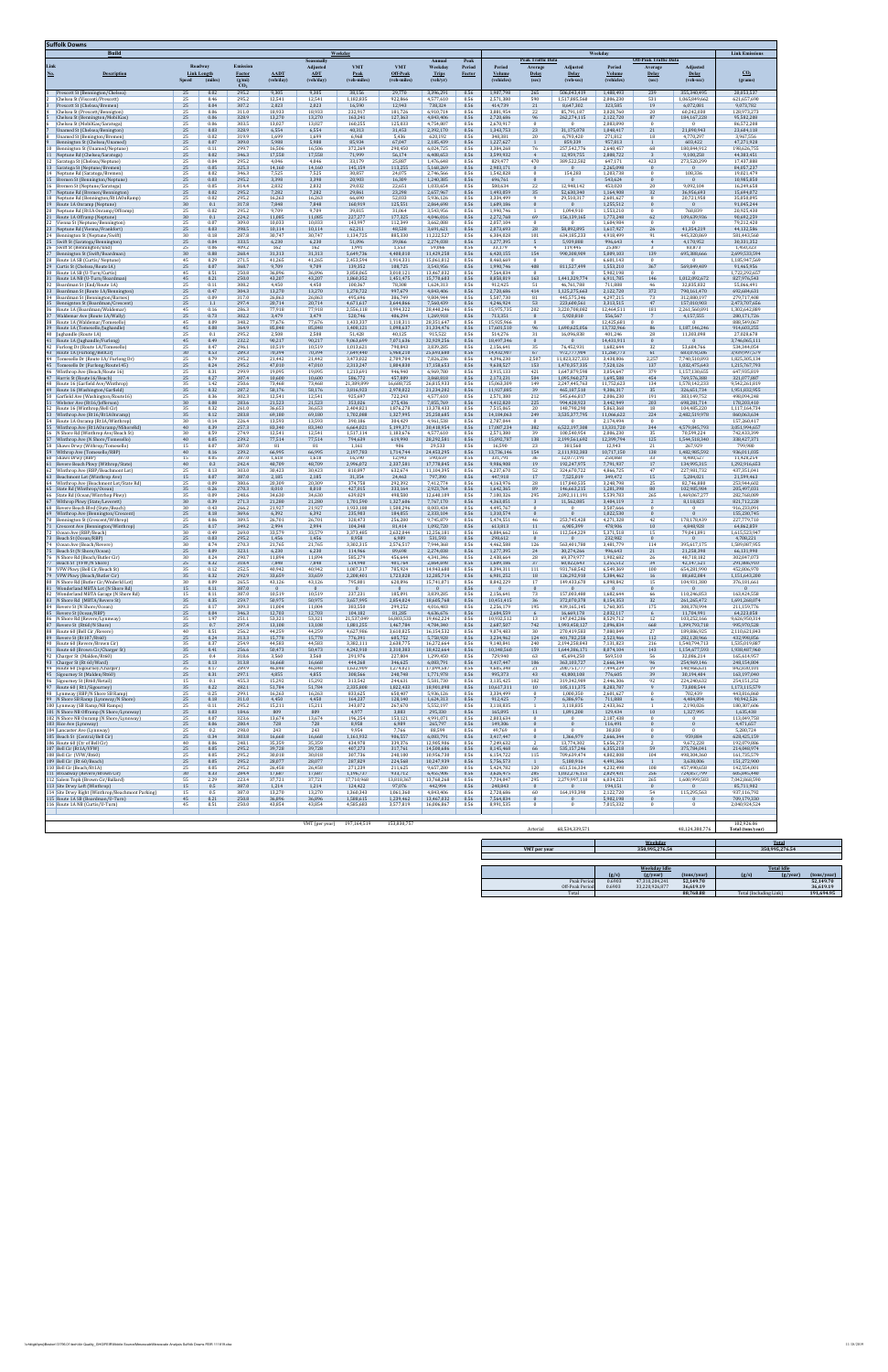| Link<br><b>Description</b><br>Prescott St (Bennington/Chelsea)<br>Chelsea St (Visconti/Prescott)<br>Prescott St (Chelsea/Bremen)<br>Chelsea St (Prescott/Bennigton<br>Chelsea St (Bennington/MobilGas)<br>Chelsea St (MobilGas/Saratoga)<br>Unamed St (Chelsea/Benington)<br>Unamed St (Benington/Bremen)<br>Bennington St (Chelsea/Unamed)<br>Bennington St (Unamed/Neptune)<br>Neptune Rd (Chelsea/Saratoga)<br>Saratoga St (Chelsea/Neptune)<br>Saratoga St (Neptune/Bremen)<br>Neptune Rd (Saratoga/Bremen)<br>Bremen St (Bennington/Neptune)<br>Bremen St (Neptune/Saratoga)<br>Neptune Rd (Bremen/Bennington)<br>Neptune Rd (Bennington/Rt1AOnRamp)<br>Route 1A Onramp (Neptune) | <b>Speed</b><br>25<br>25<br>25<br>25<br>25<br>25<br>25<br>25<br>25<br>25<br>25<br>25<br>25<br>25 | Roadway<br><b>Link Length</b><br>(miles)<br>0.02<br>0.46<br>0.04<br>0.06<br>0.06<br>0.06<br>0.03<br>0.02<br>0.07<br>0.11 | <b>Emission</b><br><b>Factor</b><br>(g/mi)<br>CO <sub>2</sub><br>295.2<br>295.2<br>307.2<br>311.0<br>328.9<br>303.5<br>328.9 | <b>AADT</b><br>(veh/day)<br>8,415<br>11.570<br>1,376<br>17,720 | Adjusted<br>ADT<br>(veh/day)<br>8,415<br>11,570 | <b>VMT</b><br>Peak<br>(veh-miles)<br>34,506 | <b>VMT</b><br><b>Off-Peak</b><br>(veh-miles) | Weekday<br><b>Trips</b><br>(veh/yr) | Period<br><b>Factor</b> | Period<br><b>Volume</b><br>(vehicles) | Average<br><b>Delay</b><br>(sec) | Adjusted<br><b>Delay</b><br>(veh-sec) | Period<br>Volume<br>(vehicles) | Average<br><b>Delay</b><br>(sec) | Adjusted<br>Delay<br>(veh-sec) | CO <sub>2</sub><br>(grams)     |
|----------------------------------------------------------------------------------------------------------------------------------------------------------------------------------------------------------------------------------------------------------------------------------------------------------------------------------------------------------------------------------------------------------------------------------------------------------------------------------------------------------------------------------------------------------------------------------------------------------------------------------------------------------------------------------------|--------------------------------------------------------------------------------------------------|--------------------------------------------------------------------------------------------------------------------------|------------------------------------------------------------------------------------------------------------------------------|----------------------------------------------------------------|-------------------------------------------------|---------------------------------------------|----------------------------------------------|-------------------------------------|-------------------------|---------------------------------------|----------------------------------|---------------------------------------|--------------------------------|----------------------------------|--------------------------------|--------------------------------|
|                                                                                                                                                                                                                                                                                                                                                                                                                                                                                                                                                                                                                                                                                        |                                                                                                  |                                                                                                                          |                                                                                                                              |                                                                |                                                 |                                             |                                              |                                     |                         |                                       |                                  |                                       |                                |                                  |                                |                                |
|                                                                                                                                                                                                                                                                                                                                                                                                                                                                                                                                                                                                                                                                                        |                                                                                                  |                                                                                                                          |                                                                                                                              |                                                                |                                                 |                                             | 26,922                                       | 3,071,428                           | 0.56                    | 1,725,313                             | 224                              | 386,470,106                           | 1,346,115                      | 202                              | 271,376,869                    | 18,135,372                     |
|                                                                                                                                                                                                                                                                                                                                                                                                                                                                                                                                                                                                                                                                                        |                                                                                                  |                                                                                                                          |                                                                                                                              |                                                                | 1,376                                           | 1,091,260<br>11.281                         | 851,418<br>8.802                             | 4.223.214<br>502.060                | 0.56<br>0.56            | 2.372.305<br>282.022                  | 514<br>21                        | 1,219,720,788<br>5,823,761            | 1.850.909<br>220.038           | 463<br>19                        | 856.480.241<br>4,089,408       | 573.529.353<br>6,170,172       |
|                                                                                                                                                                                                                                                                                                                                                                                                                                                                                                                                                                                                                                                                                        |                                                                                                  |                                                                                                                          |                                                                                                                              |                                                                | 17,720                                          | 217,987                                     | 170,077                                      | 6,467,719                           | 0.56                    | 3,633,111                             | 18                               | 63,942,753                            | 2,834,608                      | 16                               | 44,900,198                     | 120,705,755                    |
|                                                                                                                                                                                                                                                                                                                                                                                                                                                                                                                                                                                                                                                                                        |                                                                                                  |                                                                                                                          |                                                                                                                              | 12,865<br>12,703                                               | 12,865<br>12,703                                | 158,264<br>156,274                          | 123,480<br>121,927                           | 4,695,741<br>4,636,676              | 0.56<br>0.56            | 2,637,738<br>2,604,559                | $^{\rm 84}$<br>$\overline{0}$    | 221,965,661<br>$\mathbf{0}$           | 2.058.003<br>2,032,117         | 76<br>$\bf{0}$                   | 155,862,887<br>$\mathbf{0}$    | 92,668,117<br>84,421,346       |
|                                                                                                                                                                                                                                                                                                                                                                                                                                                                                                                                                                                                                                                                                        |                                                                                                  |                                                                                                                          | 319.9                                                                                                                        | 6,473<br>1.699                                                 | 6,473                                           | 39,815                                      | 31.064                                       | 2,362,637                           | 0.56<br>0.56            | 1,327,164<br>348,381                  | 22<br>18                         | 28,534,022                            | 1,035,473                      | 19<br>16                         | 20,036,410                     | 23,312,709                     |
|                                                                                                                                                                                                                                                                                                                                                                                                                                                                                                                                                                                                                                                                                        |                                                                                                  |                                                                                                                          | 309.0                                                                                                                        | 5,178                                                          | 1,699<br>5,178                                  | 6,968<br>74,321                             | 5,436<br>57,987                              | 620,192<br>1,890,110                | 0.56                    | 1,061,731                             | 1                                | 6,305,687<br>849.385                  | 271,812<br>828,379             | $\mathbf{1}$                     | 4,427,814<br>596,433           | 3,967,556<br>40,883,830        |
|                                                                                                                                                                                                                                                                                                                                                                                                                                                                                                                                                                                                                                                                                        |                                                                                                  | 0.02                                                                                                                     | 299.7<br>346.3                                                                                                               | 14.241<br>16.506                                               | 14.241<br>16.506                                | 321,174<br>67,685                           | 250,585<br>52,809                            | 5,197,802<br>6,024,725              | 0.56<br>0.56            | 2.919.760<br>3.384.268                | 34<br>$4\overline{ }$            | 99,855,806<br>11.844.937              | 2,278,041<br>2.640.457         | 31<br>3                          | 70,118,117<br>8.317.440        | 171,364,259<br>41,724,535      |
|                                                                                                                                                                                                                                                                                                                                                                                                                                                                                                                                                                                                                                                                                        |                                                                                                  | 0.04                                                                                                                     | 295.2                                                                                                                        | 3,641                                                          | 3,641                                           | 29,861                                      | 23,298                                       | 1,328,983                           | 0.56                    | 746,530                               | 239                              | 178,345,934                           | 582,454                        | 215                              | 125,233,389                    | 15,694,099                     |
|                                                                                                                                                                                                                                                                                                                                                                                                                                                                                                                                                                                                                                                                                        |                                                                                                  | 0.05<br>0.02                                                                                                             | 325.3<br>346.3                                                                                                               | 13.189<br>7,120                                                | 13,189<br>7,120                                 | 135,205<br>29,198                           | 105,489<br>22,780                            | 4,813,873<br>2,598,901              | 0.56<br>0.56            | 2,704,096<br>1,459,880                | $\overline{0}$<br>$\theta$       | $\mathbf{0}$<br>218,982               | 2,109,777<br>1,139,021         | $\mathbf{0}$<br>$\bf{0}$         | $\Omega$<br>153,768            | 78,293,312<br>17,998,819       |
|                                                                                                                                                                                                                                                                                                                                                                                                                                                                                                                                                                                                                                                                                        | 25                                                                                               | 0.03                                                                                                                     | 295.2                                                                                                                        | 3,075                                                          | 3,075                                           | 18,912                                      | 14,755                                       | 1,122,253                           | 0.56                    | 630,403                               | $\bf{0}$                         | $\bf{0}$                              | 491,850                        | $\bf{0}$                         | $\bf{0}$                       | 9,939,579                      |
|                                                                                                                                                                                                                                                                                                                                                                                                                                                                                                                                                                                                                                                                                        | 25<br>25                                                                                         | 0.05<br>0.02                                                                                                             | 314.4<br>295.2                                                                                                               | 2.832<br>7,201                                                 | 2.832<br>7,201                                  | 29.032<br>29,529                            | 22.651<br>23,039                             | 1.033.654<br>2,628,434              | 0.56<br>0.56            | 580.634<br>1,476,470                  | 21<br>35                         | 12.367.508<br>52,045,559              | 453.020<br>1,151,964           | 19<br>32                         | 8,684,386<br>36,546,063        | 16.249.658<br>15,519,694       |
|                                                                                                                                                                                                                                                                                                                                                                                                                                                                                                                                                                                                                                                                                        | 25                                                                                               | 0.02                                                                                                                     | 295.2                                                                                                                        | 16,263                                                         | 16,263                                          | 66,690                                      | 52,033                                       | 5,936,126                           | 0.56                    | 3,334,499                             | -9                               | 29,510,317                            | 2,601,627                      | 8                                | 20,721,958                     | 35,050,095                     |
| Neptune Rd (Rt1A Onramp/Offramp)                                                                                                                                                                                                                                                                                                                                                                                                                                                                                                                                                                                                                                                       | 30<br>25                                                                                         | 0.1<br>0.02                                                                                                              | 317.8<br>295.2                                                                                                               | 7,848<br>9,709                                                 | 7,848<br>9,709                                  | 160,919<br>39,815                           | 125,551<br>31,064                            | 2,864,698<br>3,543,956              | 0.56<br>0.56            | 1,609,186<br>1,990,746                | $\mathbf{0}$<br>$\mathbf{1}$     | $\mathbf{0}$<br>1,094,910             | 1,255,512<br>1,553,210         | $\mathbf{0}$<br>$\theta$         | $\mathbf{0}$<br>768,839        | 91,045,244<br>20,925,430       |
| Route 1A Offramp (Neptune)<br>Vienna St (Neptune/Bennington                                                                                                                                                                                                                                                                                                                                                                                                                                                                                                                                                                                                                            | 30<br>25                                                                                         | 0.1<br>0.07                                                                                                              | 224.2<br>309.0                                                                                                               | 11,085<br>10.033                                               | 11,085<br>10.033                                | 227,277<br>143.997                          | 177,325<br>112.349                           | 4,046,016<br>3.662.088              | 0.56<br>0.56            | 2,272,768<br>2,057,104                | 69<br>$\mathbf{0}$               | 156,139,165<br>$\Omega$               | 1,773,248<br>1.604.984         | 62<br>$\Omega$                   | 109,639,936<br>$\Omega$        | 90,692,259<br>79.212.420       |
| Neptune Rd (Vienna/Frankfort)                                                                                                                                                                                                                                                                                                                                                                                                                                                                                                                                                                                                                                                          | 25                                                                                               | 0.03                                                                                                                     | 398.5                                                                                                                        | 10,114                                                         | 10,114                                          | 62,211                                      | 48,538                                       | 3,691,621                           | 0.56                    | 2.073.693                             | 28                               | 58,892,895                            | 1,617,927                      | 26                               | 41,354,219                     | 44,132,586                     |
| Bennington St (Neptune/Swift)<br>Swift St (Saratoga/Bennington)                                                                                                                                                                                                                                                                                                                                                                                                                                                                                                                                                                                                                        | 30<br>25                                                                                         | 0.18<br>0.04                                                                                                             | 287.8<br>333.5                                                                                                               | 29,695<br>6,149                                                | 29,695<br>6,149                                 | 1,095,906<br>50,432                         | 855,042<br>39,348                            | 10,838,598<br>2,244,505             | 0.56<br>0.56            | 6,088,364<br>1.260.806                | 68<br>5                          | 415,226,428<br>5,799,706              | 4,750,234<br>983.700           | 61<br>$4^{\circ}$                | 291,569,377<br>4,072,517       | 561,552,069<br>29,937,439      |
| Swift St (Bennington/End)                                                                                                                                                                                                                                                                                                                                                                                                                                                                                                                                                                                                                                                              | 25                                                                                               | 0.06                                                                                                                     | 409.2                                                                                                                        | 162                                                            | 162                                             | 1.991                                       | 1.553                                        | 59,066                              | 0.56                    | 33,179                                | $\overline{4}$                   | 119.445                               | 25.887                         | 3                                | 83,873                         | 1,450,323                      |
| Bennington St (Swift/Boardman)<br>Route 1A SB (Curtis/Neptune)                                                                                                                                                                                                                                                                                                                                                                                                                                                                                                                                                                                                                         | 30<br>45                                                                                         | 0.88<br>0.29                                                                                                             | 268.4<br>271.5                                                                                                               | 27,510<br>34.711                                               | 27,510<br>34,711                                | 4,963,593<br>2,063,906                      | 3,872,671<br>1,610,29                        | 10,041,208<br>12.669.642            | 0.56<br>0.56            | 5,640,446<br>7,116,916                | 92<br>$\mathbf{0}$               | 520,331,167<br>$\Omega$               | 4,400,762<br>5,552,726         | 83<br>$\Omega$                   | 365,373,262<br>$\Omega$        | 2,371,683,261<br>997,591,190   |
| Curtis St (Chelsea/Route1A)<br>Route 1A SB (U-Turn/Curtis)                                                                                                                                                                                                                                                                                                                                                                                                                                                                                                                                                                                                                             | 25<br>45                                                                                         | 0.07<br>0.51                                                                                                             | 368.7<br>250.8                                                                                                               | 9,709<br>30.342                                                | 9,709<br>30,342                                 | 139,352<br>3,172,751                        | 108,725<br>2,475,429                         | 3,543,956<br>11,074,862             | 0.56<br>0.56            | 1.990.746                             | 225<br>$\theta$                  | 448,515,014<br>$\bf{0}$               | 1,553,210                      | 203<br>$\theta$                  | 314,944,413<br>$\mathbf{0}$    | 91.465.956<br>1,416,359,093    |
| Route 1A NB (U-Turn/Boardman                                                                                                                                                                                                                                                                                                                                                                                                                                                                                                                                                                                                                                                           | 45                                                                                               | 0.21                                                                                                                     | 250.0                                                                                                                        | 41,184                                                         | 41,184                                          | 1,773,257                                   | 1,383,522                                    | 15,032,279                          | 0.56                    | 6,221,080<br>8,444,080                | 145                              | 1,226,924,799                         | 4,853,782<br>6,588,200         | 131                              | 861,538,852                    | 789,213,596                    |
| Boardman St (End/Route 1A)<br>33 Boardman St (Route 1A/Bennington)                                                                                                                                                                                                                                                                                                                                                                                                                                                                                                                                                                                                                     | 25<br>25                                                                                         | 0.11<br>0.47                                                                                                             | 308.2<br>304.3                                                                                                               | 4.450<br>11,732                                                | 4.450<br>11,732                                 | 100.367<br>1,130,578                        | 78,308<br>882,094                            | 1.624.313<br>4,282,280              | 0.56<br>0.56            | 912.425<br>2,405,484                  | 51<br>414                        | 46.761.788<br>996,712,474             | 711,888<br>1,876,796           | 46<br>373                        | 32,835,832<br>699,885,210      | 55.066.491<br>612,434,582      |
| Boardman St (Bennington/Barnes)                                                                                                                                                                                                                                                                                                                                                                                                                                                                                                                                                                                                                                                        | 25                                                                                               | 0.09                                                                                                                     | 317.0                                                                                                                        | 26,216                                                         | 26,216                                          | 483,751                                     | 377,430                                      | 9,568,681                           | 0.56                    | 5,375,013                             | 67                               | 358,244,649                           | 4,193,667                      | 60                               | 251,557,132                    | 272,977,229                    |
| Bennignton St (Boardman/Crescent)<br>Route 1A (Boardman/Waldemar)                                                                                                                                                                                                                                                                                                                                                                                                                                                                                                                                                                                                                      | 25<br>45                                                                                         | 1.1<br>0.16                                                                                                              | 297.4<br>286.3                                                                                                               | 17,234<br>68.452                                               | 17,234<br>68.452                                | 3,886,931<br>2,245,561                      | 3,032,643<br>1,752,021                       | 6,290,522<br>24.984.889             | 0.56<br>0.56            | 3,533,574<br>14,034,757               | 53<br>142                        | 186,042,654<br>1,992,935,556          | 2,756,948<br>10,950,131        | 47<br>128                        | 130,637,978<br>1,399,426,772   | 2.058.202.074<br>1,144,377,865 |
| Waldemar Ave (Route 1A/Wally)                                                                                                                                                                                                                                                                                                                                                                                                                                                                                                                                                                                                                                                          | 25                                                                                               | 0.73                                                                                                                     | 302.2                                                                                                                        | 3,398                                                          | 3,398                                           | 508,636                                     | 396,845                                      | 1,240,385                           | 0.56                    | 696,761                               | 8                                | 5,817,954                             | 543,624                        | 8                                | 4,085,331                      | 273,656,104                    |
| Route 1A (Waldemar/Tomesello<br>Route 1A (Tomesello/Jughandle)                                                                                                                                                                                                                                                                                                                                                                                                                                                                                                                                                                                                                         | 45<br>45                                                                                         | 0.09<br>0.08                                                                                                             | 348.2<br>364.9                                                                                                               | 68.290<br>62,788                                               | 68.290<br>62,788                                | 1.260.142<br>1,029,879                      | 983.182<br>803,527                           | 24.925.823<br>22,917,581            | 0.56<br>0.56            | 14.001.578<br>12,873,489              | $\Omega$<br>12                   | $\Omega$<br>149,976,148               | 10.924.244<br>10,044,092       | $\Omega$<br>$10\,$               | $\Omega$<br>105,312,305        | 781,182,722<br>668,927,545     |
| Jughandle (Route 1A)                                                                                                                                                                                                                                                                                                                                                                                                                                                                                                                                                                                                                                                                   | 25<br>45                                                                                         | 0.1<br>0.49                                                                                                              | 295.2<br>232.2                                                                                                               | 2,427                                                          | 2,427                                           | 49,769                                      | 38.830<br>5.251.40                           | 885,989                             | 0.56<br>0.56            | 497,686                               | 31<br>$\overline{0}$             | 15,527,817<br>$\mathbf{0}$            | 388,303                        | 28                               | 10,903,535<br>$\Omega$         | 26,156,785                     |
| Route 1A (Jughandle/Furlong)<br>Furlong Dr (Route 1A/Tomesello)                                                                                                                                                                                                                                                                                                                                                                                                                                                                                                                                                                                                                        | 25                                                                                               | 0.47                                                                                                                     | 296.1                                                                                                                        | 66,995<br>9.467                                                | 66,995<br>9.467                                 | 6,730,711<br>912,259                        | 711,759                                      | 24,453,295<br>3,455,357             | 0.56                    | 13,736,146<br>1,940,977               | 35                               | 68.807.638                            | 10,717,150<br>1,514,380        | $\bf{0}$<br>32                   | 48,316,289                     | 2,781,831,311<br>480.909.649   |
| Route 1A (Furlong/BellCir)<br>Tomesello Dr (Route 1A/ Furlong Dr)                                                                                                                                                                                                                                                                                                                                                                                                                                                                                                                                                                                                                      | 30<br>25                                                                                         | 0.53<br>0.79                                                                                                             | 289.3<br>295.2                                                                                                               | 56,072<br>6,716                                                | 56,072<br>6,716                                 | 6,093,175<br>1,087,777                      | 4,753,988<br>848.700                         | 20,466,345<br>2.451.236             | 0.56<br>0.56            | 11,496,557<br>1,376,932               | 64<br>2,507                      | 736,354,452<br>3,452,589,316          | 8,969,788<br>1,074,304         | 58<br>2,257                      | 517,063,450<br>2,424,386,431   | 3,138,411,865<br>571,699,344   |
| 45 Tomesello Dr (Eurlong/Route145)                                                                                                                                                                                                                                                                                                                                                                                                                                                                                                                                                                                                                                                     | 25                                                                                               | 0.24                                                                                                                     | 295.2                                                                                                                        | 17,315                                                         | 17,315                                          | 852,039                                     | 664,774                                      | 6,320,055                           | 0.56                    | 3,550,163                             | 86                               | 304,781,513                           | 2,769,891                      | 77                               | 214,015,655                    | 447,804,316                    |
| Winthrop Ave (Beach/Route 16)<br>Harris St (Route16/Beach)                                                                                                                                                                                                                                                                                                                                                                                                                                                                                                                                                                                                                             | 25<br>25                                                                                         | 0.31<br>0.27                                                                                                             | 299.9<br>307.4                                                                                                               | 11,975<br>4.450                                                | 11,975<br>4.450                                 | 761,128<br>246.355                          | 593,844<br>192.210                           | 4,370,879<br>1,624,313              | 0.56<br>0.56            | 2,455,253<br>912,425                  | 155<br>49                        | 381,055,277<br>44.298.240             | 1,915,626<br>711.888           | 140<br>44                        | 267,574,611<br>31,105,945      | 406,332,632<br>134.803.693     |
| Route 16 (Garfield Ave/Winthrop)                                                                                                                                                                                                                                                                                                                                                                                                                                                                                                                                                                                                                                                       | 35                                                                                               | 1.42                                                                                                                     | 250.6                                                                                                                        | 63,273                                                         | 63,273                                          | 18,421,697                                  | 14,372,889                                   | 23,094,779                          | 0.56                    | 12,973,026                            | 62                               | 804,976,287                           | 10,121,753                     | 56                               | 565,249,269                    | 8,218,115,355                  |
| Route 16 (Washington/Garfield)<br>Garfield Ave (Washington/Route16)                                                                                                                                                                                                                                                                                                                                                                                                                                                                                                                                                                                                                    | 35<br>25                                                                                         | 0.32<br>0.36                                                                                                             | 287.2<br>302.3                                                                                                               | 50,732<br>12.541                                               | 50,732<br>12.541                                | 3,328,527<br>925.697                        | 2,596,967<br>722,243                         | 18,517,169<br>4,577,610             | 0.56<br>0.56            | 10,401,646<br>2,571,380               | 28<br>211                        | 287,085,443<br>542.818.299            | 8,115,523<br>2,006,230         | 25<br>190                        | 201.589.586<br>381.163.584     | 1,702,085,206<br>498,094,248   |
| Webster Ave (Rt16/Jefferson)                                                                                                                                                                                                                                                                                                                                                                                                                                                                                                                                                                                                                                                           | 30                                                                                               | 0.08<br>0.32                                                                                                             | 283.6                                                                                                                        | 21,523<br>26.296                                               | 21,523                                          | 353,026                                     | 275,436                                      | 7,855,769                           | 0.56<br>0.56            | 4,412,820                             | 221<br>17                        | 975,233,157                           | 3,442,949                      | 199<br>15                        | 684,802,569                    | 178,203,410                    |
| Route 16 (Winthrop/Bell Cir)<br>Winthrop Ave (Rt16/Rt1AOnramp)                                                                                                                                                                                                                                                                                                                                                                                                                                                                                                                                                                                                                         | 35<br>35                                                                                         | 0.12                                                                                                                     | 261.0<br>283.8                                                                                                               | 49.518                                                         | 26,296<br>49,518                                | 1,725,313<br>1.218.336                      | 1,346,115<br>950.565                         | 9,598,214<br>18,074,175             | 0.56                    | 5,391,603<br>10,152,803               | 94                               | 91,118,091<br>952,840,585             | 4,206,611<br>7,921,372         | 84                               | 63,982,549<br>669,078,646      | 801,497,877<br>615,624,496     |
| Route 1A Onramp (Rt1A/Winthrop)<br>Winthrop Ave (Rt1AOnramp/NShoreRd)                                                                                                                                                                                                                                                                                                                                                                                                                                                                                                                                                                                                                  | 30<br>40                                                                                         | 0.14<br>0.39                                                                                                             | 226.4<br>257.3                                                                                                               | 7,039<br>54,778                                                | 7,039<br>54,778                                 | 202,061<br>4,380,138                        | 157,651<br>3,417,451                         | 2,569,368<br>19,993,818             | 0.56<br>0.56            | 1,443,291<br>11,231,124               | $\overline{0}$<br>118            | $\mathbf{0}$<br>1,323,587,947         | 1,126,077<br>8.762.694         | $\mathbf{0}$<br>106              | $\mathbf{0}$<br>929,415,104    | 81,438,430<br>2,006,019,789    |
| N Shore Rd (Winthrop Ave/Beach St)                                                                                                                                                                                                                                                                                                                                                                                                                                                                                                                                                                                                                                                     | 30                                                                                               | 0.59                                                                                                                     | 274.9                                                                                                                        | 13,027                                                         | 13,027                                          | 1,575,841                                   | 1,229,495                                    | 4,754,807                           | 0.56                    | 2,670,917                             | 38                               | 101,628,399                           | 2.083.890                      | 34                               | 71,362,821                     | 771,172,757                    |
| Winthrop Ave (N Shore/Tomesello)<br>Shaws Drwy (Withrop/Tomesello)                                                                                                                                                                                                                                                                                                                                                                                                                                                                                                                                                                                                                     | 40<br>15                                                                                         | 0.05<br>0.07                                                                                                             | 239.2<br>387.0                                                                                                               | 43,126<br>81                                                   | 43,126<br>81                                    | 442,111<br>1,161                            | 344,942<br>906                               | 15,741,071<br>29,533                | 0.56<br>0.56            | 8,842,229<br>16.590                   | 23<br>23                         | 201,160,709<br>374,094                | 6,898,842<br>12,943            | 20<br>20                         | 141,253,781<br>262,687         | 188,289,967<br>799,980         |
| Withrop Ave (Tomesello/RBP)                                                                                                                                                                                                                                                                                                                                                                                                                                                                                                                                                                                                                                                            | 40                                                                                               | 0.16                                                                                                                     | 239.2                                                                                                                        | 45,634                                                         | 45,634                                          | 1,497,041                                   | 1,168,014                                    | 16,656,592                          | 0.56                    | 9,356,505                             | 48                               | 447,708,762                           | 7,300,087                      | 43                               | 314,378,268                    | 637, 572, 734                  |
| Shaws Drwy (RBP)<br>Revere Beach Pkwy (Withrop/State)                                                                                                                                                                                                                                                                                                                                                                                                                                                                                                                                                                                                                                  | 15<br>40                                                                                         | 0.05<br>0.3                                                                                                              | 387.0<br>242.4                                                                                                               | 1.618<br>31.960                                                | 1.618<br>31,960                                 | 16.590<br>1,965,861                         | 12,943<br>1,533,795                          | 590,659<br>11,665,521               | 0.56<br>0.56            | 331,791<br>6.552.871                  | 33<br>15                         | 11,048,639<br>97,637,784              | 258,868<br>5,112,650           | 30<br>13                         | 7.758.284<br>68.560.636        | 11.428.254<br>848.342.322      |
| Winthrop Ave (RBP/Beachmont Lot)                                                                                                                                                                                                                                                                                                                                                                                                                                                                                                                                                                                                                                                       | 25                                                                                               | 0.13                                                                                                                     | 303.0                                                                                                                        | 19,662                                                         | 19,662                                          | 524,064                                     | 408,883                                      | 7,176,511                           | 0.56                    | 4,031,260                             | 14                               | 55,631,390                            | 3,145,250                      | 12                               | 39,064,011                     | 282,649,742                    |
| Beachmont Lot (Winthrop Ave)<br>Winthrop Ave (Beachmont Lot/State Rd)                                                                                                                                                                                                                                                                                                                                                                                                                                                                                                                                                                                                                  | 15<br>25                                                                                         | 0.07<br>0.09                                                                                                             | 387.0<br>380.6                                                                                                               | 2.185<br>18.124                                                | 2,185<br>18,124                                 | 31,354<br>334,445                           | 24,463<br>260,939                            | 797,390<br>6,615,384                | 0.56<br>0.56            | 447,918<br>3,716,059                  | $\mathbf{R}$<br>24               | 3,583,342<br>87,513,183               | 349,472<br>2,899,326           | 7<br>21                          | 2,516,200<br>61,451,205        | 21,599,463<br>226,627,852      |
| State Rd (Winthrop/Ocean)<br>State Rd (Ocean/Wintrhop Pkwy)                                                                                                                                                                                                                                                                                                                                                                                                                                                                                                                                                                                                                            | 35<br>35                                                                                         | 0.26<br>0.09                                                                                                             | 270.3<br>248.6                                                                                                               | 6,311<br>30.018                                                | 6,311<br>30.018                                 | 336,436<br>553.925                          | 262,493<br>432.181                           | 2,303,571<br>10,956,730             | 0.56<br>0.56            | 1,293,985<br>6,154,722                | 38<br>167                        | 49,365,517<br>1,029,377,294           | 1,009,587<br>4,802,008         | 34<br>151                        | 34,664,155<br>722,822,240      | 161,906,751<br>245.109.722     |
| Withrop Pkwy (State/Leverett)                                                                                                                                                                                                                                                                                                                                                                                                                                                                                                                                                                                                                                                          | 30                                                                                               | 0.39                                                                                                                     | 271.3                                                                                                                        | 21,280                                                         | 21,280                                          | 1,701,590                                   | 1,327,606                                    | 7,767,170                           | 0.56                    | 4,363,051                             | $\overline{\mathbf{3}}$          | 11,562,085                            | 3,404,119                      | $\overline{c}$                   | 8,118,823                      | 821,712,228                    |
| Revere Beach Blvd (State/Beach)<br>Winthrop Ave (Bennington/Crescent)                                                                                                                                                                                                                                                                                                                                                                                                                                                                                                                                                                                                                  | 30<br>25                                                                                         | 0.43<br>0.18                                                                                                             | 266.2<br>369.6                                                                                                               | 17,315<br>6,392                                                | 17,315<br>6,392                                 | 1,526,570<br>235,903                        | 1,191,053<br>184,055                         | 6,320,055<br>2,333,104              | 0.56<br>0.56            | 3,550,163<br>1,310,574                | $\theta$<br>$\mathbf{0}$         | $\mathbf{0}$<br>$\mathbf{0}$          | 2,769,891<br>1.022.530         | $\bf{0}$<br>$\mathbf{0}$         | $\mathbf{0}$<br>$\Omega$       | 723,519,858<br>155,230,745     |
| Bennington St (Crescent/Withron)                                                                                                                                                                                                                                                                                                                                                                                                                                                                                                                                                                                                                                                       | 25                                                                                               | 0.06                                                                                                                     | 389.5                                                                                                                        | 21,442                                                         | 21,442                                          | 263,774                                     | 205,800                                      | 7,826,236                           | 0.56                    | 4,396,230                             | 25                               | 109,026,508                           | 3,430,006                      | 22                               | 76,557,726                     | 182,914,009                    |
| 71 Crescent Ave (Bennington/Winthrop)<br>Ocean Ave (RBP/Beach)                                                                                                                                                                                                                                                                                                                                                                                                                                                                                                                                                                                                                         | 25<br>30                                                                                         | 0.17<br>0.49                                                                                                             | 349.2<br>269.0                                                                                                               | 2,994<br>19.257                                                | 2,994<br>19.257                                 | 104,348<br>1.934.673                        | 81,414<br>1.509.46                           | 1,092,720<br>7.028.846              | 0.56<br>0.56            | 613,813<br>3.948.312                  | 8<br>14                          | 5,125,341<br>53.894.464               | 478,906<br>3.080.533           | 8<br>12                          | 3,598,982<br>37.844.352        | 64,862,859<br>926.493.252      |
| 73 Beach St (Ocean/RBP)                                                                                                                                                                                                                                                                                                                                                                                                                                                                                                                                                                                                                                                                | 25                                                                                               | 0.03                                                                                                                     | 295.2                                                                                                                        | 1,456                                                          | 1,456                                           | 8.958                                       | 6,989                                        | 531,593                             | 0.56                    | 298,612                               | $\mathbf{0}$                     | $\mathbf{0}$                          | 232,982                        | $\mathbf{0}$                     | $\Omega$                       | 4,708,221                      |
| Ocean Ave (beach/Revere)<br>Beach St (N Shore/Ocean)                                                                                                                                                                                                                                                                                                                                                                                                                                                                                                                                                                                                                                   | 25                                                                                               | 0.74<br>0.09                                                                                                             | 323.1                                                                                                                        | 13,351<br>6,149                                                | 13,351<br>6,149                                 | ,025,584<br>113,473                         | ,580,39<br>88.533                            | 4,872,939<br>2,244,505              | 0.56<br>0.56            | 2,737,275<br>1,260,806                | 22<br>18                         | 61,178,105<br>22,379,300              | 2,135,664<br>983,700           | 16                               | 42,958,87<br>15,714,603        | 74,719,378<br>65,273,133       |
| N Shore Rd (Beach/Butler Cir)<br>77 Beach St (VFW/N Shore)                                                                                                                                                                                                                                                                                                                                                                                                                                                                                                                                                                                                                             | 30<br>25                                                                                         | 0.24<br>0.32                                                                                                             | 290.7<br>318.4                                                                                                               | 11.004<br>7,687                                                | 11.004<br>7,687                                 | 541.483<br>504,322                          | 422.473<br>393,480                           | 4.016.483<br>2,805,632              | 0.56<br>0.56            | 2.256.179<br>1,576,007                | 28<br>35                         | 63.060.189<br>55,396,647              | 1.760.305<br>1,229,625         | 25<br>32                         | 44,280,467<br>38,899,176       | 280,185,047<br>285,868,623     |
| VFW Pkwy (Bell Cir/Beach St)                                                                                                                                                                                                                                                                                                                                                                                                                                                                                                                                                                                                                                                           | 35                                                                                               | 0.12                                                                                                                     | 252.5                                                                                                                        | 40.942                                                         | 40.942                                          | 1,007,317                                   | 785.924                                      | 14,943,680                          | 0.56                    | 8,394,311                             | 62                               | 523,805,018                           | 6,549,369                      | 56                               | 367,812,578                    | 452.806.970                    |
| VFW Pkwy (Beach/Butler Cir)<br>N Shore Rd (Butler Cir/Wnderld Lot)                                                                                                                                                                                                                                                                                                                                                                                                                                                                                                                                                                                                                     | 35<br>30                                                                                         | 0.32<br>0.09                                                                                                             | 292.9<br>265.5                                                                                                               | 33.659<br>41,265                                               | 33,659<br>41,265                                | 2,208,401<br>761,460                        | 1,723,028<br>594,103                         | 12,285,714<br>15,061,812            | 0.56<br>0.56            | 6,901,252<br>8,460,669                | 18<br>15                         | 123,877,471<br>128,602,175            | 5.384.462<br>6,601,143         | 16<br>14                         | 86,985,979<br>90,303,635       | 1,151,643,200<br>359,948,681   |
| Wonderland MBTA Lot (N Shore Rd)                                                                                                                                                                                                                                                                                                                                                                                                                                                                                                                                                                                                                                                       | 15                                                                                               | 0.11                                                                                                                     | 387.0                                                                                                                        | $\bf{0}$                                                       | $\bf{0}$                                        | $\bf{0}$                                    | $\bf{0}$                                     | $\bf{0}$                            | 0.56                    | $\bf{0}$                              | $\bf{0}$                         | $\bf{0}$                              | $\bf{0}$                       | $\bf{0}$                         | $\mathbf{0}$                   | $\mathbf{0}$                   |
| 82 Wonderland MBTA Garage (N Shore Rd)<br>83 N Shore Rd (MBTA/Revere St)                                                                                                                                                                                                                                                                                                                                                                                                                                                                                                                                                                                                               | 15<br>35                                                                                         | 0.11<br>0.35                                                                                                             | 387.0<br>259.7                                                                                                               | 9.062<br>49,680                                                | 9.062<br>49,680                                 | 204,383<br>3,565,094                        | 159,463<br>2,781,540                         | 3,307,692<br>18,133,241             | 0.56<br>0.56            | 1,858,029<br>10,185,982               | 34<br>33                         | 62,243,983<br>332,572,324             | 1,449,663<br>7,947,258         | 30<br>29                         | 43,707,332<br>233,530,187      | 140,796,542<br>1,648,315,234   |
| 84 Revere St (N Shore/Ocean)<br>Revere St (Ocean/RBP)                                                                                                                                                                                                                                                                                                                                                                                                                                                                                                                                                                                                                                  | 25<br>25                                                                                         | 0.17<br>0.04                                                                                                             | 309.3<br>346.3                                                                                                               | 7,363<br>8,253                                                 | 7,363<br>8,253                                  | 256,640<br>67.685                           | 200,235<br>52,809                            | 2,687,500<br>3,012,362              | 0.56<br>0.56            | 1,509,649<br>1,692,134                | 54<br>6                          | 81,973,933<br>9.306.736               | 1,177,851<br>1.320.229         | 49<br>5                          | 57,561,578<br>6.535.132        | 141,290,733<br>41.724.535      |
| N Shore Rd (Revere/Lynnway)                                                                                                                                                                                                                                                                                                                                                                                                                                                                                                                                                                                                                                                            | 35                                                                                               | 1.97                                                                                                                     | 251.1                                                                                                                        | 51,217                                                         | 51,217                                          | 20,687,332                                  | 16,140,571                                   | 18,694,367                          | 0.56                    | 10,501,184                            | 14                               | 148,591,750                           | 8,193,183                      | 13                               | 104,340,189                    | 9,247,131,334                  |
| Revere St (Rt60/N Shore)<br>Route 60 (Bell Cir / Revere)                                                                                                                                                                                                                                                                                                                                                                                                                                                                                                                                                                                                                               | 25<br>40                                                                                         | 0.7<br>0.51                                                                                                              | 297.4<br>256.2                                                                                                               | 11,813<br>38.676                                               | 11,813<br>38,676                                | 1,695,452<br>4,044,200                      | 1,322,817<br>3,155,346                       | 4,311,813<br>14,116,757             | 0.56<br>0.56            | 2,422,074<br>7,929,804                | 275<br>26                        | 665,707,033<br>206.967.880            | 1,889,739<br>6,186,954         | 247<br>23                        | 467,455,278<br>145.331.540     | 897,603,068<br>1,844,382,525   |
| Revere St (Rt107/Rt60)                                                                                                                                                                                                                                                                                                                                                                                                                                                                                                                                                                                                                                                                 | 25                                                                                               | 0.24                                                                                                                     | 313.3                                                                                                                        | 9,709                                                          | 9,709                                           | 477,779                                     | 372,770                                      | 3,543,956                           | 0.56                    | 1,990,746                             | 30                               | 60,618,208                            | 1,553,210                      | 27                               | 42,565,723                     | 266,460,834                    |
| Route 60 (Revere/Brown Cir)<br>Route 60 (Brown Cir/Charger St)                                                                                                                                                                                                                                                                                                                                                                                                                                                                                                                                                                                                                         | 35<br>35                                                                                         | 0.37<br>0.41                                                                                                             | 254.9<br>256.6                                                                                                               | 44,340<br>49,178                                               | 44,340<br>49,178                                | 3,363,697<br>4,134,082                      | 2,624,407<br>3,225,474                       | 16,184,065<br>17,950,136            | 0.56<br>0.56            | 9,091,072<br>10,083,127               | 235<br>133                       | 2,133,674,644<br>1,339,543,442        | 7,092,993<br>7,867,009         | 211<br>120                       | 1,498,252,871<br>940,618,952   | 1,526,662,247<br>1,888,767,204 |
| Charger St (Malden/Rt60)                                                                                                                                                                                                                                                                                                                                                                                                                                                                                                                                                                                                                                                               | 25                                                                                               | 0.4                                                                                                                      | 318.6                                                                                                                        | 3,560                                                          | 3,560                                           | 291,976                                     | 227,804                                      | 1,299,450                           | 0.56                    | 729,940                               | 63                               | 45,694,250                            | 569,510                        | 56                               | 32,086,214                     | 165,614,957                    |
| Charger St (Rt 60/Ward)<br>Route 60 (Sigourney/Charger)                                                                                                                                                                                                                                                                                                                                                                                                                                                                                                                                                                                                                                | 25<br>35                                                                                         | 0.13<br>0.17                                                                                                             | 313.8<br>289.9                                                                                                               | 15,697<br>46,363                                               | 15,697<br>46,363                                | 418,388<br>1,615,988                        | 326,433<br>1,260,818                         | 5,729,395<br>16,922,389             | 0.56<br>0.56            | 3,218,372<br>9,505,811                | 86<br>21                         | 276,136,341<br>201,047,900            | 2,511,023<br>7,416,578         | 77<br>19                         | 193,901,196<br>141,174,567     | 233,699,184<br>834,096,111     |
| 95 Sigourney St (Malden/Rt60)<br>Sigourney St (Rt60/Retail)                                                                                                                                                                                                                                                                                                                                                                                                                                                                                                                                                                                                                            | 25<br>15                                                                                         | 0.31<br>0.1                                                                                                              | 297.1<br>455.3                                                                                                               | 4.855<br>15,292                                                | 4.855<br>15,292                                 | 308.566<br>313,542                          | 240,748<br>244,631                           | 1,771,978<br>5,581,730              | 0.56<br>0.56            | 995,373<br>3,135,425                  | 43<br>102                        | 43,000,108<br>319,342,989             | 776,605<br>2,446,306           | 39<br>92                         | 30,194,404<br>224,240,632      | 163,197,040<br>254,151,252     |
| 97 Route 60 (Rt1/Sigourney)                                                                                                                                                                                                                                                                                                                                                                                                                                                                                                                                                                                                                                                            | 35                                                                                               | 0.22                                                                                                                     | 282.1                                                                                                                        | 51,298                                                         | 51,298                                          | 2,313,910                                   | 1,805,348                                    | 18,723,900                          | 0.56                    | 10,517,773                            | 10                               | 103,600,067                           | 8,206,127                      | 9                                | 72,747,313                     | 1,162,117,621                  |
| Lynnway (RBP/N Shore SB Ramp)<br>99 N Shore SB Ramp (Lynnway/N Shore)                                                                                                                                                                                                                                                                                                                                                                                                                                                                                                                                                                                                                  | 25<br>25                                                                                         | 0.25<br>0.18                                                                                                             | 299.1<br>311.0                                                                                                               | 13,593<br>3,641                                                | 13,593<br>3,641                                 | 696.761<br>134,375                          | 543.624<br>104,842                           | 4,961,538<br>1,328,983              | 0.56<br>0.56            | 2,787,044<br>746,530                  | $\overline{0}$<br>6              | 836.113<br>4,553,831                  | 2.174.494<br>582,454           | $\mathbf{0}$<br>5                | 587,113<br>3,197,671           | 370.951.405<br>74,407,521      |
| 100 Lynnway (SB Ramp/NB Ramps)                                                                                                                                                                                                                                                                                                                                                                                                                                                                                                                                                                                                                                                         | 25                                                                                               | 0.11                                                                                                                     | 295.2                                                                                                                        | 12,541                                                         | 12,541                                          | 282,852                                     | 220,685                                      | 4,577,610                           | 0.56                    | 2,571,380                             | $\mathbf{1}$                     | 2,442,811                             | 2,006,230                      | 1                                | 1,715,326                      | 148,657,866                    |
| 101 N Shore NB Offramp (N Shore/Lynnway)<br>102 N Shore NB Onramp (N Shore/Lynnway)                                                                                                                                                                                                                                                                                                                                                                                                                                                                                                                                                                                                    | 25<br>25                                                                                         | 0.03<br>0.07                                                                                                             | 184.6<br>323.6                                                                                                               | 809<br>11,004                                                  | 809<br>11,004                                   | 4,977<br>157,932                            | 3.883<br>123,221                             | 295,330<br>4,016,483                | 0.56<br>0.56            | 165.895<br>2,256,179                  | 11<br>$\theta$                   | 1,741,903<br>$\mathbf{0}$             | 129,434<br>1,760,305           | 9<br>$\bf{0}$                    | 1,223,153<br>$\mathbf{0}$      | 1.635.438<br>90,974,953        |
| 103 Rice Ave (Lynnway)                                                                                                                                                                                                                                                                                                                                                                                                                                                                                                                                                                                                                                                                 | 25                                                                                               | 0.06                                                                                                                     | 280.4                                                                                                                        | 728                                                            | 728                                             | 8,958                                       | 6,989                                        | 265,797                             | 0.56                    | 149,306                               | $\bf{0}$                         | $\bf{0}$                              | 116,491                        | $\bf{0}$                         | $\mathbf{0}$                   | 4,471,657                      |
| 104 Lancaster Ave (Lynnway)<br>105 Beach St (Central/Bell Cir)                                                                                                                                                                                                                                                                                                                                                                                                                                                                                                                                                                                                                         | 25<br>25                                                                                         | 0.2<br>0.34                                                                                                              | 298.0<br>303.8                                                                                                               | 243<br>13,917                                                  | 243<br>13,917                                   | 9,954<br>970,157                            | 7,766<br>756,931                             | 88,599<br>5,079,670                 | 0.56<br>0.56            | 49.769<br>2,853,402                   | $\overline{0}$<br>$\bf{0}$       | $\mathbf{0}$<br>713,351               | 38.830<br>2,226,268            | $\bf{0}$<br>$\bf 0$              | $\Omega$<br>500,910            | 5.280.724<br>524,704,502       |
| 106 Route 60 (Ctr of Bell Cir)                                                                                                                                                                                                                                                                                                                                                                                                                                                                                                                                                                                                                                                         | 40<br>25                                                                                         | 0.06<br>0.05                                                                                                             | 248.1                                                                                                                        | 29,776                                                         | 29,776                                          | 366,297                                     | 285,791                                      | 10,868,131                          | 0.56                    | 6,104,954                             | $\overline{1}$<br>45             | 8,241,687                             | 4,763,178                      | 1<br>40                          | 5,787,261                      | 161,751,483                    |
| 107 Bell Cir (Rt1A/VFW)<br>108 Bell Cir (VFW/Rt60)                                                                                                                                                                                                                                                                                                                                                                                                                                                                                                                                                                                                                                     | 25                                                                                               | 0.05                                                                                                                     | 295.2<br>295.2                                                                                                               | 35,359<br>26,458                                               | 35,359<br>26,458                                | 362,482<br>271,239                          | 282,814<br>211,625                           | 12,905,906<br>9,657,280             | 0.56<br>0.56            | 7,249,632<br>5,424,782                | 85                               | 322,608,641<br>459,479,046            | 5,656,273<br>4,232,498         | 76                               | 226,533,752<br>322,643,287     | 190,507,946<br>142,554,001     |
| 109 Bell Cir (Rt 60/Beach)<br>110 Bell Cir (Beach/Rt1A)                                                                                                                                                                                                                                                                                                                                                                                                                                                                                                                                                                                                                                | 25<br>25                                                                                         | 0.05<br>0.05                                                                                                             | 295.2<br>295.2                                                                                                               | 25,326<br>23.707                                               | 25,326<br>23,707                                | 259,626<br>243,037                          | 202,564<br>189,621                           | 9,243,818<br>8,653,159              | 0.56<br>0.56            | 5,192,528<br>4.860.738                | -1<br>37                         | 5,711,781<br>178.389.066              | 4,051,290<br>3.792.421         | $\mathbf{1}$<br>33               | 4,010,777<br>125,263,677       | 136,450,772<br>127.731.872     |
| 111 Broadway (Revere/Brown Cir)                                                                                                                                                                                                                                                                                                                                                                                                                                                                                                                                                                                                                                                        | 30                                                                                               | 0.33                                                                                                                     | 284.4                                                                                                                        | 17,380                                                         | 17,380                                          | 1,175,934                                   | 917.481                                      | 6,343,681                           | 0.56                    | 3,563,435                             | 284                              | 1,013,619,048                         | 2,780,246                      | 256                              | 711,756,899                    | 595,313,818                    |
| 112 Salem Tnpk (Brown Cir/Ballard)<br>113 Site Drwy Left (Winthrop)                                                                                                                                                                                                                                                                                                                                                                                                                                                                                                                                                                                                                    | 55<br>15                                                                                         | 2.29<br>0.5                                                                                                              | 223.4<br>387.0                                                                                                               | 36,945<br>$\bf{0}$                                             | 36,945<br>$\bf{0}$                              | 17,346,263<br>$\mathbf{0}$                  | 13,533,819<br>$\mathbf{0}$                   | 13,484,752<br>$\mathbf{0}$          | 0.56<br>0.56            | 7,574,788<br>$\mathbf{0}$             | 280<br>$\mathbf{0}$              | 2,119,804,289<br>$\Omega$             | 5,909,964<br>$\bf{0}$          | 252<br>$\mathbf{0}$              | 1,488,513,195<br>$\mathbf{0}$  | 6,897,841,695<br>$\Omega$      |
| 114 Site Drwy Right (Winthrop/Beachmont Parking)                                                                                                                                                                                                                                                                                                                                                                                                                                                                                                                                                                                                                                       | 15                                                                                               | 0.5                                                                                                                      | 387.0                                                                                                                        | $\bf{0}$                                                       | $\bf{0}$                                        | $\bf{0}$                                    | $\mathbf{0}$                                 | $\mathbf{0}$                        | 0.56                    | $\mathbf{0}$                          | $\theta$                         | $\mathbf{0}$                          | $\mathbf{0}$                   | $\bf{0}$                         | $\bf{0}$                       | $\mathbf{0}$                   |
| 115 Route 1A SB (Boardman/U-Turn)<br>116 Route 1A NB (Curtis/U-Turn)                                                                                                                                                                                                                                                                                                                                                                                                                                                                                                                                                                                                                   | 45<br>45                                                                                         | 0.21<br>0.51                                                                                                             | 250.8<br>250.0                                                                                                               | 30,342<br>41,184                                               | 30,342<br>41,184                                | 1,306,427<br>4,306,481                      | 1,019,294<br>3,359,982                       | 11,074,862<br>15,032,279            | 0.56<br>0.56            | 6,221,080<br>8,444,080                | $\bf{0}$<br>$\bf{0}$             | $\bf{0}$<br>$\Omega$                  | 4,853,782<br>6,588,200         | $\bf{0}$<br>$\bf{0}$             | $\bf{0}$<br>$\mathbf{0}$       | 583,206,685<br>1,916,661,591   |
|                                                                                                                                                                                                                                                                                                                                                                                                                                                                                                                                                                                                                                                                                        |                                                                                                  |                                                                                                                          |                                                                                                                              |                                                                |                                                 |                                             |                                              |                                     |                         |                                       |                                  |                                       |                                |                                  |                                |                                |

**VMT** per year

J.

|                 |        | <b>Weekday Idle</b> |             |                        | <b>Total Idle</b> |             |
|-----------------|--------|---------------------|-------------|------------------------|-------------------|-------------|
|                 | (g/s)  | (g/year)            | (tons/year) | (g/s)                  | (g/year)          | (tons/year) |
| Freeway         |        |                     |             |                        |                   |             |
| Peak Period     | 0.6903 |                     | 0.00        |                        |                   | 0.00        |
| Off-Peak Period | 0.6903 |                     | 0.00        |                        |                   | 0.00        |
| <b>Arterial</b> |        |                     |             |                        |                   |             |
| Peak Period     | 0.6903 | 22.269.186.472      | 24.547.16   |                        |                   | 24.547.16   |
| Off-Peak Period | 0.6903 | 15.637.282.216      | 17.236.86   |                        |                   | 17.236.86   |
| Total           |        |                     | 41.784.03   | Total (Including Link) |                   | 127.962.64  |

**Weekday**

**Total 295,918,717.89 295,918,717.89**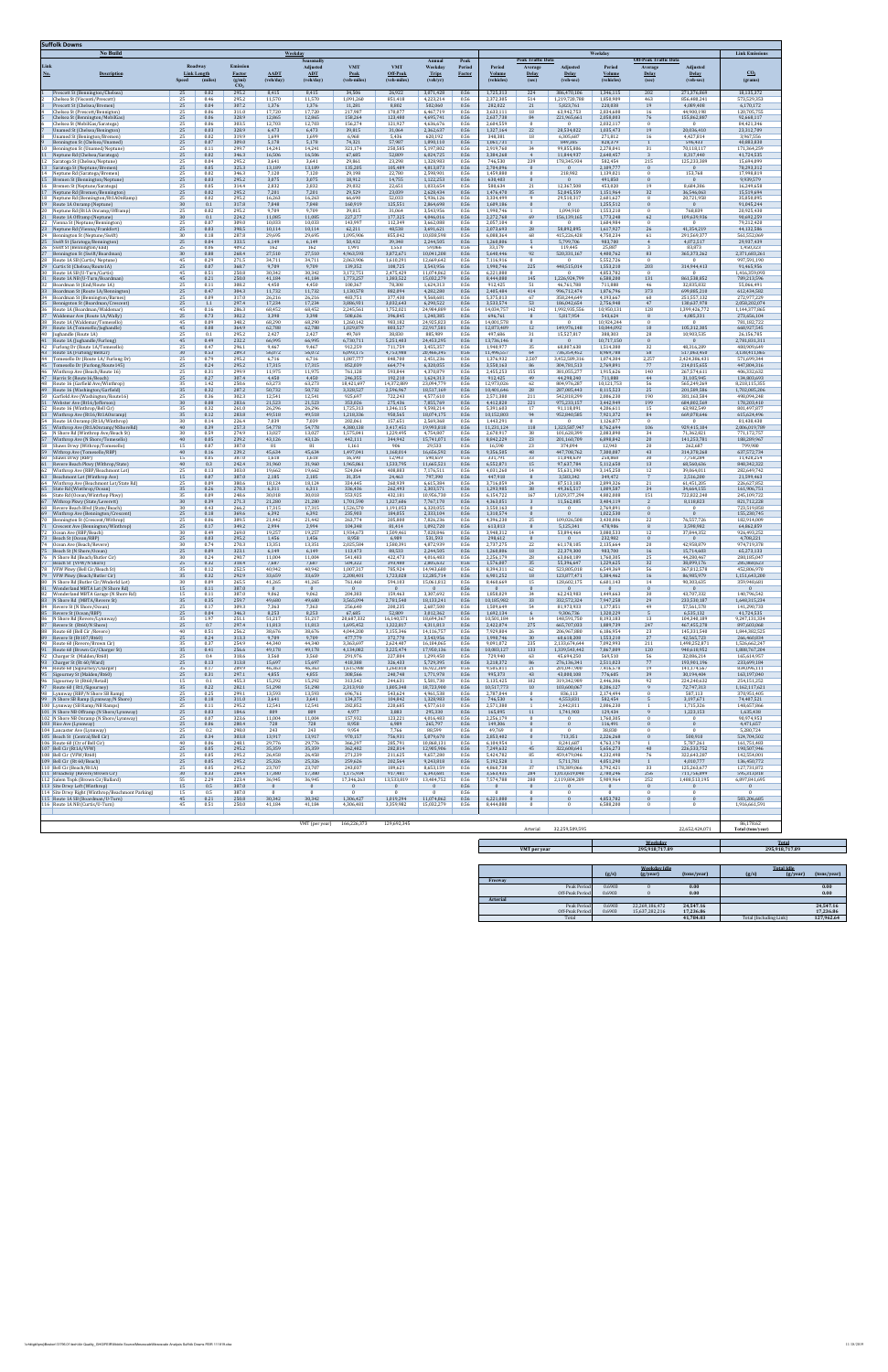| Existing                                                                                                               | <b>Suffolk Downs</b><br>Weekday |                               |                          |                          |                                      |                            |                            |                            |                |                        |                              |                               | Weekday                     |                                         |                               | <b>Link Emissions</b>         |
|------------------------------------------------------------------------------------------------------------------------|---------------------------------|-------------------------------|--------------------------|--------------------------|--------------------------------------|----------------------------|----------------------------|----------------------------|----------------|------------------------|------------------------------|-------------------------------|-----------------------------|-----------------------------------------|-------------------------------|-------------------------------|
| Link                                                                                                                   |                                 | Roadway                       | <b>Emission</b>          |                          | <b>Seasonally</b><br><b>Adiusted</b> | <b>VMT</b>                 | <b>VMT</b>                 | Annual<br>Weekday          | Peak<br>Period | Period                 | Peak Traffic Data<br>Average | Adjusted                      | Period                      | <b>Off-Peak Traffic Data</b><br>Average | <b>Adiusted</b>               |                               |
| $\underline{\textbf{No}}$<br><b>Description</b>                                                                        | <b>Type</b>                     | <b>Link Length</b><br>(miles) | <b>Factor</b><br>(g/mi)  | <b>AADT</b><br>(veh/day) | ADT<br>(veh/day)                     | Peak<br>(veh-miles)        | Off-Peak<br>(veh-miles)    | <b>Trips</b><br>(veh/yr)   | <b>Factor</b>  | Volume<br>(vehicles)   | <b>Delay</b><br>(sec)        | Delay<br>(veh-sec)            | <b>Volume</b><br>(vehicles) | <b>Delay</b><br>(sec)                   | Delay<br>(veh-sec)            | CO <sub>2</sub><br>(grams)    |
| Prescott St (Bennington/Chelsea)                                                                                       | 25                              | 0.02                          | CO <sub>2</sub><br>477.0 | 8,010                    | 8,010                                | 32,847                     | 25,628                     | 2,923,764                  | 0.56           | 1,642,365              | 228                          | 374,459,273                   | 1,281,398                   | 205                                     | 262,942,939                   | 27,895,220                    |
| Chelsea St (Visconti/Prescott)                                                                                         | 25                              | 0.46                          | 477.0                    | 11,085                   | 11,085                               | 1,045,473                  | 815,694                    | 4,046,016                  | 0.56           | 2,272,768              | 342                          | 777,968,503                   | 1,773,248                   | 308                                     | 546,284,574                   | 887,857,800                   |
| Prescott St (Chelsea/Bremen)                                                                                           | 25                              | 0.04                          | 496.1                    | 1.376                    | 1.376                                | 11.281                     | 8.802                      | 502,060                    | 0.56           | 282.022                | 20                           | 5,555,840                     | 220,038                     | 18                                      | 3,901,275                     | 9.962.084                     |
| Chelsea St (Prescott/Bennigton)                                                                                        | 25                              | 0.06                          | 502.1                    | 16,830                   | 16,830                               | 207.038                    | 161,534                    | 6,142,857                  | 0.56           | 3,450,626              | 14                           | 46,755,982                    | 2.692.231                   | 12                                      | 32,831,755                    | 185.044.965                   |
| Chelsea St (Bennington/MobilGas)                                                                                       | 25                              | 0.06                          | 530.0                    | 12,299                   | 12,299                               | 151,297                    | 118,044                    | 4,489,011                  | 0.56           | 2,521,611              | 53                           | 134,780,122                   | 1,967,399                   | 48                                      | 94,641,751                    | 142,757,279                   |
| Chelsea St (MobilGas/Saratoga)                                                                                         | 25                              | 0.06                          | 490.1<br>530.0           | 7,039                    | 7.039                                | 86.597                     | 67.565                     | 2.569.368                  | 0.56           | 1.443.291              | $\Omega$<br>19               | $\Omega$                      | 1,126,077                   | $\Omega$<br>17                          | $\Omega$                      | 75.552.009                    |
| Unamed St (Chelsea/Benington)<br>Unamed St (Benington/Bremen)                                                          | 25<br>25                        | 0.03<br>0.02                  | 515.9                    | 6,230<br>1,618           | 6,230<br>1,618                       | 38,322<br>6,636            | 29,899<br>5,177            | 2,274,038<br>590,659       | 0.56<br>0.56   | 1,277,395<br>331,791   | 18                           | 24,525,987<br>5,905,879       | 996,643<br>258,868          | 16                                      | 17,221,994<br>4,147,071       | 36,159,029<br>6,094,068       |
| Bennington St (Chelsea/Unamed)                                                                                         | 25                              | 0.07                          | 498.9                    | 4.936                    | 4.936                                | 70.837                     | 55.268                     | 1.801.511                  | 0.56           | 1,011,962              | 1                            | 809,570                       | 789.548                     | 27                                      | 568.475                       | 62.911.464                    |
| Bennington St (Unamed/Neptune)                                                                                         | 25                              | 0.11                          | 484.1                    | 13,593                   | 13,593                               | 306,575                    | 239,194                    | 4,961,538                  | 0.56           | 2,787,044              | 30                           | 83,890,025                    | 2,174,494                   |                                         | 58,907,046                    | 264,214,817                   |
| 11 Neptune Rd (Chelsea/Saratoga)<br>12.<br>Saratoga St (Chelsea/Neptune)                                               | 25<br>25                        | 0.02<br>0.04                  | 557.2<br>477.0           | 15,859<br>3.398          | 15,859<br>3.398                      | 65,031<br>27.870           | 50,738<br>21.745           | 5,788,461<br>1.240.385     | 0.56<br>0.56   | 3,251,551<br>696.761   | $\bf{0}$<br>$\Omega$         | $\bf{0}$<br>$\Omega$          | 2,536,910<br>543.624        | $\mathbf{0}$<br>$\Omega$                | $\bf{0}$<br>$\Omega$          | 64,506,034<br>23.668.646      |
| 13 Saratoga St (Neptune/Bremen)<br>14 Neptune Rd (Saratoga/Bremen)                                                     | 25                              | 0.05                          | 524.4                    | 12.541                   | 12.541                               | 128,569                    | 100,311                    | 4,577,610                  | 0.56<br>0.56   | 2,571,380              | $\Omega$                     | $\Omega$                      | 2,006,230                   | $\Omega$                                | $\Omega$                      | 120,025,382                   |
| 15 Bremen St (Bennington/Neptune)                                                                                      | 25<br>25                        | 0.02<br>0.03                  | 557.2<br>477.0           | 6,958<br>2,913           | 6,958<br>2,913                       | 28,534<br>17,917           | 22,263<br>13,979           | 2,539,835<br>1,063,187     | 0.56           | 1,426,701<br>597,224   | $\mathbf{0}$<br>$\Omega$     | 214,005<br>$\mathbf{0}$       | 1,113,134<br>465,963        | $\Omega$                                | 150,273<br>$\mathbf{0}$       | 28,303,668<br>15.215.585      |
| Bremen St (Neptune/Saratoga)                                                                                           | 25                              | 0.05                          | 507.4                    | 2,751                    | 2.751                                | 28,202                     | 22,004                     | 1,004,121                  | 0.56           | 564,045                | 21                           | 12,070,555                    | 440,076                     | 19                                      | 8,475,868                     | 25,472,537                    |
| Neptune Rd (Bremen/Bennington)                                                                                         | 25                              | 0.02                          | 477.0                    | 6,878                    | 6,878                                | 28,202                     | 22,004                     | 2,510,302                  | 0.56           | 1,410,112              | 36                           | 50,552,500                    | 1,100,190                   | 32                                      | 35,497,646                    | 23,950,441                    |
| 18<br>Neptune Rd (Bennington/Rt1AOnRamp)<br>19 Route 1A Onramp (Neptune)                                               | 25<br>30                        | 0.02<br>0.1                   | 477.0<br>510.4           | 15,616<br>7,444          | 15,616<br>7,444                      | 64,036<br>152,624          | 49.962<br>119,079          | 5.699.862<br>2,717,033     | 0.56<br>0.56   | 3,201,783<br>1,526,238 | 10<br>$\Omega$               | 30,737,114<br>$\overline{0}$  | 2.498.080<br>1,190,794      | $\mathbf{q}$<br>$\Omega$                | 21,583,408<br>$\overline{0}$  | 54.381.591<br>138,672,193     |
| 20<br>Neptune Rd (Rt1A Onramp/Offramp)                                                                                 | 25                              | 0.02                          | 477.0                    | 9.305                    | 9.305                                | 38,156                     | 29.770                     | 3,396,291                  | 0.56           | 1,907,798              | <sup>1</sup>                 | 2,670,917                     | 1.488.493                   |                                         | 1,875,501                     | 32.403.538                    |
| 21 Route 1A Offramp (Neptune)                                                                                          | 30                              | 0.1                           | 362.5                    | 10,519                   | 10,519                               | 215,664                    | 168,264                    | 3,839,285                  | 0.56           | 2,156,641              | 65                           | 139,534,687                   | 1,682,644                   | 58                                      | 97,980,376                    | 139,156,434                   |
| 22 Vienna St (Neptune/Bennington)                                                                                      | 25                              | 0.07                          | 498.9                    | 9,548                    | 9,548                                | 137,030                    | 106,913                    | 3,484,890                  | 0.56           | 1,957,567              | $\mathbf{0}$                 | $\bf{0}$                      | 1,527,323                   | $\Omega$                                | $\Omega$                      | 121,697,587                   |
| 23 Neptune Rd (Vienna/Frankfort)                                                                                       | 25                              | 0.03                          | 639.6                    | 9,629                    | 9,629                                | 59.225                     | 46.208                     | 3.514.423                  | 0.56           | 1,974,156              | 29                           | 56,559,575                    | 1.540.267                   | 26                                      | 39.715.777                    | 67.432.287                    |
| 24 Bennington St (Neptune/Swift)                                                                                       | 30                              | 0.18                          | 463.0                    | 28,319                   | 28,319                               | 1,045,142                  | 815,435                    | 10.336.538                 | 0.56           | 5.806.342              | 67                           | 387,863,628                   | 4.530.196                   | 60                                      | 272,355,392                   | 861,466,709                   |
| 25 Swift St (Saratoga/Bennington)                                                                                      | 25                              | 0.04                          | 537.1                    | 5.907                    | 5.907                                | 48.441                     | 37.795                     | 2,155,906                  | 0.56           | 1,211,037              | -5                           | 5.873.529                     | 944.869                     |                                         | 4,124,355                     | 46.320.298                    |
| Swift St (Bennington/End)                                                                                              | 25                              | 0.06                          | 656.6                    | 162                      | 162                                  | 1,991                      | 1,553                      | 59,066                     | 0.56           | 33,179                 | $\overline{4}$               | 121,104                       | 25.887                      | 3                                       | 85.038                        | 2,326,997                     |
| 27 Bennington St (Swift/Boardman)                                                                                      | 30                              | 0.88                          | 432.3                    | 24,435                   | 24,435                               | 4,408,838                  | 3,439,843                  | 8,918,956                  | 0.56           | 5,010,043              | 105                          | 526,806,067                   | 3,908,912                   | 95                                      | 369,919,896                   | 3,393,091,826                 |
| Route 1A SB (Curtis/Neptune)                                                                                           | 45                              | 0.29                          | 437.3                    | 31,637                   | 31.637                               | 1.881.089                  | 1,467,654                  | 11.547.389                 | 0.56           | 6.486.513              | $\mathbf{0}$                 | $\overline{0}$                | 5.060.876                   | $\Omega$                                | $\mathbf{0}$                  | 1.464.382.263                 |
| 29 Curtis St (Chelsea/Route1A)                                                                                         | 25                              | 0.07                          | 592.5                    | 8.819                    | 8,819                                | 126,578                    | 98.758                     | 3,219,093                  | 0.56           | 1.808.261              | 71                           | 129,019,402                   | 1,410,833                   | 64                                      | 90,596,610                    | 133,522,189                   |
| Route 1A SB (U-Turn/Curtis)                                                                                            | 45                              | 0.51                          | 404.2                    | 27,672                   | 27,672                               | 2,893,549                  | 2,257,591                  | 10,100,274                 | 0.56           | 5,673,625              | $\overline{0}$               | $\mathbf{0}$                  | 4,426,649                   | $\Omega$                                | $\mathbf{0}$                  | 2,082,316,378                 |
| 31 Route 1A NB (U-Turn/Boardman)                                                                                       | 45                              | 0.21                          | 403.1                    | 38,514                   | 38,514                               | 1,658,291                  | 1,293,824                  | 14,057,691                 | 0.56           | 7,896,625              | 83                           | 651,471,542                   | 6.161.067                   | 74                                      | 457,459,206                   | 1,189,873,695                 |
| 32 Boardman St (End/Route 1A)                                                                                          | 25                              | 0.11                          | 497.6                    | 4,207                    | 4,207                                | 94,892                     | 74.036                     | 1,535,714                  | 0.56           | 862,656                | 53                           | 45,505,130                    | 673.058                     | 47                                      | 31,953,415                    | 84.055.320                    |
| 33 Boardman St (Route 1A/Bennington                                                                                    | 25                              | 0.47                          | 491.4                    | 11,247                   | 11,247                               | 1,083,795                  | 845,593                    | 4,105,082                  | 0.56           | 2,305,947              | 831                          | 1,915,204,401                 | 1,799,135                   | 747                                     | 1,344,844,445                 | 948,093,337                   |
| 34 Boardman St (Bennington/Barnes)                                                                                     | 25                              | 0.09                          | 511.4                    | 25.487                   | 25.487                               | 470.314                    | 366.946                    | 9.302.884                  | 0.56           | 5.225.708              | 51                           | 264.943.373                   | 4.077.177                   | 46                                      | 186,041,565                   | 428.215.452                   |
| 35 Bennignton St (Boardman/Crescent                                                                                    | 25                              | $1.1\,$                       | 480.6                    | 16,749                   | 16,749                               | 3,777,440                  | 2,947,216                  | 6.113.324                  | 0.56           | 3.434.036              | 54                           | 186, 124, 773                 | 2.679.287                   | 49                                      | 130.695.641                   | 3,231,631,110                 |
| Route 1A (Boardman/Waldemar)                                                                                           | 45                              | 0.16                          | 460.5                    | 67,481                   | 67,481                               | 2,213,709                  | 1,727,170                  | 24,630,493                 | 0.56           | 13,835,683             | 17                           | 240,740,882                   | 10,794,810                  | 16                                      | 169,046,728                   | 1,814,824,013                 |
| 37 Waldemar Ave (Route 1A/Wally)                                                                                       | 25                              | 0.73                          | 488.1                    | 3,236                    | 3,236                                | 484,415                    | 377.948                    | 1,181,319                  | 0.56           | 663.582                | -9                           | 5,739,984                     | 517,737                     | $\mathbf{R}$                            | 4.030.580                     | 420,951,059                   |
| Route 1A (Waldemar/Tomesello)                                                                                          | 45                              | 0.09                          | 558.2                    | 67,481                   | 67,481                               | 1,245,211                  | 971,533                    | 24,630,493                 | 0.56           | 13,835,683             | $\Omega$                     | $\Omega$                      | 10,794,810                  | $\Omega$                                | $\Omega$                      | 1,237,445,737                 |
| 39 Route 1A (Tomesello/Jughandle)                                                                                      | 45                              | 0.08                          | 584.6                    | 62,464                   | 62,464                               | 1,024,570                  | 799,385                    | 22,799,449                 | 0.56           | 12,807,131             | 26                           | 330,423,977                   | 9,992,318                   | 23                                      | 232,021,632                   | 1,066,195,728                 |
| 40 Jughandle (Route 1A)                                                                                                | 25                              | 0.1                           | 477.0                    | 2.266                    | 2.266                                | 46.451                     | 36.242                     | 826.923                    | 0.56           | 464.507                | 30                           | 13.795.868                    | 362.416                     | 27                                      | 9.687.371                     | 39.447.784                    |
| 41 Route 1A (Jughandle/Furlong)                                                                                        | 45                              | 0.49                          | 374.7                    | 66,348                   | 66,348                               | 6,665,680                  | 5,200,665                  | 24,217,032                 | 0.56           | 13,603,429             | $\overline{0}$               | $\bf{0}$                      | 10,613,602                  | $\Omega$                                | $\Omega$                      | 4,446,803,929                 |
| 42 Furlong Dr (Route 1A/Tomesello)                                                                                     | 25                              | 0.47                          | 478.5                    | 8,496                    | 8,496                                | 818,694                    | 638,758                    | 3,100,961                  | 0.56           | 1,741,903              | 37                           | 64,798,774                    | 1,359,059                   | 33                                      | 45,501,290                    | 697,353,482                   |
| 43 Route 1A (Furlong/BellCir)                                                                                          | 30                              | 0.53                          | 465.3                    | 50.408                   | 50,408                               | 5,477,703                  | 4,273,787                  | 18,399,037                 | 0.56           | 10,335,288             | 56                           | 576,192,322                   | 8,063,749                   | 50                                      | 404,598,612                   | 4,537,570,760                 |
| 44 Tomesello Dr (Route 1A/ Furlong Dr)                                                                                 | 25                              | 0.79                          | 477.0                    | 5,826                    | 5.826                                | 943,613                    | 736.222                    | 2.126.374                  | 0.56           | 1,194,447              | 599                          | 715,832,352                   | 931,926                     | 539                                     | 502,652,960                   | 801.353.632                   |
| 45 Tomesello Dr (Furlong/Route145)                                                                                     | 25                              | 0.24                          | 477.0                    | 16,263                   | 16,263                               | 800.280                    | 624,390                    | 5,936,126                  | 0.56           | 3,334,499              | 73                           | 244,085,335                   | 2,601,627                   | 66                                      | 171,395,182                   | 679,627,072                   |
| 46 Winthrop Ave (Beach/Route 16)                                                                                       | 25                              | 0.31                          | 484.4                    | 11,409                   | 11,409                               | 725,129                    | 565,757                    | 4,164,148                  | 0.56           | 2,339,126              | 34                           | 79,413,336                    | 1,825,022                   | 31                                      | 55,763,543                    | 625,280,167                   |
| 47 Harris St (Route16/Beach)                                                                                           | 25                              | 0.27                          | 496.2                    | 4,207                    | 4,207                                | 232,917                    | 181,726                    | 1,535,714                  | 0.56           | 862.656                | 53                           | 45,375,731                    | 673,058                     | 47                                      | 31,862,552                    | 205.765.729                   |
| Route 16 (Garfield Ave/Winthrop)                                                                                       | 35                              | 1.42                          | 404.6                    | 60,441                   | 60,441                               | 17,597,197                 | 13.729.601                 | 22.061.125                 | 0.56           | 12,392,392             | 55                           | 687.158.148                   | 9.668.733                   | 50                                      | 482.518.115                   | 12.673.564.690                |
| Route 16 (Washington/Garfield)                                                                                         | 35                              | 0.32                          | 462.7                    | 48.386                   | 48.386                               | 3,174,576                  | 2,476,852                  | 17,660,713                 | 0.56           | 9,920,550              | 33                           | 324,401,971                   | 7,740,164                   | 29                                      | 227,793,017                   | 2,615,110,122                 |
| Garfield Ave (Washington/Route16)                                                                                      | 25                              | 0.36                          | 488.2                    | 11.975                   | 11.975                               | 883.891                    | 689.625                    | 4.370.879                  | 0.56           | 2,455,253              | 48                           | 117,974,910                   | 1.915.626                   | 43                                      | 82,841,238                    | 768,160,055                   |
| 51 Webster Ave (Rt16/Jefferson)                                                                                        | 30                              | 0.08                          | 456.2                    | 20,552                   | 20,552                               | 337,100                    | 263.010                    | 7,501,373                  | 0.56           | 4,213,745              | 39                           | 162,439,875                   | 3,287,628                   | 35                                      | 114,064,255                   | 273,782,873                   |
| Route 16 (Winthrop/Bell Cir)                                                                                           | 35                              | 0.32                          | 421.1                    | 24,355                   | 24,355                               | 1,597,905                  | 1,246,710                  | 8,889,423                  | 0.56           | 4,993,454              | 17                           | 83.390.680                    | 3,895,969                   | 15                                      | 58,556,409                    | 1,197,876,439                 |
| 53 Winthrop Ave (Rt16/Rt1AOnramp)                                                                                      | 35                              | 0.12                          | 457.4                    | 47,172                   | 47,172                               | 1.160.605                  | 905.521                    | 17,217,719                 | 0.56           | 9,671,706              | 84                           | 816,775,603                   | 7.546.012                   | 76                                      | 573,534,674                   | 944.997.969                   |
| Route 1A Onramp (Rt1A/Winthrop)                                                                                        | 30                              | 0.14                          | 366.0                    | 6,716                    | 6,716                                | 192,771                    | 150.403                    | 2,451,236                  | 0.56           | 1,376,932              | $\overline{0}$               | $\bf{0}$                      | 1,074,304                   |                                         | $\bf{0}$                      | 125,603,054                   |
| 55 Winthrop Ave (Rt1AOnramp/NShoreRd)                                                                                  | 40                              | 0.39                          | 414.9                    | 51,703                   | 51,703                               | 4,134,281                  | 3,225,629                  | 18,871,565                 | 0.56           | 10,600,721             | 84                           | 888,340,424                   | 8,270,844                   | 75                                      | 623,787,040                   | 3,053,268,473                 |
| N Shore Rd (Winthrop Ave/Beach St)                                                                                     | 30                              | 0.59                          | 442.5                    | 12,460                   | 12,460                               | 1,507,326                  | 1,176,039                  | 4.548.077                  | 0.56           | 2,554,790              | 37                           | 95,421,420                    | 1,993,286                   | 34                                      | 67.004.319                    | 1.187.425.587                 |
| 57 Winthrop Ave (N Shore/Tomesello)                                                                                    | 40                              | 0.05                          | 386.2                    | 40,456                   | 40,456                               | 414,739                    | 323,585                    | 14,766,483                 | 0.56           | 8,294,774              | 18                           | 147,646,975                   | 6,471,709                   | 16                                      | 103,676,774                   | 285,137,811                   |
| Shaws Drwy (Withrop/Tomesello)                                                                                         | 15                              | 0.07                          | 625.6                    | $\bf{0}$                 | $\mathbf{0}$                         | $\bf{0}$                   | $\bf{0}$                   | $\mathbf{0}$               | 0.56           | $\mathbf{0}$           | $\bf{0}$                     | $\overline{0}$                | $\bf{0}$                    | $\mathbf{0}$                            | $\bf{0}$                      | $\bf{0}$                      |
| 59 Withrop Ave (Tomesello/RBP)                                                                                         | 40                              | 0.16                          | 386.2                    | 42,883                   | 42,883                               | 1,406,794                  | 1,097,602                  | 15,652,472                 | 0.56           | 8,792,460              | 39                           | 345,543,691                   | 6,860,011                   | 35                                      | 242,638,599                   | 967,186,619                   |
| Shaws Drwy (RBP)<br>61 Revere Beach Pkwy (Withrop/State)                                                               | 15<br>40                        | 0.05<br>0.3                   | 625.6<br>391.2           | $\mathbf{0}$<br>28,886   | $\mathbf{0}$<br>28,886               | 1,776,741                  | $\mathbf{0}$<br>1,386,240  | $\mathbf{0}$<br>10,543,269 | 0.56<br>0.56   | 0<br>5,922,469         | $\mathbf{0}$<br>5            | $\mathbf{0}$<br>30,500,713    | $\mathbf{0}$<br>4,620,800   |                                         | $\bf{0}$<br>21,417,408        | $\mathbf{0}$<br>1,237,421,188 |
| 62 Winthrop Ave (RBP/Beachmont Lot)                                                                                    | 25                              | 0.13                          | 489.3                    | 19.095                   | 19.095                               | 508.967                    | 397.104                    | 6.969.780                  | 0.56           | 3.915.133              | 14                           | 56.573.676                    | 3.054.647                   | 13                                      | 39.725.678                    | 443.352.580                   |
| 63 Beachmont Lot (Winthrop Ave)                                                                                        | 15                              | 0.07                          | 625.6                    | 2.104                    | 2.104                                | 30.193                     | 23,557                     | 767,857                    | 0.56           | 431,328                | $\mathbf{R}$                 | 3,558,458                     | 336,529                     | $7\phantom{.0}$                         | 2,498,727                     | 33,625,075                    |
| Winthrop Ave (Beachmont Lot/State Rd)                                                                                  | 25                              | 0.09                          | 611.3                    | 16,911                   | 16,911                               | 312,049                    | 243,466                    | 6,172,390                  | 0.56           | 3,467,215              | 23                           | 78,012,349                    | 2,705,174                   | 20                                      | 54,779,779                    | 339,607,346                   |
| 65 State Rd (Winthrop/Ocean)                                                                                           | 35                              | 0.26                          | 436.0                    | 5,421                    | 5,421                                | 288,990                    | 225,474                    | 1,978,709                  | 0.56           | 1,111,500              | 30                           | 32,789,241                    | 867,209                     | 27                                      | 23,024,398                    | 224,288,611                   |
| State Rd (Ocean/Wintrhop Pkwy)                                                                                         | 35                              | 0.09                          | 401.4                    | 26,620                   | 26,620                               | 491,217                    | 383,255                    | 9,716,346                  | 0.56           | 5,457,961              | 11                           | 58,400,185                    | 4,258,384                   | 10                                      | 41,008,241                    | 350,973,838                   |
| 67 Withrop Pkwy (State/Leverett)                                                                                       | 30                              | 0.39                          | 436.8                    | 18,448                   | 18,448                               | 1,475,143                  | 1,150,929                  | 6,733,516                  | 0.56           | 3,782,417              | $\bf{0}$                     | $\bf 0$                       | 2,951,099                   | $\mathbf{0}$                            | $\bf{0}$                      | 1,147,054,550                 |
| Revere Beach Blvd (State/Beach)                                                                                        | 30                              | 0.43                          | 428.9                    | 15,778                   | 15,778                               | 1,391,034                  | 1,085,306                  | 5,758,928                  | 0.56           | 3.234.962              | $\Omega$                     | $\Omega$                      | 2.523.966                   | $\Omega$                                | $\Omega$                      | 1.062.067.318                 |
| 69 Winthrop Ave (Bennington/Crescent)                                                                                  | 25                              | 0.18                          | 594.0                    | 5,907                    | 5.907                                | 217,987                    | 170,077                    | 2,155,906                  | 0.56           | 1,211,037              | $\Omega$                     | $\mathbf{0}$                  | 944,869                     | $\Omega$                                | $\mathbf{0}$                  | 230.526.761                   |
| Bennington St (Crescent/Withrop)                                                                                       | 25                              | 0.06                          | 625.4                    | 18.610                   | 18.610                               | 228.936                    | 178.619                    | 6,792,582                  | 0.56           | 3,815,596              | 18                           | 69,634,627                    | 2.976.986                   | 16                                      | 48.896.996                    | 254.870.590                   |
| 71 Crescent Ave (Bennington/Winthrop                                                                                   | 25                              | 0.17                          | 561.6                    | 2.751                    | 2,751                                | 95,888                     | 74.813                     | 1,004,121                  | 0.56           | 564.045                | 7                            | 4,145,728                     | 440.076                     |                                         | 2.911.104                     | 95,872,853                    |
| 72 Ocean Ave (RBP/Beach)                                                                                               | 30                              | 0.49                          | 433.3                    | 15,535                   | 15,535                               | 1,560,745                  | 1,217,717                  | 5,670,329                  | 0.56           | 3,185,193              | 14                           | 43,637,147                    | 2,485,136                   | 12                                      | 30,641,729                    | 1,203,833,583                 |
| 73 Beach St (Ocean/RBP)                                                                                                | 25                              | 0.03                          | 477.0                    | 1.376                    | 1,376                                | 8.461                      | 6,601                      | 502.060                    | 0.56           | 282.022                | $\overline{0}$               | $\mathbf{0}$                  | 220.038                     |                                         | $\mathbf{0}$                  | 7.185.137                     |
| Ocean Ave (B)                                                                                                          |                                 | 0.74                          | 4353                     | 11328                    | 11329                                | 718.67                     | 340.93                     | 4134615                    | 0.56           | 322.533                |                              | 541,698                       | 1812078                     |                                         | 806.70                        | 1331792.60                    |
| 75 Beach St (N Shore/Ocean)                                                                                            | 25                              | 0.09                          | 521.1                    | 5.826                    | 5.826                                | 107.500                    | 83.873                     | 2.126.374                  | 0.56           | 1.194.447              | 16                           | 19.529.216                    | 931.926                     | 15                                      | 13.713.292                    | 99.716.282                    |
| N Shore Rd (Beach/Butler Cir)                                                                                          | 30                              | 0.24                          | 467.5                    | 10,535                   | 10.535                               | 518.390                    | 404.456                    | 3,845,192                  | 0.56           | 2,159,959              | 22                           | 46,871,113                    | 1.685.233                   | 20                                      | 32,912,600                    | 431.403.648                   |
| 77 Beach St (VFW/N Shore)                                                                                              | 25                              | 0.32                          | 513.6                    | 7,444                    | 7,444                                | 488,396                    | 381,054                    | 2,717,033                  | 0.56           | 1,526,238              | 35                           | 52,655,225                    | 1,190,794                   | 31                                      | 36,974,167                    | 446,593,249                   |
| VFW Pkwy (Bell Cir/Beach St)                                                                                           | 35                              | 0.12                          | 407.7                    | 37,543                   | 37.543                               | 923.706                    | 720.689                    | 13.703.296                 | 0.56           | 7,697,550              | 48                           | 372.176.551                   | 6.005.746                   | 44                                      | 261.340.026                   | 670.341.964                   |
| 79 VFW Pkwy (Beach/Butler Cir)                                                                                         | 35                              | 0.32                          | 471.6                    | 30,682                   | 30,682                               | 2,013,042                  | 1,570,606                  | 11,198,900                 | 0.56           | 6,290,757              | 16                           | 99,393,953                    | 4,908,144                   | 14                                      | 69,793,807                    | 1,689,947,712                 |
| 80 N Shore Rd (Butler Cir/Wnderld Lot)                                                                                 | 30                              | 0.09                          | 427.8                    | 37,770                   | 37,770                               | 696,960                    | 543,779                    | 13,785,988                 | 0.56           | 7,744,001              | 14                           | 106,480,013                   | 6,041,987                   | 12                                      | 74,769,593                    | 530,753,636                   |
| 81 Wonderland MBTA Lot (N Shore Rd)                                                                                    | 15                              | 0.11                          | 625.6                    | $\bf{0}$                 | $\Omega$                             | $\mathbf{0}$               | $\Omega$                   | $\mathbf{0}$               | 0.56           | $\Omega$               | $\Omega$                     | $\mathbf{0}$                  | $\Omega$                    | $\Omega$                                | $\mathbf{0}$                  | $\mathbf{0}$                  |
| 82 Wonderland MBTA Garage (N Shore Rd)                                                                                 | 15                              | 0.11                          | 625.6                    | 8.334                    | 8.334                                | 187,960                    | 146,649                    | 3,041,895                  | 0.56           | 1,708,723              | 36                           | 60,659,682                    | 1,333,172                   | 32                                      | 42,594,846                    | 209,325,304                   |
| 83 N Shore Rd (MBTA/Revere St)                                                                                         | 35                              | 0.35                          | 419.1                    | 45,554                   | 45,554                               | 3,268,970                  | 2,550,500                  | 16,627,059                 | 0.56           | 9,339,915              | 23                           | 216,219,042                   | 7,287,144                   | 21                                      | 151,827,647                   | 2,438,923,730                 |
| 84 Revere St (N Shore/Ocean)                                                                                           | 25                              | 0.17                          | 499.3                    | 6.958                    | 6.958                                | 242,539                    | 189.233                    | 2.539.835                  | 0.56           | 1,426,701              | 46                           | 65,913,591                    | 1.113.134                   | 42                                      | 46,284,108                    | 215.567.216                   |
| 85 Revere St (Ocean/RBP)                                                                                               | 25                              | 0.04                          | 557.2                    | 7,929                    | 7,929                                | 65,031                     | 50,738                     | 2,894,231                  | 0.56           | 1,625,776              | $\bf{0}$                     | $\overline{0}$                | 1.268.455                   | $\mathbf{0}$                            | $\overline{0}$                | 64,506,034                    |
| N Shore Rd (Revere/Lynnway)                                                                                            | 35                              | 1.97                          | 405.3                    | 46,848                   | 46,848                               | 18,922,536                 | 14,763,650                 | 17,099,587                 | 0.56           | 9,605,348              | 14                           | 133,514,340                   | 7,494,239                   | 13                                      | 93,752,927                    | 13,654,481,270                |
| 87 Revere St (Rt60/N Shore)                                                                                            | 25                              | 0.7                           | 480.5                    | 11,328                   | 11,328                               | 1,625,776                  | 1,268,455                  | 4,134,615                  | 0.56           | 2,322,537              | 165                          | 383,566,935                   | 1,812,078                   | 149                                     | 269,338,281                   | 1,390,615,774                 |
| Route 60 (Bell Cir /Revere)                                                                                            | 40                              | 0.51                          | 413.2                    | 36,977                   | 36.977                               | 3.866.526                  | 3.016.722                  | 13,496,565                 | 0.56           | 7,581,423              | 36                           | 275,205,667                   | 5.915.142                   | 33                                      | 193,247,683                   | 2,843,820,818                 |
| 89 Revere St (Rt107/Rt60)                                                                                              | 25                              | 0.24                          | 505.6                    | 9,386                    | 9,386                                | 461,853                    | 360,345                    | 3,425,824                  | 0.56           | 1,924,388              | 46                           | 88,521,827                    | 1,501,436                   | 41                                      | 62,159,468                    | 415,689,478                   |
| Route 60 (Revere/Brown Cir)                                                                                            | 35                              | 0.37                          | 411.5                    | 46,703                   | 46.703                               | 3,542,930                  | 2,764,248                  | 17,046,428                 | 0.56           | 9,575,487              | 183                          | 1.755.186.765                 | 7.470.941                   | 165                                     | 1.232.481.071                 | 2.595.557.346                 |
| 91 Route 60 (Brown Cir/Charger St)                                                                                     | 35                              | 0.41                          | 414.2                    | 47,010                   | 47,010                               | 3,951,796                  | 3,083,251                  | 17,158,653                 | 0.56           | 9,638,527              | 100                          | 962,888,875                   | 7,520,126                   | 90                                      | 676.134.492                   | 2,914,071,090                 |
| Charger St (Malden/Rt60)                                                                                               | 25                              | 0.4                           | 513.9                    | 3,398                    | 3,398                                | 278,704                    | 217,449                    | 1,240,385                  | 0.56           | 696,761                | 60                           | 41,805,660                    | 543,624                     | 54                                      | 29,355,671                    | 254,998,253                   |
| 93 Charger St (Rt 60/Ward)                                                                                             | 25                              | 0.13                          | 506.4                    | 15,131                   | 15,131                               | 403,292                    | 314,654                    | 5,522,665                  | 0.56           | 3,102,245              | 79                           | 245,232,502                   | 2,420,419                   | 71                                      | 172,200,715                   | 363,538,784                   |
| 94 Route 60 (Sigourney/Charger)                                                                                        | 35                              | 0.17                          | 466.9                    | 45,230                   | 45.230                               | 1,576,505                  | 1,230,013                  | 16,508,928                 | 0.56           | 9,273,557              | 18                           | 170.169.775                   | 7,235,370                   | 17                                      | 119,492,142                   | 1.310.396.116                 |
| 95 Sigourney St (Malden/Rt60)                                                                                          | 25                              | 0.31                          | 480.1                    | 4,612                    | 4,612                                | 293,137                    | 228,710                    | 1,683,379                  | 0.56           | 945,604                | 43                           | 40.660.982                    | 737,775                     | 39                                      | 28,551,885                    | 250,518,781                   |
| 96 Sigourney St (Rt60/Retail)                                                                                          | 15                              | 0.1                           | 733.5                    | 14,645                   | 14,645                               | 300,271                    | 234,276                    | 5,345,467                  | 0.56           | 3,002,708              | 104                          | 311,981,377                   | 2,342,759                   | 94                                      | 219,071,354                   | 392.085.688                   |
| 97 Route 60 (Rt1/Sigourney)                                                                                            | 35                              | 0.22                          | 454.6                    | 49,842                   | 49,842                               | 2,248,216                  | 1,754,092                  | 18.192.307                 | 0.56           | 10.219.161             | $10\,$                       | 98.614.908                    | 7,973,145                   | 9                                       | 69,246,766                    | 1,819,558,095                 |
| Lynnway (RBP/N Shore SB Ramp)                                                                                          | 25                              | 0.25                          | 483.1                    | 13,593                   | 13,593                               | 696,761                    | 543,624                    | 4,961,538                  | 0.56           | 2,787,044              | $\overline{0}$               | $\bf{0}$                      | 2,174,494                   |                                         | $\mathbf{0}$                  | 599,249,616                   |
| 99 N Shore SB Ramp (Lynnway/N Shore)                                                                                   | 25                              | 0.18                          | 502.1                    | 3,641                    | 3,641                                | 134,375                    | 104,842                    | 1,328,983                  | 0.56           | 746,530                | $\mathbf{0}$                 | $\bf{0}$                      | 582,454                     | $\bf{0}$                                | $\bf{0}$                      | 120,101,429                   |
| 100 Lynnway (SB Ramp/NB Ramps)                                                                                         | 25                              | 0.11                          | 477.0                    | 12.541                   | 12,541                               | 282.852                    | 220.685                    | 4.577.610                  | 0.56           | 2,571,380              | $\Omega$                     | $\theta$                      | 2,006,230                   | $\Omega$                                | $\Omega$                      | 240,208,697                   |
| 101 N Shore NB Offramp (N Shore/Lynnway)                                                                               | 25                              | 0.03                          | 301.0                    | 809                      | 809                                  | 4,977                      | 3,883                      | 295,330                    | 0.56           | 165,895                | 12                           | 2,057,104                     | 129,434                     | 11                                      | 1,444,485                     | 2,666,496                     |
| 102 N Shore NB Onramp (N Shore/Lynnway)                                                                                | 25                              | 0.07                          | 521.7                    | 11,004                   | 11,004                               | 157,932                    | 123,221                    | 4,016,483                  | 0.56           | 2,256,179              | $\mathbf{0}$                 | $\bf{0}$                      | 1,760,305                   | $\Omega$                                | $\bf{0}$                      | 146,671,935                   |
| 103 Rice Ave (Lynnway)                                                                                                 | 25                              | 0.06                          | 453.4                    | 728                      | 728                                  | 8.958                      | 6.989                      | 265,797                    | 0.56           | 149,306                | $\mathbf{0}$                 | $\mathbf{0}$                  | 116.491                     | $\Omega$                                | $\overline{0}$                | 7.231.238                     |
| 104 Lancaster Ave (Lynnway)                                                                                            | 25                              | 0.2                           | 481.5                    | 243                      | 243                                  | 9.954                      | 7,766                      | 88.599                     | 0.56           | 49,769                 | $\overline{0}$               | $\bf{0}$                      | 38,830                      | $\theta$                                | $\mathbf{0}$                  | 8.531.347                     |
| 105 Beach St (Central/Bell Cir)                                                                                        | 25                              | 0.34                          | 490.6                    | 12,946                   | 12,946                               | 902,471                    | 704,122                    | 4,725,274                  | 0.56           | 2,654,328              | $\bf{0}$                     | 530,866                       | 2,070,947                   | $\mathbf{0}$                            | 372,770                       | 788,274,997                   |
| 106 Route 60 (Ctr of Bell Cir)                                                                                         | 40                              | 0.06                          | 400.2                    | 26,782                   | 26,782                               | 329,468                    | 257.056                    | 9,775,412                  | 0.56           | 5,491,140              | $\overline{1}$               | 5,216,583                     | 4,284,271                   |                                         | 3.663.052                     | 234.748.695                   |
| 107 Bell Cir (Rt1A/VFW)                                                                                                | 25                              | 0.05                          | 477.0                    | 32,769                   | 32,769                               | 335,938                    | 262,104                    | 11,960,851                 | 0.56           | 6,718,767              | 52                           | 346,688,370                   | 5,242,084                   | 46                                      | 243,442,386                   | 285,291,413                   |
| 108 Bell Cir (VFW/Rt60)                                                                                                | 25                              | 0.05                          | 477.0                    | 24,355                   | 24,355                               | 249,673                    | 194,798                    | 8,889,423                  | 0.56           | 4,993,454              | 55                           | 273,141,928                   | 3,895,969                   | 49                                      | 191,798,538                   | 212,031,396                   |
| 109 Bell Cir (Rt 60/Beach)                                                                                             | 25                              | 0.05                          | 477.0                    | 23.384                   | 23.384                               | 239,719                    | 187,032                    | 8.535.027                  | 0.56           | 4,794,379              | 1                            | 5.273.817                     | 3.740.648                   | $\overline{1}$                          | 3,703,241                     | 203.578.317                   |
| 110 Bell Cir (Beach/Rt1A)                                                                                              | 25                              | 0.05                          | 477.0                    | 22,089                   | 22,089                               | 226,447                    | 176,678                    | 8,062,500                  | 0.56           | 4,528,947              | 27                           | 122,281,557                   | 3,533,553                   | 24                                      | 85,865,338                    | 192,307,545                   |
| 111 Broadway (Revere/Brown Cir)                                                                                        | 30                              | 0.33                          | 457.5                    | 16,668                   | 16,668                               | 1,127,757                  | 879,894                    | 6,083,791                  | 0.56           | 3,417,447              | 272                          | 929,032,925                   | 2,666,344                   | 245                                     | 652,361,058                   | 918,512,487                   |
| 112 Salem Tnpk (Brown Cir/Ballard)                                                                                     | 55<br>15                        | 2.29<br>0.5                   | 360.9<br>0.0             | 35,342<br>$\mathbf{0}$   | 35,342<br>$\mathbf{0}$               | 16,594,060<br>$\Omega$     | 12,946,938<br>$\mathbf{0}$ | 12,899,999                 | 0.56<br>0.56   | 7,246,314<br>$\bf{0}$  | 253<br>$\Omega$              | 1,832,592,932<br>$\mathbf{0}$ | 5,653,685<br>$\Omega$       | 228<br>$\Omega$                         | 1,286,835,193<br>$\mathbf{0}$ | 10,662,752,659<br>$\Omega$    |
|                                                                                                                        |                                 | 0.5                           | 0.0                      | $\mathbf{0}$             | $\mathbf{0}$                         | $\Omega$                   | $\overline{0}$             | $\mathbf{0}$               | 0.56<br>0.56   | $\bf{0}$               | $\bf{0}$                     | $\mathbf{0}$                  | $\mathbf{0}$                | $\mathbf{0}$                            | $\mathbf{0}$                  | $\Omega$                      |
| 113 Site Drwy Left (Winthrop)<br>114 Site Drwy Right (Winthrop/Beachmont Parking)<br>115 Route 1A SB (Boardman/U-Turn) | 15<br>45                        | 0.21                          | 404.2                    | 27,672                   | 27,672                               | 1,191,461                  | 929,596                    | 10,100,274                 |                | 5,673,625              | $\bf{0}$                     | $\bf{0}$                      | 4,426,649                   | $\mathbf{0}$                            | $\bf{0}$                      | 857,424,391                   |
| 116 Route 1A NB (Curtis/U-Turn)                                                                                        | 45                              | 0.51                          | 403.1                    | 38,514                   | 38.514                               | 4,027,279                  | 3.142.144                  | 14.057.691                 | 0.56           | 7.896.625              | $\mathbf{0}$                 | $\mathbf{0}$                  | 6,161,067                   | $\Omega$                                | $\bf{0}$                      | 2,889,693,260                 |
|                                                                                                                        |                                 |                               |                          |                          |                                      | VMT (per year) 156,133,027 | 121,817,362                |                            |                |                        |                              |                               |                             |                                         |                               | 130,530.78                    |

|                 |        |                |             |                        | .        |             |
|-----------------|--------|----------------|-------------|------------------------|----------|-------------|
|                 | (g/s)  | (g/year)       | (tons/year) | (g/s)                  | (g/year) | (tons/year) |
| Peak Period     | 1.1328 | 24.128.349.198 | 26.596.94   |                        |          | 26.596.94   |
| Off-Peak Period | 1.1328 | 16.942.774.550 | 18.676.21   |                        |          | 18.676.21   |
| Total           |        |                | 45.273.15   | Total (Including Link) |          | 175.803.93  |
|                 |        |                |             |                        |          |             |

**Total**

| <b>VMT</b><br>' per vear | 277.950.389.25                                                                                                          | 277.950.389.25                                                                                                                                                                                                                                             |
|--------------------------|-------------------------------------------------------------------------------------------------------------------------|------------------------------------------------------------------------------------------------------------------------------------------------------------------------------------------------------------------------------------------------------------|
|                          |                                                                                                                         |                                                                                                                                                                                                                                                            |
|                          |                                                                                                                         |                                                                                                                                                                                                                                                            |
|                          | Weekdav                                                                                                                 | Tota                                                                                                                                                                                                                                                       |
|                          | the state of the state of the<br>the contract of the contract of the<br>the contract of the contract of the contract of | the control of the control of the control of the control of the control of the control of the control of the control of the control of the control of the control of the control of the control of the control of the control<br>the state of the state of |

**Weekday**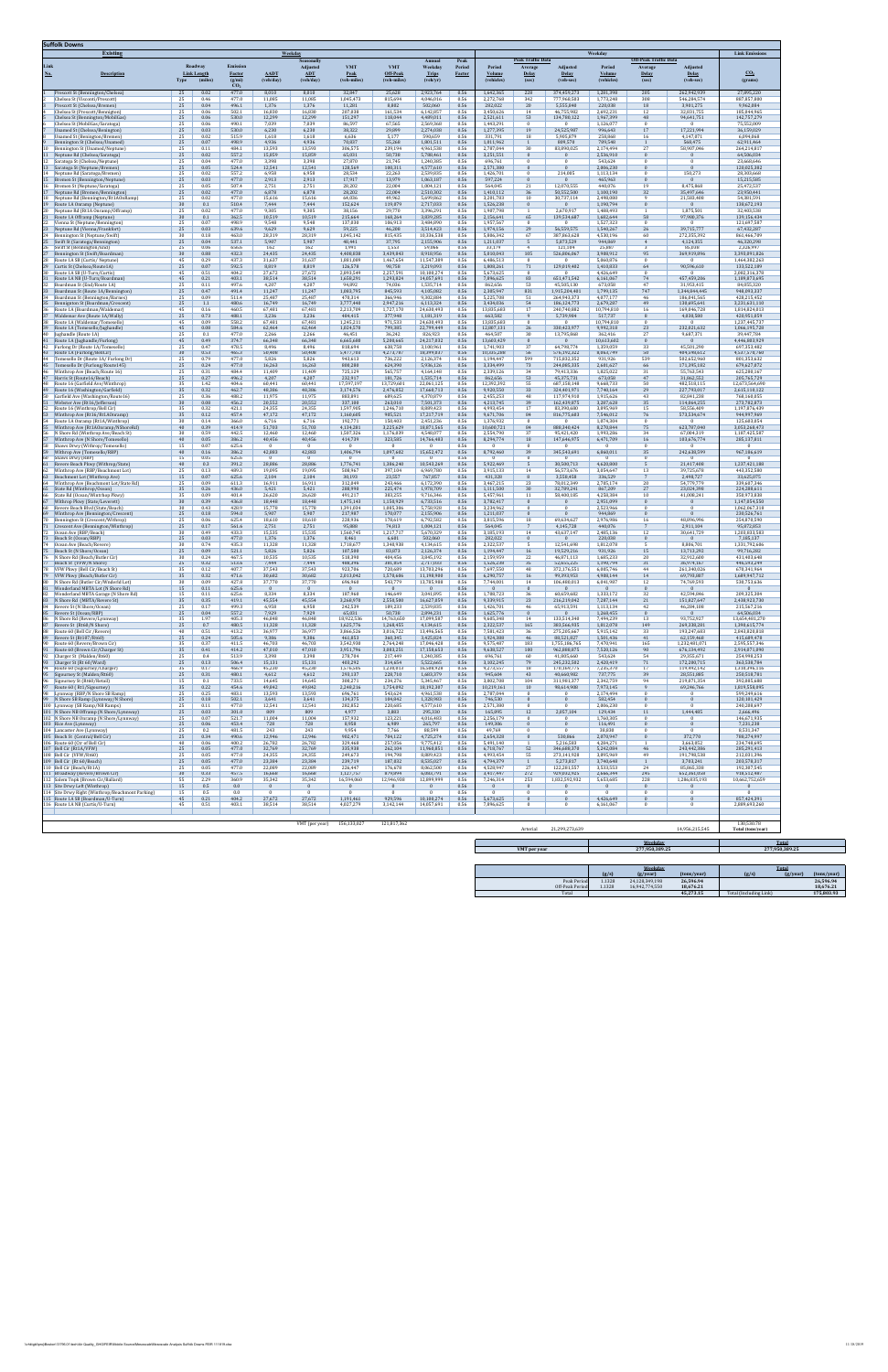|          | <b>Suffolk Downs</b>                                            |               |                  |                         |                 |                         |                               |                 |                         |                        |                        |                 |                         |                               |                        |
|----------|-----------------------------------------------------------------|---------------|------------------|-------------------------|-----------------|-------------------------|-------------------------------|-----------------|-------------------------|------------------------|------------------------|-----------------|-------------------------|-------------------------------|------------------------|
|          | <b>Weekday Traffic</b>                                          |               |                  |                         |                 |                         |                               |                 |                         |                        |                        |                 |                         |                               |                        |
|          | <b>Link Roadway</b>                                             | Roadway       | 2018<br>Roadway  | Seasonal                | Roadway         | 2040<br>Seasonal        | <b>Traffic</b>                | Roadway         | 2040<br>Seasonal        | <b>Traffic</b>         | <b>Traffic</b>         | Roadway         | 2040<br>Seasonal        | <b>Traffic</b>                | <b>Traffic</b>         |
|          | No. Description                                                 | <b>S.A.F.</b> | ADT<br>(veh/day) | <b>ADT</b><br>(veh/day) | ADT             | <b>ADT</b><br>(veh/day) | <b>Increase</b><br>(existing) | ADT             | <b>ADT</b><br>(veh/day) | Increase<br>(existing) | Increase<br>(no-build) | <b>ADT</b>      | <b>ADT</b><br>(veh/day) | <b>Increase</b><br>(existing) | Increase<br>(no-build) |
|          |                                                                 |               |                  |                         | (veh/day)       |                         |                               | (veh/day)       |                         |                        |                        | (veh/day)       |                         |                               |                        |
|          | Prescott St (Bennington/Chelsea)                                | 100%          | 8,010            | 8,010                   | 8,415           | 8,415                   | 5%                            | 9,305           | 9,305                   | 16%                    | 11%                    | 9,386           | 9,386                   | 17%                           | 12%                    |
|          | Chelsea St (Visconti/Prescott)                                  | 100%          | 11,085           | 11,085                  | 11,570          | 11,570                  | 4%                            | 12,541          | 12,541                  | 13%                    | 8%                     | 12,460          | 12,460                  | 12%                           | 8%                     |
|          | Prescott St (Chelsea/Bremen)                                    | 100%          | 1,376            | 1,376                   | 1,376           | 1.376                   | 0%                            | 2,023           | 2,023                   | 47%                    | 47%                    | 2,023           | 2,023                   | 47%                           | 47%                    |
|          | Chelsea St (Prescott/Bennigton)                                 | 100%          | 16,830           | 16,830                  | 17,720          | 17,720                  | 5%                            | 18,933          | 18,933                  | 13%                    | 7%                     | 19,095          | 19,095                  | 13%                           | 8%                     |
|          | Chelsea St (Bennington/MobilGas)                                | 100%          | 12,299           | 12,299                  | 12,865          | 12,865                  | 5%                            | 13,270          | 13,270                  | 8%                     | 3%                     | 13,512          | 13,512                  | 10%                           | 5%                     |
|          | Chelsea St (MobilGas/Saratoga)                                  | 100%          | 7,039            | 7,039                   | 12,703          | 12,703                  | 80%                           | 13,027          | 13,027                  | 85%                    | 3%                     | 13,189          | 13,189                  | 87%                           | 4%                     |
|          | Unamed St (Chelsea/Benington)                                   | 100%          | 6,230            | 6,230                   | 6,473           | 6,473                   | 4%                            | 6,554           | 6,554                   | 5%                     | 1%                     | 6,716           | 6,716                   | 8%                            | 4%                     |
|          | Unamed St (Benington/Bremen)                                    | 100%          | 1,618            | 1,618                   | 1,699           | 1,699                   | 5%                            | 1,699           | 1,699                   | 5%                     | 0%                     | 1,699           | 1,699                   | 5%                            | 0%                     |
| 10       | Bennington St (Chelsea/Unamed)                                  | 100%          | 4,936            | 4,936                   | 5,178           | 5,178                   | 5%                            | 5,988           | 5,988                   | 21%                    | 16%                    | 5,907           | 5,907                   | 20%                           | 14%                    |
|          | Bennington St (Unamed/Neptune)                                  | 100%          | 13,593           | 13,593                  | 14,241          | 14,241                  | 5%                            | 16,506          | 16,506                  | 21%                    | 16%                    | 16,749          | 16,749                  | 23%                           | 18%                    |
| 11<br>12 | Neptune Rd (Chelsea/Saratoga)                                   | 100%          | 15,859<br>3,398  | 15,859                  | 16,506<br>3,641 | 16,506                  | 4%<br>7%                      | 17,558          | 17,558                  | 11%                    | 6%                     | 17,558          | 17,558                  | 11%<br>19%                    | 6%<br>11%              |
| 13       | Saratoga St (Chelsea/Neptune)<br>Saratoga St (Neptune/Bremen)   | 100%<br>100%  | 12,541           | 3,398<br>12,541         | 13,189          | 3,641<br>13,189         | 5%                            | 4,046<br>14,160 | 4,046<br>14,160         | 19%<br>13%             | 11%<br>7%              | 4,046<br>14,160 | 4,046<br>14,160         | 13%                           | 7%                     |
| 14       | Neptune Rd (Saratoga/Bremen)                                    | 100%          | 6,958            | 6,958                   | 7,120           | 7,120                   | 2%                            | 7,525           | 7,525                   | 8%                     | 6%                     | 7,525           | 7,525                   | 8%                            | 6%                     |
| 15       | Bremen St (Bennington/Neptune)                                  | 100%          | 2,913            | 2,913                   | 3,075           | 3,075                   | 6%                            | 3,398           | 3,398                   | 17%                    | 11%                    | 3,398           | 3,398                   | 17%                           | 11%                    |
| 16       | Bremen St (Neptune/Saratoga)                                    | 100%          | 2,751            | 2,751                   | 2,832           | 2,832                   | 3%                            | 2,832           | 2,832                   | 3%                     | 0%                     | 2,832           | 2,832                   | 3%                            | 0%                     |
| 17       | Neptune Rd (Bremen/Bennington)                                  | 100%          | 6,878            | 6.878                   | 7,201           | 7,201                   | 5%                            | 7,282           | 7,282                   | 6%                     | 1%                     | 7,363           | 7,363                   | 7%                            | 2%                     |
| 18       | Neptune Rd (Bennington/Rt1AOnRamp)                              | 100%          | 15,616           | 15,616                  | 16,263          | 16,263                  | 4%                            | 16,263          | 16,263                  | 4%                     | 0%                     | 16,263          | 16,263                  | 4%                            | 0%                     |
| 19       | Route 1A Onramp (Neptune)                                       | 100%<br>100%  | 7,444<br>9,305   | 7,444<br>9,305          | 7,848<br>9,709  | 7,848<br>9,709          | 5%<br>4%                      | 7,848<br>9,709  | 7,848<br>9,709          | 5%<br>4%               | 0%<br>0%               | 7,848<br>9,709  | 7,848<br>9,709          | 5%<br>4%                      | 0%                     |
| 20<br>21 | Neptune Rd (Rt1A Onramp/Offramp)<br>Route 1A Offramp (Neptune)  | 100%          | 10,519           | 10,519                  | 11,085          | 11,085                  | 5%                            | 11,085          | 11,085                  | 5%                     | 0%                     | 11,085          | 11,085                  | 5%                            | 0%<br>0%               |
| 22       | Vienna St (Neptune/Bennington)                                  | 100%          | 9,548            | 9,548                   | 10,033          | 10,033                  | 5%                            | 10,033          | 10,033                  | 5%                     | 0%                     | 10,033          | 10,033                  | 5%                            | 0%                     |
| 23       |                                                                 | 100%          | 9,629            | 9,629                   | 10,114          | 10,114                  | 5%                            | 10,114          | 10,114                  | 5%                     | 0%                     | 10,114          | 10,114                  | 5%                            | 0%                     |
| 24       | Neptune Rd (Vienna/Frankfort)<br>Bennington St (Neptune/Swift)  | 100%          | 28,319           | 28.319                  | 29,695          | 29,695                  | 5%                            | 30,747          | 30,747                  | 9%                     | 4%                     | 31,313          | 31,313                  | 11%                           | 5%                     |
| 25       | Swift St (Saratoga/Bennington)                                  | 100%          | 5,907            | 5,907                   | 6,149           | 6,149                   | 4%                            | 6,230           | 6,230                   | 5%                     | 1%                     | 6,149           | 6,149                   | 4%                            | 0%                     |
| 26       | Swift St (Bennington/End)                                       | 100%          | 162              | 162                     | 162             | 162                     | 0%                            | 162             | 162                     | 0%                     | 0%                     | 162             | 162                     | 0%                            | 0%                     |
| 27       | Bennington St (Swift/Boardman)                                  | 100%          | 24,435           | 24,435                  | 27,510          | 27,510                  | 13%                           | 31,313          | 31,313                  | 28%                    | 14%                    | 32,608          | 32,608                  | 33%                           | 19%                    |
| 28       | Route 1A SB (Curtis/Neptune)                                    | 100%          | 31.637           | 31.637                  | 34,711          | 34,711                  | 10%                           | 41,265          | 41.265                  | 30%                    | 19%                    | 13,027          | 13.027                  | $-59%$                        | $-62%$                 |
| 29       | Curtis St (Chelsea/Route1A)                                     | 100%          | 8,819            | 8,819                   | 9,709           | 9,709                   | 10%                           | 9,709           | 9,709                   | 10%                    | 0%                     | 8,010           | 8,010                   | $-9%$                         | $-18%$                 |
| 30<br>31 | Route 1A SB (U-Turn/Curtis)                                     | 100%          | 27,672           | 27,672                  | 30,342          | 30,342                  | 10%                           | 36,896          | 36,896                  | 33%                    | 22%                    | 7,282           | 7,282                   | $-74%$                        | $-76%$                 |
| 32       | Route 1A NB (U-Turn/Boardman)                                   | 100%          | 38,514           | 38,514                  | 41,184          | 41,184                  | 7%                            | 43,207          | 43,207                  | 12%                    | 5%                     | 45,715          | 45,715                  | 19%                           | 11%                    |
|          | Boardman St (End/Route 1A)                                      | 100%          | 4.207            | 4.207                   | 4,450           | 4.450                   | 6%                            | 4.450           | 4.450                   | 6%                     | 0%                     | 4.450           | 4.450                   | 6%                            | 0%                     |
| 33       | Boardman St (Route 1A/Bennington)                               | 100%          | 11,247           | 11,247                  | 11,732          | 11,732                  | 4%                            | 13,270          | 13,270                  | 18%                    | 13%                    | 12,784          | 12,784                  | 14%                           | 9%                     |
| 34       | Boardman St (Bennington/Barnes)                                 | 100%          | 25,487           | 25,487                  | 26,216          | 26,216                  | 3%                            | 26,863          | 26,863                  | 5%                     | 2%                     | 27,187          | 27,187                  | 7%                            | 4%                     |
| 35       | Bennignton St (Boardman/Crescent)                               | 100%          | 16,749           | 16,749                  | 17,234          | 17,234                  | 3%                            | 20,714          | 20,714                  | 24%                    | 20%                    | 23,222          | 23,222                  | 39%                           | 35%                    |
| 36       | Route 1A (Boardman/Waldemar)                                    | 100%          | 67,481           | 67,481                  | 68,452          | 68,452                  | 1%                            | 77,918          | 77,918                  | 15%                    | 14%                    | 85,443          | 85,443                  | 27%                           | 25%                    |
| 37       | Waldemar Ave (Route 1A/Wally)                                   | 100%          | 3,236            | 3.236                   | 3,398           | 3,398                   | 5%                            | 3,479           | 3,479                   | 8%                     | 2%                     | 3,722           | 3,722                   | 15%                           | 10%                    |
| 38       | Route 1A (Waldemar/Tomesello)                                   | 100%          | 67,481           | 67,481                  | 68,290          | 68,290                  | 1%                            | 77,676          | 77,676                  | 15%                    | 14%                    | 84,311          | 84,311                  | 25%                           | 23%                    |
| 39       | Route 1A (Tomesello/Jughandle)                                  | 100%          | 62,464           | 62,464                  | 62,788          | 62,788                  | 1%                            | 85,848          | 85,848                  | 37%                    | 37%                    | 82,611          | 82,611                  | 32%                           | 32%                    |
| 40       | Jughandle (Route 1A)                                            | 100%          | 2,266            | 2,266                   | 2,427           | 2,427                   | 7%                            | 2,508           | 2,508                   | 11%                    | 3%                     | 2,508           | 2,508                   | 11%                           | 3%                     |
| 41       | Route 1A (Jughandle/Furlong)<br>Furlong Dr (Route 1A/Tomesello) | 100%          | 66,348           | 66,348                  | 66,995          | 66,995                  | 1%                            | 90,217          | 90,217                  | 36%                    | 35%                    | 86,981          | 86,981                  | 31%                           | 30%                    |
| 42       | Route 1A (Furlong/BellCir)                                      | 100%          | 8,496            | 8,496                   | 9,467           | 9,467                   | 11%                           | 10,519          | 10,519                  | 24%                    | 11%                    | 10,033          | 10,033                  | 18%                           | 6%                     |
| 43       |                                                                 | 100%          | 50,408           | 50,408                  | 56,072          | 56,072                  | 11%                           | 70,394          | 70,394                  | 40%                    | 26%                    | 69,585          | 69,585                  | 38%                           | 24%                    |
| 44       | Tomesello Dr (Route 1A/Furlong Dr)                              | 100%          | 5,826            | 5,826                   | 6,716           | 6,716                   | 15%                           | 21,442          | 21,442                  | 268%                   | 219%                   | 21,118          | 21,118                  | 263%                          | 214%                   |
| 45       | Tomesello Dr (Furlong/Route145)                                 | 100%          | 16,263           | 16,263                  | 17,315          | 17,315                  | 6%                            | 47,010          | 47,010                  | 189%                   | 171%                   | 25,487          | 25,487                  | 57%                           | 47%                    |
| 46       | Winthrop Ave (Beach/Route 16)                                   | 100%          | 11,409           | 11,409                  | 11,975          | 11,975                  | 5%                            | 19,095          | 19,095                  | 67%                    | 59%                    | 20,633          | 20,633                  | 81%                           | 72%                    |
| 47       | Harris St (Route16/Beach)                                       | 100%          | 4,207            | 4,207                   | 4,450           | 4,450                   | 6%                            | 10,600          | 10,600                  | 152%                   | 138%                   | 2,508           | 2,508                   | $-40%$                        | $-44%$                 |
| 48       | Route 16 (Garfield Ave/Winthrop)                                | 100%          | 60,441           | 60,441                  | 63,273          | 63,273                  | 5%                            | 73,468          | 73,468                  | 22%                    | 16%                    | 68,775          | 68,775                  | 14%                           | 9%                     |
| 49       | Route 16 (Washington/Garfield)                                  | 100%          | 48,386           | 48.386                  | 50.732          | 50.732                  | 5%                            | 58,176          | 58,176                  | 20%                    | 15%                    | 56.072          | 56.072                  | 16%                           | 11%                    |
| 50       | Garfield Ave (Washington/Route16)                               | 100%          | 11,975           | 11,975                  | 12,541          | 12,541                  | 5%                            | 12,541          | 12,541                  | 5%                     | 0%                     | 12,541          | 12,541                  | 5%                            | 0%                     |
| 51       | Webster Ave (Rt16/Jefferson)                                    | 100%          | 20,552           | 20,552                  | 21,523          | 21,523                  | 5%                            | 21,523          | 21,523                  | 5%                     | 0%                     | 20,875          | 20,875                  | 2%                            | $-3%$                  |
| 52       | Route 16 (Winthrop/Bell Cir)                                    | 100%          | 24,355           | 24,355                  | 26,296          | 26,296                  | 8%                            | 36,653          | 36,653                  | 50%                    | 39%                    | 45,958          | 45,958                  | 89%                           | 75%                    |
| 53       | Winthrop Ave (Rt16/Rt1AOnramp)                                  | 100%          | 47,172           | 47,172                  | 49,518          | 49.518                  | 5%                            | 69,180          | 69,180                  | 47%                    | 40%                    | 65,458          | 65,458                  | 39%                           | 32%                    |
| 54       | Route 1A Onramp (Rt1A/Winthrop)                                 | 100%          | 6,716            | 6,716                   | 7,039           | 7,039                   | 5%                            | 13,593          | 13,593                  | 102%                   | 93%                    | 12,784          | 12,784                  | 90%                           | 82%                    |
| 55       | Winthrop Ave (Rt1AOnramp/NShoreRd)                              | 100%          | 51,703           | 51,703                  | 54,778          | 54,778                  | 6%                            | 83,340          | 83,340                  | 61%                    | 52%                    | 75,734          | 75,734                  | 46%                           | 38%                    |
| 56       | N Shore Rd (Winthrop Ave/Beach St)                              | 100%          | 12,460           | 12,460                  | 13,027          | 13.027                  | 5%                            | 12,541          | 12,541                  | 1%                     | $-4%$                  | 12,622          | 12,622                  | 1%                            | $-3%$                  |
| 57       | Winthrop Ave (N Shore/Tomesello)                                | 100%          | 40,456           | 40,456                  | 43,126          | 43,126                  | 7%                            | 77,514          | 77,514                  | 92%                    | 80%                    | 68,533          | 68,533                  | 69%                           | 59%                    |
| 58       | Shaws Drwy (Withrop/Tomesello)                                  | 100%          | $\boldsymbol{0}$ | 0                       | 81              | 81                      | #DIV/0!                       | 81              | 81                      | #DIV/0!                | 0%                     | $\bf{0}$        | $\bf{0}$                | #DIV/0!                       | $-100%$                |
| 59       | Withrop Ave (Tomesello/RBP)                                     | 100%          | 42,883           | 42,883                  | 45,634          | 45,634                  | 6%                            | 66,995          | 66,995                  | 56%                    | 47%                    | 67,400          | 67,400                  | 57%                           | 48%                    |
| 60       | Shaws Drwy (RBP)                                                | 100%          | $\pmb{0}$        | 0                       | 1,618           | 1,618                   | #DIV/0!                       | 1,618           | 1,618                   | #DIV/0!                | 0%                     | 1,456           | 1,456                   | #DIV/0!                       | $-10%$                 |
| 61       | Revere Beach Pkwy (Withrop/State)                               | 100%          | 28,886           | 28,886                  | 31,960          | 31,960                  | 11%                           | 48,709          | 48,709                  | 69%                    | 52%                    | 50,327          | 50,327                  | 74%                           | 57%                    |
| 62       | Winthrop Ave (RBP/Beachmont Lot)                                | 100%          | 19,095           | 19,095                  | 19,662          | 19,662                  | 3%                            | 30,423          | 30,423                  | 59%                    | 55%                    | 29,209          | 29,209                  | 53%                           | 49%                    |
| 63       | Beachmont Lot (Winthrop Ave)                                    | 100%          | 2,104            | 2,104                   | 2,185           | 2,185                   | 4%                            | 2,185           | 2,185                   | 4%                     | 0%                     | 2,185           | 2,185                   | 4%                            | 0%                     |
| 64       | Winthrop Ave (Beachmont Lot/State Rd)                           | 100%          | 16,911           | 16,911                  | 18,124          | 18,124                  | 7%                            | 20,309          | 20,309                  | 20%                    | 12%                    | 19,581          | 19,581                  | 16%                           | 8%                     |
| 65       | State Rd (Winthrop/Ocean)                                       | 100%          | 5,421            | 5,421                   | 6,311           | 6,311                   | 16%                           | 8,010           | 8,010                   | 48%                    | 27%                    | 10,761          | 10,761                  | 99%                           | 71%                    |
| 66       | State Rd (Ocean/Wintrhop Pkwy)                                  | 100%          | 26.620           | 26.620                  | 30.018          | 30.018                  | 13%                           | 34.630          | 34.630                  | 30%                    | 15%                    | 35.197          | 35,197                  | 32%                           | 17%                    |
| 67       | Withrop Pkwy (State/Leverett)                                   | 100%          | 18,448           | 18,448                  | 21,280          | 21,280                  | 15%                           | 21,280          | 21,280                  | 15%                    | 0%                     | 21,846          | 21,846                  | 18%                           | 3%                     |
| 68       | Revere Beach Blvd (State/Beach)                                 | 100%          | 15,778           | 15,778                  | 17,315          | 17,315                  | 10%                           | 21,927          | 21,927                  | 39%                    | 27%                    | 21,927          | 21,927                  | 39%                           | 27%                    |
| 69       | Winthrop Ave (Bennington/Crescent)                              | 100%          | 5,907            | 5,907                   | 6,392           | 6,392                   | 8%                            | 6,392           | 6,392                   | 8%                     | 0%                     | 6,635           | 6,635                   | 12%                           | 4%                     |
| 70       | Bennington St (Crescent/Withrop)                                | 100%          | 18,610           | 18,610                  | 21.442          | 21.442                  | 15%                           | 26,701          | 26.701                  | 43%                    | 25%                    | 28,805          | 28,805                  | 55%                           | 34%                    |
| 72       | Crescent Ave (Bennington/Winthror<br>Ocean Ave (RBP/Beach)      | 100%<br>100%  | 2.751<br>15,535  | 2.751<br>15,535         | 2.994<br>19,257 | 2.994<br>19,257         | 9%<br>24%                     | 2.994<br>33,579 | 2.994<br>33,579         | 9%<br>116%             | 0%<br>74%              | 3.156<br>34,630 | 3.156<br>34,630         | 123%                          | 5%<br>80%              |
| 73       | Beach St (Ocean/RBP)                                            | 100%          | 1,376            | 1,376                   | 1,456           | 1,456                   | 6%                            | 1,456           | 1,456                   | 6%                     | 0%                     | 1,456           | 1,456                   | 6%                            | 0%                     |
| 74       | Ocean Ave (Beach/Revere)                                        | 100%          | 11,328           | 11,328                  | 13,351          | 13,351                  | 18%                           | 21,765          | 21,765                  | 92%                    | 63%                    | 17,882          | 17,882                  | 58%                           | 34%                    |
| 75       | Beach St (N Shore/Ocean)                                        | 100%          | 5,826            | 5,826                   | 6,149           | 6,149                   | 6%                            | 6,230           | 6,230                   | 7%                     | 1%                     | 6,230           | 6,230                   | 7%                            | 1%                     |
| 76       | N Shore Rd (Beach/Butler Cir)                                   | 100%          | 10,535           | 10,535                  | 11,004          | 11,004                  | 4%                            | 11,894          | 11,894                  | 13%                    | 8%                     | 11,036          | 11,036                  | 5%                            | 0%                     |
| 77       | Beach St (VFW/N Shore)                                          | 100%          | 7,444            | 7,444                   | 7,687           | 7,687                   | 3%                            | 7,848           | 7,848                   | 5%                     | 2%                     | 7,848           | 7,848                   | 5%                            | 2%                     |
| 78       | VFW Pkwy (Bell Cir/Beach St)                                    | 100%          | 37,543           | 37,543                  | 40,942          | 40,942                  | 9%                            | 40,942          | 40,942                  | 9%                     | 0%                     | 44,825          | 44,825                  | 19%                           | 9%                     |
| 79       | VFW Pkwy (Beach/Butler Cir)                                     | 100%          | 30,682           | 30,682                  | 33,659          | 33,659                  | 10%                           | 33,659          | 33,659                  | 10%                    | 0%                     | 35,262          | 35,262                  | 15%                           | 5%                     |
| 80       | N Shore Rd (Butler Cir/Wnderld Lot)                             | 100%          | 37,770           | 37,770                  | 41,265          | 41,265                  | 9%                            | 43,126          | 43,126                  | 14%                    | 5%                     | 44,065          | 44,065                  | 17%                           | 7%                     |
| 81       | Wonderland MBTA Lot (N Shore Rd)                                | 100%          | $\bf{0}$         | $\bf{0}$                | $\bf{0}$        | $\bf{0}$                | #DIV/0!                       | $\mathbf{0}$    | $\bf{0}$                | #DIV/0!                | #DIV/0!                | $\mathbf{0}$    | $\mathbf{0}$            | #DIV/0!                       | #DIV/0                 |
| 82       | Wonderland MBTA Garage (N Shore Rd)                             | 100%          | 8,334            | 8,334                   | 9,062           | 9,062                   | 9%                            | 10,519          | 10,519                  | 26%                    | 16%                    | 10,519          | 10,519                  | 26%                           | 16%                    |
| 83       | N Shore Rd (MBTA/Revere St)                                     | 100%          | 45,554           | 45,554                  | 49,680          | 49,680                  | 9%                            | 50,975          | 50,975                  | 12%                    | 3%                     | 51,460          | 51,460                  | 13%                           | 4%                     |
| 84       | Revere St (N Shore/Ocean)                                       | 100%          | 6,958            | 6,958                   | 7,363           | 7,363                   | 6%                            | 11,004          | 11,004                  | 58%                    | 49%                    | 11,813          | 11,813                  | 70%                           | 60%                    |
| 85       | Revere St (Ocean/RBP)                                           | 100%          | 7,929            | 7,929                   | 8,253           | 8,253                   | 4%                            | 12,703          | 12,703                  | 60%                    | 54%                    | 12,703          | 12,703                  | 60%                           | 54%                    |
| 86       | N Shore Rd (Revere/Lynnway)                                     | 100%          | 46,848           | 46,848                  | 51,217          | 51,217                  | 9%                            | 53,321          | 53,321                  | 14%                    | 4%                     | 53,402          | 53,402                  | 14%                           | 4%                     |
| 87       | Revere St (Rt60/N Shore)<br>Route 60 (Bell Cir / Revere)        | 100%          | 11,328           | 11,328                  | 11,813          | 11,813                  | 4%                            | 13,108          | 13,108                  | 16%                    | 11%                    | 16,021          | 16,021                  | 41%                           | 36%                    |
| 88       | Revere St (Rt107/Rt60)                                          | 100%          | 36,977           | 36,977                  | 38,676          | 38,676                  | 5%                            | 44,259          | 44,259                  | 20%                    | 14%                    | 46,120          | 46,120                  | 25%                           | 19%                    |
| 89       |                                                                 | 100%          | 9,386            | 9,386                   | 9,709           | 9,709                   | 3%                            | 15,778          | 15,778                  | 68%                    | 63%                    | 17,234          | 17,234                  | 84%                           | 78%                    |
| 90       | Route 60 (Revere/Brown Cir)                                     | 100%          | 46,703           | 46,703                  | 44,340          | 44,340                  | $-5%$                         | 44,583          | 44,583                  | $-5%$                  | 1%                     | 43,320          | 43,320                  | $-7%$                         | $-2%$                  |
| 91       | Route 60 (Brown Cir/Charger St)                                 | 100%          | 47,010           | 47,010                  | 49,178          | 49,178                  | 5%                            | 50,473          | 50,473                  | 7%                     | 3%                     | 50,408          | 50,408                  | 7%                            | 3%                     |
| 92       | Charger St (Malden/Rt60)                                        | 100%          | 3,398            | 3,398                   | 3,560           | 3,560                   | 5%                            | 3,560           | 3,560                   | 5%                     | 0%                     | 3,560           | 3,560                   | 5%                            | 0%                     |
| 93       | Charger St (Rt 60/Ward)                                         | 100%          | 15,131           | 15,131                  | 15,697          | 15,697                  | 4%                            | 16,668          | 16,668                  | 10%                    | 6%                     | 16,668          | 16,668                  | 10%                           | 6%                     |
| 94       | Route 60 (Sigourney/Charger)                                    | 100%          | 45,230           | 45,230                  | 46,363          | 46,363                  | 3%                            | 46,848          | 46,848                  | 4%                     | 1%                     | 46,525          | 46,525                  | 3%                            | 0%                     |
| 95       | Sigourney St (Malden/Rt60)                                      | 100%          | 4,612            | 4,612                   | 4,855           | 4,855                   | 5%                            | 4,855           | 4,855                   | 5%                     | 0%                     | 4,855           | 4,855                   | 5%                            | $0\%$                  |
| 96       | Sigourney St (Rt60/Retail)                                      | 100%          | 14,645           | 14,645                  | 15,292          | 15,292                  | 4%                            | 15,292          | 15,292                  | 4%                     | 0%                     | 15,292          | 15,292                  | 4%                            | 0%                     |
| 97       | Route 60 (Rt1/Sigourney)                                        | 100%          | 49,842           | 49,842                  | 51,298          | 51,298                  | 3%                            | 51,784          | 51,784                  | 4%                     | 1%                     | 51,460          | 51,460                  | 3%                            | 0%                     |
| 98       | Lynnway (RBP/N Shore SB Ramp)                                   | 100%          | 13,593           | 13,593                  | 13,593          | 13,593                  | 0%                            | 16,263          | 16,263                  | 20%                    | 20%                    | 16,263          | 16,263                  | 20%                           | 20%                    |
| 99       | N Shore SB Ramp (Lynnway/N Shore)                               | 100%          | 3.641            | 3.641                   | 3.641           | 3.641                   | 0%                            | 4,450           | 4,450                   | 22%                    | 22%                    | 4,450           | 4.450                   | 22%                           | 22%                    |
| 100      | Lynnway (SB Ramp/NB Ramps)                                      | 100%          | 12,541           | 12,541                  | 12,541          | 12,541                  | 0%                            | 15,211          | 15,211                  | 21%                    | 21%                    | 15,373          | 15,373                  | 23%                           | 23%                    |
| 101      | N Shore NB Offramp (N Shore/Lynnway)                            | 100%          | 809              | 809                     | 809             | 809                     | 0%                            | 809             | 809                     | 0%                     | 0%                     | 809             | 809                     | 0%                            | 0%                     |
|          | 102 N Shore NB Onramp (N Shore/Lynnway)                         | 100%          | 11,004           | 11,004                  | 11,004          | 11,004                  | 0%                            | 13,674          | 13,674                  | 24%                    | 24%                    | 13,917          | 13,917                  | 26%                           | 26%                    |
|          | 103 Rice Ave (Lynnway)                                          | 100%          | 728              | 728                     | 728             | 728                     | 0%                            | 728             | 728                     | 0%                     | 0%                     | 728             | 728                     | 0%                            | 0%                     |
|          | 104 Lancaster Ave (Lynnway)                                     | 100%          | 243              | 243                     | 243             | 243                     | 0%                            | 243             | 243                     | 0%                     | 0%                     | 162             | 162                     | $-33%$                        | $-33%$                 |
|          | 105 Beach St (Central/Bell Cir)                                 | 100%          | 12,946           | 12,946                  | 13,917          | 13,917                  | 8%                            | 16,668          | 16,668                  | 29%                    | 20%                    | 25,326          | 25,326                  | 96%                           | 82%                    |
|          | 106 Route 60 (Ctr of Bell Cir)                                  | 100%          | 26,782           | 26,782                  | 29,776          | 29,776                  | 11%                           | 35,359          | 35,359                  | 32%                    | 19%                    | 38,191          | 38,191                  | 43%                           | 28%                    |
|          | 107 Bell Cir (Rt1A/VFW)                                         | 100%          | 32,769           | 32,769                  | 35,359          | 35,359                  | 8%                            | 39,728          | 39,728                  | 21%                    | 12%                    | 43,126          | 43,126                  | 32%                           | 22%                    |
|          | 108 Bell Cir (VFW/Rt60)                                         | 100%          | 24,355           | 24,355                  | 26,458          | 26,458                  | 9%                            | 30,018          | 30,018                  | 23%                    | 13%                    | 30,018          | 30,018                  | 23%                           | 13%                    |
|          | 109 Bell Cir (Rt 60/Beach)                                      | 100%          | 23,384           | 23,384                  | 25,326          | 25,326                  | 8%                            | 28,077          | 28,077                  | 20%                    | 11%                    | 27,672          | 27,672                  | 18%                           | 9%                     |
|          | 110 Bell Cir (Beach/Rt1A)                                       | 100%          | 22,089           | 22,089                  | 23,707          | 23,707                  | 7%                            | 26,458          | 26,458                  | 20%                    | 12%                    | 28,238          | 28,238                  | 28%                           | 19%                    |
|          | 111 Broadway (Revere/Brown Cir)                                 | 100%          | 16,668           | 16,668                  | 17,380          | 17,380                  | 4%                            | 17,687          | 17,687                  | 6%                     | 2%                     | 17,072          | 17,072                  | 2%                            | $-2%$                  |
|          | 112 Salem Tnpk (Brown Cir/Ballard)                              | 100%          | 35,342           | 35,342                  | 36,945          | 36,945                  | 5%                            | 37,721          | 37,721                  | 7%                     | 2%                     | 37,398          | 37,398                  | 6%                            | 1%                     |
|          | 113 Site Drwy Left (Winthrop)                                   | 100%          | $\pmb{0}$        | $\bf{0}$                | $\bf{0}$        | $\bf{0}$                | #DIV/0!                       | 1,214           | 1,214                   | #DIV/0!                | #DIV/0!                | 1,214           | 1,214                   | #DIV/0!                       | #DIV/0!                |
|          | 114 Site Drwy Right (Winthrop/Beachmont Parking)                | 100%          | $\boldsymbol{0}$ | $\bf{0}$                | $\bf{0}$        | $\bf{0}$                | #DIV/0!                       | 13,270          | 13,270                  | #DIV/0!                | #DIV/0!                | 12,784          | 12,784                  | #DIV/0!                       | #DIV/0!                |
|          | 115 Route 1A SB (Boardman/U-Turn)                               | 100%          | 27,672           | 27,672                  | 30,342          | 30,342                  | 10%                           | 36,896          | 36,896                  | 33%                    | 22%                    | 7,282           | 7,282                   | $-74%$                        | $-76%$                 |
|          | 116 Route 1A NB (Curtis/U-Turn)                                 | 100%          | 38,514           | 38,514                  | 41,184          | 41,184                  | 7%                            | 43,854          | 43,854                  | 14%                    | 6%                     | 45,715          | 45,715                  | 19%                           | 11%                    |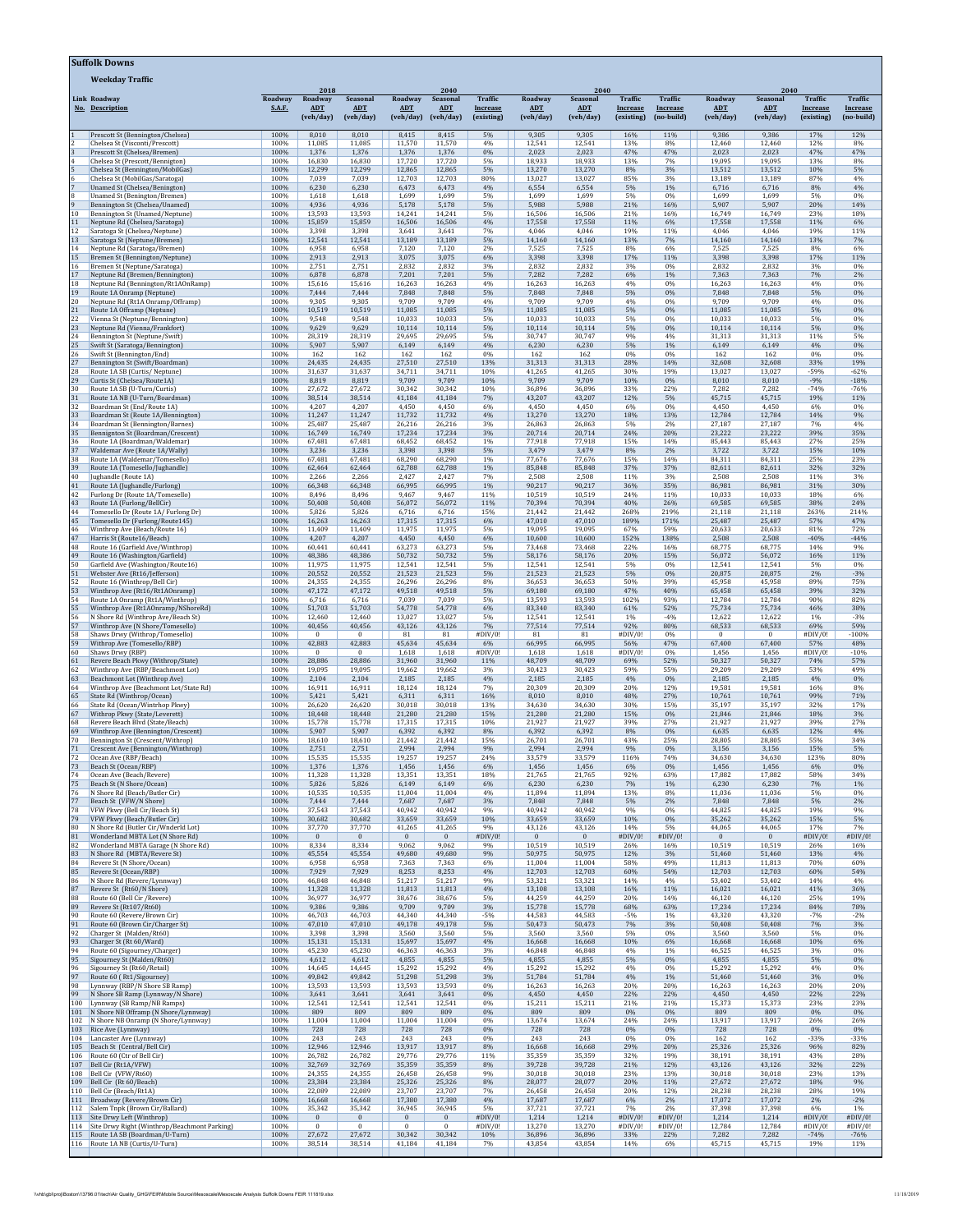|                                           | <b>Suffolk Downs</b><br>Weekday Vehicle Delay                                                                                                                                      |                                      |                                 |                                          |                                                |                                                           |                             |                                |                                                  |                                   |                                  |                                  |                                     |                                         |                                                       |                                  |                                           |                                     |                                        |                                            |                                    |
|-------------------------------------------|------------------------------------------------------------------------------------------------------------------------------------------------------------------------------------|--------------------------------------|---------------------------------|------------------------------------------|------------------------------------------------|-----------------------------------------------------------|-----------------------------|--------------------------------|--------------------------------------------------|-----------------------------------|----------------------------------|----------------------------------|-------------------------------------|-----------------------------------------|-------------------------------------------------------|----------------------------------|-------------------------------------------|-------------------------------------|----------------------------------------|--------------------------------------------|------------------------------------|
|                                           |                                                                                                                                                                                    |                                      | <b>Delay By Approach</b>        | 2018<br><b>Adjusted Delay</b>            |                                                | Combine                                                   |                             | <b>Delay By Approach</b>       | 2040<br>Adjusted Delay                           |                                   | Combine                          |                                  | <b>Delay By Approach</b>            | 2040<br>Adjusted Delay                  |                                                       | Combinee                         |                                           | <b>Delay By Approach</b>            | 2040                                   | Adjusted Delay                             | Combine                            |
| No.                                       | Description                                                                                                                                                                        | NB or EB<br>(sec)                    | SB or WB<br>(sec)               | ${\bf NB}$ or ${\bf EB}$<br>(sec)        | SB or WB<br>(sec)                              | Delay<br>(sec)                                            | NB or EB<br>(sec)           | SB or WB<br>(sec)              | (sec)                                            | NB or EB SB or WB<br>(sec)        | Delay<br>(sec)                   | (sec)                            | NB or EB SB or WB<br>(sec)          | NB or EB<br>(sec)                       | SB or WB<br>(sec)                                     | Delay<br>(sec)                   | (sec)                                     | NB or EB SB or WB<br>(sec)          | (sec)                                  | NB or EB SB or WB<br>(sec)                 | Delay<br>(sec)                     |
| $\overline{\mathbf{z}}$                   | Direction<br>1 Prescott St (Bennington/Chelsea)<br>Chelsea St (Visconti/Prescott)                                                                                                  | 456<br>684.6                         |                                 | 456<br>684.6                             | $\mathbf{0}$                                   | 228<br>342.3                                              | 448<br>1028.3               |                                | 448<br>1028.3                                    | $\bf{0}$                          | 224<br>514.15                    | 1180.6                           |                                     | 530.5<br>1180.6                         |                                                       | 265.25<br>590.3                  | 1180.6                                    |                                     | 568.2<br>1180.6                        | $\bf{0}$                                   | 284.1<br>590.3                     |
| $\overline{\mathbf{3}}$<br>4              | Prescott St (Chelsea/Bremen)<br>Chelsea St (Prescott/Bennigton)                                                                                                                    | 18.5                                 | 39.4<br>8.6                     | $\frac{0}{18.5}$                         | 39.4<br>8.6                                    | $\frac{19.7}{13.55}$                                      | 26.4                        | 41.3<br>8.8                    | $\frac{0}{26.4}$                                 | 41.3<br>8.8                       | 20.65<br>17.6                    | 35.3                             | 41.7<br>8.9                         | $\frac{0}{35.3}$                        | 41.7<br>8.9                                           | 20.85<br>22.1                    | 39.6                                      | 8.9                                 | $\frac{0}{39.6}$                       | 41.7<br>8.9                                | 20.85<br>24.25                     |
| 5 <sub>z</sub><br>$\overline{6}$          | Chelsea St (Bennington/MobilGas)<br>Chelsea St (MobilGas/Saratoga)                                                                                                                 | 0.3<br>o                             | 106.6<br>$\overline{0}$         | $0.3\,$<br>$\overline{0}$                | 106.6<br>$\overline{0}$                        | 53.45<br>$\theta$                                         | 0.3<br>$\pmb{0}$            | 168<br>$\mathbf{0}$            | $0.3\,$<br>$\overline{0}$                        | 168<br>$\overline{0}$             | 84.15<br>$\Omega$                | 0.3                              | 192.5<br>$\Omega$                   | 0.3<br>$\bf{0}$                         | 192.5<br>$\theta$                                     | 96.4<br>$\Omega$                 | 0.3<br>$\bf{0}$                           | 192.5<br>$\mathbf{0}$               | 0.3<br>$\overline{0}$                  | 192.5<br>$\overline{0}$                    | 96.4<br>$\,$ 0 $\,$                |
| $7\phantom{.}$<br>$\overline{\mathbf{g}}$ | Unamed St (Chelsea/Benington)<br>Unamed St (Benington/Bremen)                                                                                                                      | $\overline{0}$<br>$\circ$            | 19.2<br>17.8                    | $\theta$<br>$\theta$                     | 19.2<br>17.8                                   | 19.2<br>17.8                                              | $\mathbf{0}$<br>$\bf{0}$    | 21.5<br>18.1                   | $\,0\,$<br>$\bf{0}$                              | 21.5<br>18.1                      | 21.5<br>18.1                     | $\mathbf{0}$                     | 23.2<br>19.5                        | $\theta$<br>$\bf{0}$                    | 23.2<br>19.5                                          | 23.2<br>19.5                     | $\overline{0}$<br>$\mathbf{0}$            | 23.5<br>19.7                        | $\overline{0}$<br>$\theta$             | 23.5<br>19.7                               | 23.5<br>19.7                       |
| 9<br>$10\,$                               | Bennington St (Chelsea/Unamed)<br>Bennington St (Unamed/Neptune)                                                                                                                   | $0.8\,$<br>60                        | $\overline{\mathbf{0}}$<br>0.2  | 0.8<br>60                                | $\overline{0}$<br>0.2                          | 0.8<br>30.1                                               | 0.8<br>68.2                 | $\bf{0}$<br>0.2                | 0.8<br>68.2                                      | $\,0\,$<br>0.2                    | 0.8<br>34.2                      | 0.7<br>152                       | $\bf{0}$<br>0.2                     | 0.7<br>152                              | $\overline{0}$<br>0.2                                 | 0.7<br>76.1                      | $0.8\,$<br>147.3                          | $\bf{0}$<br>0.2                     | $_{\rm 0.8}$<br>147.3                  | $\mathbf 0$<br>0.2                         | $\rm 0.8$<br>73.75                 |
| $\frac{11}{12}$                           | Neptune Rd (Chelsea/Saratoga)<br>Saratoga St (Chelsea/Neptune)                                                                                                                     | $\overline{0}$                       |                                 | $\pmb{0}$                                | $\overline{0}$                                 | $\begin{array}{c} 0 \\ 0 \end{array}$                     | 238.9                       | $\mathbf{0}$                   | 238.9                                            | $\theta$                          | 3.5<br>238.9                     | $\frac{7.2}{469.6}$              | $\mathbf{0}$                        | $\frac{7.2}{469.6}$                     | $\theta$                                              | $\frac{3.6}{469.6}$              | $\frac{7.3}{399.9}$                       | $\bf{0}$                            | $\frac{7.3}{399.9}$                    | $\bf{0}$                                   | 3.65<br>399.9                      |
| $13\,$<br>14                              | Saratoga St (Neptune/Bremen<br>Neptune Rd (Saratoga/Bremen)                                                                                                                        | 0.3                                  | $\theta$                        | $\boldsymbol{0}$<br>0.3                  | $\theta$<br>$\overline{0}$                     | $\overline{0}$<br>0.15                                    | 0.3                         | $\mathbf{0}$                   | $\boldsymbol{0}$<br>0.3                          | $\theta$<br>$\theta$              | $\boldsymbol{0}$<br>0.15         | $\overline{0}$<br>0.2            | $\overline{0}$                      | $\,0\,$<br>0.2                          | $\epsilon$<br>$\theta$                                | $\,$ 0 $\,$<br>0.1               | 0.2                                       | $\theta$                            | $\,$ 0<br>0.2                          | $\theta$<br>$\theta$                       | $\,0\,$<br>0.1                     |
| 15<br>16<br>17                            | Bremen St (Bennington/Neptune)<br>Bremen St (Neptune/Saratoga)<br>Neptune Rd (Bremen/Bennington)                                                                                   | $\bf{0}$<br>71.4                     | $\bf{0}$<br>21.4<br>0.3         | $\bf{0}$<br>$\overline{0}$<br>71.4       | $\overline{0}$<br>21.4<br>$0.3\,$              | $\bf{0}$<br>21.4<br>35.85                                 | $\bf{0}$<br>70.2            | 21.3<br>0.3                    | $\bf{0}$<br>$\overline{\mathbf{0}}$<br>70.2      | $\theta$<br>21.3                  | $\bf{0}$<br>21.3<br>35.25        | $\mathbf{0}$<br>70.2             | 22.3<br>0.3                         | $\bf{0}$<br>70.2                        | $\overline{0}$<br>22.3<br>0.3                         | $\overline{0}$<br>22.3<br>35.25  | $\bf{0}$<br>69.1                          | $\bf{0}$<br>0.3                     | $\bf{0}$<br>69.1                       | $\mathbf{0}$<br>$0.3\,$                    | $\bf{0}$<br>$\overline{0}$<br>34.7 |
| 18<br>19                                  | Neptune Rd (Bennington/Rt1A0nRamp)<br>Route 1A Onramp (Neptune)                                                                                                                    | $\circ$<br>$\overline{\mathbf{0}}$   | 19.2<br>$\bf{0}$                | $\bf{0}$<br>$\bf{0}$                     | 19.2<br>$\bf{0}$                               | 9.6<br>$\bf{0}$                                           | $\bf{0}$<br>$\bf{0}$        | 17.7<br>$\bf{0}$               | $\mathbf{0}$<br>$\bf{0}$                         | $0.3\,$<br>17.7<br>$\bf{0}$       | 8.85                             | $\mathbf{0}$                     | 17.7<br>$\mathbf{0}$                | $\,0\,$<br>$\bf{0}$                     | 17.7<br>$\bf{0}$                                      | 8.85<br>$\bf{0}$                 | $\overline{\mathbf{0}}$<br>$\bf{0}$       | 18<br>$\bf{0}$                      | $\theta$<br>$\bf{0}$                   | 18<br>$\bf{0}$                             | 9                                  |
| 20<br>21                                  | Neptune Rd (Rt1A Onramp/Offra<br>Route 1A Offramp (Neptune)                                                                                                                        | 28<br>64.7                           | $\mathbf{0}$                    | 78<br>64.7                               | $\overline{0}$<br>$\overline{0}$               | 1.4<br>64.7                                               | 1.1<br>68.7                 | $\mathbf{0}$                   | 1.1<br>68.7                                      | $\overline{0}$<br>$\theta$        | $\frac{0}{0.55}$<br>68.7         | $\overline{11}$<br>68.7          | $\overline{0}$                      | 1.1<br>68.7                             | 7<br>$\overline{0}$                                   | 0.55<br>68.7                     | 1.1<br>68                                 | $\bf{0}$                            | 1.1<br>68                              | $\theta$                                   | $\frac{0}{0.55}$<br>68             |
| 22<br>$23\,$                              | Vienna St (Neptune/Bennington)<br>Neptune Rd (Vienna/Frankfort)                                                                                                                    | 0                                    | $\theta$<br>57.3                | $\bf{0}$                                 | $\mathbf{0}$<br>57.3                           | $\mathbf{0}$<br>28.65                                     | $\bf{0}$                    | o<br>56.8                      | $\bf{0}$                                         | $\bf{0}$<br>56.8                  | $\bf{0}$<br>28.4                 | 0                                | 0<br>56.8                           | $\bf{0}$                                | $\theta$<br>56.8                                      | $\mathbf{0}$<br>28.4             | $\mathbf{0}$                              | 0<br>57.2                           | $\bf{0}$                               | $\bf{0}$<br>57.2                           | $\,0\,$<br>28.6                    |
| 24<br>25                                  | Bennington St (Neptune/Swift)<br>Swift St (Saratoga/Bennington)                                                                                                                    | 107.8<br>$\overline{0}$              | 25.8<br>9.7                     | 107.8<br>$\theta$                        | 25.8<br>9.7                                    | 66.8<br>4.85                                              | 108.2<br>$\overline{0}$     | 28.2<br>9.2                    | 108.2<br>$\overline{0}$                          | 28.2<br>9.2                       | 68.2<br>4.6                      | 166.6<br>$\overline{\mathbf{0}}$ | 34.6<br>9.3                         | 166.6<br>$\mathbf{0}$                   | 34.6<br>9.3                                           | 100.6<br>4.65                    | 193.9<br>$\mathbf{0}$                     | 34<br>9.6                           | 193.9<br>$\overline{0}$                | 34<br>9.6                                  | 113.95<br>4.8                      |
| 26<br>$27\,$                              | Swift St (Bennington/End)<br>Bennington St (Swift/Boardman)                                                                                                                        | 7.3<br>200.2                         | $\bf{0}$<br>10.1                | 7.3<br>200.2                             | $\bf{0}$<br>10.1                               | 3.65<br>105.15                                            | 174.2                       | o<br>10.3                      | 7.2<br>174.2                                     | $\bf{0}$<br>10.3                  | 3.6<br>92.25                     | 7.2<br>297                       | 0<br>11.5                           | 7.2<br>297                              | $\theta$<br>11.5                                      | 3.6<br>154.25                    | 107.2                                     | 12.6                                | 7.2<br>107.2                           | $\bf{0}$<br>12.6                           | 3.6<br>59.9                        |
| $\frac{28}{29}$                           | Route 1A SB (Curtis/Neptune)<br>Curtis St (Chelsea/Route1A)<br>Route 1A SB (U-Turn/Curtis)                                                                                         | $\frac{0}{142.7}$<br>ō               |                                 | $\theta$<br>142.7<br>$\overline{0}$      | $\bf{0}$                                       | $\frac{0}{71.35}$                                         | $\frac{0}{450.6}$           |                                | $\frac{0}{450.6}$<br>$\overline{0}$              | $\theta$                          | $\frac{0}{225.3}$                | 815.3                            | $\mathbf{0}$                        | 815.3                                   | $\overline{0}$                                        | 407.65                           | $\frac{0}{47.8}$                          |                                     | $\frac{0}{47.8}$<br>$\overline{0}$     | $\mathbf{0}$<br>$\bf{0}$                   | $\frac{0}{23.9}$                   |
| 30<br>$31\,$<br>32                        | Route 1A NB (U-Turn/Boardman)<br>Boardman St (End/Route 1A)                                                                                                                        | 82.5<br>105.5                        | $\theta$                        | 82.5<br>105.5                            | $\theta$<br>$\bf 0$<br>$\mathbf 0$             | $\theta$<br>82.5<br>52.75                                 | 0<br>145.3<br>102.5         | o<br>$\mathbf{0}$              | 145.3<br>102.5                                   | $\bf{0}$<br>$\pmb{0}$<br>$\theta$ | $\bf{0}$<br>145.3<br>51.25       | 162.7<br>102.5                   | $\mathbf{0}$<br>$\theta$            | $\bf{0}$<br>162.7<br>102.5              | O                                                     | 162.7<br>51.25                   | 176.1<br>$\theta$                         | 15.1<br>$\bf{0}$                    | 176.1<br>$\theta$                      | 15.1<br>$\bf 0$<br>$\theta$                | 15.1<br>176.1<br>$\mathbf{0}$      |
| 33<br>34                                  | Boardman St (Route 1A/Bennington<br>Boardman St (Bennington/Barnes)                                                                                                                | 40.9<br>101.4                        | 1620.7                          | 40.9<br>101.4                            | 1620.2<br>$\overline{0}$                       | 830.55<br>50.7                                            | 38.7<br>133.3               | 790<br>o                       | 38.7<br>133.3                                    | 790<br>$\boldsymbol{0}$           | 414.35<br>66.65                  | 43<br>161.8                      | 784.2                               | 43<br>161.8                             | 784.2<br>c                                            | 413.6<br>80.9                    | 32<br>167.6                               | 634                                 | 32<br>167.6                            | 634<br>$\bf{0}$                            | 333<br>83.8                        |
| 35                                        | Bennignton St (Boardman/Crescent)<br>Route 1A (Boardman/Waldemar)                                                                                                                  |                                      | 108.4                           | $\overline{0}$<br>$\theta$               | 108.4                                          | 54.2<br>17.4                                              | $\bf{0}$                    | 105.3                          | $\overline{\mathbf{0}}$<br>$\mathbf{0}$          | 105.3<br>284                      | 52.65                            |                                  | 105.3<br>403.2                      | $\bf{0}$<br>$\theta$                    | 105.3<br>403.2                                        | 52.65<br>201.6                   |                                           | 73.8                                | $\overline{0}$<br>$\theta$             | 73.8<br>359.1                              | 36.9<br>179.55                     |
| $rac{36}{37}$<br>$38\,$                   | Waldemar Ave (Route 1A/Wally)<br>Route 1A (Waldemar/Tomesello)                                                                                                                     |                                      | $\frac{34.8}{17.3}$<br>$\bf{0}$ | $\bf{0}$<br>$\bf 0$                      | $\frac{34.8}{17.3}$<br>$\overline{\mathbf{0}}$ | 8.65<br>$\,0\,$                                           | $\bf{0}$                    | $\frac{284}{16.7}$<br>0        | $\bf{0}$<br>$\mathbf 0$                          | 16.7<br>$\boldsymbol{0}$          | $\frac{142}{8.35}$<br>$\theta$   |                                  | 16.6<br>$\overline{\mathbf{0}}$     | $\bf{0}$<br>$\theta$                    | 16.6<br>$\overline{0}$                                | 8.3<br>$\mathbf 0$               | 12.4                                      | $\frac{359.1}{12.7}$<br>$\pmb{0}$   | 12.4                                   | 12.7<br>$\overline{0}$                     | 6.35<br>$\frac{6.2}{18.7}$         |
| 39<br>40                                  | Route 1A (Tomesello/Jughandle)<br>Jughandle (Route 1A)                                                                                                                             | 51.5<br>29.7                         | 0.1<br>$\bf{0}$                 | 51.5<br>29.7                             | 0.1<br>$\bf{0}$                                | 25.8<br>29.7                                              | 23.2<br>31.2                | 0.1<br>o                       | 23.2<br>31.2                                     | 0.1<br>$\bf{0}$                   | 11.65<br>31.2                    | 154.1<br>31.3                    | 38<br>0                             | 154.1<br>31.3                           | 38<br>0                                               | 96.05<br>31.3                    | 7.8<br>41                                 | 29.6<br>$\bf{0}$                    | 7.8<br>41                              | 29.6<br>$\bf{0}$                           | 41                                 |
| 41<br>42                                  | Route 1A (Jughandle/Furlong)<br>Furlong Dr (Route 1A/Tomesello)                                                                                                                    | $\overline{\phantom{a}}$<br>$\Omega$ | 74.4                            | $\overline{0}$<br>$\overline{0}$         | 74.4                                           | $\overline{0}$<br>37.2                                    | $\bf{0}$<br>$\overline{0}$  | 70.9                           | $\,$ 0<br>$\overline{0}$                         | 70.9                              | $\overline{0}$<br>35.45          | $\bf{0}$                         | 70.9                                | $\,0\,$<br>$\Omega$                     | 70.9                                                  | 35.45                            | $\overline{\mathbf{0}}$<br>$\theta$       | 70.9                                | $\overline{0}$<br>$\overline{0}$       | $\mathbf 0$<br>70.9                        | $\,0\,$<br>35.45                   |
| 43<br>44<br>45                            | Route 1A (Furlong/BellCir)<br>Tomesello Dr (Route 1A/ Furlong Dr)<br>Tomesello Dr (Furlong/Route145)                                                                               | 111.5<br>146.4                       | $\mathbf{0}$<br>1198.6          | 111.5<br>$\bf{0}$<br>146.4               | $\overline{0}$<br>1198.6                       | 55.75<br>599.3<br>73.2                                    | 128.1<br>$\frac{0}{171.7}$  | $\mathbf{0}$<br>5014.9         | 128.1<br>$\bf{0}$<br>171.7                       | $\theta$<br>5014.9                | 64.05<br>2507.45<br>85.85        | 134.8<br>0<br>305.1              | $\mathbf{0}$<br>5014.9              | 134.8<br>$\bf{0}$<br>305.1              | $\overline{0}$<br>5014.9                              | 67.4<br>2507.45<br>152.55        | 52.4<br>$\mathbf{0}$<br>53.6              | $\mathbf{0}$<br>78.7                | 52.4<br>$\bf{0}$<br>53.6               | $\,0\,$<br>78.7                            | 26.2<br>39.35<br>26.8              |
| 46<br>$47\,$                              | Winthrop Ave (Beach/Route 16)<br>Harris St (Route16/Beach)                                                                                                                         | 67.9<br>105.2                        | $\theta$<br>$\mathbf{0}$        | 67.9<br>105.2                            | $\overline{0}$<br>$\bf{0}$                     | 33.95<br>52.6                                             | 310.4<br>97.1               | $\mathbf 0$<br>$\bf{0}$        | 310.4<br>97.1                                    | $\theta$<br>$\bf{0}$              | 155.2<br>48.55                   | 841.8<br>1008.6                  | $\mathbf{0}$<br>$\bf{0}$            | 841.8<br>1008.6                         | $\theta$<br>$\overline{0}$                            | 420.9<br>504.3                   | 507.9<br>$\bf{0}$                         | $\theta$                            | 507.9<br>$\,0\,$                       | $\theta$<br>$\bf{0}$                       | 253.95<br>$\,0\,$                  |
| 48<br>49                                  | Route 16 (Garfield Ave/Winthrop)<br>Route 16 (Washington/Garfield)                                                                                                                 | 66.1<br>65.4                         | 44.8                            | 66.1<br>65.4                             | 44.8<br>$\overline{0}$                         | 55.45<br>32.7                                             | 80<br>55.2                  | 44.1<br>O                      | 80<br>55.2                                       | 44.1<br>$\bf{0}$                  | 62.05<br>27.6                    | 254.8<br>78                      | 43.6                                | 254.8<br>$78\,$                         | 43.6<br>$\mathbf{0}$                                  | 149.2<br>39                      | 178.2                                     | 47.3                                | 62.1<br>178.2                          | 47.3<br>$\mathbf 0$                        | 54.7<br>89.1                       |
| 50<br>51                                  | Garfield Ave (Washington/Route16)<br>Webster Ave (Rt16/Jefferson)                                                                                                                  | $\mathbf{0}$<br>77.1                 | 96.1<br>$\bf{0}$                | $\theta$<br>77.1                         | 96.1<br>$\bf{0}$                               | 48.05<br>38.55                                            | $\theta$<br>442             | 422.2<br>$\bf{0}$              | $\overline{0}$<br>442                            | 422.2<br>$\bf{0}$                 | 211.1<br>221                     | $\mathbf{0}$<br>450.7            | 424.4<br>$\mathbf{0}$               | $\theta$<br>450.7                       | 424.4<br>$\bf{0}$                                     | 212.2<br>225.35                  | $\overline{0}$<br>118.7                   | 129.3<br>$\bf{0}$                   | $\theta$<br>118.7                      | 129.3<br>$\bf{0}$                          | 64.65<br>59.35                     |
| 52<br>$\frac{53}{54}$                     | Route 16 (Winthrop/Bell Cir)<br>Winthrop Ave (Rt16/Rt1A0nramp)                                                                                                                     | o<br>9.4                             | 33.4<br>159.5                   | $\boldsymbol{0}$<br>9.4                  | 33.4<br>159.5                                  | 16.7<br>84.45                                             | 11.6                        | 33.8<br>176.1                  | $\,0\,$<br>11.6                                  | 33.8<br>176.1                     | 16.9<br>93.85                    | 95.1                             | 39.6<br>403.4                       | $\overline{0}$<br>95.1                  | 39.6<br>403.4                                         | 19.8<br>249.25                   | $\overline{\mathbf{0}}$<br>14.7           | 44<br>124.2                         | $\theta$<br>14.7                       | 44<br>124.2                                | $22\,$<br>69.45                    |
| 55                                        | Route 1A Onramp (Rt1A/Winthrop)<br>Winthrop Ave (Rt1A0nramp/NShoreF                                                                                                                | ю<br>165.1                           | $\bf{0}$<br>2.5                 | $\bf{0}$<br>165.1                        | $\bf{0}$<br>2.5                                | $\theta$<br>83.8                                          | 0<br>233                    | $\overline{\mathbf{0}}$<br>2.7 | $\mathbf{0}$<br>233                              | $\bf{0}$<br>2.7                   | $\bf{0}$<br>117.85               | 700.6                            | 0<br>62.8                           | $\mathbf{0}$<br>700.6                   | 0<br>62.8                                             | 381.7                            | - 0<br>40.2                               | 0<br>$21.2$                         | $\overline{0}$<br>40.2                 | $\theta$<br>21.2                           | $\mathbf{0}$<br>30.7               |
| 56<br>57<br>58                            | N Shore Rd (Winthrop Ave/Beach St)<br>Winthrop Ave (N Shore/Tomesello)<br>Shaws Drwy (Withrop/Tomesello)                                                                           | 20.3<br>34.6                         | 54.4<br>$\theta$                | 20.3<br>34.6                             | 54.4<br>1<br>$\mathbf{0}$                      | 37.35<br>17.8<br>$\overline{0}$                           | 20.7<br>43.7                | 55.4<br>1.8<br>45.1            | 20.7<br>43.7                                     | 55.4<br>$1.8\,$<br>45.1           | 38.05<br>22.75<br>22.55          | 21.9<br>237.9<br>$\mathbf{0}$    | 56.3<br>38.9                        | 21.9<br>237.9<br>$\mathbf{0}$           | 56.3<br>38.9                                          | 39.1<br>138.4<br>23              | 21.9<br>6.8                               | $21.5$<br>101.9                     | 21.9<br>6.8                            | 21.5<br>101.9                              | 21.7<br>54.35<br>$\,0\,$           |
| 59<br>60                                  | Withrop Ave (Tomesello/RBP)                                                                                                                                                        | $\bullet$<br>8.9                     | 69.7                            | $\bf{0}$<br>8.9<br>$\boldsymbol{0}$      | 69.7<br>$\boldsymbol{0}$                       | 39.3<br>$\theta$                                          | $\bf{0}$<br>14.5            | $81.2\,$                       | $\bf{0}$<br>14.5<br>$\theta$                     | 81.2                              | 47.85<br>33.3                    | 16.9                             | 46<br>290.6<br>36.4                 | 16.9<br>$\bf{0}$                        | 46<br>290.6<br>36.4                                   | 153.75<br>36.4                   | $\mathbf{0}$<br>50.9                      | $\bf{0}$<br>753.6<br>73.6           | $\bf{0}$<br>50.9<br>$\theta$           | $\bf{0}$<br>753.6<br>73.6                  | 402.25                             |
| $\frac{61}{62}$                           | Shaws Drwy (RBP)<br>Revere Beach Pkwy (Withrop/State)<br>Winthrop Ave (RBP/Beachmont Lot)                                                                                          | 3.6<br>28.8                          | 6.7                             | 3.6<br>28.8                              | $\frac{6.7}{0.1}$                              | $\frac{5.15}{14.45}$                                      | $\frac{4.1}{27.5}$          | 33.3<br>25.7                   | $\frac{4.1}{27.5}$                               | 33.3<br>25.7<br>0.1               | $\frac{14.9}{13.8}$              | 9.2<br>104                       | 29.3                                | 9.2<br>104                              | $\frac{29.3}{0.1}$                                    | 19.25<br>52.05                   | 9.4<br>64.3                               | 40.6                                | 9.4<br>64.3                            | 40.6<br>33                                 | 73.6<br>$\frac{25}{48.65}$         |
| $63\,$<br>64                              | Beachmont Lot (Winthrop Ave)<br>Winthrop Ave (Beachmont Lot/State Rd)                                                                                                              | $\overline{0}$<br>45                 | 16.5<br>$\theta$                | $\boldsymbol{0}$<br>45                   | 16.5<br>$\overline{0}$                         | 8.25<br>22.5                                              | 47.1                        | 16<br>$\bullet$                | $\boldsymbol{0}$<br>47.1                         | $16\,$<br>$\overline{0}$          | $\overline{\mathbf{8}}$<br>23.55 | 51.7                             | 33.6<br>4.9                         | $\bf{0}$<br>51.7                        | 33.6<br>4.9                                           | 16.8<br>28.3                     | 48.9                                      | 16.2<br>16.6                        | $\overline{0}$<br>48.9                 | 16.2<br>16.6                               | $8.1\,$<br>32.75                   |
| 65<br>66                                  | State Rd (Winthrop/Ocean)<br>State Rd (Ocean/Wintrhop Pkwy)                                                                                                                        | $\bf{0}$                             | 59<br>21.4                      | $\bf{0}$<br>$\overline{0}$               | 59<br>21.4                                     | 29.5<br>10.7                                              | $\bf{0}$<br>310.7           | 76.3<br>23.8                   | $\bf{0}$<br>310.7                                | 76.3<br>23.8                      | 38.15<br>167.25                  | $\bf{0}$<br>556                  | 178.6<br>33.3                       | $\bf{0}$<br>556                         | 178.6<br>33.3                                         | 89.3<br>294.65                   | $\bf{0}$<br>556                           | 477.3<br>34.1                       | $\bf{0}$<br>556                        | 477.3<br>34.1                              | 238.65<br>295.05                   |
| 67<br>68                                  | Withrop Pkwy (State/Leverett)                                                                                                                                                      |                                      |                                 | $\pmb{0}$<br>$\bf{0}$                    | $\theta$<br>$\theta$                           | $\bf{0}$<br>$\theta$                                      | 5.3<br>$\bf{0}$             |                                | 5.3<br>$\,$ 0                                    | $\bf 0$<br>$\theta$               | 2.65<br>$\bf{0}$                 | 5.3                              | $\theta$                            | $5.3\,$<br>$\,0\,$                      | $\theta$<br>$\theta$                                  | 2.65<br>$\mathbf{0}$             | 5.6<br>$\theta$                           |                                     | $5.6\,$<br>$\overline{0}$              | $\bf{0}$<br>$\theta$                       | $2.8\,$<br>$\theta$                |
| $\frac{69}{70}$                           | Revere Beach Blvd (State/Beach)<br>Winthrop Ave (Bennington/Crescent)<br>Bennington St (Crescent/Withrop)                                                                          | 36.5                                 |                                 | 36.5                                     | $\overline{0}$                                 | 18.25                                                     | $\bf{0}$<br>49.6            |                                | $\bf{0}$<br>49.6                                 | $\bf{0}$<br>$\overline{0}$        | $\bf{0}$<br>24.8                 | 92.7                             | $\bf{0}$                            | 92.7                                    | r                                                     | 46.35                            | $\mathbf{0}$<br>48.1                      | $\bf{0}$                            | 48.1                                   | $\bf{0}$<br>$\overline{0}$                 | $\bf{0}$<br>24.05                  |
|                                           | 71 Crescent Ave (Bennington/Winthrop)<br>72 Ocean Ave (RBP/Beach)                                                                                                                  | $\overline{0}$<br>10.2               | 14.7<br>17.2                    | $\bf{0}$<br>10.2                         | 14.7<br>17.2                                   | 7.35<br>13.7                                              | $\mathbf{0}$<br>10.3        | 16.7<br>17                     | $\overline{0}$<br>10.3                           | 16.7<br>17                        | 8.35<br>13.65                    | $\mathbf{0}$<br>11.9             | 22.5<br>20.8                        | $\bf{0}$<br>11.9                        | 22.5<br>20.8                                          | 11.25<br>16.35                   | $\overline{0}$<br>12.3                    | 21.9<br>21.5                        | $\bf{0}$<br>12.3                       | 21.9<br>21.5                               | 10.95<br>16.9                      |
| $73\,$<br>74                              | Beach St (Ocean/RBP)<br>Ocean Ave (Beach/Revere)                                                                                                                                   | $\bf{0}$<br>$\Omega$<br><b>12</b>    | 10.8<br>20.7                    | $\boldsymbol{0}$<br>$\overline{0}$<br>12 | $\theta$<br>10.8<br>20.7                       | $\bf{0}$<br>5.4<br>16.35                                  | $\bf{0}$<br>33.7<br>14.4    | $\overline{11}$<br>21.1        | $\bf{0}$<br>33.7<br>14.4                         | $\bf 0$<br>11<br>21.1             | $\,0\,$<br>22.35<br>17.75        | 242.1<br>25.7                    | 10.4<br>21.7                        | 242.1<br>25.7                           | $\theta$<br>10.4<br>21.7                              | 126.25<br>23.7                   | 291.2<br>25.9                             | $11.1$<br>21.7                      | $\bf{0}$<br>291.2<br>25.9              | $\bf{0}$<br>11.1<br>21.7                   | $\bf{0}$<br>151.15<br>23.8         |
| 75<br>76<br>77                            | Beach St (N Shore/Ocean)<br>N Shore Rd (Beach/Butler Cir)<br>Beach St (VFW/N Shore)                                                                                                | 26.6<br>21.9                         | 16.8<br>47.1                    | 26.6<br>21.9                             | 16.8<br>47.1                                   | 21.7<br>34.5                                              | 40<br>22                    | 15.9<br>48.3                   | 40<br>22                                         | 15.9<br>48.3                      | 27.95<br>35.15                   | 40<br>22.5                       | 16.9<br>52.1                        | 40<br>22.5                              | 16.9<br>52.1                                          | 28.45<br>37.3                    | 31.2<br>22.5                              | 16.9<br>41.2                        | 31.2<br>22.5                           | 16.9<br>41.2                               | 24.05<br>31.85                     |
| $\frac{78}{79}$                           | VFW Pkwy (Bell Cir/Beach St)<br>VFW Pkwy (Beach/Butler Cir)                                                                                                                        | $\frac{48.4}{14.7}$                  | $\frac{48.3}{16.9}$             | $\frac{48.4}{14.7}$                      | 48.3<br>16.9                                   | 48.35<br>15.8                                             | $\frac{59.6}{18.6}$         | $\frac{65.2}{17.3}$            | $\frac{59.6}{18.6}$                              | $\frac{65.2}{17.3}$               | $\frac{62.4}{17.95}$             | $\frac{59.6}{19.3}$              | $\frac{162.4}{17.3}$                | $\frac{59.6}{19.3}$                     | $\frac{162.4}{17.3}$                                  | $\frac{111}{18.3}$               | $\frac{57.3}{24.5}$                       | $\frac{393.5}{12}$                  | $\frac{57.3}{24.5}$                    | $\begin{array}{r} 393.5 \\ 12 \end{array}$ | 225.4<br>18.25                     |
| 80<br>$\bf 81$                            | N Shore Rd (Butler Cir/Wnderld Lot)<br>Wonderland MBTA Lot (N Shore Rd)                                                                                                            | 14.2                                 | 13.3                            | 14.2<br>$\bf{0}$                         | 13.3<br>$\,0\,$                                | 13.75<br>$\bf{0}$                                         | 14.7                        | 15.7                           | 14.7<br>$\bf 0$                                  | 15.7<br>$\bf{0}$                  | 15.2<br>$\theta$                 | 15.4                             | 18.4                                | 15.4<br>$\bf{0}$                        | 18.4<br>$\theta$                                      | 16.9<br>$\overline{0}$           | 15.5                                      | 19.2                                | 15.5<br>$\boldsymbol{0}$               | 19.2<br>$\theta$                           | 17.35<br>$\boldsymbol{0}$          |
| 82                                        | Wonderland MBTA Garage (N Shore Rd)<br>83 N Shore Rd (MBTA/Revere St)                                                                                                              | $\mathbf{0}$<br>38.9                 | 71<br>7.4                       | $\theta$<br>38.9                         | 71<br>7.4                                      | 35.5<br>23.15                                             | $\bf{0}$<br>57.9            | 67<br>7.4                      | $\mathbf{0}$<br>57.9                             | 67<br>7.4                         | 33.5<br>32.65                    | 63.8                             | 145.6<br>7.4                        | $\theta$<br>63.8                        | 145.6<br>7.4                                          | 72.8<br>35.6                     | $\mathbf{0}$<br>150.6                     | 145.6<br>7.4                        | $\theta$<br>150.6                      | 145.6<br>7.4                               | 72.8<br>79                         |
| 84<br>85                                  | Revere St (N Shore/Ocean)<br>Revere St (Ocean/RBP)                                                                                                                                 | o                                    | 92.4                            | $\overline{0}$                           | 92.4<br>$\overline{0}$                         | 46.2<br>$\boldsymbol{0}$                                  | 0                           | 108.6                          | $\boldsymbol{0}$<br>$\theta$                     | 108.6<br>$5.5\,$                  | 54.3<br>$5.5\,$                  |                                  | 389.3<br>6.4                        | $\bf{0}$                                | 389.3<br>$6.4\,$                                      | 194.65<br>6.4                    |                                           | 255.9                               | $\boldsymbol{0}$<br>$\overline{0}$     | 255.9<br>6.5                               | 127.95<br>$6.5\,$                  |
| $\frac{86}{87}$<br>88                     | N Shore Rd (Revere/Lynnway)<br>Revere St (Rt60/N Shore)                                                                                                                            | 164.4                                | $\frac{27.8}{165.9}$            | $\theta$<br>164.4                        | 27.8<br>165.9                                  | 13.9<br>165.15                                            | $\bf{0}$<br>179.4           | 28.3<br>370.3                  | $\mathbf{0}$<br>179.4                            | 28.3<br>370.3                     | 14.15<br>274.85                  | 214.2                            | 26.9<br>1269.3                      | 214.2                                   | 26.9<br>1269.3                                        | 13.45<br>741.75                  | 233.8                                     | $\frac{44}{90.9}$                   | $\theta$<br>233.8                      | 44<br>90.9                                 | $\frac{22}{162.35}$                |
| 89<br>90                                  | Route 60 (Bell Cir / Revere)<br>Revere St (Rt107/Rt60)<br>Route 60 (Revere/Brown Cir)                                                                                              | 44.1<br>92<br>335.8                  | 28.5<br>$\mathbf{0}$<br>30.8    | 44.1<br>92<br>335.8                      | 28.5<br>$\overline{0}$<br>30.8                 | 36.3<br>46<br>183.3                                       | 28.3<br>60.9<br>442.1       | 23.9<br>$\bullet$<br>27.3      | 28.3<br>60.9<br>442.1                            | 23.9<br>$\theta$<br>27.3          | 26.1<br>30.45<br>234.7           | 27.5<br>248.4<br>442.6           | 32.1<br>$\Omega$<br>37.5            | 27.5<br>248.4<br>442.6                  | 32.1<br>$\overline{0}$<br>37.5                        | 29.8<br>124.2<br>240.05          | 134.8<br>42.1<br>452.2                    | 17.9<br>$\bf{0}$<br>57.2            | 134.8<br>42.1<br>452.2                 | 17.9<br>$\theta$<br>57.2                   | 76.35<br>21.05<br>254.7            |
| 91<br>92                                  | Route 60 (Brown Cir/Charger St)<br>Charger St (Malden/Rt60)                                                                                                                        | 173.3<br>60                          | 26.5<br>$\theta$                | 173.3<br>60                              | 26.5<br>$\overline{0}$                         | 99.9<br>60                                                | 238.4<br>62.6               | 27.3<br>$\mathbf{0}$           | 238.4<br>62.6                                    | 27.3<br>$\bf 0$                   | 132.85<br>62.6                   | 289.1<br>62.6                    | 28.7<br>$\overline{0}$              | 289.1<br>62.6                           | 28.7<br>$\overline{0}$                                | 158.9<br>62.6                    | 284.7<br>62.6                             | 28.7<br>$\mathbf{a}$                | 284.7<br>62.6                          | 28.7<br>$\overline{0}$                     | 156.7<br>62.6                      |
| 93<br>94                                  | Charger St (Rt 60/Ward)<br>Route 60 (Sigourney/Charger)                                                                                                                            | $\overline{0}$<br>19.6               | 158.1<br>17.1                   | $\boldsymbol{0}$<br>19.6                 | 158.1<br>17.1                                  | 79.05<br>18.35                                            | $\mathbf{0}$<br>19.7        | 171.6<br>22.6                  | $\bf{0}$<br>19.7                                 | 171.6<br>22.6                     | 85.8<br>21.15                    | $\overline{0}$<br>20.6           | 212.5<br>21.2                       | $\bf{0}$<br>20.6                        | 212.5<br>21.2                                         | 106.25<br>20.9                   | $\overline{0}$<br>20.6                    | 212.5<br>21.2                       | $\overline{0}$<br>20.6                 | 212.5<br>21.2                              | 106.25<br>20.9                     |
| 95<br>96                                  | Sigourney St (Malden/Rt60)<br>Sigourney St (Rt60/Retail)                                                                                                                           | 43<br>$\mathbf 0$                    | 207.8                           | 43<br>$\theta$                           | 207.8                                          | 43<br>103.9                                               | 43.2<br>$\bf{0}$            | 203.7                          | 43.2<br>$\mathbf{0}$                             | 203.7                             | 43.2<br>101.85                   | 43.2                             | 203.7                               | 43.2<br>$\mathbf{0}$                    | 203.7                                                 | 43.2<br>101.85                   | 43.2<br>$\theta$                          | 203.7                               | 43.2<br>$\overline{0}$                 | $\theta$<br>203.7                          | 43.2<br>101.85                     |
| 97<br>98                                  | Route 60 (Rt1/Sigourney)<br>Lynnway (RBP/N Shore SB Ramp)                                                                                                                          | 19.3                                 | $\bf{0}$                        | 19.3<br>$\bf{0}$                         | $\bf{0}$                                       | 9.65<br>0                                                 | 19.7<br>0.6                 | $\bf{0}$                       | 19.7<br>0.6                                      | $\bf{0}$                          | 9.85<br>0.3                      | 19.8<br>0.6                      | $\overline{\mathbf{0}}$             | 19.8<br>0.6                             | $\bf{0}$                                              | 9.9<br>0.3                       | 19.7<br>0.6                               | $\bf{0}$                            | 19.7<br>0.6                            | $\bf{0}$                                   | 9.85<br>0.3                        |
| 99<br>100                                 | N Shore SB Ramp (Lynnway/N Shore)<br>Lynnway (SB Ramp/NB Ramps)                                                                                                                    | $\overline{0}$<br>$\mathbf{0}$       | $\theta$                        | $\overline{0}$<br>$\theta$               | $\Omega$<br>$\overline{0}$                     | $\overline{0}$<br>$\theta$                                | 12.2<br>$\theta$            | 1.9                            | 12.2<br>$\mathbf{0}$                             | $\bf{0}$<br>1.9                   | $6.1\,$<br>0.95                  | 14 <sub>1</sub><br>$\Omega$      |                                     | $14\,$<br>$\theta$                      | $\epsilon$                                            | $\overline{7}$                   | 14<br>$\theta$                            |                                     | $14\,$<br>$\theta$                     | $\bf{0}$                                   | $\overline{7}$<br>$\mathbf{1}$     |
|                                           | 101 N Shore NB Offramp (N Shore/Lynnway)<br>102 N Shore NB Onramp (N Shore/Lynnway                                                                                                 | 12.4                                 |                                 | 12.4                                     | 0                                              | 12.4                                                      | 10.5                        | o                              | 10.5                                             | $\theta$                          | 10.5<br>$\bf{0}$                 | 11.4                             |                                     | 11.4                                    |                                                       | 11.4                             | 11.4                                      |                                     | 11.4                                   |                                            | 11.4                               |
|                                           | 103 Rice Ave (Lynnway)<br>104 Lancaster Ave (Lynnway)<br>105 Beach St (Central/Bell Cir)                                                                                           | ю<br>0.4                             |                                 | $\bf{0}$<br>$\bf{0}$<br>0.4              | $\overline{0}$                                 | $\mathbf{0}$<br>0.2                                       | 0.5                         | ۰                              | $\boldsymbol{0}$<br>0<br>0.5                     | $\bf{0}$<br>$\bf 0$               | $\Omega$<br>0.25                 | 0.8                              | $\bf{0}$                            | $\theta$<br>0.8                         | 0                                                     | $\mathbf{0}$<br>0.4              | 319                                       | 0                                   | $\overline{0}$<br>$\theta$<br>319      | $\bf{0}$<br>$\overline{0}$                 | $\theta$<br>$\theta$<br>159.5      |
| 106                                       | Route 60 (Ctr of Bell Cir)<br>107 Bell Cir (Rt1A/VFW)                                                                                                                              | 0.9<br>51.6                          |                                 | 09<br>51.6                               | $\overline{0}$                                 | 0.95<br>51.6                                              | 1.6<br>44.5                 | 1.1<br>$\bf{0}$                | 1.6<br>44.5                                      | 1.1<br>$\theta$                   | 1.35<br>44.5                     | 2.6<br>65.7                      | 1.2<br>$\mathbf{0}$                 | 76<br>65.7                              | 1.2<br>$\overline{0}$                                 | 19<br>65.7                       | 1.9<br>4.2                                | 1.7<br>$\mathbf{0}$                 | 1.9<br>4.2                             | 1.7<br>$\theta$                            | 1.8<br>4.2                         |
|                                           | 108 Bell Cir (VFW/Rt60)<br>109 Bell Cir (Rt 60/Beach)                                                                                                                              | $\mathbf{0}$<br>$\bf{0}$             | 54.7<br>1.1                     | $\bf{0}$<br>$\bf 0$                      | 54.7<br>1.1                                    | 54.7<br>1.1                                               | $\bullet$<br>$\overline{0}$ | 84.7<br>$1.1\,$                | $\bf{0}$                                         | 84.7<br>$1.1\,$                   | 84.7<br>$1.1\,$                  | 0<br>$\bf{0}$                    | 115.3<br>0.9                        | $\bf{0}$                                | 115.3<br>0.9                                          | 115.3<br>0.9                     | $\mathbf{0}$<br>$\bullet$                 | 285.5<br>19.4                       | $\bf{0}$                               | 285.5<br>19.4                              | 285.5<br>19.4                      |
|                                           | 110 Bell Cir (Beach/Rt1A)<br>111 Broadway (Revere/Brown Cir)<br>112 Salem Tnpk (Brown Cir/Ballard)                                                                                 | 27<br>543.7                          | $\bf{0}$                        | 27<br>543.7                              | $\theta$<br>$\overline{0}$                     | 27<br>$\frac{271.85}{252.9}$                              | 36.7<br>568.9<br>559.7      |                                | 36.7<br>568.9                                    | $\boldsymbol{0}$<br>$\mathbf{0}$  | 36.7<br>284.45                   | 120.1<br>569.3                   | $\mathbf{0}$<br>$\mathbf{0}$        | 120.1<br>569.3                          | $\theta$<br>$\theta$                                  | 120.1<br>284.65                  | 833.5<br>$\frac{490.2}{548.5}$            | $\mathbf{0}$<br>$\bf{0}$            | 833.5<br>490.2                         | $\theta$<br>$\mathbf{0}$                   | 833.5<br>$\frac{245.1}{274.25}$    |
|                                           | 113 Site Drwy Left (Winthrop)<br>114 Site Drwy Right (Winthrop/Beachmont Parking)                                                                                                  | $\bf{0}$<br>$\mathbf{0}$             | $\theta$                        | 505.8<br>$\,$ 0 $\,$<br>$\theta$         | $\Omega$<br>$\overline{0}$                     | $\,0\,$<br>$\mathbf{0}$                                   | $\pmb{0}$<br>$\theta$       | $\mathbf{0}$                   | 559.7<br>$\boldsymbol{0}$<br>$\mathbf{0}$        | $\theta$                          | 279.85<br>$\,0\,$<br>$\theta$    | 589.6<br>$\frac{0}{120.7}$       | $\theta$                            | 589.6<br>$\mathbf{0}$<br>120.7          | $\mathbf 0$                                           | 294.8<br>$\overline{0}$<br>60.35 | 120.7                                     | $\theta$                            | 548.5<br>$\overline{0}$<br>120.7       | $\theta$<br>$\theta$                       | $\,0\,$<br>60.35                   |
|                                           | 115 Route 1A SB (Boardman/U-Turn)<br>116 Route 1A NB (Curtis/U-Turn)                                                                                                               | $\bf{0}$<br>o                        | $\bf{0}$<br>$\theta$            | $\bf{0}$<br>$\boldsymbol{0}$             | $\bf{0}$<br>$\overline{0}$                     | $\bf{0}$<br>$\overline{0}$                                | $\bf{0}$                    | $\bf{0}$<br>$\overline{0}$     | $\bf{0}$<br>$\overline{0}$                       | $\bf{0}$<br>$\overline{0}$        | $\bf{0}$<br>$\overline{0}$       | $\overline{\mathbf{0}}$          | $\bf{0}$<br>$\overline{\mathbf{0}}$ | $\bf{0}$<br>$\overline{0}$              | $\bf{0}$<br>$\overline{0}$                            | $\bf{0}$<br>$\overline{0}$       | $\overline{\mathbf{0}}$<br>$\overline{0}$ | $\bf{0}$<br>$\overline{\mathbf{0}}$ | $\bf{0}$<br>$\overline{0}$             | $\bf{0}$<br>$\bf{0}$                       | $\bf{0}$<br>$\overline{0}$         |
|                                           |                                                                                                                                                                                    |                                      |                                 |                                          |                                                |                                                           |                             |                                |                                                  |                                   |                                  |                                  |                                     |                                         |                                                       |                                  |                                           |                                     |                                        |                                            |                                    |
|                                           | <b>PM PEAK CONDITION</b><br><b>DELAY BY APPROACH (seconds)</b>                                                                                                                     |                                      |                                 |                                          | 2018<br>Existing                               |                                                           |                             |                                |                                                  | 2040<br>No Build                  |                                  |                                  |                                     |                                         | 2040<br><b>Build</b>                                  |                                  |                                           |                                     |                                        | 2040<br><b>Build-Mit</b>                   |                                    |
|                                           | 3 Bennington Street/Bennington St & Neptune Rd                                                                                                                                     |                                      | EB<br>71.4                      | <b>WB</b><br>$\frac{19.2}{57.3}$         | NB<br>- 60                                     | <b>SB</b><br>25.8                                         |                             | <b>EB</b><br>70.2              | <b>WB</b><br>$\frac{17.7}{56.8}$                 | NB<br>68.2                        | <b>SB</b><br>28.2                |                                  | EB<br>70.2                          | <b>WB</b><br>$\frac{17.7}{56.8}$        | NB<br>$\frac{152}{68.7}$                              | <b>SB</b><br>34.6                |                                           | EB<br>69.1                          | <b>WR</b><br>$\frac{18}{57.2}$         | N <sub>B</sub><br>147.3                    | $\mathbf S\mathbf B$<br>34         |
| 6                                         | Route 1A NB Off Ramp/Vienna St & Neptune Rd<br>Route 1A & Boardman St                                                                                                              |                                      | 2.8<br>105.5                    | 1620.2                                   | 64.7<br>82.5                                   | 34.8                                                      |                             | $\overline{1.1}$<br>102.5      | 790                                              | 68.7<br>145.3                     | $\overline{\mathbf{0}}$<br>284   |                                  | $\overline{1.1}$<br>102.5           | 784.2                                   | 162.7                                                 | $\overline{\mathbf{0}}$<br>403.2 |                                           | 122.5                               | 634                                    | 68<br>176.1                                | 359.1                              |
| -9<br>17                                  | Route 1A & Jughandle<br>11 Route 1A on-ramp & Route 145                                                                                                                            |                                      | 29.7<br>9.4<br>92               | $\theta$<br>2.5<br>165.9                 | 51.5<br>$\mathbf{0}$<br>44.1                   | 12.4<br>30.8                                              |                             | 31.2<br>11.6<br>60.9           | $\bullet$<br>$\frac{2.7}{370.3}$                 | 23.2<br>$\mathbf{0}$              | 10.6<br>27.3                     |                                  | 31.3<br>95.1<br>248.4               | $\theta$<br>62.8<br>1269.3              | 154.1<br>$\frac{0}{27.5}$                             | 77.9<br>$\overline{375}$         |                                           | 41<br>14.7<br>42.1                  | $\theta$<br>21.2<br>on a               | 7.8<br>$\bf{0}$<br>134.8                   | 24.3<br>57.2                       |
| 23                                        | Route 60 & Revere St<br>22 Charger St & Route 60 (Squire Road)<br>Sigourney St/Sigourney Street & Route 60 (Squire Road)                                                           |                                      | 19.6<br>19.3                    | 26.5<br>17.1                             | 60<br>43                                       | 158.1<br>207.8                                            |                             | 19.7<br>19.7                   | 27.3<br>22.6                                     | 28.3<br>62.6<br>43.2              | 171.6<br>203.7                   |                                  | 20.6<br>19.8                        | 28.7<br>21.2                            | 62.6<br>43.2                                          | 212.5<br>203.                    |                                           | 20.6<br>19.7                        | 28.7<br>21.2                           | 62.6<br>43.2                               | 212.5<br>203.7                     |
| 31                                        | 29 Webster Ave/Garfield Ave & Route 16 (Revere Beach Pkwy)                                                                                                                         | 105.2                                | 65.4<br>67.9                    | 44.8<br>159.5                            | 77.1<br>66.1                                   | 96.1<br>33.4                                              | 97.1                        | 55.2<br>310.4                  | 44.1<br>176.1                                    | 442                               | 422.2<br>33.8                    | 1008.6                           | 841.8                               | 43.6<br>403.4                           | 450.7<br>254.8                                        | 424.4                            |                                           | 178.2<br>507.9                      | 47.3<br>124.2                          | 118.7                                      | 129.3<br>44                        |
| 37                                        | Route 16 & Winthrop Avenue/Route 145 & Harris Street<br>36 N Shore Rd/Rt.1A & Wonderland MBTA Lot/Wonderland MBTA Driveway<br>N Shore Rd/Rt.1A & Revere St                         |                                      | $\theta$<br>164.4               | 71<br>92.4                               | 14.2<br>38.9                                   | 7.4<br>27.8                                               |                             | $\overline{0}$<br>179.4        | 67<br>108.6                                      | 80.0<br>14.7<br>57.9              | 7.4                              |                                  | $\mathbf{0}$<br>214.2               | 145.6<br>389.3                          | 15.4<br>63.8                                          | 39.6<br>7.4                      |                                           | $\overline{0}$<br>233.8             | 145.6<br>255.9                         | $\frac{62.1}{15.5}$<br>150.6               | $7.4 -$<br>44                      |
|                                           | 38 Route 145/Winthrop Ave & N Shore Rd<br>Tomasello Dr/Shaws Driveway & Winthrop Ave/Route 145                                                                                     |                                      | 165.1<br>34.6                   | $\mathbf{1}$                             |                                                | 54.4                                                      |                             | 233                            | $1.8\,$                                          |                                   | 28.3<br>55.4                     |                                  | 700.6<br>237.9                      | 38.9                                    |                                                       | $\frac{26.9}{56.3}$              |                                           | 40.2                                | 101.9                                  |                                            | $21.5\,$                           |
| 46                                        | <b>39</b> Tomasello Dr/Shaws Driveway & Winthrop Av<br><b>Bennington Street &amp; Saratoga Street/Saratoga</b><br>Bennington Street/State Road & Winthrop Avenue / Winthrop Avenue |                                      | 200.2<br>$\overline{45}$        | $\frac{69.7}{108.4}$<br>$\overline{0}$   | $\frac{146.4}{101.4}$<br>36.5                  | $\frac{0}{40.9}$<br>59                                    |                             | $\frac{43.7}{174.2}$<br>47.1   | $\frac{81.2}{105.3}$<br>$\overline{\phantom{a}}$ | $\frac{171.7}{133.3}$<br>49.6     | $\frac{45.1}{38.7}$<br>76.3      |                                  | 297<br>51.7                         | $\frac{290.6}{105.3}$<br>$\overline{0}$ | $\begin{array}{c} 305.1 \\ 161.8 \end{array}$<br>92.7 | $\frac{46}{43}$<br>178.          |                                           | $\frac{6.8}{107.2}$<br>48.9         | $\frac{753.6}{73.8}$<br>$\overline{0}$ | $\frac{53.6}{167.6}$<br>48.1               | 32<br>477.3                        |
| 48                                        | Winthrop Avenue & Route 145/Revere Beach Pkwy<br>49 VFW Parkway & Beach Street                                                                                                     |                                      | 8.9<br>28.2                     | 6.7<br>47.1                              | 28.8<br>48.4                                   | 16.9                                                      |                             | 14.5<br>28.2                   | 25.7<br>48.3                                     | 27.5<br>59.6                      | 33.3<br>17.3                     |                                  | 16.9<br>28.2                        | 29.3<br>52.1                            | 104<br>59.6                                           | 36.4<br>17.3                     |                                           | 50.9<br>31.7                        | 40.6<br>41.2                           | 64.3<br>57.3                               | 73.6<br>12                         |
| 52                                        | 51 Ocean Avenue & Beach Street<br>North Shore Road & Beach Street                                                                                                                  |                                      | <b>12</b><br>21.9               | $\bf{0}$<br>20.7                         | 10.2<br>20.3                                   | 10.8<br>16.8                                              |                             | 14.4<br>22                     | $\bf{0}$<br>21.1                                 | 10.3<br>20.7                      | 11<br>15.9                       |                                  | 25.7<br>22.5                        | $\mathbf{0}$<br>21.7                    | 11.9<br>21.9                                          | 10.4<br>16.9                     |                                           | 25.9<br>22.5                        | $\bf{0}$<br>21.7                       | 12.3<br>21.9                               | $11.1$<br>16.9                     |
|                                           | 54 Swift Street & Bennington St<br>$\begin{tabular}{ll} 57 & Chelsea Street & Bennington Street \\ 58 & Chelsea Street & Present Street) Present Street \\ \end{tabular}$          |                                      | 107.8<br>456                    | $10.1\,$<br>$\frac{0}{39.4}$             | 7.3<br>$\frac{18.5}{684.6}$                    | 9.7<br>$\begin{array}{r} 106.6 \\ \hline 8.6 \end{array}$ |                             | 108.2<br>448                   | 10.3<br>$\frac{0}{41.3}$                         | 7.2<br>$\frac{26.4}{1028.3}$      | 9.2<br>$\frac{168}{8.8}$         |                                  | 166.6<br>530.5                      | $11.5\,$<br>41.7                        | 7.2<br>$\frac{35.3}{1180.6}$                          | 9.3<br>$\frac{192.5}{8.9}$       |                                           | 193.9<br>568.2                      | 12.6<br>$\theta$<br>41.7               | 7.2<br>$\frac{39.6}{1180.6}$               | 9.6<br>$\frac{192.5}{8.9}$         |
| $\overline{1}$<br><b>2</b>                | Saratoga St & Neptune Rd<br>Bremen St & Neptune Rd                                                                                                                                 |                                      | 0.3                             | 0.3                                      |                                                | 21.4                                                      |                             | 7<br>0.3                       | $\bf{0}$<br>0.3                                  | 238.9                             | 21.3                             |                                  | 7.2<br>0.2                          | $\mathbf{0}$<br>0.3                     | 469.6                                                 | 22.3                             |                                           | 7.3<br>0.2                          | $\bf{0}$<br>0.3                        | 399.9                                      | $21.2$                             |
| $\frac{5}{7}$                             | Route 1A SB & Curtis Street<br>Route 1A & Waldemar Aven                                                                                                                            |                                      | 142.7                           | 17.3                                     |                                                | $\mathbf{0}$<br>$\overline{\mathbf{0}}$                   |                             | 450.6                          | 16.7                                             | $\bullet$                         | $\bf{0}$<br>$\overline{0}$       |                                  | 815.3                               | 16.6                                    | $\bullet$                                             | $\mathbf{0}$<br>$\bullet$        |                                           | 47.8                                | 12.7                                   | $\bf{0}$                                   | $\mathbf{0}$<br>$\pmb{0}$          |
| $\overline{R}$                            | Route 1A & Tomasello Dr<br>10 Route 1A & Furlong St                                                                                                                                |                                      |                                 | 1198.6<br>74.4                           | $\mathbf{0}$<br>$\overline{0}$                 | $0.1\,$<br>$\overline{0}$                                 |                             |                                | 5014.9<br>70.9                                   | $\Omega$<br>$\overline{0}$        | 0.1<br>$\bullet$                 |                                  |                                     | 5014.9<br>70.9                          | $\theta$<br>$\overline{0}$                            | 38<br>$\overline{0}$             |                                           |                                     | 787<br>70.9                            | 12.4<br>$\mathbf{0}$                       | 29.6<br>$\bullet$                  |
|                                           | 45 Bennington Street & Crescent Ave<br>50 Ocean Avenue & Revere St                                                                                                                 |                                      |                                 | 14.7                                     | $\mathbf{0}$                                   | $\mathbf{0}$                                              |                             |                                | 16.7<br>5.5                                      | $\theta$<br>33.7                  | $\mathbf{0}$                     |                                  |                                     | 22.5<br>64                              | $\mathbf{0}$<br>242.1                                 | $\mathbf{0}$                     |                                           |                                     | 21.9<br>6.5                            | $\bf{0}$<br>291.2                          | $\mathbf{0}$                       |
| 55<br>56                                  | Chelsea Street & Mobil Gas/Unnamed Street<br>Bennington Street & Unnamed Street                                                                                                    |                                      | 16.5                            | 19.2<br>17.8                             | 0.3<br>0.8                                     | $\overline{0}$<br>0.2                                     |                             | 17.6                           | 21.5<br>18.1                                     | 0.3<br>$0.8\,$                    | $\overline{0}$<br>0.2            |                                  | 18.1                                | 23.2<br>19.5                            | 0.3<br>0.7                                            | $\bullet$<br>0.2                 |                                           | 18.7                                | 23.5<br>19.7                           | 0.3<br>0.8                                 | $\overline{\mathbf{0}}$<br>0.2     |
| 59                                        | Winthrop Avenue & Beachmont Parking Lot<br>531 Lynnway & N Shore Rd NB Off Ramp                                                                                                    |                                      | 0.1<br>12.4                     | $\mathbf{0}$                             |                                                | 16.5                                                      |                             | 0.1<br>10.5                    | $\mathbf{0}$                                     |                                   | 16                               |                                  | 0.1<br>$11.4\,$                     | 4.9                                     | 120.7<br>$\mathbf{0}$                                 | 33.6                             |                                           | 33<br>11.4                          | 16.6                                   | 120.7<br>$\bf{0}$                          | 16.2                               |
|                                           | Lynnway & N Shore Rd SB Ramp/Delano Ave<br>$\begin{tabular}{c} 532 \quad Lynnway \\ 12 \quad \quad \text{Route 60} \end{tabular}$                                                  |                                      | $\bf{0}$                        | 54.7                                     | 0.9                                            | 28.5                                                      |                             | 12.2<br>$\overline{0}$         | 84.7                                             | $\frac{0.6}{1.6}$                 | $\frac{1.9}{23.9}$               |                                  | 14                                  | 115.3                                   | 0.6<br>2.6                                            | 32.1                             |                                           | $\frac{14}{1}$                      | 285.5                                  | 0.6<br>1.9 <sup>°</sup>                    | 17.9                               |
| 13<br>15                                  | Route 1A & Route 16<br><b>VFW Parkway</b>                                                                                                                                          |                                      | $\overline{27}$                 | 48.3                                     | 111.5<br>51.6                                  | $\mathbf{1}$<br>$\bf{0}$                                  |                             | 36.7                           | 65.2                                             | 128.1<br>44.5                     | $1.1\,$                          |                                  | 120.1                               | $\bullet$<br>162.4                      | 134.8<br>65.7                                         | $1.2\,$                          |                                           | 833.5                               | 393.5                                  | 52.4<br>4.2                                | $1.7\,$<br>$\pmb{0}$               |
|                                           | 16 Beach Street<br>40 Revere Beach Parkway/Ocean Avenue & State Road                                                                                                               |                                      | 0.4<br>$\bf{0}$                 | 21.4                                     | $\overline{0}$<br>3.6                          | 1.1<br>17.2                                               |                             | 0.5<br>$\bf{0}$                | 23.8                                             | $\mathbf{0}$<br>4.1               | 1.1<br>17                        |                                  | 0.8<br>$\mathbf{0}$                 | 33.3                                    | $\bullet$<br>9.2                                      | 0.9<br>20.8                      |                                           | 319<br>$\bullet$                    | 34.1                                   | $\theta$<br>9.4                            | 19.4<br>$21.5$                     |
|                                           | 43 Winthrop Parkway/Revere Beach Boulevard & State Road<br><b>Butler</b> Circle<br><b>Brown Circle</b>                                                                             |                                      | 14.7                            |                                          | 26.6                                           | 13.3                                                      |                             | 310.7<br>18.6                  |                                                  | 5.3                               | 15.7                             |                                  | 556<br>19.3                         |                                         | 5.3                                                   | 18.4                             |                                           | 556<br>24.5                         |                                        | 5.6<br>31.2                                | 19.2                               |
|                                           | 127 Winthrop at Site Drwy Left                                                                                                                                                     |                                      | 173.3                           | 335.8                                    | 543.7                                          | 505.8                                                     |                             | 238.4                          | 442.1                                            | 568.9                             | 559.7                            |                                  | 289.1                               | 442.6                                   | 569.3                                                 | 589.6                            |                                           | 284.7                               | 452.2                                  | 490.2                                      | 548.5                              |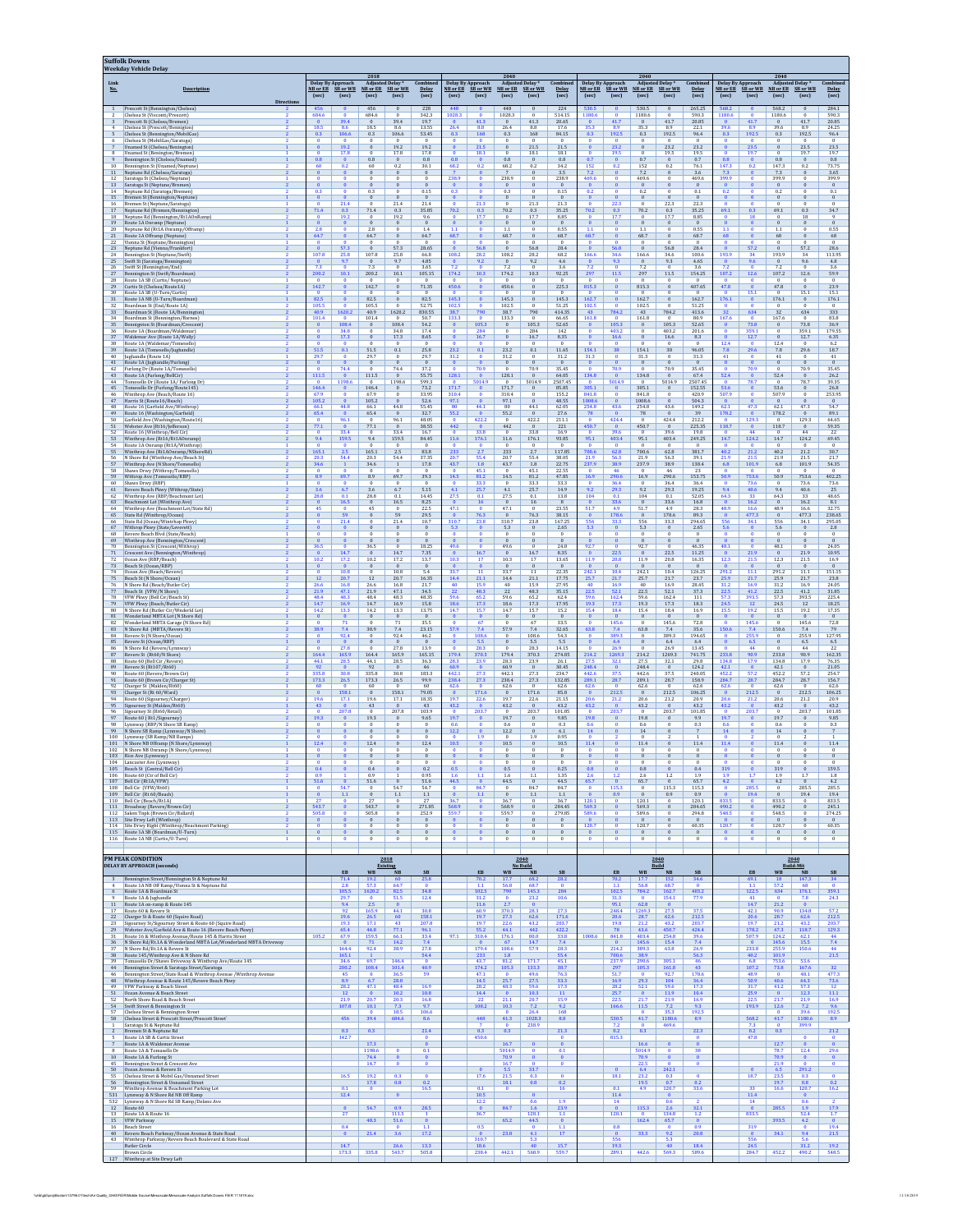|                                   | <b>Suffolk Downs</b>                                                          |                             |                            |                   |                       |                                                                   |              |                       |                                  |                                  |                       |
|-----------------------------------|-------------------------------------------------------------------------------|-----------------------------|----------------------------|-------------------|-----------------------|-------------------------------------------------------------------|--------------|-----------------------|----------------------------------|----------------------------------|-----------------------|
|                                   |                                                                               |                             |                            |                   |                       | Weekday Average Daily Traffic (ADT) for Mesoscale Roadway Network |              |                       |                                  |                                  |                       |
|                                   |                                                                               |                             | 2018<br>Existing           | 2040<br>No-Build  | 2040<br><b>Build</b>  | 2040<br><b>Build-Mit</b>                                          | K<br>S.A.F.  |                       | <b>Unadjusted PM Peak Hour</b>   |                                  |                       |
|                                   | <b>Roadway Segments</b>                                                       | <b>Speed Limit</b><br>(mph) | Volume<br>(ADT)            | Volume<br>(ADT)   | Volume<br>(ADT)       | Volume<br>(ADT)                                                   | Factor       | 2018<br>Existin       | 2040<br>No-Build                 | 2040<br>Build                    | 2040<br>Build-Mi      |
| $\mathbf{1}$                      | Prescott St (Bennington/Chelsea)                                              | 25                          | 8.010                      | 8.415             | 9.305                 | 9.386                                                             | 6.2%<br>1.00 | 495                   | 520                              | 575                              | 580                   |
| $\mathbf{Z}% _{T}=\mathbf{Z}_{T}$ | Chelsea St (Visconti/Prescott)                                                | 25                          | 11,085                     | 11,570            | 12,541                | 12,460                                                            |              | 685                   | 715                              | 775                              | 770                   |
| 3<br>$\boldsymbol{4}$             | Prescott St (Chelsea/Bremen)<br>Chelsea St (Prescott/Bennigton)               | 25<br>25                    | 1,376<br>16,830            | 1,376<br>17,720   | 2,023<br>18,933       | 2,023<br>19,095                                                   |              | 85<br>1,040           | 85<br>1,095                      | 125<br>1,170                     | 125<br>1,180          |
| 5                                 | Chelsea St (Bennington/MobilGas)                                              | 25                          | 12,299                     | 12,865            | 13,270                | 13,512                                                            |              | 760                   | 795                              | 820                              | 835                   |
| 6<br>7                            | Chelsea St (MobilGas/Saratoga)<br>Unamed St (Chelsea/Benington)               | 25<br>25                    | 7,039<br>6.230             | 12,703<br>6.473   | 13,027<br>6.554       | 13,189<br>6.716                                                   |              | 435<br>385            | 785<br>400                       | 805<br>405                       | 815<br>415            |
| 8                                 | Unamed St (Benington/Bremen)                                                  | 25                          | 1.618                      | 1.699             | 1.699                 | 1.699                                                             |              | 100                   | 105                              | 105                              | 105                   |
| 9<br>10                           | Bennington St (Chelsea/Unamed)<br>Bennington St (Unamed/Neptune)              | 25<br>25                    | 4,936<br>13,593            | 5,178<br>14,241   | 5,988<br>16,506       | 5,907<br>16,749                                                   |              | 305<br>840            | 320<br>880                       | 370<br>1,020                     | 365<br>1,035          |
| 11                                | Neptune Rd (Chelsea/Saratoga)                                                 | 25                          | 15,859                     | 16,506            | 17,558                | 17,558                                                            |              | 980                   | 1,020                            | 1,085                            | 1,085                 |
| 12<br>13                          | Saratoga St (Chelsea/Neptune)                                                 | 25                          | 3,398<br>12.541            | 3,641<br>13.189   | 4,046<br>14.160       | 4,046<br>14.160                                                   |              | 210<br>775            | 225<br>815                       | 250<br>875                       | 250<br>875            |
| 14                                | Saratoga St (Neptune/Bremen)<br>Neptune Rd (Saratoga/Bremen)                  | 25<br>$25\phantom{.0}$      | 6.958                      | 7,120             | 7,525                 | 7,525                                                             |              | 430                   | 440                              | 465                              | 465                   |
| 15                                | Bremen St (Bennington/Neptune)                                                | 25                          | 2,913                      | 3,075             | 3,398                 | 3,398                                                             |              | 180                   | 190                              | 210                              | 210                   |
| $16\,$<br>17                      | Bremen St (Neptune/Saratoga)<br>Neptune Rd (Bremen/Bennington)                | 25<br>25                    | 2,751<br>6,878             | 2,832<br>7,201    | 2,832<br>7,282        | 2,832<br>7,363                                                    |              | 170<br>425            | 175<br>445                       | 175<br>450                       | 175<br>455            |
| $18\,$                            | Neptune Rd (Bennington/Rt1AOnRamp)                                            | 25                          | 15,616                     | 16,263            | 16,263                | 16,263                                                            |              | 965                   | 1,005                            | 1,005                            | 1,005                 |
| 19<br>20                          | Route 1A Onramp (Neptune)<br>Neptune Rd (Rt1A Onramp/Offramp)                 | 30<br>25                    | 7,444<br>9.305             | 7.848<br>9.709    | 7.848<br>9.709        | 7,848<br>9,709                                                    |              | 460<br>575            | 485<br>600                       | 485<br>600                       | 485<br>600            |
| 21                                | Route 1A Offramp (Neptune)                                                    | 30                          | 10,519                     | 11,085            | 11,085                | 11,085                                                            |              | 650                   | 685                              | 685                              | 685                   |
| 22<br>23                          | Vienna St (Neptune/Bennington)<br>Neptune Rd (Vienna/Frankfort)               | 25<br>25                    | 9,548<br>9,629             | 10,033<br>10,114  | 10,033<br>10,114      | 10,033<br>10,114                                                  |              | 590<br>595            | 620<br>625                       | 620<br>625                       | 620<br>625            |
| 24                                | Bennington St (Neptune/Swift)                                                 | 30                          | 28,319                     | 29,695            | 30,747                | 31,313                                                            |              | 1,750                 | 1,835                            | 1,900                            | 1,935                 |
| 25<br>26                          | Swift St (Saratoga/Bennington)                                                | 25                          | 5,907<br>162               | 6,149<br>162      | 6,230<br>162          | 6,149<br>162                                                      |              | 365<br>10             | 380<br>10                        | 385<br>10                        | 380<br>10             |
| 27                                | Swift St (Bennington/End)<br>Bennington St (Swift/Boardman)                   | 25<br>30                    | 24,435                     | 27,510            | 31,313                | 32,608                                                            |              | 1,510                 | 1,700                            | 1,935                            | 2,015                 |
| 28                                | Route 1A SB (Curtis/Neptune)                                                  | 45                          | 31,637                     | 34,711            | 41,265                | 13,027                                                            |              | 1,955                 | 2,145                            | 2,550                            | 805                   |
| 29<br>30                          | Curtis St (Chelsea/Route1A)<br>Route 1A SB (U-Turn/Curtis)                    | 25<br>45                    | 8,819<br>27,672            | 9,709<br>30,342   | 9,709<br>36,896       | 8,010<br>7,282                                                    |              | 545<br>1,710          | 600<br>1,875                     | 600<br>2,280                     | 495<br>450            |
| 31                                | Route 1A NB (U-Turn/Boardman)                                                 | 45                          | 38,514                     | 41.184            | 43.207                | 45.715                                                            |              | 2.380                 | 2.545                            | 2.670                            | 2.825                 |
| 32<br>33                          | Boardman St (End/Route 1A)<br><b>Boardman St (Route 1A/Bennington)</b>        | 25<br>25                    | 4.207<br>11.247            | 4.450<br>11.732   | 4.450<br>13,270       | 4.450<br>12,784                                                   |              | 260<br>695            | 275<br>725                       | 275<br>820                       | 275<br>790            |
| $3\,4$                            | Boardman St (Bennington/Barnes)                                               | 25                          | 25,487                     | 26,216            | 26,863                | 27,187                                                            |              | 1,575                 | 1,620                            | 1,660                            | 1,680                 |
| 35<br>36                          | Bennignton St (Boardman/Crescent)<br>Route 1A (Boardman/Waldemar)             | 25                          | 16,749<br>67,481           | 17,234<br>68,452  | 20,714<br>77,918      | 23,222<br>85,443                                                  |              | 1,035<br>4,170        | 1,065<br>4,230                   | 1,280<br>4,815                   | 1,435<br>5,280        |
| 37                                | Waldemar Ave (Route 1A/Wally)                                                 | 45<br>25                    | 3,236                      | 3.398             | 3,479                 | 3,722                                                             |              | 200                   | 210                              | 215                              | 230                   |
| 38                                | Route 1A (Waldemar/Tomesello)<br>Route 1A (Tomesello/lughandle)               | 45                          | 67,481                     | 68.290            | 77,676                | 84,311<br>82.611                                                  |              | 4,170<br>3.860        | 4,220<br>3,880                   | 4,800                            | 5,210                 |
| 39<br>$40\,$                      | lughandle (Route 1A)                                                          | 45<br>$25\phantom{.0}$      | 62.464<br>2,266            | 62,788<br>2,427   | 85,848<br>2,508       | 2,508                                                             |              | 140                   | 150                              | 5.305<br>155                     | 5.105<br>155          |
| 41                                | Route 1A (Jughandle/Furlong)                                                  | 45                          | 66,348                     | 66,995            | 90,217                | 86,981                                                            |              | 4,100                 | 4,140                            | 5,575                            | 5,375                 |
| 42<br>43                          | Furlong Dr (Route 1A/Tomesello)<br>Route 1A (Furlong/BellCir)                 | 25<br>30                    | 8,496<br>50,408            | 9,467<br>56,072   | 10,519<br>70,394      | 10,033<br>69,585                                                  |              | 525<br>3.115          | 585<br>3,465                     | 650<br>4.350                     | 620<br>4.300          |
| 44                                | Tomesello Dr (Route 1A/Furlong Dr)                                            | ${\bf 25}$                  | 5,826                      | 6,716             | 21,442                | 21,118                                                            |              | 360                   | 415                              | 1,325                            | 1,305                 |
| 45<br>46                          | Tomesello Dr (Furlong/Route145)<br>Winthrop Ave (Beach/Route 16)              | 25<br>25                    | 16.263<br>11,409           | 17.315<br>11,975  | 47.010<br>19,095      | 25.487<br>20,633                                                  |              | 1.005<br>705          | 1.070<br>740                     | 2.905<br>1,180                   | 1.575<br>1,275        |
| 47                                | Harris St (Route16/Beach)                                                     | 25                          | 4,207                      | 4,450             | 10,600                | 2,508                                                             |              | 260                   | 275                              | 655                              | 155                   |
| 48<br>49                          | Route 16 (Garfield Ave/Winthrop)<br>Route 16 (Washington/Garfield)            | 35                          | 60,441<br>48,386           | 63,273<br>50,732  | 73,468<br>58,176      | 68,775<br>56,072                                                  |              | 3,735<br>2,990        | 3,910<br>3,135                   | 4,540<br>3,595                   | 4,250<br>3,465        |
| 50                                | Garfield Ave (Washington/Route16)                                             | 35<br>25                    | 11,975                     | 12,541            | 12,541                | 12,541                                                            |              | 740                   | 775                              | 775                              | 775                   |
| 51<br>52                          | Webster Ave (Rt16/Jefferson)                                                  | 30                          | 20.552<br>24,355           | 21.523<br>26,296  | 21.523<br>36,653      | 20.875<br>45,958                                                  |              | 1.270<br>1,505        | 1.330<br>1,625                   | 1.330<br>2,265                   | 1.290<br>2,840        |
| 53                                | Route 16 (Winthrop/Bell Cir)<br>Winthrop Ave (Rt16/Rt1A0nramp)                | 35<br>35                    | 47,172                     | 49,518            | 69,180                | 65,458                                                            |              | 2,915                 | 3,060                            | 4,275                            | 4,045                 |
| 54                                | Route 1A Onramp (Rt1A/Winthrop)                                               | 30                          | 6,716                      | 7,039             | 13,593                | 12,784                                                            |              | 415                   | 435                              | 840                              | 790                   |
| 55<br>56                          | Winthrop Ave (Rt1A0nramp/NShoreRd)<br>N Shore Rd (Winthrop Ave/Beach St)      | 40<br>30                    | 51,703<br>12,460           | 54,778<br>13,027  | 83,340<br>12,541      | 75,734<br>12,622                                                  |              | 3,195<br>770          | 3,385<br>805                     | 5,150<br>775                     | 4,680<br>780          |
| 57                                | Winthrop Ave (N Shore/Tomesello)                                              | 40                          | 40.456                     | 43.126            | 77.514                | 68,533                                                            |              | 2.500                 | 2.665                            | 4.790                            | 4.235                 |
| 58<br>59                          | Shaws Drwy (Withrop/Tomesello)<br>Withrop Ave (Tomesello/RBP)                 | 15<br>40                    | $\bf{0}$<br>42,883         | 81<br>45,634      | 81<br>66,995          | $\overline{0}$<br>67,400                                          |              | $\mathbf{0}$<br>2,650 | $\overline{\mathbf{5}}$<br>2,820 | $\overline{\mathbf{s}}$<br>4,140 | $\mathbf{0}$<br>4,165 |
| 60                                | Shaws Drwy (RBP)                                                              | 15                          | $\boldsymbol{0}$           | 1,618             | 1,618                 | 1,456                                                             |              | $\pmb{0}$             | 100                              | 100                              | 90                    |
| 61<br>62                          | Revere Beach Pkwy (Withrop/State)<br>Winthrop Ave (RBP/Beachmont Lot)         | 40                          | 28,886<br>19,095           | 31,960<br>19,662  | 48,709<br>30,423      | 50,327<br>29,209                                                  |              | 1,785<br>1,180        | 1,975<br>1,215                   | 3,010<br>1,880                   | 3,110<br>1,805        |
| 63                                | Beachmont Lot (Winthrop Ave)                                                  | 25<br>15                    | 2.104                      | 2.185             | 2.185                 | 2.185                                                             |              | 130                   | 135                              | 135                              | 135                   |
| 64<br>65                          | Winthrop Ave (Beachmont Lot/State Rd)<br>State Rd (Winthrop/Ocean)            | $25\phantom{.0}$            | 16,911<br>5,421            | 18,124<br>6,311   | 20,309<br>8,010       | 19.581<br>10,761                                                  |              | 1,045<br>335          | 1,120<br>390                     | 1,255<br>495                     | 1,210<br>665          |
| 66                                | State Rd (Ocean/Wintrhop Pkwy)                                                | 35<br>35                    | 26,620                     | 30,018            | 34,630                | 35,197                                                            |              | 1,645                 | 1,855                            | 2,140                            | 2,175                 |
| 67                                | Withrop Pkwy (State/Leverett)                                                 | 30                          | 18,448                     | 21,280            | 21,280                | 21,846                                                            |              | 1,140                 | 1,315                            | 1,315                            | 1,350                 |
| 68<br>69                          | Revere Beach Blvd (State/Beach)<br>Winthrop Ave (Bennington/Crescent)         | 30<br>25                    | 15,778<br>5,907            | 17,315<br>6,392   | 21,927<br>6,392       | 21,927<br>6,635                                                   |              | 975<br>365            | 1,070<br>395                     | 1,355<br>395                     | 1,355<br>410          |
| 70                                | Bennington St (Crescent/Withrop)                                              | 25                          | 18,610                     | 21,442            | 26,701                | 28,805                                                            |              | 1.150                 | 1.325                            | 1.650                            | 1,780                 |
| 71<br>$72\,$                      | Crescent Ave (Bennington/Winthrop)<br>Ocean Ave (RBP/Beach)                   | 25                          | 2,751<br>15,535            | 2,994<br>19,257   | 2,994<br>33,579       | 3,156<br>34,630                                                   |              | 170<br>960            | 185<br>1,190                     | 185<br>2,075                     | 195<br>2,140          |
| 73                                | Beach St (Ocean/RBP)                                                          | 30<br>25                    | 1,376                      | 1,456             | 1,456                 | 1,456                                                             |              | 85                    | 90                               | 90                               | 90                    |
| 74<br>75                          | Ocean Ave (Beach/Revere)<br>Beach St (N Shore/Ocean)                          | 30                          | 11,328<br>5,826            | 13,351<br>6,149   | 21,765<br>6,230       | 17,882<br>6,230                                                   |              | 700<br>360            | 825<br>380                       | 1,345<br>385                     | 1,105<br>385          |
| 76                                | N Shore Rd (Beach/Butler Cir)                                                 | 25<br>30                    | 10,535                     | 11.004            | 11.894                | 11.036                                                            |              | 651                   | 680                              | 735                              | 682                   |
| 77                                | Beach St (VFW/N Shore)                                                        | 25                          | 7,444                      | 7,687             | 7,848                 | 7,848                                                             |              | 460                   | 475                              | 485                              | 485                   |
| 78<br>79                          | VFW Pkwy (Bell Cir/Beach St)<br>VFW Pkwy (Beach/Butler Cir)                   | 35<br>35                    | 37,543<br>30,682           | 40,942<br>33,659  | 40,942<br>33,659      | 44,825<br>35,262                                                  |              | 2,320<br>1,896        | 2,530<br>2,080                   | 2,530<br>2,080                   | 2,770<br>2,179        |
| 80                                | N Shore Rd (Butler Cir/Wnderld Lot)                                           | 30                          | 37,770                     | 41,265            | 43,126                | 44,065                                                            |              | 2,334                 | 2,550                            | 2,665                            | 2,723                 |
| 81<br>82                          | Wonderland MBTA Lot (N Shore Rd)<br>Wonderland MBTA Garage (N Shore Rd)       | 15<br>15                    | $\mathbf{0}$<br>8.334      | $\theta$<br>9.062 | $\mathbf 0$<br>10.519 | $\mathbf{0}$<br>10.519                                            |              | $\Omega$<br>515       | $\Omega$<br>560                  | $\sqrt{2}$<br>650                | $\mathbf{a}$<br>650   |
| 83                                | N Shore Rd (MBTA/Revere St)                                                   | 35                          | 45.554                     | 49.680            | 50.975                | 51.460                                                            |              | 2.815                 | 3.070                            | 3.150                            | 3.180                 |
| 84<br>85                          | Revere St (N Shore/Ocean)<br>Revere St (Ocean/RBP)                            | 25<br>25                    | 6,958<br>7,929             | 7,363<br>8,253    | 11,004<br>12,703      | 11,813<br>12,703                                                  |              | 430<br>490            | 455<br>510                       | 680<br>785                       | 730<br>785            |
| 86                                | N Shore Rd (Revere/Lynnway)                                                   | 35                          | 46,848                     | 51,217            | 53,321                | 53,402                                                            |              | 2,895                 | 3,165                            | 3,295                            | 3,300                 |
| 87<br>88                          | Revere St (Rt60/N Shore)<br>Route 60 (Bell Cir / Revere)                      | 25                          | 11.328<br>36,977           | 11,813<br>38,676  | 13,108<br>44,259      | 16,021<br>46.120                                                  |              | 700<br>2,285          | 730<br>2,390                     | 810<br>2,735                     | 990<br>2,850          |
| 89                                | Revere St (Rt107/Rt60)                                                        | 40<br>25                    | 9.386                      | 9.709             | 15.778                | 17.234                                                            |              | 580                   | 600                              | 975                              | 1.065                 |
| 90                                | Route 60 (Revere/Brown Cir)                                                   | 35                          | 46,703                     | 44,340            | 44,583                | 43,320                                                            |              | 2,886                 | 2,740                            | 2,755                            | 2,677                 |
| 91<br>92                          | Route 60 (Brown Cir/Charger St)<br>Charger St (Malden/Rt60)                   | 35<br>25                    | 47,010<br>3,398            | 49,178<br>3,560   | 50,473<br>3,560       | 50,408<br>3,560                                                   |              | 2,905<br>210          | 3,039<br>220                     | 3,119<br>220                     | 3,115<br>220          |
| 93                                | Charger St (Rt 60/Ward)                                                       | 25                          | 15,131                     | 15,697            | 16,668                | 16,668                                                            |              | 935                   | 970                              | 1,030                            | 1,030                 |
| 94<br>95                          | Route 60 (Sigourney/Charger)<br>Sigourney St (Malden/Rt60)                    | 35                          | 45,230<br>4.612            | 46,363<br>4.855   | 46,848<br>4.855       | 46,525<br>4.855                                                   |              | 2,795<br>285          | 2,865<br>300                     | 2,895<br>300                     | 2,875<br>300          |
| 96                                | Sigourney St (Rt60/Retail)                                                    | 25<br>$15\,$                | 14,645                     | 15,292            | 15,292                | 15,292                                                            |              | 905                   | 945                              | 945                              | 945                   |
| 97                                | Route 60 (Rt1/Sigourney)                                                      | 35                          | 49,842                     | 51,298            | 51,784                | 51,460                                                            |              | 3,080                 | 3,170                            | 3,200                            | 3,180                 |
| 98<br>99                          | Lynnway (RBP/N Shore SB Ramp)<br>N Shore SB Ramp (Lynnway/N Shore)            | 25<br>25                    | 13,593<br>3,641            | 13,593<br>3,641   | 16,263<br>4,450       | 16,263<br>4,450                                                   |              | 840<br>225            | 840<br>225                       | 1,005<br>275                     | 1,005<br>275          |
| 100                               | Lynnway (SB Ramp/NB Ramps)                                                    | 25                          | 12,541                     | 12,541            | 15,211                | 15,373                                                            |              | 775                   | 775                              | 940                              | 950                   |
| 101<br>102                        | N Shore NB Offramp (N Shore/Lynnway)<br>N Shore NB Onramp (N Shore/Lynnway)   | 25                          | 809<br>11,004              | 809<br>11,004     | 809<br>13,674         | 809<br>13,917                                                     |              | 50<br>680             | 50<br>680                        | 50<br>845                        | 50<br>860             |
| 103                               | Rice Ave (Lynnway)                                                            | 25<br>25                    | 728                        | 728               | 728                   | 728                                                               |              | 45                    | 45                               | 45                               | 45                    |
| 104                               | Lancaster Ave (Lynnway)                                                       | 25                          | 243                        | $243\,$           | 243                   | 162                                                               |              | $15\,$                | 15                               | 15                               | 10                    |
| 105<br>106                        | Beach St (Central/Bell Cir)<br>Route 60 (Ctr of Bell Cir)                     | 25<br>40                    | 12,946<br>26,782           | 13,917<br>29,776  | 16,668<br>35,359      | 25,326<br>38,191                                                  |              | 800<br>1,655          | 860<br>1,840                     | 1,030<br>2,185                   | 1,565<br>2,360        |
| 107                               | Bell Cir (Rt1A/VFW)                                                           | 25                          | 32.769                     | 35.359            | 39.728                | 43.126                                                            |              | 2.025                 | 2.185                            | 2.455                            | 2.665                 |
| 108<br>109                        | Bell Cir (VFW/Rt60)<br>Bell Cir (Rt 60/Beach)                                 | 25<br>25                    | 24,355<br>23,384           | 26.458<br>25,326  | 30,018<br>28,077      | 30.018<br>27,672                                                  |              | 1.505<br>1,445        | 1,635<br>1,565                   | 1.855<br>1,735                   | 1.855<br>1,710        |
| 110                               | Bell Cir (Beach/Rt1A)                                                         | 25                          | 22,089                     | 23,707            | 26,458                | 28,238                                                            |              | 1,365                 | 1,465                            | 1,635                            | 1,745                 |
| 111<br>112                        | Broadway (Revere/Brown Cir)<br>Salem Tnpk (Brown Cir/Ballard)                 | 30                          | 16,668<br>35,342           | 17,380<br>36,945  | 17,687<br>37,721      | 17,072<br>37,398                                                  |              | 1,030<br>2,184        | 1,074<br>2,283                   | 1,093<br>2,331                   | 1,055<br>2,311        |
| 113                               | Site Drwy Left (Winthrop)                                                     | 55<br>15                    | $\bf 0$                    | $\theta$          | 1.214                 | 1.214                                                             |              |                       |                                  | 75                               | 75                    |
| 114<br>115                        | Site Drwy Right (Winthrop/Beachmont Parking)<br>Route 1A SB (Boardman/U-Turn) | $15\,$                      | $\boldsymbol{0}$<br>27,672 | $\bf 0$<br>30,342 | 13,270<br>36,896      | 12.784<br>7,282                                                   |              | 1,710                 | 1,875                            | 820<br>2,280                     | 790<br>450            |
| 116                               | Route 1A NB (Curtis/U-Turn)                                                   | 45<br>45                    | 38,514                     | 41,184            | 43,854                | 45,715                                                            |              | 2,380                 | 2,545                            | 2,710                            | 2,825                 |

 $1118.2019$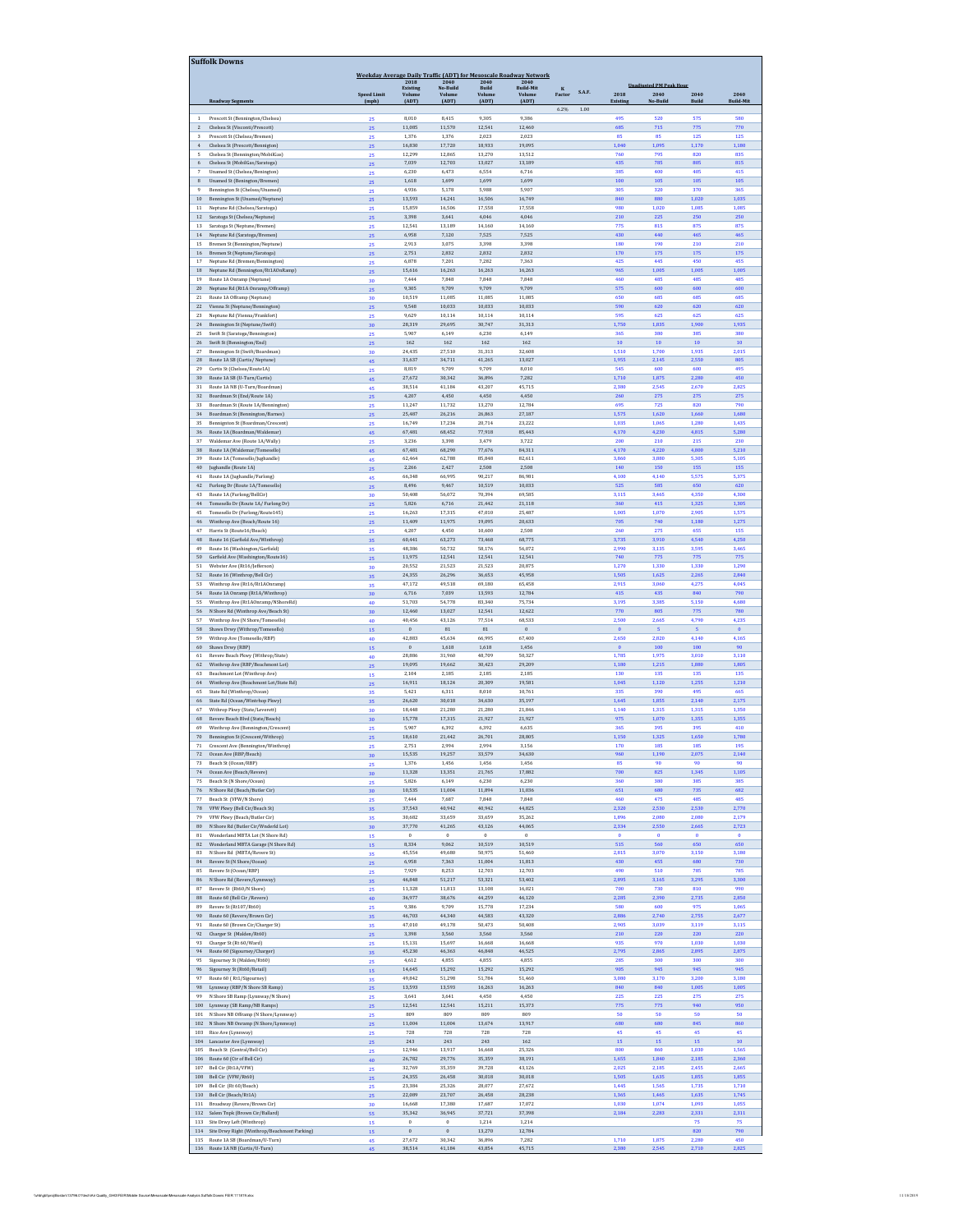#### **Suffolk Downs**

#### **Weekday ATR Volumes**

|                         |                                  | Route 1A (North of Tomesello) [5/3/2017] |              |                          |                   |                                  | Route 1A (North of Tomesello) [5/4/2017] |              |                          |                   | Route 1A (North of Tomesello) [5/9/2017] |                  |                |                          |                   |                                  | <b>Weekday Average</b> |              |                          |
|-------------------------|----------------------------------|------------------------------------------|--------------|--------------------------|-------------------|----------------------------------|------------------------------------------|--------------|--------------------------|-------------------|------------------------------------------|------------------|----------------|--------------------------|-------------------|----------------------------------|------------------------|--------------|--------------------------|
|                         |                                  |                                          |              | <b>Peak Period Data</b>  |                   |                                  |                                          |              | <b>Peak Period Data</b>  |                   |                                          |                  |                | <b>Peak Period Data</b>  |                   |                                  |                        |              | <b>Peak Period Data</b>  |
| <b>Begin Time</b>       | <b>Volume</b>                    | <b>V/C Ratio</b>                         | <b>Hours</b> | Volume                   | <b>Begin Time</b> | <b>Volume</b>                    | <b>V/C Ratio</b>                         | <b>Hours</b> | Volume                   | <b>Begin Time</b> | <b>Volume</b>                            | <b>V/C Ratio</b> | <b>Hours</b>   | <b>Volume</b>            | <b>Begin Time</b> | <b>Volume</b>                    | V/C Ratio              | Hours        | <b>Volume</b>            |
| 12:00 AM                | 947                              | 0.23                                     | $\Omega$     | $\mathbf{0}$             | 12:00 AM          | 891                              | 0.23                                     | $\mathbf{0}$ | $\Omega$                 | 12:00 AM          | 750                                      | 0.18             | $\mathbf{0}$   | $\Omega$                 | 12:00 AM          | 863                              | 0.21                   | $\Omega$     | $\mathbf{0}$             |
| $1:00$ AM               | 515                              | 0.13                                     | $\Omega$     | $\Omega$                 | 1:00 AM           | 524                              | 0.13                                     | $\Omega$     | $\Omega$                 | 1:00 AM           | 537                                      | 0.13             | $\Omega$       | $\Omega$                 | $1:00$ AM         | 525                              | 0.13                   | $\Omega$     | $\Omega$                 |
| 2:00 AM                 | 413                              | 0.10                                     | $\Omega$     | $\mathbf{0}$             | 2:00 AM           | 474                              | 0.10                                     | $\mathbf{0}$ | $\Omega$                 | 2:00 AM           | 385                                      | 0.09             | $\mathbf{0}$   | $\Omega$                 | 2:00 AM           | 424                              | 0.10                   | $\Omega$     | $\Omega$                 |
| 3:00 AM                 | 532                              | 0.13                                     | $\Omega$     | $\Omega$                 | 3:00 AM           | 546                              | 0.13                                     | $\Omega$     | $\Omega$                 | 3:00 AM           | 500                                      | 0.12             | $\Omega$       | $\Omega$                 | 3:00 AM           | 526                              | 0.13                   | $\Omega$     | $\Omega$                 |
| 4:00 AM                 | 1,042                            | 0.26                                     | $\Omega$     | $\Omega$                 | 4:00 AM           | 1,098                            | 0.26                                     | $\mathbf{0}$ | $\Omega$                 | 4:00 AM           | 1,028                                    | 0.25             | $\Omega$       | $\Omega$                 | 4:00 AM           | 1,056                            | 0.26                   | $\Omega$     | $\Omega$                 |
| 5:00 AM                 | 2,206                            | 0.54                                     | $\Omega$     | $\Omega$                 | 5:00 AM           | 2,240                            | 0.54                                     | $\mathbf{0}$ | $\Omega$                 | 5:00 AM           | 2,187                                    | 0.54             | $\Omega$       | $\Omega$                 | 5:00 AM           | 2,211                            | 0.54                   | $\Omega$     | $\Omega$                 |
| 6:00 AM                 | 2,769                            | 0.68                                     | $\Omega$     | $\Omega$                 | 6:00 AM           | 2,892                            | 0.68                                     | $\mathbf{0}$ | $\Omega$                 | 6:00 AM           | 2,945                                    | 0.73             | $\Omega$       | $\Omega$                 | 6:00 AM           | 2,869                            | 0.71                   | $\Omega$     | $\Omega$                 |
| 7:00 AM                 | 2,945                            | 0.73                                     | $\Omega$     | $\Omega$                 | 7:00 AM           | 3,057                            | 0.73                                     | $\Omega$     | $\Omega$                 | 7:00 AM           | 2,954                                    | 0.73             | $\Omega$       | $\Omega$                 | 7:00 AM           | 2,985                            | 0.74                   | $\Omega$     | $\Omega$                 |
| 8:00 AM                 | 3,033                            | 0.75                                     | $\Omega$     | $\Omega$                 | 8:00 AM           | 3,063                            | 0.75                                     | $\mathbf{0}$ | $\Omega$                 | 8:00 AM           | 3,117                                    | 0.77             | $\mathbf{1}$   | 3.117                    | 8:00 AM           | 3,071                            | 0.76                   |              | 3,071                    |
| 9:00 AM                 | 3.170                            | 0.78                                     |              | 3.170                    | 9:00 AM           | 3.185                            | 0.78                                     |              | 3.170                    | 9:00 AM           | 2.989                                    | 0.74             | $\overline{1}$ | 2.989                    | 9:00 AM           | 3,115                            | 0.77                   |              | 3,115                    |
| 10:00 AM                | 3,241                            | 0.80                                     |              | 3.241                    | 10:00 AM          | 3,197                            | 0.80                                     |              | 3.241                    | 10:00 AM          | 3.001                                    | 0.74             | 1              | 3,001                    | 10:00 AM          | 3,146                            | 0.77                   | $\mathbf{1}$ | 3,146                    |
| 11:00 AM                | 3.146                            | 0.77                                     |              | 3.146                    | 11:00 AM          | 3.063                            | 0.77                                     | $\Omega$     | $\Omega$                 | 11:00 AM          | 2.941                                    | 0.72             | $\Omega$       | $\Omega$                 | 11:00 AM          | 3,050                            | 0.75                   | $\Omega$     | $\Omega$                 |
| 12:00 PM                | 3,115                            | 0.77                                     | $\Omega$     | $\mathbf{0}$             | 12:00 PM          | 3,269                            | 0.77                                     |              | 3,115                    | 12:00 PM          | 2,919                                    | 0.72             | $\Omega$       | $\Omega$                 | 12:00 PM          | 3,101                            | 0.76                   |              | 3,101                    |
| 1:00 PM                 | 3,167                            | 0.78                                     |              | 3,167                    | 1:00 PM           | 3,290                            | 0.78                                     |              | 3.167                    | 1:00 PM           | 2.987                                    | 0.74             | $\overline{1}$ | 2,987                    | 1:00 PM           | 3,148                            | 0.78                   |              | 3,148                    |
| 2:00 PM                 | 3,356                            | 0.83                                     |              | 3,356                    | $2:00$ PM         | 3,579                            | 0.83                                     |              | 3,356                    | 2:00 PM           | 3,453                                    | 0.85             | $\overline{1}$ | 3,453                    | 2:00 PM           | 3,463                            | 0.85                   | $\mathbf{1}$ | 3,463                    |
| 3:00 PM                 | 3,509                            | 0.86                                     |              | 3.509                    | 3:00 PM           | 3,725                            | 0.86                                     |              | 3.509                    | 3:00 PM           | 3.613                                    | 0.89             | $\mathbf{1}$   | 3,613                    | 3:00 PM           | 3,616                            | 0.89                   | $\mathbf{1}$ | 3,616                    |
| 4:00 PM                 | 3,400                            | 0.84                                     |              | 3,400                    | 4:00 PM           | 3,585                            | 0.84                                     |              | 3,400                    | 4:00 PM           | 3,515                                    | 0.87             | $\mathbf{1}$   | 3,515                    | 4:00 PM           | 3,500                            | 0.86                   | $\mathbf{1}$ | 3,500                    |
| 5:00 PM                 | 3,059                            | 0.75                                     | $\Omega$     | $\Omega$                 | 5:00 PM           | 3,526                            | 0.75                                     |              | 3.059                    | 5:00 PM           | 3,516                                    | 0.87             | $\overline{1}$ | 3,516                    | 5:00 PM           | 3,367                            | 0.83                   |              | 3,367                    |
| 6:00 PM                 | 3,342                            | 0.82                                     |              | 3.342                    | 6:00 PM           | 3,382                            | 0.82                                     |              | 3.342                    | 6:00 PM           | 3.298                                    | 0.81             | $\overline{1}$ | 3.298                    | 6:00 PM           | 3,341                            | 0.82                   |              | 3,341                    |
| 7:00 PM                 | 3.025                            | 0.75                                     | $\Omega$     | $\overline{0}$           | 7:00 PM           | 3.008                            | 0.75                                     | $\Omega$     | $\Omega$                 | 7:00 PM           | 2.806                                    | 0.69             | $\Omega$       | $\Omega$                 | 7:00 PM           | 2.946                            | 0.73                   | $\Omega$     | $\bf{0}$                 |
| 8:00 PM                 | 2,516                            | 0.62                                     | $\Omega$     | $\mathbf{0}$             | 8:00 PM           | 2,675                            | 0.62                                     | $\mathbf{0}$ | $\Omega$                 | 8:00 PM           | 2.293                                    | 0.56             | $\mathbf{0}$   | $\Omega$                 | 8:00 PM           | 2,495                            | 0.61                   | $\Omega$     | $\mathbf{0}$             |
| 9:00 PM                 | 2.174                            | 0.54                                     | $\Omega$     | $\Omega$                 | 9:00 PM           | 2.301                            | 0.54                                     | $\Omega$     | $\Omega$                 | 9:00 PM           | 2.164                                    | 0.53             | $\Omega$       | $\Omega$                 | 9:00 PM           | 2,213                            | 0.55                   | $\Omega$     | $\Omega$                 |
| 10:00 PM                | 1.859                            | 0.46                                     | $\Omega$     | $\mathbf{0}$             | 10:00 PM          | 2,065                            | 0.46                                     | $\mathbf{0}$ | $\Omega$                 | 10:00 PM          | 1,909                                    | 0.47             | $\mathbf{0}$   | $\Omega$                 | 10:00 PM          | 1,944                            | 0.48                   | $\Omega$     | $\mathbf{0}$             |
| 11:00 PM                | 1.493                            | 0.37                                     |              | $\Omega$                 | 11:00 PM          | 1.729                            | 0.37                                     | $\Omega$     | $\Omega$                 | 11:00 PM          | 1.386                                    | 0.34             | $\Omega$       | $\Omega$                 | 11:00 PM          | 1.536                            | 0.38                   | $\Omega$     | $\Omega$                 |
|                         |                                  |                                          |              |                          |                   |                                  |                                          |              |                          |                   |                                          |                  |                |                          |                   |                                  |                        |              |                          |
| Total                   | 57,974                           |                                          | 8            | 26,331                   | Total             | 60,364                           |                                          | -9           | 29,359                   | Total             | 57,193                                   |                  | -9             | 29.489                   | Total             | 58.510                           |                        | 10           | 32,867                   |
|                         |                                  |                                          |              |                          |                   |                                  |                                          |              |                          |                   |                                          |                  |                |                          |                   |                                  |                        |              |                          |
| <b>Roadway Capacity</b> |                                  | Crit. V/C                                |              | <b>Critical Capacity</b> |                   | <b>Roadway Capacity</b>          | Crit. V/C                                |              | <b>Critical Capacity</b> |                   | <b>Roadway Capacity</b>                  | Crit. V/C        |                | <b>Critical Capacity</b> |                   | <b>Roadway Capacity</b>          | Crit. V/C              |              | <b>Critical Capacity</b> |
| 4,060                   |                                  | 77%                                      |              | 3,126                    | 4,060             |                                  | 76%                                      | 3,086        |                          |                   | 4,060                                    | 73%              |                | 2,964                    | 4,060             |                                  | 75%                    |              | 3,059                    |
| Peak Hour (K) Factor    |                                  | 0.061                                    |              |                          |                   | Peak Hour (K) Factor             | 0.062                                    |              |                          |                   | Peak Hour (K) Factor                     | 0.063            |                |                          |                   | Peak Hour (K) Factor             | 0.062                  |              |                          |
|                         |                                  |                                          |              |                          |                   |                                  |                                          |              |                          |                   |                                          |                  |                |                          |                   |                                  |                        |              |                          |
|                         | <b>Peak Period Volume Factor</b> |                                          | 0.454        |                          |                   | <b>Peak Period Volume Factor</b> |                                          | 0.486        |                          |                   | <b>Peak Period Volume Factor</b>         |                  | 0.516          |                          |                   | <b>Peak Period Volume Factor</b> |                        | 0.562        |                          |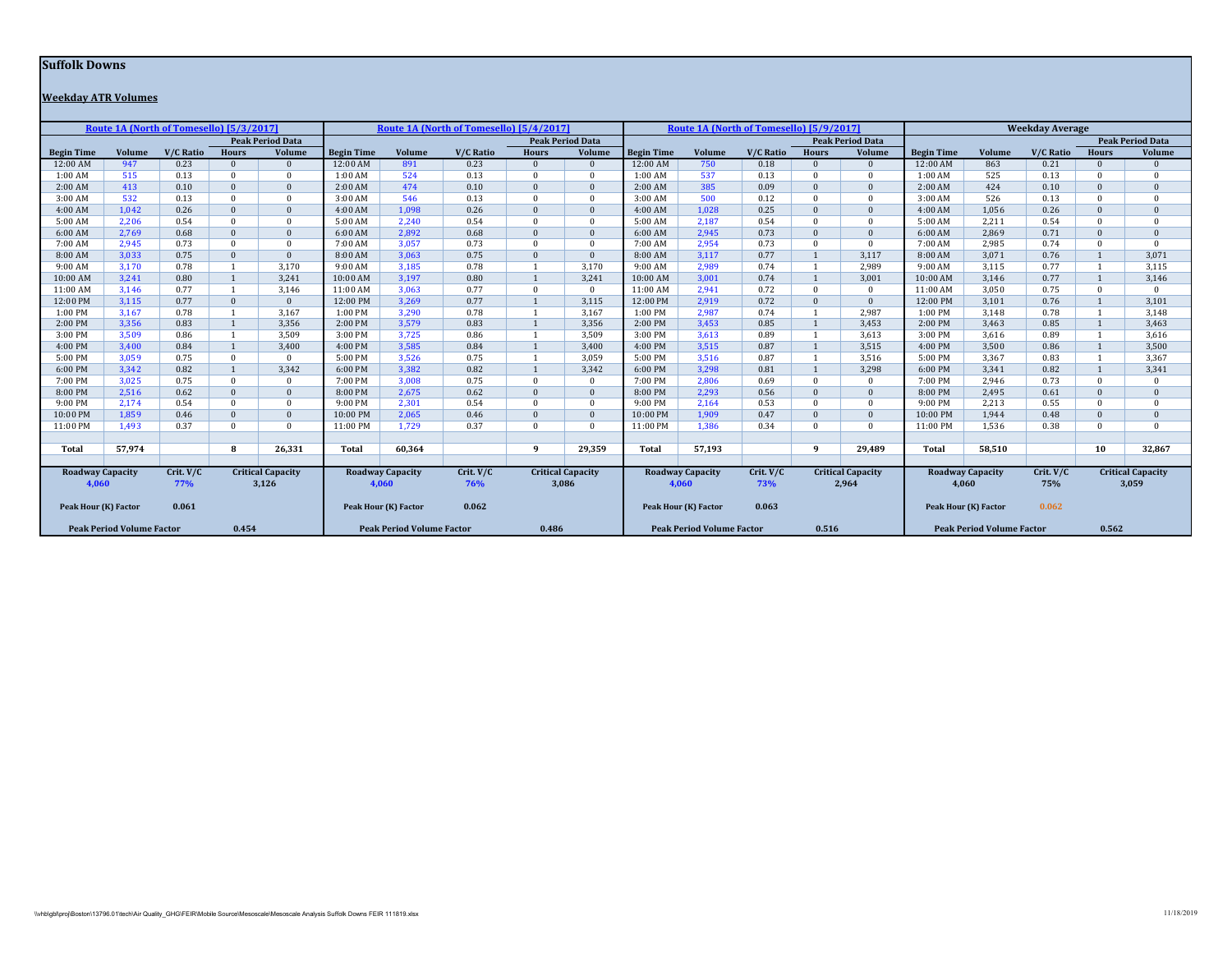|                 |                                                                      |                         |                               | <b>Emissions Factors By Link (g/mi)</b> |              |                                                 |                           |                         |                    |                           |              |                    |                           |
|-----------------|----------------------------------------------------------------------|-------------------------|-------------------------------|-----------------------------------------|--------------|-------------------------------------------------|---------------------------|-------------------------|--------------------|---------------------------|--------------|--------------------|---------------------------|
|                 |                                                                      |                         | 2018                          |                                         |              | <b>Emission Factors From MOVES2014a</b><br>2040 |                           |                         | 2040               |                           |              | 2040               |                           |
|                 | <b>Roadway Segments</b>                                              |                         | <b>Existing</b><br><b>VOC</b> |                                         | $NO_x$       | <b>No Build</b>                                 |                           |                         | <b>Build</b>       |                           | $NO_x$       | <b>Build-Mit</b>   |                           |
| $\overline{1}$  | Prescott St (Bennington/Chelsea)                                     | NO <sub>x</sub><br>0.26 | 3.81                          | CO <sub>2</sub><br>477.04               | 0.04         | <b>VOC</b><br>1.73                              | CO <sub>2</sub><br>295.23 | NO <sub>x</sub><br>0.04 | <b>VOC</b><br>1.73 | CO <sub>2</sub><br>295.23 | 0.04         | <b>VOC</b><br>1.73 | CO <sub>2</sub><br>295.23 |
| 2               | Chelsea St (Visconti/Prescott)                                       | 0.26                    | 0.24                          | 477.04                                  | 0.04         | 0.11                                            | 295.23                    | 0.04                    | 0.11               | 295.23                    | 0.04         | 0.11               | 295.23                    |
| 3               | Prescott St (Chelsea/Bremen)                                         | 0.28                    | 1.95                          | 496.06                                  | 0.04         | 0.88                                            | 307.24                    | 0.04                    | 0.88               | 307.24                    | 0.04         | 0.88               | 307.24                    |
| $\overline{4}$  | Chelsea St (Prescott/Bennigton)                                      | 0.29                    | 1.33                          | 502.06                                  | 0.05         | 0.60                                            | 311.05                    | 0.05                    | 0.60               | 311.05                    | 0.05         | 0.60               | 311.05                    |
| 5<br>6          | Chelsea St (Bennington/MobilGas)<br>Chelsea St (MobilGas/Saratoga)   | 0.32<br>0.28            | 1.33<br>1.33                  | 530.03<br>490.08                        | 0.05<br>0.04 | 0.60<br>0.60                                    | 328.91<br>303.46          | 0.05<br>0.04            | 0.60<br>0.60       | 328.91<br>303.46          | 0.05<br>0.04 | 0.60<br>0.60       | 328.91<br>303.46          |
| $7\phantom{.0}$ | Unamed St (Chelsea/Benington)                                        | 0.32                    | 2.58                          | 530.03                                  | 0.05         | 1.16                                            | 328.91                    | 0.05                    | 1.16               | 328.91                    | 0.05         | 1.16               | 328.91                    |
| 8               | Unamed St (Benington/Bremen)                                         | 0.30                    | 3.82                          | 515.87                                  | 0.05         | 1.73                                            | 319.86                    | 0.05                    | 1.73               | 319.86                    | 0.05         | 1.73               | 319.86                    |
| 9               | Bennington St (Chelsea/Unamed)                                       | 0.28                    | 1.15                          | 498.88                                  | 0.05         | 0.52                                            | 309.01                    | 0.05                    | 0.52               | 309.01                    | 0.05         | 0.52               | 309.01                    |
| 10              | Bennington St (Unamed/Neptune)                                       | 0.27                    | 0.76                          | 484.11                                  | 0.04         | 0.34                                            | 299.71                    | 0.04                    | 0.34               | 299.71                    | 0.04         | 0.34               | 299.71                    |
| 11<br>12        | Neptune Rd (Chelsea/Saratoga)<br>Saratoga St (Chelsea/Neptune)       | 0.35<br>0.26            | 3.82<br>1.95                  | 557.20<br>477.04                        | 0.06<br>0.04 | 1.73<br>0.88                                    | 346.28<br>295.23          | 0.06<br>0.04            | 1.73<br>0.88       | 346.28<br>295.23          | 0.06<br>0.04 | 1.73<br>0.88       | 346.28<br>295.23          |
| 13              | Saratoga St (Neptune/Bremen)                                         | 0.31                    | 1.58                          | 524.40                                  | 0.05         | 0.71                                            | 325.28                    | 0.05                    | 0.71               | 325.28                    | 0.05         | 0.71               | 325.28                    |
| 14              | Neptune Rd (Saratoga/Bremen)                                         | 0.35                    | 3.82                          | 557.20                                  | 0.06         | 1.73                                            | 346.28                    | 0.06                    | 1.73               | 346.28                    | 0.06         | 1.73               | 346.28                    |
| 15              | Bremen St (Bennington/Neptune)                                       | 0.26                    | 2.57                          | 477.04                                  | 0.04         | 1.16                                            | 295.23                    | 0.04                    | 1.16               | 295.23                    | 0.04         | 1.16               | 295.23                    |
| 16              | Bremen St (Neptune/Saratoga)                                         | 0.29                    | 1.58                          | 507.36                                  | 0.05<br>0.04 | 0.71<br>1.73                                    | 314.41                    | 0.05                    | 0.71               | 314.41                    | 0.05<br>0.04 | 0.71<br>1.73       | 314.41                    |
| 17<br>18        | Neptune Rd (Bremen/Bennington)<br>Neptune Rd (Bennington/Rt1AOnRamp) | 0.26<br>0.26            | 3.81<br>3.81                  | 477.04<br>477.04                        | 0.04         | 1.73                                            | 295.23<br>295.23          | 0.04<br>0.04            | 1.73<br>1.73       | 295.23<br>295.23          | 0.04         | 1.73               | 295.23<br>295.23          |
| 19              | Route 1A Onramp (Neptune)                                            | 0.33                    | 0.83                          | 510.38                                  | 0.06         | 0.37                                            | 317.82                    | 0.06                    | 0.37               | 317.82                    | 0.06         | 0.37               | 317.82                    |
| 20              | Neptune Rd (Rt1A Onramp/Offramp)                                     | 0.26                    | 3.81                          | 477.04                                  | 0.04         | 1.73                                            | 295.23                    | 0.04                    | 1.73               | 295.23                    | 0.04         | 1.73               | 295.23                    |
| 21              | Route 1A Offramp (Neptune)                                           | 0.18                    | 0.81                          | 362.45                                  | 0.03         | 0.36                                            | 224.15                    | 0.03                    | 0.36               | 224.15                    | 0.03         | 0.36               | 224.15                    |
| 22              | Vienna St (Neptune/Bennington)                                       | 0.28                    | 1.15                          | 498.88                                  | 0.05         | 0.52                                            | 309.01                    | 0.05                    | 0.52               | 309.01                    | 0.05         | 0.52               | 309.01                    |
| 23<br>24        | Neptune Rd (Vienna/Frankfort)<br>Bennington St (Neptune/Swift)       | 0.43<br>0.28            | 2.59<br>0.49                  | 639.58<br>463.01                        | 0.08<br>0.05 | 1.17<br>0.22                                    | 398.49<br>287.84          | 0.08<br>0.05            | 1.17<br>0.22       | 398.49<br>287.84          | 0.08<br>0.05 | 1.17<br>0.22       | 398.49<br>287.84          |
| 25              | Swift St (Saratoga/Bennington)                                       | 0.33                    | 1.96                          | 537.13                                  | 0.06         | 0.88                                            | 333.45                    | 0.06                    | 0.88               | 333.45                    | 0.06         | 0.88               | 333.45                    |
| 26              | Swift St (Bennington/End)                                            | 0.45                    | 1.35                          | 656.61                                  | 0.09         | 0.61                                            | 409.24                    | 0.09                    | 0.61               | 409.24                    | 0.09         | 0.61               | 409.24                    |
| 27              | Bennington St (Swift/Boardman)                                       | 0.25                    | 0.16                          | 432.31                                  | 0.04         | 0.07                                            | 268.40                    | 0.04                    | 0.07               | 268.40                    | 0.04         | 0.07               | 268.40                    |
| 28              | Route 1A SB (Curtis/Neptune)                                         | 0.30                    | 0.32                          | 437.29                                  | 0.06         | 0.14                                            | 271.51                    | 0.06                    | 0.14               | 271.51                    | 0.06         | 0.14               | 271.51                    |
| 29<br>30        | Curtis St (Chelsea/Route1A)<br>Route 1A SB (U-Turn/Curtis)           | 0.38<br>0.26            | 1.16<br>0.41                  | 592.55<br>404.24                        | 0.07<br>0.05 | 0.52<br>0.18                                    | 368.70<br>250.76          | 0.07<br>0.05            | 0.52<br>0.18       | 368.70<br>250.76          | 0.07<br>0.05 | 0.52<br>0.18       | 368.70<br>250.76          |
| 31              | Route 1A NB (U-Turn/Boardman)                                        | 0.26                    | 0.21                          | 403.06                                  | 0.05         | 0.09                                            | 250.01                    | 0.05                    | 0.09               | 250.01                    | 0.05         | 0.09               | 250.01                    |
| 32              | Boardman St (End/Route 1A)                                           | 0.28                    | 0.76                          | 497.58                                  | 0.05         | 0.34                                            | 308.19                    | 0.05                    | 0.34               | 308.19                    | 0.05         | 0.34               | 308.19                    |
| 33              | Boardman St (Route 1A/Bennington)                                    | 0.28                    | 0.24                          | 491.40                                  | 0.04         | 0.10                                            | 304.29                    | 0.04                    | 0.10               | 304.29                    | 0.04         | 0.10               | 304.29                    |
| 34              | Boardman St (Bennington/Barnes)                                      | 0.30                    | 0.91                          | 511.45                                  | 0.05         | 0.41                                            | 316.98                    | 0.05                    | 0.41               | 316.98                    | 0.05         | 0.41               | 316.98                    |
| 35<br>36        | Bennignton St (Boardman/Crescent)<br>Route 1A (Boardman/Waldemar)    | 0.27<br>0.33            | 0.15<br>0.53                  | 480.56<br>460.51                        | 0.04<br>0.07 | 0.06<br>0.24                                    | 297.45<br>286.27          | 0.04<br>0.07            | 0.06<br>0.24       | 297.45<br>286.27          | 0.04<br>0.07 | 0.06<br>0.24       | 297.45<br>286.27          |
| 37              | Waldemar Ave (Route 1A/Wally)                                        | 0.27                    | 0.18                          | 488.14                                  | 0.04         | 0.08                                            | 302.22                    | 0.04                    | 0.08               | 302.22                    | 0.04         | 0.08               | 302.22                    |
| 38              | Route 1A (Waldemar/Tomesello)                                        | 0.44                    | 0.92                          | 558.23                                  | 0.10         | 0.41                                            | 348.23                    | 0.10                    | 0.41               | 348.23                    | 0.10         | 0.41               | 348.23                    |
| 39              | Route 1A (Tomesello/Jughandle)                                       | 0.47                    | 1.03                          | 584.55                                  | 0.11         | 0.46                                            | 364.86                    | 0.11                    | 0.46               | 364.86                    | 0.11         | 0.46               | 364.86                    |
| 40<br>41        | Jughandle (Route 1A)<br>Route 1A (Jughandle/Furlong)                 | 0.26<br>0.23            | 0.83<br>0.21                  | 477.04<br>374.74                        | 0.04<br>0.04 | 0.37<br>0.09                                    | 295.23<br>232.17          | 0.04<br>0.04            | 0.37<br>0.09       | 295.23<br>232.17          | 0.04<br>0.04 | 0.37<br>0.09       | 295.23<br>232.17          |
| 42              | Furlong Dr (Route 1A/Tomesello)                                      | 0.26                    | 0.24                          | 478.47                                  | 0.04         | 0.10                                            | 296.12                    | 0.04                    | 0.10               | 296.12                    | 0.04         | 0.10               | 296.12                    |
| 43              | Route 1A (Furlong/BellCir)                                           | 0.28                    | 0.22                          | 465.32                                  | 0.05         | 0.09                                            | 289.33                    | 0.05                    | 0.09               | 289.33                    | 0.05         | 0.09               | 289.33                    |
|                 | Tomesello Dr (Route 1A/Furlong Dr)                                   | 0.26                    | 0.17                          | 477.04                                  | 0.04         | 0.07                                            | 295.23                    | 0.04                    | 0.07               | 295.23                    | 0.04         | 0.07               | 295.23                    |
| 45              | Tomesello Dr (Furlong/Route145)                                      | 0.26                    | 0.39                          | 477.04                                  | 0.04         | 0.17                                            | 295.23                    | 0.04                    | 0.17               | 295.23                    | 0.04         | 0.17               | 295.23                    |
| 46<br>47        | Winthrop Ave (Beach/Route 16)<br>Harris St (Route16/Beach)           | 0.27<br>0.28            | 0.32<br>0.36                  | 484.38<br>496.25                        | 0.04<br>0.04 | 0.14<br>0.16                                    | 299.88<br>307.37          | 0.04<br>0.04            | 0.14<br>0.16       | 299.88<br>307.37          | 0.04<br>0.04 | 0.14<br>0.16       | 299.88<br>307.37          |
| 48              | Route 16 (Garfield Ave/Winthrop)                                     | 0.24                    | 0.12                          | 404.56                                  | 0.04         | 0.05                                            | 250.59                    | 0.04                    | 0.05               | 250.59                    | 0.04         | 0.05               | 250.59                    |
| 49              | Route 16 (Washington/Garfield)                                       | 0.30                    | 0.31                          | 462.73                                  | 0.05         | 0.13                                            | 287.25                    | 0.05                    | 0.13               | 287.25                    | 0.05         | 0.13               | 287.25                    |
| 50              | Garfield Ave (Washington/Route16)                                    | 0.27                    | 0.29                          | 488.18                                  | 0.04         | 0.13                                            | 302.25                    | 0.04                    | 0.13               | 302.25                    | 0.04         | 0.13               | 302.25                    |
| 51              | Webster Ave (Rt16/Jefferson)                                         | 0.27                    | $1.01$                        | 456.22                                  | 0.05         | 0.45                                            | 283.56                    | 0.05                    | 0.45               | 283.56                    | 0.05         | 0.45               | 283.56                    |
| 52<br>53        | Route 16 (Winthrop/Bell Cir)<br>Winthrop Ave (Rt16/Rt1A0nramp)       | 0.25<br>0.29            | 0.30<br>0.69                  | 421.10<br>457.38                        | 0.05<br>0.05 | 0.13<br>0.31                                    | 260.95<br>283.84          | 0.05<br>0.05            | 0.13<br>0.31       | 260.95<br>283.84          | 0.05<br>0.05 | 0.13<br>0.31       | 260.95<br>283.84          |
| 54              | Route 1A Onramp (Rt1A/Winthrop)                                      | 0.19                    | 0.60                          | 366.00                                  | 0.03         | 0.27                                            | 226.40                    | 0.03                    | 0.27               | 226.40                    | 0.03         | 0.27               | 226.40                    |
| 55              | Winthrop Ave (Rt1AOnramp/NShoreRd)                                   | 0.26                    | 0.25                          | 414.85                                  | 0.05         | 0.11                                            | 257.26                    | 0.05                    | 0.11               | 257.26                    | 0.05         | 0.11               | 257.26                    |
| 56              | N Shore Rd (Winthrop Ave/Beach St)                                   | 0.26                    | 0.20                          | 442.51                                  | 0.04         | 0.09                                            | 274.89                    | 0.04                    | 0.09               | 274.89                    | 0.04         | 0.09               | 274.89                    |
| 57              | Winthrop Ave (N Shore/Tomesello)                                     | 0.23                    | 1.55                          | 386.20                                  | 0.04         | 0.70                                            | 239.23                    | 0.04                    | 0.70               | 239.23                    | 0.04         | 0.70               | 239.23                    |
| 58<br>59        | Shaws Drwy (Withrop/Tomesello)<br>Withrop Ave (Tomesello/RBP)        | 0.32<br>0.23            | 1.18<br>0.52                  | 625.58<br>386.20                        | 0.05<br>0.04 | 0.53<br>0.23                                    | 386.97<br>239.23          | 0.05<br>0.04            | 0.53<br>0.23       | 386.97<br>239.23          | 0.05<br>0.04 | 0.53<br>0.23       | 386.97<br>239.23          |
| 60              | Shaws Drwy (RBP)                                                     | 0.32                    | 1.61                          | 625.58                                  | 0.05         | 0.73                                            | 386.97                    | 0.05                    | 0.73               | 386.97                    | 0.05         | 0.73               | 386.97                    |
| 61              | Revere Beach Pkwy (Withrop/State)                                    | 0.24                    | 0.31                          | 391.22                                  | 0.04         | 0.14                                            | 242.41                    | 0.04                    | 0.14               | 242.41                    | 0.04         | 0.14               | 242.41                    |
| 62              | Winthrop Ave (RBP/Beachmont Lot)                                     | 0.28                    | 0.66                          | 489.31                                  | 0.04         | 0.29                                            | 302.96                    | 0.04                    | 0.29               | 302.96                    | 0.04         | 0.29               | 302.96                    |
| 63              | Beachmont Lot (Winthrop Ave)                                         | 0.32                    | 1.18                          | 625.58                                  | 0.05         | 0.53                                            | 386.97                    | 0.05                    | 0.53               | 386.97                    | 0.05         | 0.53               | 386.97                    |
| 64              | Winthrop Ave (Beachmont Lot/State Rd)                                | 0.40<br>0.27            | 0.93<br>0.36                  | 611.34<br>435.97                        | 0.07<br>0.05 | 0.41<br>0.16                                    | 380.64                    | 0.07<br>0.05            | 0.41<br>0.16       | 380.64<br>270.33          | 0.07<br>0.05 | 0.41<br>0.16       | 380.64                    |
| 65<br>66        | State Rd (Winthrop/Ocean)<br>State Rd (Ocean/Wintrhop Pkwy)          | 0.23                    | 0.89                          | 401.36                                  | 0.04         | 0.40                                            | 270.33<br>248.56          | 0.04                    | 0.40               | 248.56                    | 0.04         | 0.40               | 270.33<br>248.56          |
| 67              | Withrop Pkwy (State/Leverett)                                        | 0.25                    | 0.26                          | 436.79                                  | 0.04         | 0.11                                            | 271.26                    | 0.04                    | 0.11               | 271.26                    | 0.04         | 0.11               | 271.26                    |
| 68              | Revere Beach Blvd (State/Beach)                                      | 0.25                    | 0.24                          | 428.89                                  | 0.04         | 0.11                                            | 266.23                    | 0.04                    | 0.11               | 266.23                    | 0.04         | 0.11               | 266.23                    |
| 69              | Winthrop Ave (Bennington/Crescent)                                   | 0.39                    | 0.51                          | 594.04                                  | 0.07         | 0.23                                            | 369.63                    | 0.07                    | 0.23               | 369.63                    | 0.07         | 0.23               | 369.63                    |
| 70              | Bennington St (Crescent/Withrop)                                     | 0.42                    | 1.35                          | 625.37                                  | 0.08         | 0.60                                            | 389.53                    | 0.08                    | 0.60               | 389.53                    | 0.08         | 0.60               | 389.53                    |
| 71<br>72        | Crescent Ave (Bennington/Winthrop)<br>Ocean Ave (RBP/Beach)          | 0.35<br>0.25            | 0.53<br>0.22                  | 561.64<br>433.27                        | 0.06<br>0.04 | 0.24<br>0.10                                    | 349.17<br>269.01          | 0.06<br>0.04            | 0.24<br>0.10       | 349.17<br>269.01          | 0.06<br>0.04 | 0.24<br>0.10       | 349.17<br>269.01          |
|                 |                                                                      |                         |                               |                                         |              |                                                 |                           |                         |                    |                           |              |                    |                           |

**Suffolk Downs**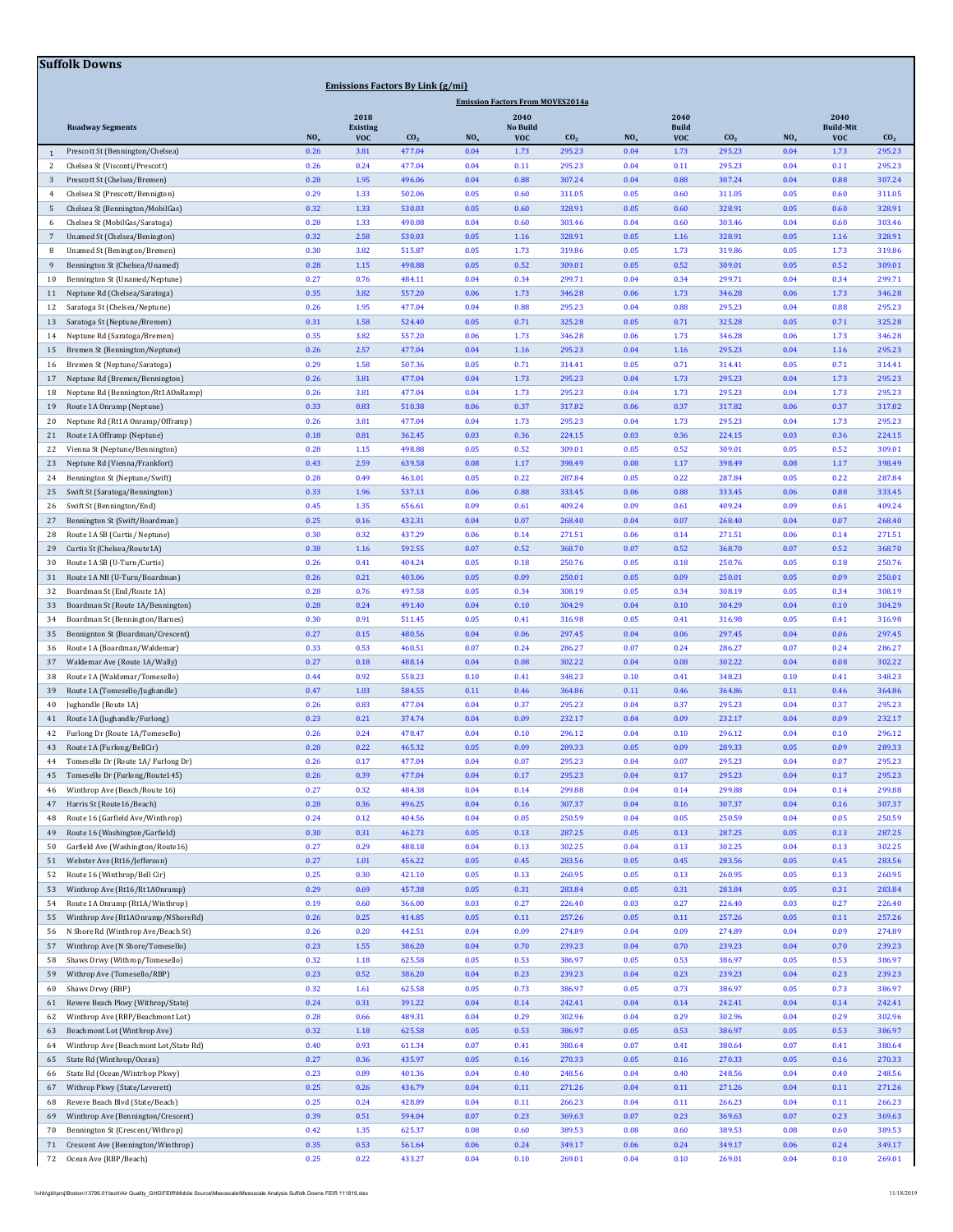| 73  | Beach St (Ocean/RBP)                             | 0.26 | 2.57 | 477.04 | 0.04 | 1.16 | 295.23 | 0.04 | 1.16 | 295.23 | 0.04 | 1.16 | 295.23 |
|-----|--------------------------------------------------|------|------|--------|------|------|--------|------|------|--------|------|------|--------|
| 74  | Ocean Ave (Beach/Revere)                         | 0.25 | 0.17 | 435.28 | 0.04 | 0.07 | 270.31 | 0.04 | 0.07 | 270.31 | 0.04 | 0.07 | 270.31 |
| 75  | Beach St (N Shore/Ocean)                         | 0.31 | 0.92 | 521.06 | 0.05 | 0.41 | 323.13 | 0.05 | 0.41 | 323.13 | 0.05 | 0.41 | 323.13 |
| 76  | N Shore Rd (Beach/Butler Cir)                    | 0.28 | 0.39 | 467.47 | 0.05 | 0.17 | 290.66 | 0.05 | 0.17 | 290.66 | 0.05 | 0.17 | 290.66 |
| 77  | Beach St (VFW/N Shore)                           | 0.30 | 0.32 | 513.65 | 0.05 | 0.14 | 318.41 | 0.05 | 0.14 | 318.41 | 0.05 | 0.14 | 318.41 |
| 78  | VFW Pkwy (Bell Cir/Beach St)                     | 0.24 | 0.69 | 407.65 | 0.04 | 0.31 | 252.51 | 0.04 | 0.31 | 252.51 | 0.04 | 0.31 | 252.51 |
| 79  | VFW Pkwy (Beach/Butler Cir)                      | 0.31 | 0.31 | 471.57 | 0.06 | 0.13 | 292.93 | 0.06 | 0.13 | 292.93 | 0.06 | 0.13 | 292.93 |
| 80  | N Shore Rd (Butler Cir/Wnderld Lot)              | 0.25 | 0.90 | 427.77 | 0.04 | 0.40 | 265.53 | 0.04 | 0.40 | 265.53 | 0.04 | 0.40 | 265.53 |
| 81  | Wonderland MBTA Lot (N Shore Rd)                 | 0.32 | 0.79 | 625.58 | 0.05 | 0.36 | 386.97 | 0.05 | 0.36 | 386.97 | 0.05 | 0.36 | 386.97 |
| 82  | Wonderland MBTA Garage (N Shore Rd)              | 0.32 | 0.79 | 625.58 | 0.05 | 0.36 | 386.97 | 0.05 | 0.36 | 386.97 | 0.05 | 0.36 | 386.97 |
| 83  | N Shore Rd (MBTA/Revere St)                      | 0.25 | 0.28 | 419.10 | 0.04 | 0.12 | 259.71 | 0.04 | 0.12 | 259.71 | 0.04 | 0.12 | 259.71 |
| 84  | Revere St (N Shore/Ocean)                        | 0.28 | 0.52 | 499.26 | 0.05 | 0.23 | 309.25 | 0.05 | 0.23 | 309.25 | 0.05 | 0.23 | 309.25 |
| 85  | Revere St (Ocean/RBP)                            | 0.35 | 1.96 | 557.20 | 0.06 | 0.88 | 346.28 | 0.06 | 0.88 | 346.28 | 0.06 | 0.88 | 346.28 |
| 86  | N Shore Rd (Revere/Lynnway)                      | 0.24 | 0.10 | 405.34 | 0.04 | 0.04 | 251.09 | 0.04 | 0.04 | 251.09 | 0.04 | 0.04 | 251.09 |
| 87  | Revere St (Rt60/N Shore)                         | 0.27 | 0.19 | 480.48 | 0.04 | 0.08 | 297.39 | 0.04 | 0.08 | 297.39 | 0.04 | 0.08 | 297.39 |
| 88  | Route 60 (Bell Cir / Revere)                     | 0.26 | 0.21 | 413.15 | 0.05 | 0.09 | 256.18 | 0.05 | 0.09 | 256.18 | 0.05 | 0.09 | 256.18 |
| 89  | Revere St (Rt107/Rt60)                           | 0.29 | 0.40 | 505.58 | 0.05 | 0.17 | 313.28 | 0.05 | 0.17 | 313.28 | 0.05 | 0.17 | 313.28 |
| 90  | Route 60 (Revere/Brown Cir)                      | 0.24 | 0.27 | 411.52 | 0.04 | 0.12 | 254.95 | 0.04 | 0.12 | 254.95 | 0.04 | 0.12 | 254.95 |
| 91  | Route 60 (Brown Cir/Charger St)                  | 0.25 | 0.25 | 414.22 | 0.04 | 0.11 | 256.64 | 0.04 | 0.11 | 256.64 | 0.04 | 0.11 | 256.64 |
| 92  | Charger St (Malden/Rt60)                         | 0.30 | 0.27 | 513.95 | 0.05 | 0.12 | 318.62 | 0.05 | 0.12 | 318.62 | 0.05 | 0.12 | 318.62 |
| 93  | Charger St (Rt 60/Ward)                          | 0.29 | 0.66 | 506.36 | 0.05 | 0.29 | 313.77 | 0.05 | 0.29 | 313.77 | 0.05 | 0.29 | 313.77 |
| 94  | Route 60 (Sigourney/Charger)                     | 0.30 | 0.51 | 466.91 | 0.06 | 0.23 | 289.94 | 0.06 | 0.23 | 289.94 | 0.06 | 0.23 | 289.94 |
| 95  | Sigourney St (Malden/Rt60)                       | 0.27 | 0.32 | 480.06 | 0.04 | 0.14 | 297.09 | 0.04 | 0.14 | 297.09 | 0.04 | 0.14 | 297.09 |
| 96  | Sigourney St (Rt60/Retail)                       | 0.42 | 0.88 | 733.49 | 0.07 | 0.39 | 455.33 | 0.07 | 0.39 | 455.33 | 0.07 | 0.39 | 455.33 |
| 97  | Route 60 (Rt1/Sigourney)                         | 0.29 | 0.41 | 454.63 | 0.05 | 0.18 | 282.12 | 0.05 | 0.18 | 282.12 | 0.05 | 0.18 | 282.12 |
| 98  | Lynnway (RBP/N Shore SB Ramp)                    | 0.27 | 0.38 | 483.12 | 0.04 | 0.17 | 299.06 | 0.04 | 0.17 | 299.06 | 0.04 | 0.17 | 299.06 |
| 99  | N Shore SB Ramp (Lynnway/N Shore)                | 0.29 | 0.50 | 502.06 | 0.05 | 0.22 | 311.05 | 0.05 | 0.22 | 311.05 | 0.05 | 0.22 | 311.05 |
| 100 | Lynnway (SB Ramp/NB Ramps)                       | 0.26 | 0.76 | 477.04 | 0.04 | 0.34 | 295.23 | 0.04 | 0.34 | 295.23 | 0.04 | 0.34 | 295.23 |
| 101 | N Shore NB Offramp (N Shore/Lynnway)             | 0.11 | 2.55 | 300.96 | 0.02 | 1.16 | 184.59 | 0.02 | 1.16 | 184.59 | 0.02 | 1.16 | 184.59 |
| 102 | N Shore NB Onramp (N Shore/Lynnway)              | 0.31 | 1.15 | 521.68 | 0.05 | 0.52 | 323.58 | 0.05 | 0.52 | 323.58 | 0.05 | 0.52 | 323.58 |
|     | 103 Rice Ave (Lynnway)                           | 0.24 | 1.32 | 453.43 | 0.04 | 0.60 | 280.39 | 0.04 | 0.60 | 280.39 | 0.04 | 0.60 | 280.39 |
| 104 | Lancaster Ave (Lynnway)                          | 0.27 | 0.45 | 481.46 | 0.04 | 0.20 | 298.01 | 0.04 | 0.20 | 298.01 | 0.04 | 0.20 | 298.01 |
| 105 | Beach St (Central/Bell Cir)                      | 0.28 | 0.30 | 490.65 | 0.04 | 0.13 | 303.81 | 0.04 | 0.13 | 303.81 | 0.04 | 0.13 | 303.81 |
| 106 | Route 60 (Ctr of Bell Cir)                       | 0.25 | 1.30 | 400.24 | 0.05 | 0.59 | 248.05 | 0.05 | 0.59 | 248.05 | 0.05 | 0.59 | 248.05 |
| 107 | Bell Cir (Rt1A/VFW)                              | 0.26 | 1.57 | 477.04 | 0.04 | 0.71 | 295.23 | 0.04 | 0.71 | 295.23 | 0.04 | 0.71 | 295.23 |
| 108 | Bell Cir (VFW/Rt60)                              | 0.26 | 1.57 | 477.04 | 0.04 | 0.71 | 295.23 | 0.04 | 0.71 | 295.23 | 0.04 | 0.71 | 295.23 |
| 109 | Bell Cir (Rt 60/Beach)                           | 0.26 | 1.57 | 477.04 | 0.04 | 0.71 | 295.23 | 0.04 | 0.71 | 295.23 | 0.04 | 0.71 | 295.23 |
| 110 | Bell Cir (Beach/Rt1A)                            | 0.26 | 1.57 | 477.04 | 0.04 | 0.71 | 295.23 | 0.04 | 0.71 | 295.23 | 0.04 | 0.71 | 295.23 |
| 111 | Broadway (Revere/Brown Cir)                      | 0.27 | 0.30 | 457.51 | 0.05 | 0.13 | 284.37 | 0.05 | 0.13 | 284.37 | 0.05 | 0.13 | 284.37 |
| 112 | Salem Tnpk (Brown Cir/Ballard)                   | 0.23 | 0.08 | 360.95 | 0.05 | 0.03 | 223.38 | 0.05 | 0.03 | 223.38 | 0.05 | 0.03 | 223.38 |
| 113 | Site Drwy Left (Winthrop)                        |      |      |        | 0.05 | 0.12 | 386.97 | 0.05 | 0.12 | 386.97 | 0.05 | 0.12 | 386.97 |
|     | 114 Site Drwy Right (Winthrop/Beachmont Parking) |      |      |        | 0.05 | 0.12 | 386.97 | 0.05 | 0.12 | 386.97 | 0.05 | 0.12 | 386.97 |
|     | 115 Route 1A SB (Boardman/U-Turn)                | 0.26 | 0.41 | 404.24 | 0.05 | 0.18 | 250.76 | 0.05 | 0.18 | 250.76 | 0.05 | 0.18 | 250.76 |
| 116 | Route 1A NB (Curtis/U-Turn)                      | 0.26 | 0.21 | 403.06 | 0.05 | 0.09 | 250.01 | 0.05 | 0.09 | 250.01 | 0.05 | 0.09 | 250.01 |
|     |                                                  |      |      |        |      |      |        |      |      |        |      |      |        |
|     |                                                  |      |      |        |      |      |        |      |      |        |      |      |        |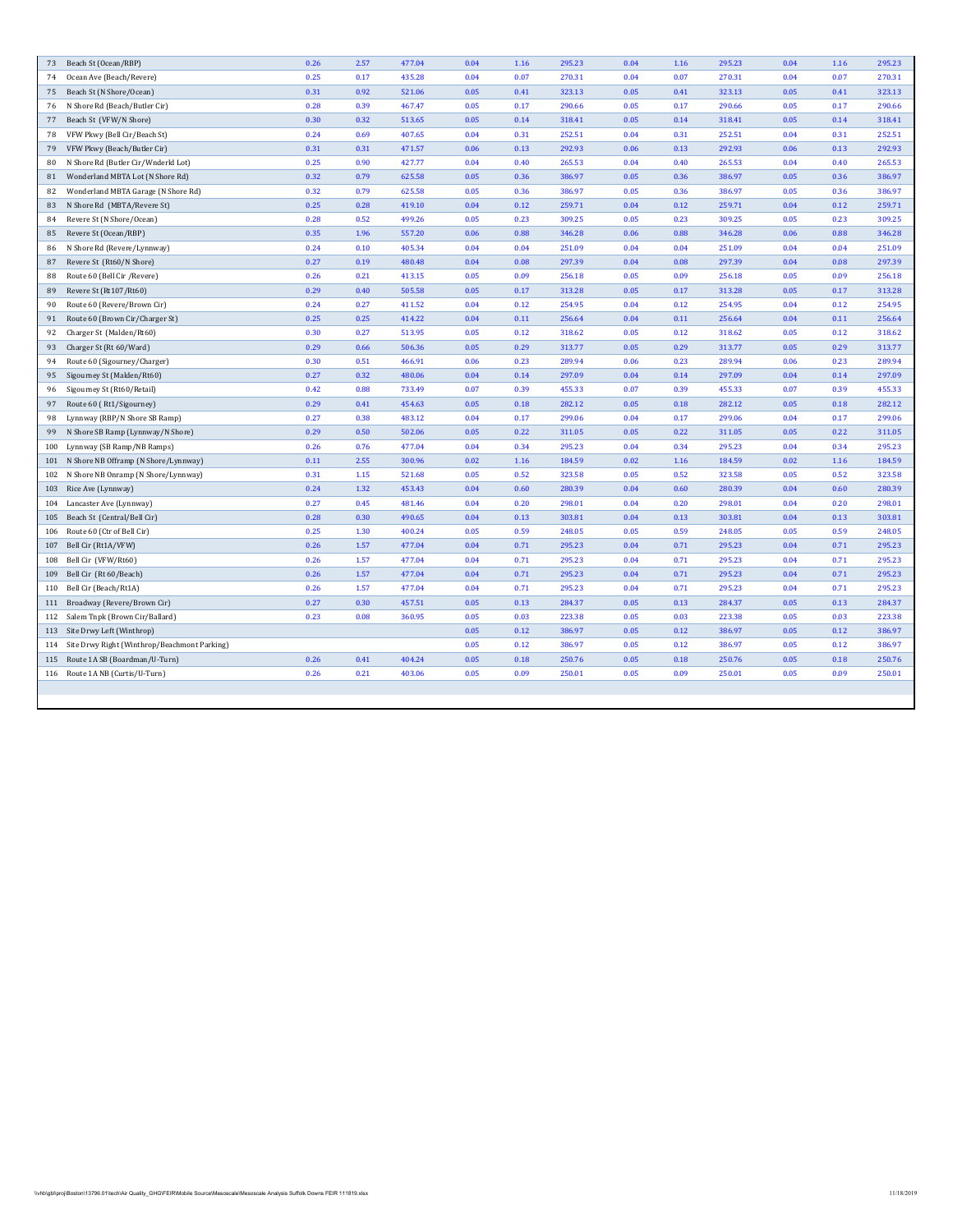| Link No.       | Description                                                                   | <b>Speed Limit</b><br>(mph) | <b>Link Length</b><br>(miles) | Grade<br>(%)  | <b>Directions</b>            |
|----------------|-------------------------------------------------------------------------------|-----------------------------|-------------------------------|---------------|------------------------------|
| $1\,$          | <b>Prescott St (Bennington/Chelsea)</b>                                       | 25                          | 0.02                          | 0.0           | $\overline{2}$               |
| 2              | Chelsea St (Visconti/Prescott)                                                | 25                          | 0.46                          | 0.0           | 2                            |
| 3              | Prescott St (Chelsea/Bremen)                                                  | 25                          | 0.04                          | 0.5           | $\overline{\mathbf{2}}$      |
| $\overline{4}$ | Chelsea St (Prescott/Bennigton)                                               | 25                          | 0.06                          | 0.6           | $\overline{2}$               |
| 5              | Chelsea St (Bennington/MobilGas)                                              | 25                          | 0.06                          | 1.3           | $\overline{\mathbf{2}}$      |
| 6              | Chelsea St (MobilGas/Saratoga)                                                | 25                          | 0.06                          | 0.3           | 2                            |
| 7              | <b>Unamed St (Chelsea/Benington)</b>                                          | 25                          | 0.03                          | 1.3           | 1                            |
| 8              | <b>Unamed St (Benington/Bremen)</b>                                           | 25                          | 0.02                          | 0.9           | 1                            |
| 9              | <b>Bennington St (Chelsea/Unamed)</b>                                         | 25                          | 0.07                          | 0.5           | 1                            |
| 10             | <b>Bennington St (Unamed/Neptune)</b>                                         | 25                          | 0.11                          | 0.2           | $\overline{\mathbf{2}}$      |
| 11             | Neptune Rd (Chelsea/Saratoga)                                                 | 25                          | 0.02                          | 1.9           | $\overline{2}$               |
| 12             | Saratoga St (Chelsea/Neptune)                                                 | 25                          | 0.04                          | 0.0           | 1                            |
| 13             |                                                                               | 25                          | 0.05                          | 1.1           | $\overline{\mathbf{2}}$      |
| 14             | Saratoga St (Neptune/Bremen)<br>Neptune Rd (Saratoga/Bremen)                  | 25                          | 0.02                          | 1.9           | 2                            |
| 15             | <b>Bremen St (Bennington/Neptune)</b>                                         | 25                          | 0.03                          | 0.0           | $\mathbf{1}$                 |
| 16             | <b>Bremen St (Neptune/Saratoga)</b>                                           | 25                          | 0.05                          | 0.8           | 1                            |
| 17             | Neptune Rd (Bremen/Bennington)                                                | 25                          | 0.02                          | 0.0           | $\overline{2}$               |
| 18             | Neptune Rd (Bennington/Rt1AOnRamp)                                            | 25                          | 0.02                          | 0.0           | 2                            |
| 19             | Route 1A Onramp (Neptune)                                                     | 30<br>25                    | 0.10                          | 1.9           | 1<br>2                       |
| 20<br>21       | Neptune Rd (Rt1A Onramp/Offramp)<br>Route 1A Offramp (Neptune)                | 30                          | 0.02<br>0.10                  | 0.0<br>$-1.9$ | 1                            |
| 22             | Vienna St (Neptune/Bennington)                                                | 25                          | 0.07                          | 0.5           | $\mathbf{1}$                 |
| 23             | Neptune Rd (Vienna/Frankfort)                                                 | 25                          | 0.03                          | 3.8           | $\overline{\mathbf{z}}$      |
| 24             | Bennington St (Neptune/Swift)                                                 | 30                          | 0.18                          | 0.8           | $\overline{\mathbf{2}}$      |
| 25             | <b>Swift St (Saratoga/Bennington)</b>                                         | 25                          | 0.04                          | 1.4           | $\overline{2}$               |
| 26             | <b>Swift St (Bennington/End)</b>                                              | 25                          | 0.06                          | 4.1           | $\overline{\mathbf{z}}$      |
| 27             | Bennington St (Swift/Boardman)                                                | 30                          | 0.88                          | 0.1           | $\overline{\mathbf{2}}$      |
| 28             | Route 1A SB (Curtis/Neptune)                                                  | 45                          | 0.29                          | 1.3           | 1                            |
| 29             | Curtis St (Chelsea/Route1A)                                                   | 25                          | 0.07                          | 2.7           | $\overline{\mathbf{2}}$      |
| 30             | Route 1A SB (U-Turn/Curtis)                                                   | 45                          | 0.51                          | 0.4           | 2                            |
| 31<br>32       | Route 1A NB (U-Turn/Boardman)                                                 | 45<br>25                    | 0.21                          | 1.4           | $\overline{\mathbf{2}}$<br>2 |
| 33             | Boardman St (End/Route 1A)<br>Boardman St (Route 1A/Bennington)               | 25                          | 0.11<br>0.47                  | 0.5<br>0.4    | $\overline{\mathbf{z}}$      |
| 34             | <b>Boardman St (Bennington/Barnes)</b>                                        | 25                          | 0.09                          | 0.8           | $\overline{\mathbf{z}}$      |
| 35             | <b>Bennignton St (Boardman/Crescent)</b>                                      | 25                          | 1.10                          | 0.1           | $\overline{2}$               |
| 36             | Route 1A (Boardman/Waldemar)                                                  | 45                          | 0.16                          | 1.8           | $\overline{\mathbf{2}}$      |
| 37             | <b>Waldemar Ave (Route 1A/Wally)</b>                                          | 25                          | 0.73                          | 0.3           | $\overline{2}$               |
| 38             | Route 1A (Waldemar/Tomesello)                                                 | 45                          | 0.09                          | 3.6           | $\overline{\mathbf{z}}$      |
| 39             | Route 1A (Tomesello/Jughandle)                                                | 45                          | 0.08                          | 4.0           | $\overline{\mathbf{2}}$      |
| 40             | Jughandle (Route 1A)                                                          | 25                          | 0.10                          | 0.0           | 1                            |
| 41             | Route 1A (Jughandle/Furlong)                                                  | 45                          | 0.49                          | 0.0           | $\overline{\mathbf{2}}$      |
| 42             | <b>Furlong Dr (Route 1A/Tomesello)</b>                                        | 25                          | 0.47                          | 0.0           | 2                            |
| 43             | Route 1A (Furlong/BellCir)                                                    | 30                          | 0.53                          | 0.9           | $\overline{\mathbf{2}}$      |
| 44             |                                                                               | 25                          | 0.79                          | 0.0           | $\overline{\mathbf{z}}$      |
| 45             | Tomesello Dr (Route 1A/ Furlong Dr)<br><b>Tomesello Dr (Furlong/Route145)</b> | 25                          | 0.24                          | 0.0           | 2                            |
| 46             | Winthrop Ave (Beach/Route 16)                                                 | 25                          | 0.31                          | 0.2           | $\overline{\mathbf{z}}$      |
| 47             | Harris St (Route16/Beach)                                                     | 25                          | 0.27                          | 0.5           | $\overline{\mathbf{2}}$      |
| 48             | Route 16 (Garfield Ave/Winthrop)                                              | 35                          | 1.42                          | 0.1           | $\overline{\mathbf{2}}$      |
| 49             | Route 16 (Washington/Garfield)                                                | 35                          | 0.32                          | 1.4           | $\overline{2}$               |
| 50             | Garfield Ave (Washington/Route16)                                             | 25                          | 0.36                          | 0.3           | $\overline{\mathbf{2}}$      |
| 51             | Webster Ave (Rt16/Jefferson)                                                  | 30                          | 0.08                          | 0.7           | $\overline{2}$               |
| 52             | Route 16 (Winthrop/Bell Cir)                                                  | 35                          | 0.32                          | 0.5           | 2                            |
| 53             | Winthrop Ave (Rt16/Rt1A0nramp)                                                | 35                          | 0.12                          | 1.3           | $\overline{\mathbf{2}}$      |
| 54             | Route 1A Onramp (Rt1A/Winthrop)                                               | 30                          | 0.14                          | $-1.8$        | 1                            |
| 55             | Winthrop Ave (Rt1AOnramp/NShoreRd)                                            | 40                          | 0.39                          | 0.6           | $\overline{\mathbf{2}}$      |
| 56             |                                                                               | 30                          | 0.59                          | 0.4           | 2                            |
| 57             | N Shore Rd (Winthrop Ave/Beach St)<br><b>Winthrop Ave (N Shore/Tomesello)</b> | 40                          | 0.05                          | 0.0           | $\overline{2}$               |
| 58             | Shaws Drwy (Withrop/Tomesello)                                                | 15                          | 0.07                          | 0.0           | $\overline{\mathbf{z}}$      |
| 59             | <b>Withrop Ave (Tomesello/RBP)</b>                                            | 40                          | 0.16                          | 0.0           | $\overline{\mathbf{z}}$      |
| 60             | <b>Shaws Drwy (RBP)</b>                                                       | 15                          | 0.05                          | 0.0           | 1                            |
| 61             | Revere Beach Pkwy (Withrop/State)                                             | 40                          | 0.30                          | 0.1           | $\overline{2}$               |
| 62             | Winthrop Ave (RBP/Beachmont Lot)                                              | 25                          | 0.13                          | 0.3           | $\overline{\mathbf{2}}$      |
| 63             | <b>Beachmont Lot (Winthrop Ave)</b>                                           | 15                          | 0.07                          | 0.0           | $\overline{2}$               |
| 64             | Winthrop Ave (Beachmont Lot/State Rd)                                         | 25                          | 0.09                          | 3.2           | $\overline{\mathbf{z}}$      |
| 65             | State Rd (Winthrop/Ocean)                                                     | 35                          | 0.26                          | 0.8           | $\overline{\mathbf{2}}$      |
| 66             | State Rd (Ocean/Wintrhop Pkwy)                                                | 35                          | 0.09                          | 0.0           | 2                            |
| 67             | Withrop Pkwy (State/Leverett)                                                 | 30                          | 0.39                          | 0.2           | $\overline{\mathbf{2}}$      |
| 68             | Revere Beach Blvd (State/Beach)                                               | 30                          | 0.43                          | 0.0           | 1                            |
| 69             | Winthrop Ave (Bennington/Crescent)                                            | 25                          | 0.18                          | 2.7           | 2                            |
| 70             | <b>Bennington St (Crescent/Withrop)</b>                                       | 25                          | 0.06                          | 3.5           | 2                            |
| 71             | <b>Crescent Ave (Bennington/Winthrop)</b>                                     | 25                          | 0.17                          | 2.0           | $\overline{2}$               |
| 72             | Ocean Ave (RBP/Beach)                                                         | 30                          | 0.49                          | 0.2           | $\overline{\mathbf{z}}$      |
| 73             |                                                                               | 25                          | 0.03                          | 0.0           | $\mathbf{1}$                 |
| 74             | <b>Beach St (Ocean/RBP)</b><br>Ocean Ave (Beach/Revere)                       | 30                          | 0.74                          | 0.2           | $\overline{\mathbf{2}}$      |
| 75             | Beach St (N Shore/Ocean)                                                      | 25                          | 0.09                          | 1.1           | $\overline{2}$               |
| 76             | N Shore Rd (Beach/Butler Cir)                                                 | 30                          | 0.24                          | 0.9           | $\overline{2}$               |
| 77             | Beach St (VFW/N Shore)                                                        | 25                          | 0.32                          | 0.9           | $\overline{2}$               |
| 78             | VFW Pkwy (Bell Cir/Beach St)                                                  | 35                          | 0.12                          | 0.2           | 2                            |
| 79             | VFW Pkwy (Beach/Butler Cir)                                                   | 35                          | 0.32                          | 1.5           | $\overline{\mathbf{2}}$      |
| 80             | N Shore Rd (Butler Cir/Wnderld Lot)                                           | 30                          | 0.09                          | 0.0           | $\overline{\mathbf{2}}$      |
| 81             | <b>Wonderland MBTA Lot (N Shore Rd)</b>                                       | 15                          | 0.11                          | 0.0           | $\mathbf{1}$                 |
| 82             | <b>Wonderland MBTA Garage (N Shore Rd)</b>                                    | 15                          | 0.11                          | 0.0           | 2                            |
| 83             | N Shore Rd (MBTA/Revere St)                                                   | 35                          | 0.35                          | 0.4           | $\overline{2}$               |
| 84             | Revere St (N Shore/Ocean)                                                     | 25                          | 0.17                          | 0.6           | $\overline{\mathbf{z}}$      |
| 85             |                                                                               | 25                          | 0.04                          | 1.9           | 1                            |
| 86             | <b>Revere St (Ocean/RBP)</b><br>N Shore Rd (Revere/Lynnway)                   | 35                          | 1.97                          | 0.1           | $\overline{\mathbf{2}}$      |
| 87             | Revere St (Rt60/N Shore)                                                      | 25                          | 0.70                          | 0.1           | $\overline{2}$               |
| 88             | Route 60 (Bell Cir / Revere)                                                  | 40                          | 0.51                          | 0.6           | $\overline{\mathbf{2}}$      |
| 89             | Revere St (Rt107/Rt60)                                                        | 25                          | 0.24                          | 0.7           | 2                            |
| 90             | Route 60 (Revere/Brown Cir)                                                   | 35                          | 0.37                          | 0.3           | 2                            |
| 91             | Route 60 (Brown Cir/Charger St)                                               | 35                          | 0.41                          | 0.3           | $\overline{\mathbf{c}}$      |
| 92             | Charger St (Malden/Rt60)                                                      | 25                          | 0.40                          | 0.9           | 1                            |
| 93             | Charger St (Rt 60/Ward)                                                       | 25                          | 0.13                          | 0.7           | $\overline{\mathbf{2}}$      |
| 94             | Route 60 (Sigourney/Charger)                                                  | 35                          | 0.17                          | 1.4           | 2                            |
| 95             | Sigourney St (Malden/Rt60)                                                    | 25                          | 0.31                          | 0.1           | $\mathbf{1}$                 |
| 96             | Sigourney St (Rt60/Retail)                                                    | 15                          | 0.10                          | 2.7           | 2<br>$\overline{\mathbf{z}}$ |
| 97             | Route 60 (Rt1/Sigourney)                                                      | 35                          | 0.22                          | 1.2           | $\overline{\mathbf{2}}$      |
| 98             | Lynnway (RBP/N Shore SB Ramp)                                                 | 25                          | 0.25                          | 0.2           |                              |
| 99             | N Shore SB Ramp (Lynnway/N Shore)                                             | 25                          | 0.18                          | 0.6           | $\overline{\mathbf{2}}$      |
| 100            | Lynnway (SB Ramp/NB Ramps)                                                    | 25                          | 0.11                          | 0.0           | $\overline{2}$               |
| 101            | N Shore NB Offramp (N Shore/Lynnway)                                          | 25                          | 0.03                          | $-6.3$        | $\mathbf{1}$<br>1            |
| 102            | N Shore NB Onramp (N Shore/Lynnway)                                           | 25                          | 0.07                          | 1.1           | 1                            |
| 103            | Rice Ave (Lynnway)                                                            | 25                          | 0.06                          | $-0.6$        |                              |
| 104            | Lancaster Ave (Lynnway)                                                       | 25                          | 0.20                          | 0.1           | $\overline{\mathbf{2}}$      |
| 105            | <b>Beach St (Central/Bell Cir)</b>                                            | 25                          | 0.34                          | 0.3           | $\overline{2}$               |
| 106            | Route 60 (Ctr of Bell Cir)                                                    | 40                          | 0.06                          | 0.3           | 2                            |
| 107            |                                                                               | 25                          | 0.05                          | 0.0           | 1                            |
| 108            | Bell Cir (Rt1A/VFW)<br>Bell Cir (VFW/Rt60)                                    | 25                          | 0.05                          | 0.0           | 1                            |
| 109            | Bell Cir (Rt 60/Beach)                                                        | 25                          | 0.05                          | 0.0           | 1                            |
| 110            | Bell Cir (Beach/Rt1A)                                                         | 25                          | 0.05                          | 0.0           | 1                            |
| 111            | <b>Broadway (Revere/Brown Cir)</b>                                            | 30                          | 0.33                          | 0.7           | $\overline{2}$               |
| 112            | Salem Tnpk (Brown Cir/Ballard)                                                | 55                          | 2.29                          | 0.0           | $\overline{\mathbf{2}}$      |
| 113            | Site Drwy Left (Winthrop)                                                     | 15                          | 0.50                          | 0.0           | $\overline{2}$               |
| 114            | Site Drwy Right (Winthrop/Beachmont Parking)                                  | 15                          | 0.50                          | 0.0           | $\overline{2}$               |